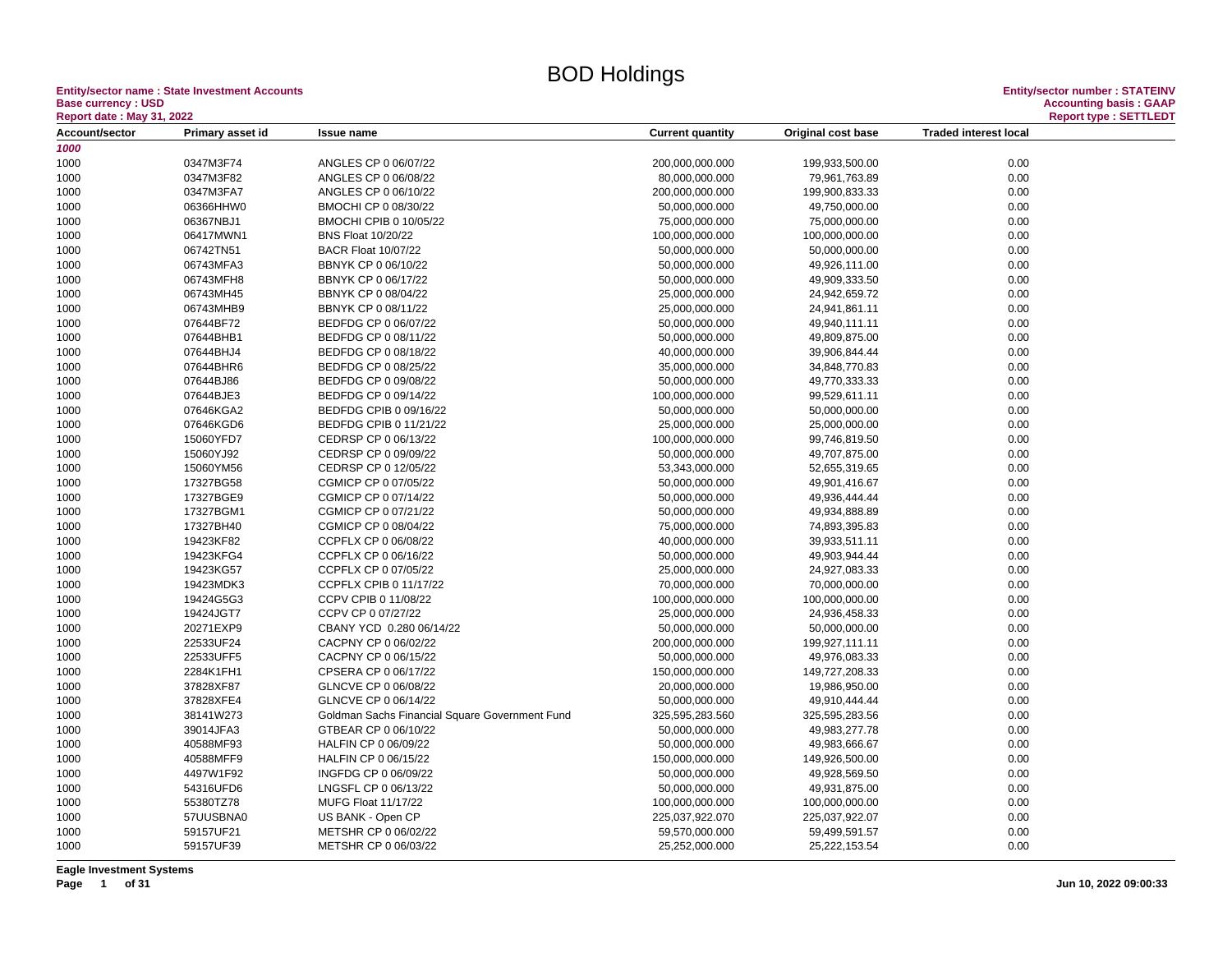**Entity/sector name : State Investment Accounts Entity/sector number : STATEINV Base currency : USD<br>
Report date : May 31, 2022** 

| Report date : May 31, 2022 |                  |                                       |                         |                    |                              | Report type : SETTLEDT |
|----------------------------|------------------|---------------------------------------|-------------------------|--------------------|------------------------------|------------------------|
| Account/sector             | Primary asset id | <b>Issue name</b>                     | <b>Current quantity</b> | Original cost base | <b>Traded interest local</b> |                        |
| 1000                       | 59157UF96        | METSHR CP 0 06/09/22                  | 75,000,000.000          | 74,908,958.33      | 0.00                         |                        |
| 1000                       | 59157UFD7        | METSHR CP 0 06/13/22                  | 50,000,000.000          | 49,925,000.00      | 0.00                         |                        |
| 1000                       | 59157UJC5        | METSHR CP 0 09/12/22                  | 19,714,000.000          | 19,623,293.70      | 0.00                         |                        |
| 1000                       | 59157UJE1        | METSHR CP 0 09/14/22                  | 50,000,000.000          | 49,767,430.56      | 0.00                         |                        |
| 1000                       | 59157UKH2        | METSHR CP 0 10/17/22                  | 60,169,000.000          | 59,725,353.91      | 0.00                         |                        |
| 1000                       | 60683B6K4        | MUFG Float 12/16/22                   | 100,000,000.000         | 100,000,000.00     | 0.00                         |                        |
| 1000                       | 62479MFF5        | MUFGBK CP 0 06/15/22                  | 200,000,000.000         | 199,851,666.67     | 0.00                         |                        |
| 1000                       | 62479MFW8        | MUFGBK CP 0 06/30/22                  | 100,000,000.000         | 99,839,111.00      | 0.00                         |                        |
| 1000                       | 65558UHW5        | NORHNY YCD 0.220 07/12/22             | 100,000,000.000         | 100,000,000.00     | 0.00                         |                        |
| 1000                       | 65558UJD5        | NORHNY YCD 0.230 07/29/22             | 100,000,000.000         | 100,000,000.00     | 0.00                         |                        |
| 1000                       | 65558UKT8        | NORHNY YCD 0.320 07/06/22             | 50,000,000.000          | 50,000,000.00      | 0.00                         |                        |
| 1000                       | 65558UQV7        | NDASS Float 11/23/22                  | 100,000,000.000         | 100,000,000.00     | 0.00                         |                        |
| 1000                       | 65558USQ6        | NDASS Float 12/08/22                  | 100,000,000.000         | 100,000,000.00     | 0.00                         |                        |
| 1000                       | 65558UTK8        | NDASS Float 11/23/22                  | 100,000,000.000         | 100,000,000.00     | 0.00                         |                        |
| 1000                       | 76582EFH3        | RFAONE CPIB 0 12/16/22                | 50,000,000.000          | 50,000,000.00      | 0.00                         |                        |
| 1000                       | 76582KF30        | RFAONE CP 0 06/03/22                  | 50,000,000.000          | 49,923,361.11      | 0.00                         |                        |
| 1000                       | 76582KFD8        | RFAONE CP 0 06/13/22                  | 100,000,000.000         | 99,765,138.89      | 0.00                         |                        |
| 1000                       | 76582KHA2        | RFAONE CP 0 08/10/22                  | 50,000,000.000          | 49,821,111.11      | 0.00                         |                        |
| 1000                       | 76582KHJ3        | RFAONE CP 0 08/18/22                  | 50,000,000.000          | 49,779,722.22      | 0.00                         |                        |
| 1000                       | 78015DFP0        | RYNYCP CP 0 06/23/22                  | 50,000,000.000          | 49,939,333.33      | 0.00                         |                        |
| 1000                       | 78015DGF1        | RYNYCP CP 0 07/15/22                  | 75,000,000.000          | 74,888,750.00      | 0.00                         |                        |
| 1000                       | 78015M5W6        | RYNYCP CPIB 0 12/19/22                | 50,000,000.000          | 50,000,000.00      | 0.00                         |                        |
| 1000                       | 825252885        | Invesco Government & Agency Portfolio | 26,896,074.580          | 26,896,074.58      | 0.00                         |                        |
| 1000                       | 85324UF24        | SCHART CP 0 06/02/22                  | 50,000,000.000          | 49,930,364.58      | 0.00                         |                        |
| 1000                       | 85324UFD0        | SCHART CP 0 06/13/22                  | 50,000,000.000          | 49,898,888.89      | 0.00                         |                        |
| 1000                       | 85324UFF5        | SCHART CP 0 06/15/22                  | 50,000,000.000          | 49,896,944.44      | 0.00                         |                        |
| 1000                       | 85324UG15        | SCHART CP 0 07/01/22                  | 50,000,000.000          | 49,903,166.67      | 0.00                         |                        |
| 1000                       | 85324UGM9        | SCHART 0 07-21-22                     | 50,000,000.000          | 49,889,083.50      | 0.00                         |                        |
| 1000                       | 85324UH14        | SCHART CP 0 08/01/22                  | 50,000,000.000          | 49,888,777.78      | 0.00                         |                        |
| 1000                       | 85324UJM6        | SCHART CP 0 09/21/22                  | 50,000,000.000          | 49,888,777.78      | 0.00                         |                        |
| 1000                       | 86564MGS1        | SUMITR Float 07/14/22                 | 100,000,000.000         | 100,000,000.00     | 0.00                         |                        |
| 1000                       | 86565FKE1        | SUMIBK Float 10/27/22                 | 100,000,000.000         | 100,000,000.00     | 0.00                         |                        |
| 1000                       | 86565FLV2        | SUMIBK YCD 0 12/14/22                 | 50,000,000.000          | 50,000,000.00      | 0.00                         |                        |
| 1000                       | 86959RXG0        | SVSNY YCD 0.870 09/15/22              | 100,000,000.000         | 100,000,000.00     | 0.00                         |                        |
| 1000                       | 86959RXN5        | SVSNY YCD 0.810 08/18/22              | 50,000,000.000          | 50,000,000.00      | 0.00                         |                        |
| 1000                       | 89114WPX7        | TDNY YCD 0.520 06/16/22               | 50,000,000.000          | 50,000,000.00      | 0.00                         |                        |
| 1000                       | 89114WQ73        | TDNY YCD 0.500 06/16/22               | 50,000,000.000          | 50,000,000.00      | 0.00                         |                        |
| 1000                       | 89114WW27        | TDNY YCD 2.0300 11/15/22              | 50,000,000.000          | 50,000,000.00      | 0.00                         |                        |
| 1000                       | 89114WXN0        | TDNY YCD 0 12/27/22                   | 100,000,000.000         | 100,000,000.00     | 0.00                         |                        |
| 1000                       | 89116FGV6        | TDHUSA CP 0 07/29/22                  | 50,000,000.000          | 49,917,958.33      | 0.00                         |                        |
| 1000                       | 912796J42        | B 06/16/22                            | 100,000,000.000         | 99,901,813.33      | 0.00                         |                        |
| 1000                       | 912796R50        | B 06/30/22                            | 100,000,000.000         | 99,898,888.89      | 0.00                         |                        |
| 1000                       | 912796S42        | B 07/21/22                            | 100,000,000.000         | 99,786,402.78      | 0.00                         |                        |
| 1000                       | 912796U56        | B 09/22/22                            | 100,000,000.000         | 99,537,416.67      | 0.00                         |                        |
| 1000                       | 912796V71        | B 10/27/22                            | 100,000,000.000         | 99,327,556.00      | 0.00                         |                        |
| 1000                       | 912796W21        | B 06/21/22                            | 100,000,000.000         | 99,834,722.22      | 0.00                         |                        |
| 1000                       | 912796X38        | CMB 07/26/22                          | 100,000,000.000         | 99,767,785.00      | 0.00                         |                        |
| 1000                       | 912796XM6        | CMB 08/16/22                          | 100,000,000.000         | 99,682,634.00      | 0.00                         |                        |
| 1000                       | 912796XP9        | CMB 08/30/22                          | 100,000,000.000         | 99,641,347.22      | 0.00                         |                        |
|                            |                  |                                       |                         |                    |                              |                        |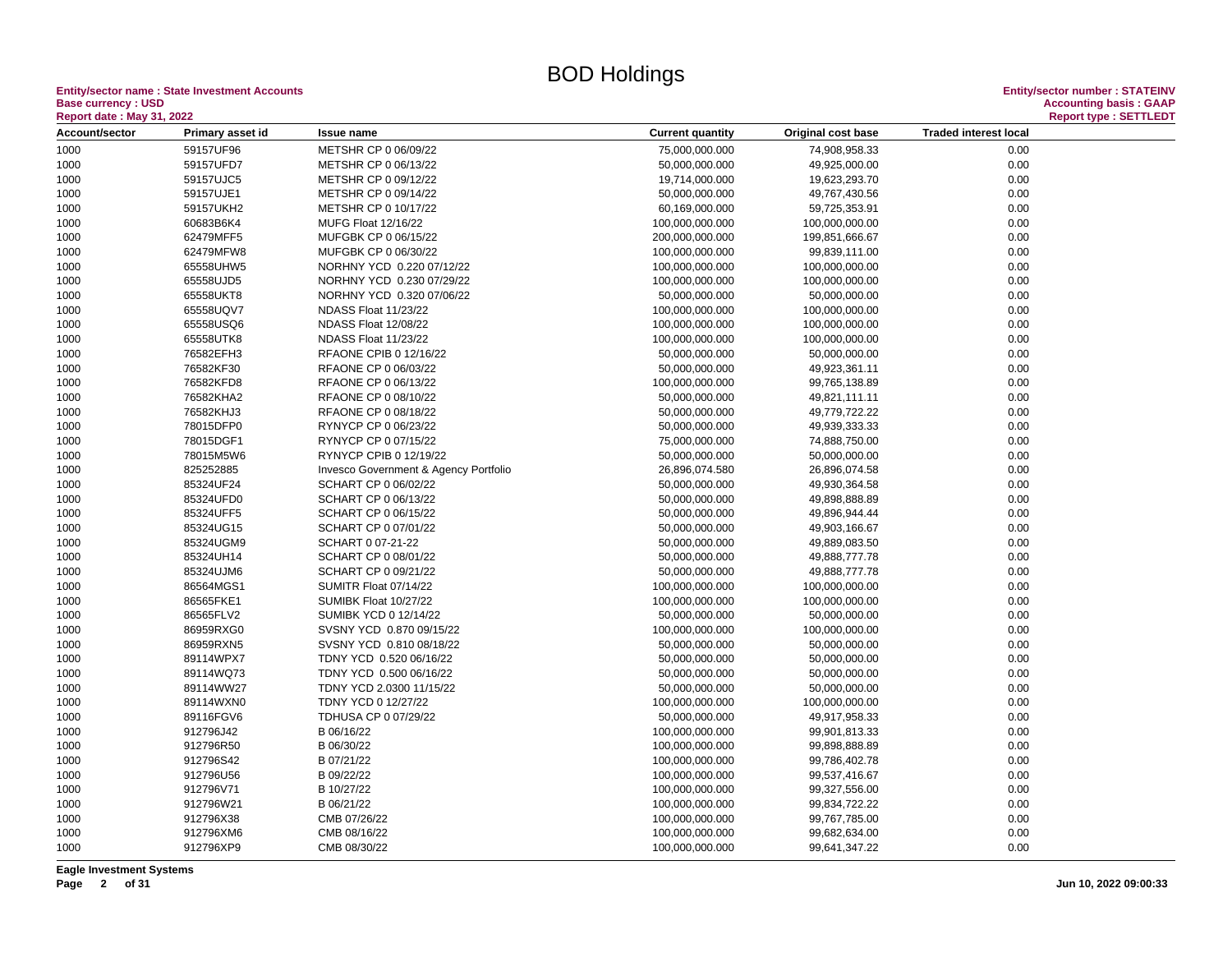## **Entity/sector name : State Investment Accounts<br>Base currency : USD**

| <b>Report date: May 31, 2022</b> |                  |                                     |                         |                    |                              | <b>Report type: SETTLEDT</b> |
|----------------------------------|------------------|-------------------------------------|-------------------------|--------------------|------------------------------|------------------------------|
| Account/sector                   | Primary asset id | <b>Issue name</b>                   | <b>Current quantity</b> | Original cost base | <b>Traded interest local</b> |                              |
| 1000                             | 912828M80        | T 2 11/30/22                        | 25,000,000.000          | 25,205,078.13      | 0.00                         |                              |
| 1000                             | 91282CAC5        | T 0 1/8 07/31/22                    | 85,000,000.000          | 84,807,421.88      | 5,283.15                     |                              |
| 1000                             | 96130AKK3        | WSTP Float 09/02/22                 | 50,000,000.000          | 49,958,750.00      | 0.00                         |                              |
| 1000                             | 96130AMD7        | WSTNY YCD 0.900 09/06/22            | 50,000,000.000          | 50,000,000.00      | 0.00                         |                              |
| 1000                             | 96130AME5        | WSTNY YCD 0.900 09/12/22            | 50,000,000.000          | 50,000,000.00      | 0.00                         |                              |
| 1000                             | 96130AMH8        | WSTNY YCD 1.1500 09/08/22           | 50,000,000.000          | 50,000,000.00      | 0.00                         |                              |
| 1000                             | 96130AMZ8        | WSTP Float 09/22/22                 | 50,000,000.000          | 50,000,000.00      | 0.00                         |                              |
| 1000                             | CITZINTR1        | CITIZENS INTRAFI SWEEP ACCOUNT      | 128,789,793.550         | 128,789,793.55     | 0.00                         |                              |
| 1000                             | HUNTMMKT1        | HUNTINGTON NEGOTIATED DEPOSIT       | 125,243,248.590         | 125,243,248.59     | 0.00                         |                              |
| 1000                             | KEYBMMKT0        | KEYBANK STRATEGIC DEPOSIT - LIQ     | 100,927,620.710         | 100,927,620.71     | 0.00                         |                              |
| 1000                             | <b>NOWSW3006</b> | NOW ACCT-SWEEP ACCT-300 KEYBANK     | 48,168,068.790          | 48,168,068.79      | 0.00                         |                              |
| 1000                             | STAROHIO1        | <b>STAR OHIO</b>                    | 1,657,264,260.740       | 1,657,264,260.74   | 0.00                         |                              |
| 1000                             | WTFBMMKT5        | <b>Waterford Negotiated Deposit</b> | 21,759,844.230          | 21,759,844.23      | 0.00                         |                              |
| Total: 1000                      |                  |                                     | 9,747,730,116.820       | 9,737,556,322.57   | 5,283.15                     |                              |
| 1001                             |                  |                                     |                         |                    |                              |                              |
| 1001                             | 0347M3GC2        | ANGLES CP 0 07/12/22                | 100,000,000.000         | 99,813,333.33      | 0.00                         |                              |
| 1001                             | 06054PSA5        | BOFACP CP 0 05/10/23                | 100,000,000.000         | 97,270,000.00      | 0.00                         |                              |
| 1001                             | 06367CPH4        | BMOCHG YCD 0.480 12/02/22           | 100,000,000.000         | 100,000,000.00     | 0.00                         |                              |
| 1001                             | 06417MXT7        | <b>BNS Float 01/20/23</b>           | 100,000,000.000         | 100,000,000.00     | 0.00                         |                              |
| 1001                             | 06742TC20        | BCSNY YCD 0.230 09/13/22            | 50,000,000.000          | 50,000,000.00      | 0.00                         |                              |
| 1001                             | 06743MLP3        | BBNYK CP 0 11/23/22                 | 100,000,000.000         | 99,543,750.00      | 0.00                         |                              |
| 1001                             | 06743MP20        | BBNYK CP 0 02/02/23                 | 50,000,000.000          | 49,493,055.50      | 0.00                         |                              |
| 1001                             | 06743MQF0        | BBNYK CP 0 03/15/23                 | 100,000,000.000         | 97,812,222.22      | 0.00                         |                              |
| 1001                             | 07644CHY9        | BEDFDG CPIB 0 04/18/23              | 50,000,000.000          | 50,000,000.00      | 0.00                         |                              |
| 1001                             | 07644CJA9        | BEDFDG CPIB 0 02/16/23              | 50,000,000.000          | 50,000,000.00      | 0.00                         |                              |
| 1001                             | 07646KGF1        | BEDFDG CPIB 0 02/09/23              | 50,000,000.000          | 50,000,000.00      | 0.00                         |                              |
| 1001                             | 13606KBR6        | CM Float 02/10/23                   | 50,000,000.000          | 50,000,000.00      | 0.00                         |                              |
| 1001                             | 13606KCB0        | CIBCNY YCD 0.820 01/27/23           | 50,000,000.000          | 50,000,000.00      | 0.00                         |                              |
| 1001                             | 13606KEN2        | CIBCNY YCD 1.6100 03/08/23          | 100,000,000.000         | 100,000,000.00     | 0.00                         |                              |
| 1001                             | 13609CM65        | CANIBC CP 0 12/06/22                | 100,000,000.000         | 99,494,444.44      | 0.00                         |                              |
| 1001                             | 15060WAA2        | CEDRSP CPIB 0 05/18/23              | 100,000,000.000         | 100,000,000.00     | 0.00                         |                              |
| 1001                             | 15060YHB9        | CEDRSP CP 0 08/11/22                | 100,000,000.000         | 99,641,666.67      | 0.00                         |                              |
| 1001                             | 17327BNS0        | CGMICP CP 0 01/26/23                | 50,000,000.000          | 49,304,861.11      | 0.00                         |                              |
| 1001                             | 17327BRH0        | CGMICP CP 0 04/17/23                | 75,000,000.000          | 73,254,562.50      | 0.00                         |                              |
| 1001                             | 17327BRL1        | CGMICP CP 0 04/20/23                | 100,000,000.000         | 97,553,111.11      | 0.00                         |                              |
| 1001                             | 17330FS77        | C 2.85 06/27/23                     | 50,000,000.000          | 50,000,000.00      | 0.00                         |                              |
| 1001                             | 19423KFP4        | CCPFLX CP 0 06/23/22                | 50,000,000.000          | 49,910,166.67      | 0.00                         |                              |
| 1001                             | 19423MDL1        | CCPFLX CPIB 0 12/01/22              | 50,000,000.000          | 50,000,000.00      | 0.00                         |                              |
| 1001                             | 19424G5C2        | CCPV CPIB 0 02/02/23                | 100,000,000.000         | 100,000,000.00     | 0.00                         |                              |
| 1001                             | 19424G5H1        | CCPV CPIB 0 12/12/22                | 50,000,000.000          | 50,000,000.00      | 0.00                         |                              |
| 1001                             | 19424JKJ4        | CCPV CP 0 10/18/22                  | 100,000,000.000         | 99,182,083.33      | 0.00                         |                              |
| 1001                             | 19424JNC6        | CCPV CP 0 01/12/23                  | 50,000,000.000          | 49,201,319.44      | 0.00                         |                              |
| 1001                             | 21687BFQ9        | RABONY CP 0 06/24/22                | 50,000,000.000          | 49,918,208.33      | 0.00                         |                              |
| 1001                             | 2284K1LJ0        | CPSERA CP 0 11/18/22                | 100,000,000.000         | 99,501,388.89      | 0.00                         |                              |
| 1001                             | 2284K1ML4        | CPSERA CP 0 12/20/22                | 50,000,000.000          | 49,681,500.00      | 0.00                         |                              |
| 1001                             | 2284K1SJ3        | CPSERA CP 0 05/18/23                | 100,000,000.000         | 97,098,111.11      | 0.00                         |                              |
| 1001                             | 3133ENVR8        | FFCB 0.50 04252023                  | 6,500,000.000           | 6,500,000.00       | 0.00                         |                              |
| 1001                             | 37828XJK6        | GLNCVE CP 0 09/19/22                | 100,000,000.000         | 99,421,333.33      | 0.00                         |                              |
| 1001                             | 46640QFP1        | JPMSCC CP 0 06/23/22                | 50,000,000.000          | 49,900,833.33      | 0.00                         |                              |
|                                  |                  |                                     |                         |                    |                              |                              |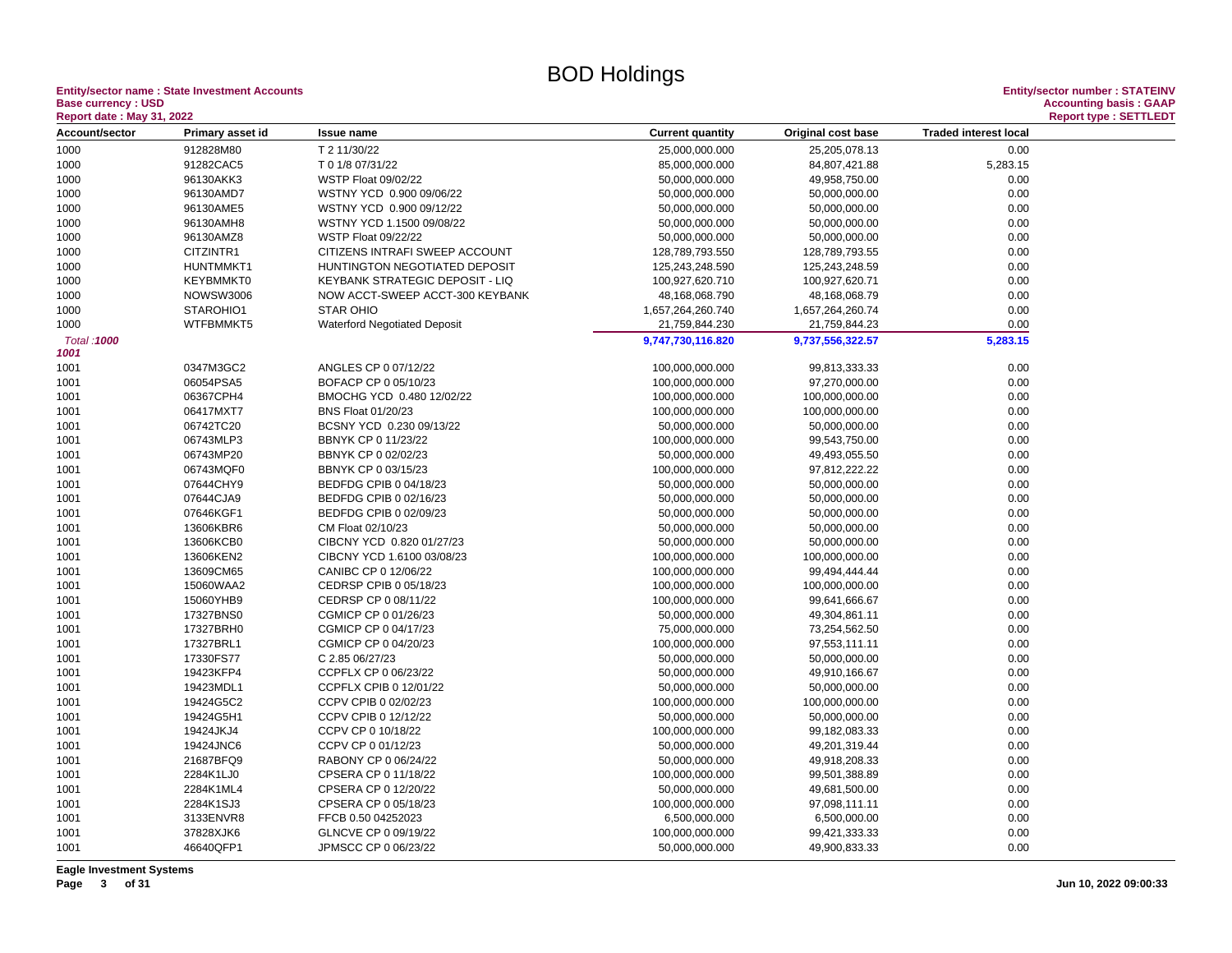**Entity/sector name : State Investment Accounts Entity/sector number : STATEINV Base currency : USD<br>
Report date : May 31, 2022** 

| Report date: May 31, 2022 |                        |                                               |                         |                    |                              | Report type : SETTLEDT |
|---------------------------|------------------------|-----------------------------------------------|-------------------------|--------------------|------------------------------|------------------------|
| Account/sector            | Primary asset id       | Issue name                                    | <b>Current quantity</b> | Original cost base | <b>Traded interest local</b> |                        |
| 1001                      | 46640QH38              | JPMSCC CP 0 08/03/22                          | 50,000,000.000          | 49,865,833.33      | 0.00                         |                        |
| 1001                      | 46650WAX3              | JPMSCP CPIB 0 10/03/22                        | 100,000,000.000         | 100,000,000.00     | 0.00                         |                        |
| 1001                      | 48133DE55              | JPM 3 1/8 04/29/24                            | 25,000,000.000          | 25,000,000.00      | 0.00                         |                        |
| 1001                      | 48133DE71              | JPM 2 1/2 05/01/23                            | 25,000,000.000          | 25,000,000.00      | 0.00                         |                        |
| 1001                      | 53947BH37              | LLOYDS Float 03/10/23                         | 100,000,000.000         | 100,000,000.00     | 0.00                         |                        |
| 1001                      | 53947CP85              | LBCMNY YCD 0.270 09/21/22                     | 100,000,000.000         | 100,000,000.00     | 0.00                         |                        |
| 1001                      | 53947CP93              | LBCMNY YCD 0.270 08/16/22                     | 50,000,000.000          | 50,000,000.00      | 0.00                         |                        |
| 1001                      | 53947CPA0              | LBCMNY YCD 0.240 07/26/22                     | 50,000,000.000          | 50,000,000.00      | 0.00                         |                        |
| 1001                      | 55380TXL9              | MUFGBK YCD 0.260 10/13/22                     | 50,000,000.000          | 50,000,000.00      | 0.00                         |                        |
| 1001                      | 55380TXZ8              | MUFGBK YCD 0.300 10/25/22                     | 100,000,000.000         | 100,000,000.00     | 0.00                         |                        |
| 1001                      | 55380TYH7              | MUFGBK YCD 0.260 07/25/22                     | 50,000,000.000          | 50,000,000.00      | 0.00                         |                        |
| 1001                      | 55380TYS3              | MUFGBK YCD 0.370 11/01/22                     | 50,000,000.000          | 50,000,000.00      | 0.00                         |                        |
| 1001                      | 60710RW76              | MIZBNK YCD 1.5000 09/06/22                    | 100,000,000.000         | 100,000,000.00     | 0.00                         |                        |
| 1001                      | 63253T2L1              | NABNY YCD 2.4000 01/20/23                     | 100,000,000.000         | 100,000,000.00     | 0.00                         |                        |
| 1001                      | 63873QSS4              | NATXNY YCD 1.3700 02/14/23                    | 50,000,000.000          | 50,000,000.00      | 0.00                         |                        |
| 1001                      | 65558UHX3              | NORHNY YCD 0.280 09/20/22                     | 50,000,000.000          | 50,000,000.00      | 0.00                         |                        |
| 1001                      | 76582KGC9              | RFAONE CP 0 07/12/22                          | 50,000,000.000          | 49,904,847.22      | 0.00                         |                        |
|                           | 76582KH95              | RFAONE CP 0 08/09/22                          | 50,000,000.000          | 49,899,250.00      | 0.00                         |                        |
| 1001                      |                        |                                               |                         |                    |                              |                        |
| 1001                      | 76582KHG9<br>78012U3H6 | RFAONE CP 0 08/16/22<br>RY YCD 0.750 12/22/22 | 50,000,000.000          | 49,822,916.67      | 0.00                         |                        |
| 1001                      |                        |                                               | 50,000,000.000          | 50,000,000.00      | 0.00                         |                        |
| 1001                      | 78012UW76              | RY YCD 0.230 08/10/22                         | 50,000,000.000          | 50,000,000.00      | 0.00                         |                        |
| 1001                      | 78012UX26              | RY YCD 0.330 11/23/22                         | 50,000,000.000          | 50,000,000.00      | 0.00                         |                        |
| 1001                      | 85325VAC4              | STANLN Float 12/27/22                         | 50,000,000.000          | 50,000,000.00      | 0.00                         |                        |
| 1001                      | 85325VAF7              | STANNY YCD 2.6000 03/27/23                    | 50,000,000.000          | 50,000,000.00      | 0.00                         |                        |
| 1001                      | 85325VR77              | STANNY YCD 0.250 10/19/22                     | 50,000,000.000          | 50,000,000.00      | 0.00                         |                        |
| 1001                      | 85325VW55              | STANNY YCD 0.830 01/19/23                     | 50,000,000.000          | 50,000,000.00      | 0.00                         |                        |
| 1001                      | 85325VZX1              | STANLN Float 02/14/23                         | 50,000,000.000          | 50,000,000.00      | 0.00                         |                        |
| 1001                      | 86565FCW0              | SUMIBK YCD 0.260 06/01/22                     | 100,000,000.000         | 100,000,000.00     | 0.00                         |                        |
| 1001                      | 86565FKR2              | SUMIBK YCD 2.7000 04/20/23                    | 100,000,000.000         | 100,000,000.00     | 0.00                         |                        |
| 1001                      | 86565FLC4              | SUMIBK Float 05/03/23                         | 100,000,000.000         | 100,000,000.00     | 0.00                         |                        |
| 1001                      | 86565FLK6              | SUMIBK Float 06/09/23                         | 100,000,000.000         | 100,000,000.00     | 0.00                         |                        |
| 1001                      | 86959RXT2              | SHBASS Float 03/03/23                         | 50,000,000.000          | 50,000,000.00      | 0.00                         |                        |
| 1001                      | 87019V5B9              | SWEDBK YCD 0.270 06/15/22                     | 100,000,000.000         | 100,000,000.00     | 0.00                         |                        |
| 1001                      | 89114WHV0              | TDNY YCD 0.240 10/11/22                       | 50,000,000.000          | 50,000,000.00      | 0.00                         |                        |
| 1001                      | 89114WJJ5              | TDNY YCD 0.320 11/23/22                       | 50,000,000.000          | 50,000,000.00      | 0.00                         |                        |
| 1001                      | 89114WSE6              | TDNY YCD 1.8500 04/03/23                      | 100,000,000.000         | 100,000,000.00     | 0.00                         |                        |
| 1001                      | 912796S34              | B 01/26/23                                    | 25,000,000.000          | 24,823,055.56      | 0.00                         |                        |
| 1001                      | 96130ALH9              | WSTNY YCD 0.340 11/04/22                      | 100,000,000.000         | 100,000,000.00     | 0.00                         |                        |
| 1001                      | 96130ALX4              | WSTNY YCD 1.0900 02/09/23                     | 50,000,000.000          | 50,000,000.00      | 0.00                         |                        |
| 1001                      | 96130ANN4              | WSTP Float 01/09/23                           | 50,000,000.000          | 50,000,000.00      | 0.00                         |                        |
| Total: 1001<br>1010       |                        |                                               | 5,056,500,000.000       | 5,037,811,854.09   | 0.00                         |                        |
| 1010                      | 3130ACLM4              | FHLB 2 3/8 10/25/22                           | 15,000,000.000          | 15,000,000.00      | 0.00                         |                        |
| 1010                      | 3130AJBD0              | FHLB 1.48 03/10/25                            | 11,550,000.000          | 11,550,000.00      | 0.00                         |                        |
| 1010                      | 3130AJK24              | FHLB 0.48 09/01/23                            | 20,000,000.000          | 20,029,600.00      | 0.00                         |                        |
| 1010                      | 3130AK4T0              | FHLB 0.58 09/11/25                            | 10,000,000.000          | 9,987,500.00       | 0.00                         |                        |
| 1010                      | 3130AK6G6              | FHLB 0.39 09/23/24                            | 15,000,000.000          | 14,985,000.00      | 0.00                         |                        |
| 1010                      | 3130AK6H4              | FHLB 0 1/2 09/22/25                           | 5,015,000.000           | 4,952,713.70       | 0.00                         |                        |
| 1010                      | 3130AKJQ0              | FHLB 0.39 12/30/24                            | 19,000,000.000          | 18,967,700.00      | 0.00                         |                        |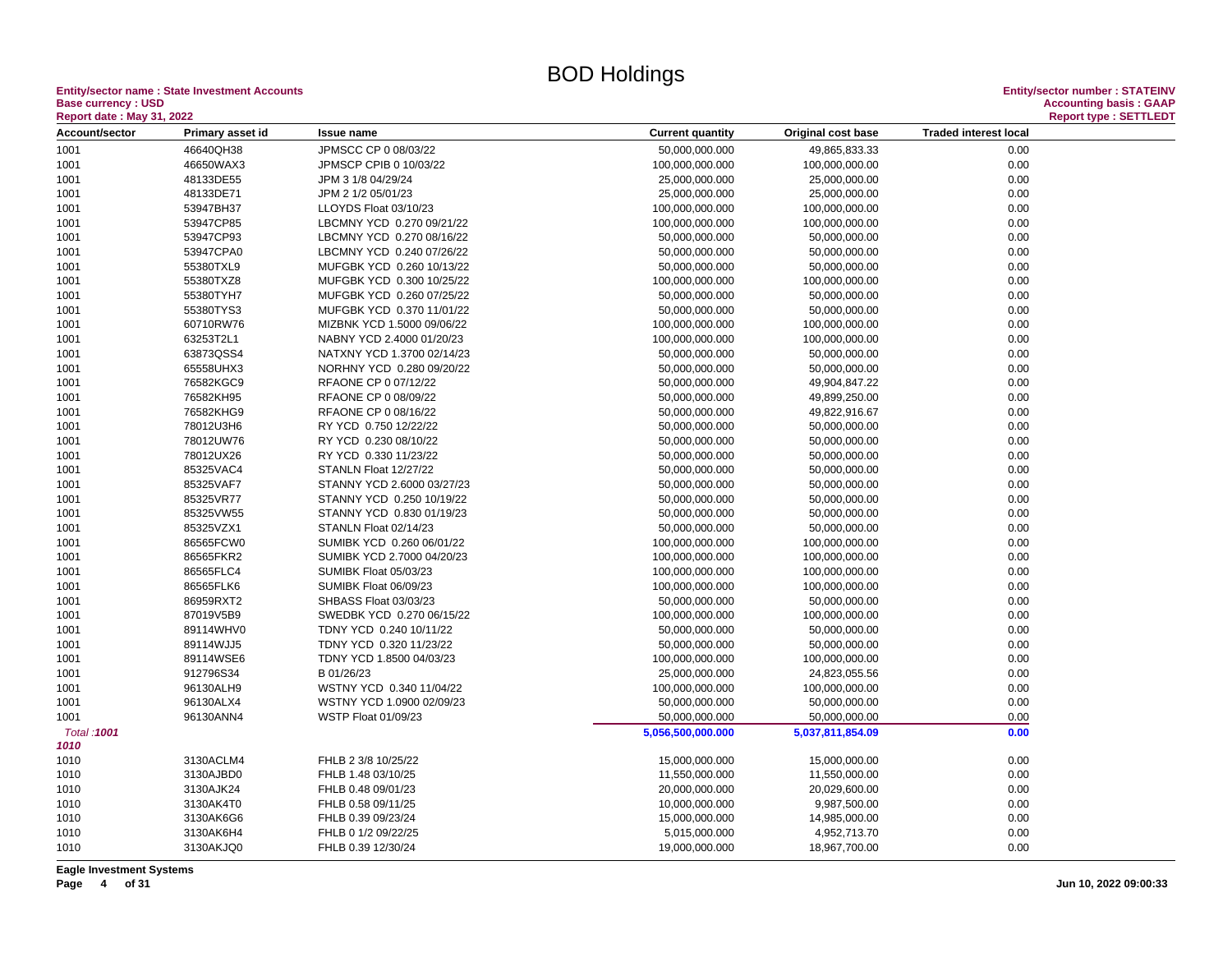**Entity/sector name : State Investment Accounts<br>Base currency : USD<br>Report date : May 31, 2022 Base currency : USD Accounting basis : GAAP**

| <b>Report date : May 31, 2022</b> |                  |                     |                                                                               | <b>Report type: SETTLEDT</b> |
|-----------------------------------|------------------|---------------------|-------------------------------------------------------------------------------|------------------------------|
| Account/sector                    | Primary asset id | <b>Issue name</b>   | <b>Traded interest local</b><br><b>Current quantity</b><br>Original cost base |                              |
| 1010                              | 3130AKM29        | FHLB 0.4 07/15/25   | 5,000,000.000<br>4,934,500.00                                                 | 0.00                         |
| 1010                              | 3130AKN51        | FHLB 0.52 01/28/26  | 25,000,000.000<br>25,000,000.00                                               | 0.00                         |
| 1010                              | 3130AKN85        | FHLB 0.55 01/20/26  | 15,000,000.000<br>14,875,500.00                                               | 0.00                         |
| 1010                              | 3130AKPF7        | FHLB 0.58 01/28/26  | 15,450,000.000<br>15,442,275.00                                               | 0.00                         |
| 1010                              | 3130AKQ82        | FHLB 0.6 01/28/26   | 15,000,000.000<br>15,000,000.00                                               | 0.00                         |
| 1010                              | 3130AKQM1        | FHLB 0.7 01/27/26   | 20,000,000.000<br>20,000,000.00                                               | 0.00                         |
| 1010                              | 3130AKUC8        | FHLB 0.3 01/28/26   | 9,500,000.000<br>9,492,875.00                                                 | 0.00                         |
| 1010                              | 3130AKVP8        | FHLB 0.35 01/29/26  | 25,000,000.000<br>24,998,125.00                                               | 0.00                         |
| 1010                              | 3130AKYH3        | FHLB 0.83 02/10/27  | 18,600,000.000<br>17,653,260.00                                               | 0.00                         |
| 1010                              | 3130AKZ25        | FHLB 0.65 02/26/26  | 10,000,000.000<br>9,893,000.00                                                | 0.00                         |
| 1010                              | 3130AKZ41        | FHLB 0.56 02/26/26  | 20,000,000.000<br>20,000,000.00                                               | 0.00                         |
| 1010                              | 3130AKZ82        | FHLB 0.58 02/26/26  | 5,450,000.000<br>5,425,475.00                                                 | 0.00                         |
| 1010                              | 3130AL6G4        | FHLB 0.6 02/25/26   | 12,200,000.000<br>12,198,780.00                                               | 0.00                         |
| 1010                              | 3130AL7F5        | FHLB 0 1/2 02/26/26 | 15,000,000.000<br>15,000,000.00                                               | 0.00                         |
| 1010                              | 3130ALCU6        | FHLB 0.7 02/25/26   | 20,000,000.000<br>19,992,000.00                                               | 0.00                         |
| 1010                              | 3130ALCV4        | FHLB 0 3/4 02/24/26 | 22,130,000.000<br>21,541,120.70                                               | 0.00                         |
| 1010                              | 3130ALD27        | FHLB 0.65 02/25/26  | 25,000,000.000<br>25,000,000.00                                               | 0.00                         |
| 1010                              | 3130ALDG6        | FHLB 0.66 03/09/26  | 20,000,000.000<br>20,000,000.00                                               | 0.00                         |
| 1010                              | 3130ALEK6        | FHLB 0.78 02/26/26  | 15,000,000.000<br>14,988,750.00                                               | 0.00                         |
| 1010                              | 3130ALEY6        | FHLB 0.8 03/04/26   | 9,990,000.00<br>10,000,000.000                                                | 0.00                         |
| 1010                              | 3130ALGA6        | FHLB 0.7 02/25/26   | 10,000,000.000<br>9,991,500.00                                                | 0.00                         |
| 1010                              | 3130ALGJ7        | FHLB 1 03/23/26     | 14,625,000.000<br>14,625,000.00                                               | 0.00                         |
| 1010                              | 3130ALGR9        | FHLB 0.85 02/26/26  | 15,000,000.000<br>14,902,500.00                                               | 0.00                         |
| 1010                              | 3130ALGS7        | FHLB 0.85 03/10/26  | 8,250,000.000<br>8,249,175.00                                                 | 0.00                         |
| 1010                              | 3130ALHA5        | FHLB 0.47 02/25/25  | 15,000,000.000<br>15,000,000.00                                               | 0.00                         |
| 1010                              | 3130ALHP2        | FHLB 0.59 06/10/25  | 15,000,000.000<br>15,000,000.00                                               | 0.00                         |
| 1010                              | 3130ALKS2        | FHLB 0 3/8 03/15/24 | 25,000,000.000<br>24,968,750.00                                               | 0.00                         |
| 1010                              | 3130AMA77        | FHLB 0.88 04/28/26  | 20,000,000.000<br>20,000,000.00                                               | 0.00                         |
| 1010                              | 3130AMCD2        | FHLB 0.94 05/12/26  | 25,000,000.000<br>25,000,000.00                                               | 0.00                         |
| 1010                              | 3130AMCL4        | FHLB 1.02 05/19/26  | 10,000,000.000<br>9,996,500.00                                                | 0.00                         |
| 1010                              | 3130AMFW7        | FHLB 1.02 05/26/26  | 25,000,000.000<br>25,000,000.00                                               | 0.00                         |
| 1010                              | 3130AMGZ9        | FHLB 0.9 05/26/26   | 15,000,000.000<br>14,981,250.00                                               | 0.00                         |
| 1010                              | 3130AMSC7        | FHLB 0 5/8 06/30/25 | 3,000,000.000<br>3,000,000.00                                                 | 0.00                         |
| 1010                              | 3130AMZE5        | FHLB 0 1/4 06/30/25 | 50,000,000.000<br>50,000,000.00                                               | 0.00                         |
| 1010                              | 3130AN3G3        | FHLB 0.3 06/29/26   | 25,000,000.000<br>25,000,000.00                                               | 0.00                         |
| 1010                              | 3130AN4D9        | FHLB 0 3/4 06/30/25 | 5,000,000.000<br>5,000,000.00                                                 | 0.00                         |
| 1010                              | 3130AN4N7        | FHLB 0.72 07/14/25  | 20,000,000.000<br>20,000,000.00                                               | 0.00                         |
| 1010                              | 3130AN5C0        | FHLB 1.05 04/29/26  | 3,000,000.000<br>3,000,000.00                                                 | 0.00                         |
| 1010                              | 3130ANAB6        | FHLB 0.85 07/29/26  | 4,000,000.000<br>3,994,000.00                                                 | 0.00                         |
| 1010                              | 3130ANAV2        | FHLB 0.55 01/28/25  | 6,865,000.000<br>6,865,000.00                                                 | 0.00                         |
| 1010                              | 3130ANBY5        | FHLB 0.91 07/29/26  | 25,000,000.000<br>25,000,000.00                                               | 0.00                         |
| 1010                              | 3130ANC24        | FHLB 1.06 07/29/26  | 25,000,000.000<br>25,000,000.00                                               | 0.00                         |
| 1010                              | 3130ANCQ1        | FHLB 0.87 07/30/26  | 25,000,000.000<br>25,000,000.00                                               | 0.00                         |
| 1010                              | 3130ANGG9        | FHLB 0 3/4 08/12/26 | 10,000,000.000<br>9,970,000.00                                                | 0.00                         |
| 1010                              | 3130ANK58        | FHLB 0.45 08/26/24  | 10,000,000.000<br>9,996,000.00                                                | 0.00                         |
| 1010                              | 3130ANMH0        | FHLB 1.1 08/20/26   | 46,291.67<br>15,000,000.000<br>13,906,455.00                                  |                              |
| 1010                              | 3130ANMV9        | FHLB 0.95 08/25/26  | 11,500,000.000<br>11,490,225.00                                               | 0.00                         |
| 1010                              | 3130ANNB2        | FHLB 1 08/26/26     | 25,000,000.000<br>24,996,250.00                                               | 0.00                         |
| 1010                              | 3130ANNC0        | FHLB 0.9 08/26/26   | 20,000,000.000<br>19,998,000.00                                               | 0.00                         |
|                                   |                  |                     |                                                                               |                              |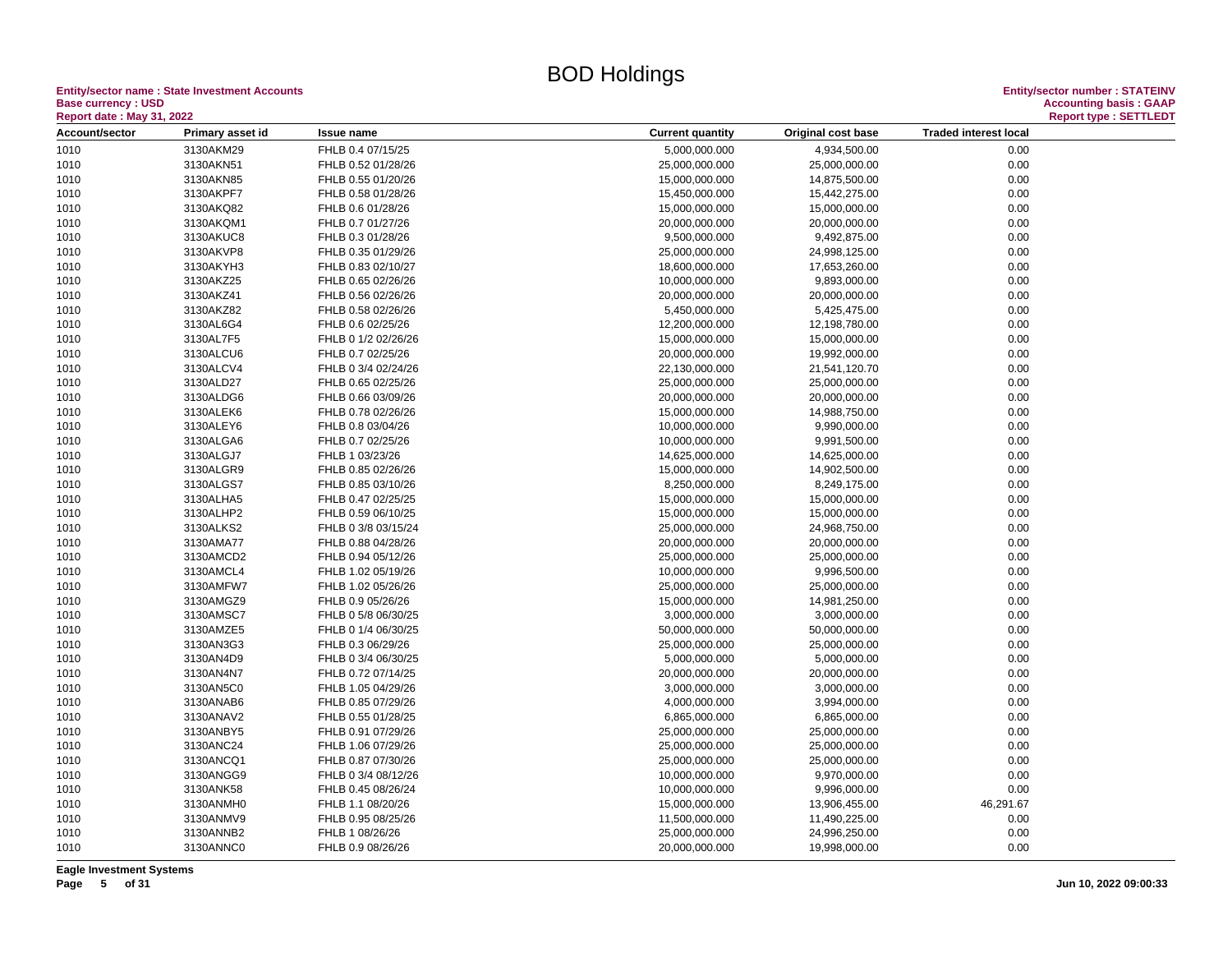**Entity/sector name : State Investment Accounts<br>Base currency : USD<br>Report date : May 31, 2022 Base currency : USD Accounting basis : GAAP**

| <b>Report date : May 31, 2022</b> |                  |                     |                         |                    | <b>Report type: SETTLEDT</b> |  |
|-----------------------------------|------------------|---------------------|-------------------------|--------------------|------------------------------|--|
| Account/sector                    | Primary asset id | <b>Issue name</b>   | <b>Current quantity</b> | Original cost base | <b>Traded interest local</b> |  |
| 1010                              | 3130ANPU8        | FHLB 0.99 08/25/26  | 10,000,000.000          | 9,999,000.00       | 0.00                         |  |
| 1010                              | 3130ANPV6        | FHLB 1 09/08/26     | 15,000,000.000          | 14,998,500.00      | 0.00                         |  |
| 1010                              | 3130ANRF9        | FHLB 0.98 08/26/26  | 6,000,000.000           | 5,995,500.00       | 0.00                         |  |
| 1010                              | 3130ANU32        | FHLB 1 09/22/26     | 30,000,000.000          | 29,985,000.00      | 0.00                         |  |
| 1010                              | 3130ANVP2        | FHLB 0.55 09/23/24  | 10,500,000.000          | 10,500,000.00      | 0.00                         |  |
| 1010                              | 3130ANY79        | FHLB 0.85 03/30/26  | 5,000,000.000           | 4,967,350.00       | 0.00                         |  |
| 1010                              | 3130ANYX2        | FHLB 0.9 09/30/26   | 15,000,000.000          | 14,981,250.00      | 0.00                         |  |
| 1010                              | 3130AP5R2        | FHLB 1 09/30/26     | 14,630,000.000          | 14,616,833.00      | 0.00                         |  |
| 1010                              | 3130AP6M2        | FHLB 1.02 09/30/26  | 10,000,000.000          | 10,000,000.00      | 0.00                         |  |
| 1010                              | 3130APB87        | FHLB 1.1 10/13/26   | 44,400,000.000          | 44,299,150.00      | 0.00                         |  |
| 1010                              | 3130APBP9        | FHLB 0 1/2 09/30/24 | 15,000,000.000          | 14,988,000.00      | 0.00                         |  |
| 1010                              | 3130APCH6        | FHLB 1 1/8 09/29/26 | 10,000,000.000          | 10,000,000.00      | 0.00                         |  |
| 1010                              | 3130APCQ6        | FHLB 1.1 10/22/26   | 25,000,000.000          | 24,983,750.00      | 0.00                         |  |
| 1010                              | 3130APGT6        | FHLB 1.15 10/28/26  | 10,000,000.000          | 9,993,000.00       | 0.00                         |  |
| 1010                              | 3130APHG3        | FHLB 0.61 09/26/24  | 10,000,000.000          | 9,972,000.00       | 0.00                         |  |
| 1010                              | 3130APJ22        | FHLB 0.66 10/28/24  | 10,000,000.000          | 9,954,000.00       | 0.00                         |  |
| 1010                              | 3130APJ48        | FHLB 1.2 11/03/26   | 25,000,000.000          | 24,993,750.00      | 0.00                         |  |
| 1010                              | 3130APJ55        | FHLB 1 1/4 10/26/26 | 10,000,000.000          | 9,982,500.00       | 0.00                         |  |
| 1010                              | 3130APJZ9        | FHLB 1.2 10/28/26   | 8,700,000.000           | 8,683,470.00       | 0.00                         |  |
| 1010                              | 3130APL37        | FHLB 1.4 11/16/26   | 20,000,000.000          | 20,000,000.00      | 0.00                         |  |
| 1010                              | 3130APL45        | FHLB 1 04/28/25     | 10,000,000.000          | 10,000,000.00      | 0.00                         |  |
| 1010                              | 3130APLB9        | FHLB 0.85 10/28/24  | 6,000,000.000           | 6,000,000.00       | 0.00                         |  |
| 1010                              | 3130APLP8        | FHLB 1 3/8 11/16/26 | 13,110,000.000          | 13,093,612.50      | 0.00                         |  |
|                                   | 3130APMA0        | FHLB 0.9 02/18/25   | 7,500,000.000           | 7,485,000.00       | 0.00                         |  |
| 1010                              |                  |                     |                         |                    |                              |  |
| 1010                              | 3130APNE1        | FHLB 0.9 11/18/24   | 20,000,000.000          | 20,000,000.00      | 0.00                         |  |
| 1010                              | 3130APNF8        | FHLB 1 02/18/25     | 15,000,000.000          | 15,000,000.00      | 0.00                         |  |
| 1010                              | 3130APNH4        | FHLB 1.2 11/18/25   | 15,000,000.000          | 15,000,000.00      | 0.00                         |  |
| 1010                              | 3130APNP6        | FHLB 1.06 05/22/25  | 20,000,000.000          | 20,000,000.00      | 0.00                         |  |
| 1010                              | 3130APNQ4        | FHLB 1 3/8 11/17/26 | 20,000,000.000          | 19,998,000.00      | 0.00                         |  |
| 1010                              | 3130APPZ2        | FHLB 1 1/2 11/23/26 | 13,930,000.000          | 13,925,821.00      | 0.00                         |  |
| 1010                              | 3130APSF3        | FHLB 1.67 12/14/26  | 25,000,000.000          | 25,000,000.00      | 0.00                         |  |
| 1010                              | 3130APVV4        | FHLB 1 1/2 12/14/26 | 25,000,000.000          | 24,987,500.00      | 0.00                         |  |
| 1010                              | 3130APW84        | FHLB 1 1/2 12/03/26 | 15,000,000.000          | 14,973,750.00      | 0.00                         |  |
| 1010                              | 3130APX67        | FHLB 1.15 12/06/24  | 25,000,000.000          | 25,000,000.00      | 0.00                         |  |
| 1010                              | 3130APXL4        | FHLB 1.1 12/10/24   | 25,000,000.000          | 24,993,750.00      | 0.00                         |  |
| 1010                              | 3130AQ2V4        | FHLB 1.31 09/17/25  | 25,000,000.000          | 25,000,000.00      | 0.00                         |  |
| 1010                              | 3130AQ2X0        | FHLB 1.6 12/28/26   | 25,000,000.000          | 24,981,250.00      | 0.00                         |  |
| 1010                              | 3130AQA60        | FHLB 1.22 03/28/25  | 25,000,000.000          | 25,000,000.00      | 0.00                         |  |
| 1010                              | 3130AQAK9        | FHLB 1 1/4 12/20/24 | 25,000,000.000          | 25,000,000.00      | 0.00                         |  |
| 1010                              | 3130AQG23        | FHLB 1.05 12/30/24  | 10,000,000.000          | 9,995,000.00       | 0.00                         |  |
| 1010                              | 3130AQHB2        | FHLB 1 1/2 01/27/27 | 10,000,000.000          | 9,961,500.00       | 0.00                         |  |
| 1010                              | 3130AQHS5        | FHLB 1.7 01/28/27   | 35,000,000.000          | 34,743,250.00      | 8,500.00                     |  |
| 1010                              | 3130AQJG9        | FHLB 1.65 01/28/27  | 15,100,000.000          | 15,077,350.00      | 0.00                         |  |
| 1010                              | 3130AQKC6        | FHLB 1 1/2 04/28/26 | 25,000,000.000          | 24,995,000.00      | 0.00                         |  |
| 1010                              | 3130AQPD9        | FHLB 2 02/17/27     | 10,500,000.000          | 10,500,000.00      | 0.00                         |  |
| 1010                              | 3130AQPF4        | FHLB 1 1/2 02/18/25 | 14,000,000.000          | 14,000,000.00      | 0.00                         |  |
| 1010                              | 3130AQQE6        | FHLB 1.65 01/28/26  | 10,000,000.000          | 9,999,000.00       | 0.00                         |  |
| 1010                              | 3130AQS61        | FHLB 1 5/8 02/25/25 | 15,000,000.000          | 15,000,000.00      | 0.00                         |  |
| 1010                              | 3130AQSK0        | FHLB 1.6 02/25/25   | 15,000,000.000          | 15,000,000.00      | 0.00                         |  |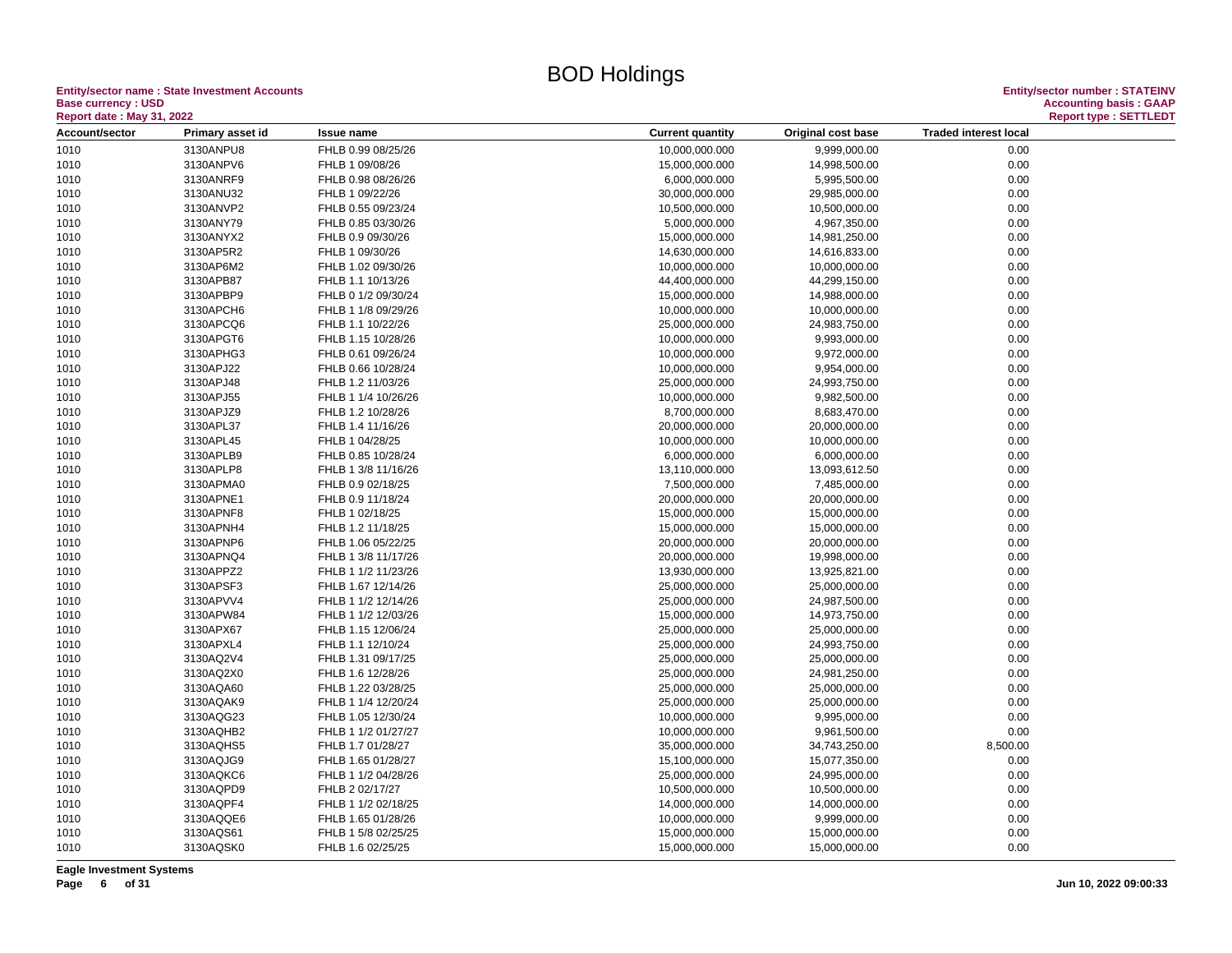**Entity/sector name : State Investment Accounts<br>Base currency : USD<br>Report date : May 31, 2022 Base currency : USD Accounting basis : GAAP**

| <b>Report date : May 31, 2022</b> |                  |                     |                                                                               |  |
|-----------------------------------|------------------|---------------------|-------------------------------------------------------------------------------|--|
| Account/sector                    | Primary asset id | <b>Issue name</b>   | <b>Traded interest local</b><br><b>Current quantity</b><br>Original cost base |  |
| 1010                              | 3130AQT78        | FHLB 1 3/4 02/28/25 | 25,000,000.000<br>24,956,250.00<br>0.00                                       |  |
| 1010                              | 3130AQVA8        | FHLB 2.1 02/25/27   | 0.00<br>15,000,000.000<br>15,000,000.00                                       |  |
| 1010                              | 3130AQVE0        | FHLB 1 02/28/24     | 15,000,000.000<br>15,000,000.00<br>0.00                                       |  |
| 1010                              | 3130AQX40        | FHLB 1 1/2 02/23/24 | 15,000,000.000<br>15,000,000.00<br>0.00                                       |  |
| 1010                              | 3130AQXG3        | FHLB 1.92 05/28/25  | 0.00<br>15,000,000.000<br>15,000,000.00                                       |  |
| 1010                              | 3130AQY49        | FHLB 2 02/27/25     | 0.00<br>25,000,000.000<br>25,000,000.00                                       |  |
| 1010                              | 3130AQYG2        | FHLB 2 1/2 02/25/27 | 10,000,000.000<br>10,000,000.00<br>0.00                                       |  |
| 1010                              | 3130AQZ71        | FHLB 2.1 02/25/25   | 25,000,000.000<br>25,000,000.00<br>0.00                                       |  |
| 1010                              | 3130AQZT3        | FHLB 2 3/4 03/08/27 | 10,000,000.000<br>10,000,000.00<br>0.00                                       |  |
| 1010                              | 3130AQZZ9        | FHLB 2.1 06/04/25   | 20,000,000.000<br>0.00<br>19,995,000.00                                       |  |
| 1010                              | 3130ARAB7        | FHLB 2 3/4 03/25/27 | 63,020.83<br>33,470,000.000<br>33,131,639.27                                  |  |
| 1010                              | 3130ARBN0        | FHLB 1.3 03/21/23   | 15,000,000.000<br>15,000,000.00<br>0.00                                       |  |
| 1010                              | 3130ARC25        | FHLB 2 1/4 03/29/27 | 24,993,750.00<br>0.00<br>25,000,000.000                                       |  |
| 1010                              | 3130ARGT2        | FHLB 2.65 04/14/27  | 25,000,000.000<br>25,000,000.00<br>0.00                                       |  |
| 1010                              | 3130ARH38        | FHLB 2 3/8 04/11/24 | 0.00<br>13,800,000.000<br>13,800,000.00                                       |  |
| 1010                              | 3130ARJT9        | FHLB 2.91 04/12/27  | 25,000,000.000<br>25,000,000.00<br>0.00                                       |  |
| 1010                              | 3130ARL82        | FHLB 3.02 04/26/27  | 8,500,000.000<br>8,500,000.00<br>0.00                                         |  |
| 1010                              | 3130ARMX6        | FHLB 3 04/29/27     | 0.00<br>10,000,000.000<br>10,000,000.00                                       |  |
| 1010                              | 3130ARQ87        | FHLB 3 04/29/26     | 0.00<br>8,150,000.000<br>8,150,000.00                                         |  |
| 1010                              | 3133EET67        | FFCB 2.3 06/05/23   | 10,000,000.000<br>10,558,700.00<br>0.00                                       |  |
| 1010                              | 3133EJ3Q0        | FFCB 2 7/8 12/21/23 | 10,000,000.000<br>10,023,610.00<br>0.00                                       |  |
| 1010                              | 3133EJD48        | FFCB 3.05 10/02/23  | 5,000,000.000<br>4,978,450.00<br>0.00                                         |  |
| 1010                              | 3133EL3H5        | FFCB 0.57 08/12/25  | 0.00<br>9,500,000.000<br>9,465,800.00                                         |  |
| 1010                              | 3133EL5S9        | FFCB 0.48 09/03/24  | 0.00<br>20,000,000.000<br>20,000,000.00                                       |  |
| 1010                              | 3133ELC28        | FFCB 0.73 05/27/25  | 0.00<br>35,000,000.000<br>34,703,750.00                                       |  |
| 1010                              | 3133ELK37        | FFCB 0.78 06/16/25  | 1,122.33<br>7,400,000.000<br>7,307,352.00                                     |  |
| 1010                              | 3133ELNE0        | FFCB 1.43 02/14/24  | 10,000,000.000<br>10,224,900.00<br>0.00                                       |  |
| 1010                              | 3133ELNJ9        | FFCB 1.55 02/28/24  | 0.00<br>10,000,000.000<br>10,000,000.00                                       |  |
| 1010                              | 3133ELQ56        | FFCB 0.57 07/02/24  | 20,000,000.000<br>19,993,500.00<br>0.00                                       |  |
| 1010                              | 3133ELQY3        | FFCB 1.21 03/03/25  | 20,000,000.000<br>20,326,000.00<br>0.00                                       |  |
| 1010                              | 3133ELTU8        | FFCB 0.92 03/18/24  | 0.00<br>10,000,000.000<br>10,011,000.00                                       |  |
| 1010                              | 3133ELTV6        | FFCB 0.9 03/17/25   | 0.00<br>10,000,000.000<br>9,994,300.00                                        |  |
| 1010                              | 3133ELVX9        | FFCB 0 7/8 04/08/24 | 15,000,000.000<br>14,992,500.00<br>0.00                                       |  |
| 1010                              | 3133ELX33        | FFCB 0.69 07/22/25  | 10,000,000.000<br>0.00<br>9,995,000.00                                        |  |
| 1010                              | 3133EM2C5        | FFCB 0.71 08/10/26  | 11,750,000.000<br>11,675,387.50<br>0.00                                       |  |
| 1010                              | 3133EM3T7        | FFCB 0.87 09/01/26  | 15,000,000.000<br>14,973,750.00<br>0.00                                       |  |
| 1010                              | 3133EM4S8        | FFCB 0.87 09/08/26  | 0.00<br>14,505,000.000<br>14,444,079.00                                       |  |
| 1010                              | 3133EM5V0        | FFCB 0.56 03/21/25  | 20,390,000.000<br>0.00<br>20,186,058.00                                       |  |
| 1010                              | 3133EM6E7        | FFCB 0.94 09/28/26  | 24,927,500.00<br>0.00<br>25,000,000.000                                       |  |
| 1010                              | 3133EMAB8        | FFCB 0.39 06/17/24  | 10,000,000.000<br>0.00<br>9,991,000.00                                        |  |
| 1010                              | 3133EMBK7        | FFCB 0.45 04/07/25  | 5,000,000.000<br>4,991,000.00<br>0.00                                         |  |
| 1010                              | 3133EMFP2        | FFCB 0.44 11/04/24  | 10,000,000.000<br>9,992,000.00<br>0.00                                        |  |
| 1010                              | 3133EMFS6        | FFCB 0.46 11/03/25  | 10,000,000.000<br>9,980,200.00<br>0.00                                        |  |
| 1010                              | 3133EMH21        | FFCB 0.9 06/15/26   | 30,000,000.000<br>0.00<br>29,957,500.00                                       |  |
| 1010                              | 3133EMHL9        | FFCB 0.31 11/30/23  | 0.00<br>15,000,000.000<br>14,992,500.00                                       |  |
| 1010                              | 3133EMJP8        | FFCB 0.49 03/10/25  | 15,000,000.000<br>15,000,000.00<br>0.00                                       |  |
| 1010                              | 3133EML67        | FFCB 0.8 06/22/26   | 20,000,000.000<br>0.00<br>19,891,903.00                                       |  |
| 1010                              | 3133EMLV2        | FFCB 0.27 04/05/24  | 15,000,000.000<br>14,994,000.00<br>0.00                                       |  |
| 1010                              | 3133EMP22        | FFCB 0.91 06/30/26  | 18,800,000.000<br>18,775,560.00<br>0.00                                       |  |
|                                   |                  |                     |                                                                               |  |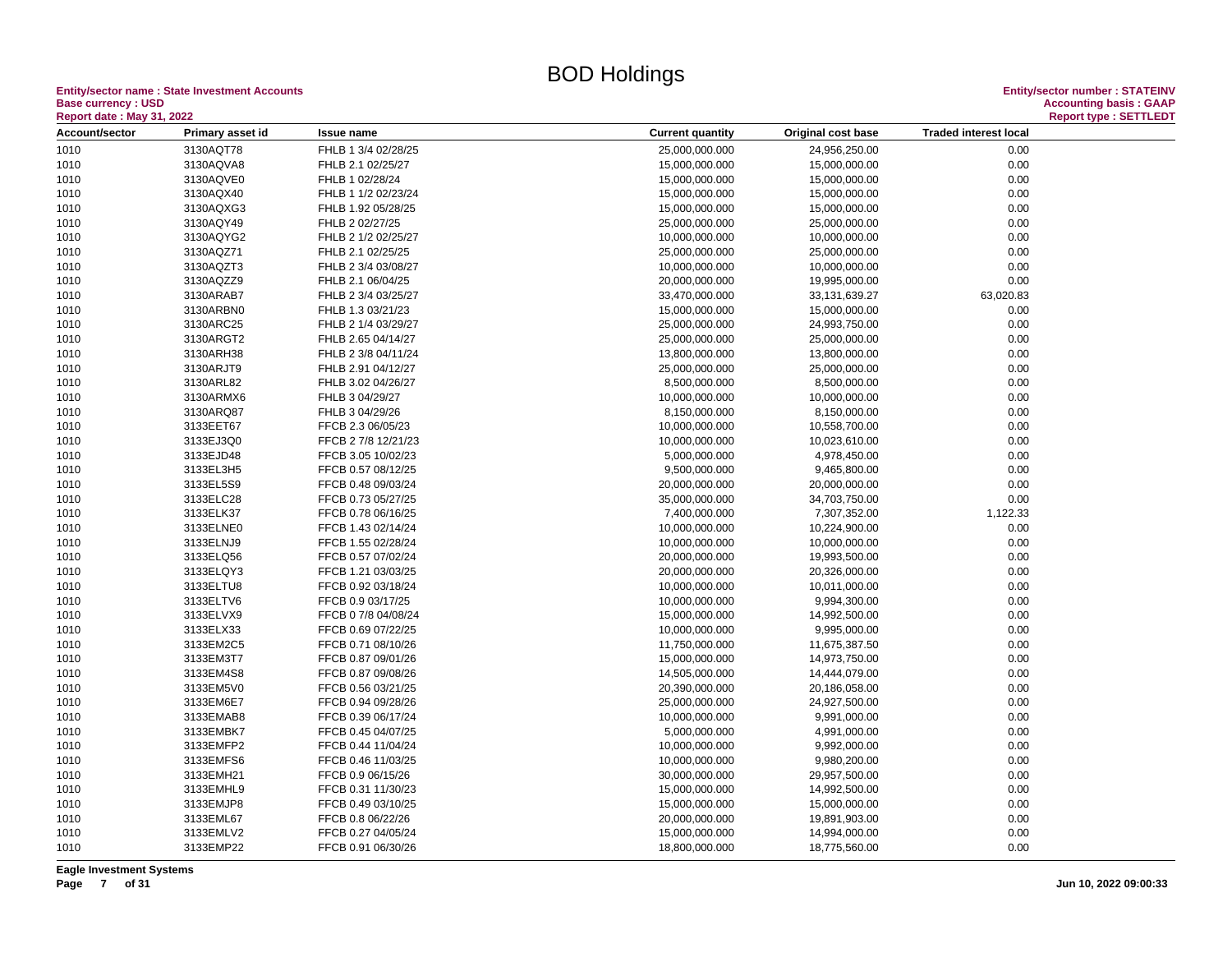**Entity/sector name : State Investment Accounts<br>Base currency : USD<br>Report date : May 31, 2022 Base currency : USD Accounting basis : GAAP**

| Report date : May 31, 2022 |                  |                      |                         |                    |                              | <b>Report type: SETTLEDT</b> |
|----------------------------|------------------|----------------------|-------------------------|--------------------|------------------------------|------------------------------|
| Account/sector             | Primary asset id | <b>Issue name</b>    | <b>Current quantity</b> | Original cost base | <b>Traded interest local</b> |                              |
| 1010                       | 3133EMPU0        | FFCB 0 1/2 02/04/26  | 5,000,000.000           | 4,954,800.00       | 0.00                         |                              |
| 1010                       | 3133EMQX3        | FFCB 0.59 02/17/26   | 20,000,000.000          | 19,912,800.00      | 0.00                         |                              |
| 1010                       | 3133EMSL7        | FFCB 1.15 03/02/27   | 6,500,000.000           | 6,200,025.00       | 0.00                         |                              |
| 1010                       | 3133EMSU7        | FFCB 0.8 03/09/26    | 10,000,000.000          | 10,000,000.00      | 0.00                         |                              |
| 1010                       | 3133EMTQ5        | FFCB 0.7 03/17/25    | 54,000,000.000          | 53,971,000.00      | 0.00                         |                              |
| 1010                       | 3133EMWH1        | FFCB 0.71 04/21/25   | 15,000,000.000          | 15,000,000.00      | 0.00                         |                              |
| 1010                       | 3133EMZB1        | FFCB 0.96 05/13/26   | 20,000,000.000          | 19,960,000.00      | 0.00                         |                              |
| 1010                       | 3133ENBP4        | FFCB 1.11 10/20/26   | 10,200,000.000          | 10,200,000.00      | 0.00                         |                              |
| 1010                       | 3133ENCD0        | FFCB 1.04 10/27/25   | 4,350,000.000           | 4,328,250.00       | 0.00                         |                              |
| 1010                       | 3133ENEM8        | FFCB 1.43 11/23/26   | 18,250,000.000          | 18,250,000.00      | 0.00                         |                              |
| 1010                       | 3133ENHA1        | FFCB 1 1/2 12/14/26  | 15,000,000.000          | 15,000,000.00      | 0.00                         |                              |
| 1010                       | 3133ENHC7        | FFCB 1.6 12/14/26    | 25,000,000.000          | 24,937,500.00      | 16,444.44                    |                              |
| 1010                       | 3133ENJP6        | FFCB 1.37 12/28/26   | 50,000,000.000          | 49,839,750.00      | 3,615.28                     |                              |
| 1010                       | 3133ENKD1        | FFCB 1.4 01/13/26    | 10,000,000.000          | 9,946,000.00       | 3,111.11                     |                              |
| 1010                       | 3133ENKG4        | FFCB 1.47 01/11/27   | 32,227,000.000          | 31,981,737.30      | 7,672.67                     |                              |
| 1010                       | 3133ENKS8        | FFCB 1 1/8 01/06/25  | 10,000,000.000          | 9,977,500.00       | 0.00                         |                              |
| 1010                       | 3133ENLZ1        | FFCB 1.78 01/26/27   | 51,584,000.000          | 51,345,160.00      | 17,582.05                    |                              |
| 1010                       | 3133ENQC7        | FFCB 1.94 09/03/24   | 20,000,000.000          | 20,000,000.00      | 0.00                         |                              |
| 1010                       | 3133ENUZ1        | FFCB 3.09 10/20/25   | 10,000,000.000          | 9,950,000.00       | 18,025.00                    |                              |
| 1010                       | 3134GV2F4        | FHLMC 0.6 12/30/24   | 20,000,000.000          | 20,000,000.00      | 0.00                         |                              |
| 1010                       | 3134GV5V6        | FHLMC 0.6 07/22/25   | 15,000,000.000          | 15,000,000.00      | 0.00                         |                              |
|                            | 3134GVB31        |                      |                         |                    | 0.00                         |                              |
| 1010                       |                  | FHLMC 0 3/4 05/28/25 | 13,422,000.000          | 13,401,867.00      |                              |                              |
| 1010                       | 3134GVMX3        | FHLMC 0.59 04/29/24  | 15,000,000.000          | 15,000,000.00      | 0.00                         |                              |
| 1010                       | 3134GVPH5        | FHLMC 0.6 07/29/24   | 25,000,000.000          | 25,000,000.00      | 0.00                         |                              |
| 1010                       | 3134GVPJ1        | FHLMC 0.7 05/06/25   | 25,000,000.000          | 25,000,000.00      | 0.00                         |                              |
| 1010                       | 3134GVQQ4        | FHLMC 0 3/4 04/30/25 | 15,000,000.000          | 15,000,000.00      | 0.00                         |                              |
| 1010                       | 3134GVUZ9        | FHLMC 0.52 05/13/24  | 15,000,000.000          | 15,000,000.00      | 0.00                         |                              |
| 1010                       | 3134GW3W4        | FHLMC 0.41 10/28/24  | 15,000,000.000          | 15,000,000.00      | 0.00                         |                              |
| 1010                       | 3134GW4C7        | FHLMC 0.8 10/27/26   | 15,000,000.000          | 14,550,000.00      | 0.00                         |                              |
| 1010                       | 3134GW4Z6        | FHLMC 0.54 10/27/25  | 20,450,000.000          | 20,440,462.50      | 0.00                         |                              |
| 1010                       | 3134GW5R3        | FHLMC 0.65 10/27/25  | 10,050,000.000          | 9,826,387.50       | 0.00                         |                              |
| 1010                       | 3134GW6C5        | FHLMC 0.8 10/28/26   | 25,250,000.000          | 24,477,537.50      | 0.00                         |                              |
| 1010                       | 3134GWJN7        | FHLMC 0.68 08/06/25  | 17,000,000.000          | 16,971,780.00      | 0.00                         |                              |
| 1010                       | 3134GWMN3        | FHLMC 0.52 02/27/25  | 10,000,000.000          | 9,995,000.00       | 0.00                         |                              |
| 1010                       | 3134GWST4        | FHLMC 0.45 12/16/24  | 15,000,000.000          | 15,000,000.00      | 0.00                         |                              |
| 1010                       | 3134GWUG9        | FHLMC 0.57 09/24/25  | 23,250,000.000          | 22,834,025.00      | 0.00                         |                              |
| 1010                       | 3134GWVX1        | FHLMC 0.53 10/07/25  | 20,000,000.000          | 20,000,000.00      | 0.00                         |                              |
| 1010                       | 3134GWW36        | FHLMC 0.48 10/14/25  | 20,000,000.000          | 20,000,000.00      | 0.00                         |                              |
| 1010                       | 3134GWW93        | FHLMC 0.55 09/30/25  | 5,000,000.000           | 5,000,000.00       | 0.00                         |                              |
| 1010                       | 3134GWWD4        | FHLMC 0.45 10/15/25  | 20,000,000.000          | 19,945,500.00      | 0.00                         |                              |
| 1010                       | 3134GWWY8        | FHLMC 0 3/8 09/30/24 | 20,000,000.000          | 20,000,000.00      | 0.00                         |                              |
| 1010                       | 3134GWXB7        | FHLMC 0.3 12/29/23   | 35,000,000.000          | 34,988,000.00      | 0.00                         |                              |
| 1010                       | 3134GWYD2        | FHLMC 0 3/8 04/08/24 | 15,000,000.000          | 14,994,750.00      | 0.00                         |                              |
| 1010                       | 3134GWYS9        | FHLMC 0.6 10/15/25   | 8,580,000.000           | 8,409,772.80       | 0.00                         |                              |
| 1010                       | 3134GWYZ3        | FHLMC 0.53 10/28/25  | 15,000,000.000          | 15,000,000.00      | 0.00                         |                              |
| 1010                       | 3134GWZ82        | FHLMC 0.59 10/08/25  | 10,000,000.000          | 9,886,500.00       | 0.00                         |                              |
| 1010                       | 3134GWZG4        | FHLMC 0.6 10/20/25   | 20,000,000.000          | 20,000,000.00      | 0.00                         |                              |
| 1010                       | 3134GXAG9        | FHLMC 0.46 05/02/25  | 10,000,000.000          | 10,000,000.00      | 0.00                         |                              |
| 1010                       | 3134GXDZ4        | FHLMC 0.45 11/25/24  | 20,000,000.000          | 20,000,000.00      | 0.00                         |                              |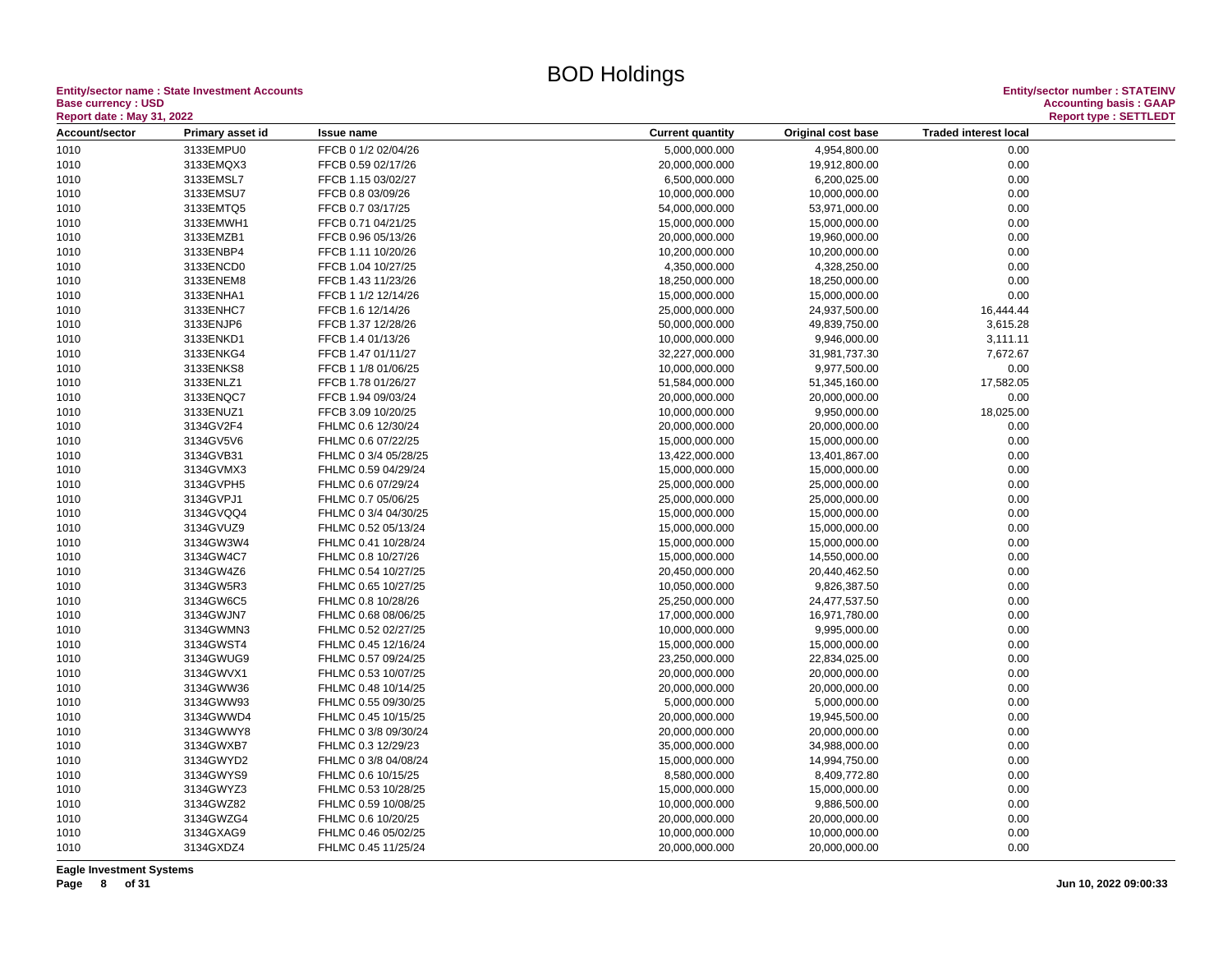**Entity/sector name : State Investment Accounts<br>Base currency : USD<br>Report date : May 31, 2022 Base currency : USD Accounting basis : GAAP**

| <b>Traded interest local</b><br>Account/sector<br>Primary asset id<br><b>Current quantity</b><br>Original cost base<br><b>Issue name</b><br>1010<br>3134GXFA7<br>FHLMC 0.65 11/26/25<br>15,000,000.000<br>15,000,000.00<br>0.00<br>3134GXFV1<br>0.00<br>1010<br>FHLMC 0 5/8 12/17/25<br>10,000,000.000<br>9,918,000.00<br>1010<br>3134GXGS7<br>FHLMC 0.43 06/18/24<br>10,000,000.000<br>10,005,500.00<br>0.00<br>1010<br>3134GXHL1<br>FHLMC 0.7 12/30/25<br>19,250,000.000<br>19,072,900.00<br>0.00<br>3134GXHY3<br>0.00<br>1010<br>FHLMC 0 3/4 06/23/26<br>53,290,000.000<br>52,556,012.30<br>0.00<br>1010<br>3134GXKU7<br>FHLMC 0 3/8 01/29/25<br>19,500,000.000<br>19,469,775.00<br>1010<br>3134GXMH4<br>FHLMC 2.05 03/24/25<br>20,000,000.000<br>20,000,000.00<br>0.00<br>3134GXMJ0<br>14,478,250.00<br>0.00<br>1010<br>FHLMC 2.05 03/17/25<br>14,500,000.000<br>1010<br>3134GXMR2<br>FHLMC 1.85 03/22/24<br>25,000,000.000<br>25,000,000.00<br>0.00<br>3134GXNH3<br>15,000,000.000<br>15,000,000.00<br>1010<br>FHLMC 2 03/25/24<br>0.00 |  |
|----------------------------------------------------------------------------------------------------------------------------------------------------------------------------------------------------------------------------------------------------------------------------------------------------------------------------------------------------------------------------------------------------------------------------------------------------------------------------------------------------------------------------------------------------------------------------------------------------------------------------------------------------------------------------------------------------------------------------------------------------------------------------------------------------------------------------------------------------------------------------------------------------------------------------------------------------------------------------------------------------------------------------------------------|--|
|                                                                                                                                                                                                                                                                                                                                                                                                                                                                                                                                                                                                                                                                                                                                                                                                                                                                                                                                                                                                                                              |  |
|                                                                                                                                                                                                                                                                                                                                                                                                                                                                                                                                                                                                                                                                                                                                                                                                                                                                                                                                                                                                                                              |  |
|                                                                                                                                                                                                                                                                                                                                                                                                                                                                                                                                                                                                                                                                                                                                                                                                                                                                                                                                                                                                                                              |  |
|                                                                                                                                                                                                                                                                                                                                                                                                                                                                                                                                                                                                                                                                                                                                                                                                                                                                                                                                                                                                                                              |  |
|                                                                                                                                                                                                                                                                                                                                                                                                                                                                                                                                                                                                                                                                                                                                                                                                                                                                                                                                                                                                                                              |  |
|                                                                                                                                                                                                                                                                                                                                                                                                                                                                                                                                                                                                                                                                                                                                                                                                                                                                                                                                                                                                                                              |  |
|                                                                                                                                                                                                                                                                                                                                                                                                                                                                                                                                                                                                                                                                                                                                                                                                                                                                                                                                                                                                                                              |  |
|                                                                                                                                                                                                                                                                                                                                                                                                                                                                                                                                                                                                                                                                                                                                                                                                                                                                                                                                                                                                                                              |  |
|                                                                                                                                                                                                                                                                                                                                                                                                                                                                                                                                                                                                                                                                                                                                                                                                                                                                                                                                                                                                                                              |  |
|                                                                                                                                                                                                                                                                                                                                                                                                                                                                                                                                                                                                                                                                                                                                                                                                                                                                                                                                                                                                                                              |  |
|                                                                                                                                                                                                                                                                                                                                                                                                                                                                                                                                                                                                                                                                                                                                                                                                                                                                                                                                                                                                                                              |  |
| 0.00<br>3134GXQG2<br>FHLMC 2.9 04/14/25<br>20,000,000.000<br>20,000,000.00<br>1010                                                                                                                                                                                                                                                                                                                                                                                                                                                                                                                                                                                                                                                                                                                                                                                                                                                                                                                                                           |  |
| 1010<br>3134GXQL1<br>20,000,000.000<br>20,000,000.00<br>0.00<br>FHLMC 3.2 04/25/25                                                                                                                                                                                                                                                                                                                                                                                                                                                                                                                                                                                                                                                                                                                                                                                                                                                                                                                                                           |  |
| 3134GXSH8<br>20,000,000.00<br>0.00<br>1010<br>FHLMC 4 05/17/27<br>20,000,000.000                                                                                                                                                                                                                                                                                                                                                                                                                                                                                                                                                                                                                                                                                                                                                                                                                                                                                                                                                             |  |
| 1010<br>3134GXSK1<br>FHLMC 3 1/8 05/17/24<br>15,000,000.000<br>15,000,000.00<br>0.00                                                                                                                                                                                                                                                                                                                                                                                                                                                                                                                                                                                                                                                                                                                                                                                                                                                                                                                                                         |  |
| 0.00<br>1010<br>3134GXSP0<br>FHLMC 3 5/8 05/16/25<br>15,000,000.000<br>15,000,000.00                                                                                                                                                                                                                                                                                                                                                                                                                                                                                                                                                                                                                                                                                                                                                                                                                                                                                                                                                         |  |
| 3134GXSR6<br>FHLMC 3 1/4 05/17/24<br>15,000,000.000<br>15,000,000.00<br>0.00<br>1010                                                                                                                                                                                                                                                                                                                                                                                                                                                                                                                                                                                                                                                                                                                                                                                                                                                                                                                                                         |  |
| 1010<br>3135G03U5<br>FNMA 0 5/8 04/22/25<br>25,000,000.000<br>24,992,400.00<br>0.00                                                                                                                                                                                                                                                                                                                                                                                                                                                                                                                                                                                                                                                                                                                                                                                                                                                                                                                                                          |  |
| 3135G04Z3<br>0.00<br>1010<br>FNMA 0 1/2 06/17/25<br>51,135,000.000<br>51,001,149.80                                                                                                                                                                                                                                                                                                                                                                                                                                                                                                                                                                                                                                                                                                                                                                                                                                                                                                                                                          |  |
| 3135G05M1<br>0.00<br>1010<br>FNMA 0.7 07/30/25<br>5,000,000.000<br>4,978,500.00                                                                                                                                                                                                                                                                                                                                                                                                                                                                                                                                                                                                                                                                                                                                                                                                                                                                                                                                                              |  |
| 3135G05R0<br>FNMA 0.3 08/10/23<br>30,000,000.000<br>29,956,600.00<br>0.00<br>1010                                                                                                                                                                                                                                                                                                                                                                                                                                                                                                                                                                                                                                                                                                                                                                                                                                                                                                                                                            |  |
| 3135G05S8<br>35,000,000.000<br>0.00<br>1010<br>FNMA 0 1/2 08/14/25<br>34,302,650.00                                                                                                                                                                                                                                                                                                                                                                                                                                                                                                                                                                                                                                                                                                                                                                                                                                                                                                                                                          |  |
| 3135G05U3<br>FNMA 0.35 08/18/23<br>17,595,000.000<br>17,646,025.50<br>0.00<br>1010                                                                                                                                                                                                                                                                                                                                                                                                                                                                                                                                                                                                                                                                                                                                                                                                                                                                                                                                                           |  |
| 3135G05X7<br>0.00<br>1010<br>FNMA 0 3/8 08/25/25<br>10,000,000.000<br>9,856,100.00                                                                                                                                                                                                                                                                                                                                                                                                                                                                                                                                                                                                                                                                                                                                                                                                                                                                                                                                                           |  |
| 3135G06B4<br>FNMA 0.56 10/22/25<br>10,000,000.000<br>9,824,500.00<br>0.00<br>1010                                                                                                                                                                                                                                                                                                                                                                                                                                                                                                                                                                                                                                                                                                                                                                                                                                                                                                                                                            |  |
| 0.00<br>1010<br>3135G06E8<br>10,000,000.000<br>9,988,000.00<br>FNMA 0.42 11/18/24                                                                                                                                                                                                                                                                                                                                                                                                                                                                                                                                                                                                                                                                                                                                                                                                                                                                                                                                                            |  |
| 3135G06G3<br>0.00<br>1010<br>FNMA 0 1/2 11/07/25<br>28,000,000.000<br>27,917,660.00                                                                                                                                                                                                                                                                                                                                                                                                                                                                                                                                                                                                                                                                                                                                                                                                                                                                                                                                                          |  |
| 1010<br>3135G06L2<br>FNMA 0 7/8 12/18/26<br>60,000,000.000<br>56,830,300.00<br>86,649.32                                                                                                                                                                                                                                                                                                                                                                                                                                                                                                                                                                                                                                                                                                                                                                                                                                                                                                                                                     |  |
| 3135G06Q1<br>1010<br>FNMA 0.64 12/30/25<br>26,509,000.000<br>26,509,000.00<br>0.00                                                                                                                                                                                                                                                                                                                                                                                                                                                                                                                                                                                                                                                                                                                                                                                                                                                                                                                                                           |  |
| 3135G06R9<br>FNMA 0.55 01/28/26<br>25,000,000.000<br>25,000,000.00<br>0.00<br>1010                                                                                                                                                                                                                                                                                                                                                                                                                                                                                                                                                                                                                                                                                                                                                                                                                                                                                                                                                           |  |
| 3135G0ZR7<br>1010<br>FNMA 2 5/8 09/06/24<br>10,000,000.000<br>10,773,700.00<br>0.00                                                                                                                                                                                                                                                                                                                                                                                                                                                                                                                                                                                                                                                                                                                                                                                                                                                                                                                                                          |  |
| 3135GA2A8<br>14,979,000.00<br>0.00<br>1010<br>FNMA 0.58 10/28/25<br>15,000,000.000                                                                                                                                                                                                                                                                                                                                                                                                                                                                                                                                                                                                                                                                                                                                                                                                                                                                                                                                                           |  |
| 3135GA2Z3<br>0.00<br>1010<br>FNMA 0.56 11/17/25<br>15,000,000.000<br>14,958,000.00                                                                                                                                                                                                                                                                                                                                                                                                                                                                                                                                                                                                                                                                                                                                                                                                                                                                                                                                                           |  |
| 1010<br>3135GA3B5<br>9,245,000.000<br>9,194,152.50<br>0.00<br>FNMA 0.42 11/18/24                                                                                                                                                                                                                                                                                                                                                                                                                                                                                                                                                                                                                                                                                                                                                                                                                                                                                                                                                             |  |
| 3135GA4P3<br>10,000,000.000<br>0.00<br>1010<br>FNMA 0.65 11/18/25<br>10,000,000.00                                                                                                                                                                                                                                                                                                                                                                                                                                                                                                                                                                                                                                                                                                                                                                                                                                                                                                                                                           |  |
| 1010<br>3136G43E1<br>FNMA 0.43 12/16/24<br>20,000,000.000<br>20,000,000.00<br>0.00                                                                                                                                                                                                                                                                                                                                                                                                                                                                                                                                                                                                                                                                                                                                                                                                                                                                                                                                                           |  |
| 3136G45C3<br>15,000,000.000<br>0.00<br>1010<br>FNMA 0.54 10/27/25<br>14,991,000.00                                                                                                                                                                                                                                                                                                                                                                                                                                                                                                                                                                                                                                                                                                                                                                                                                                                                                                                                                           |  |
| 0.00<br>1010<br>3136G46R9<br>FNMA 0.42 10/28/24<br>10,860,000.000<br>10,854,570.00                                                                                                                                                                                                                                                                                                                                                                                                                                                                                                                                                                                                                                                                                                                                                                                                                                                                                                                                                           |  |
| 1010<br>3136G46S7<br>FNMA 0.56 10/28/25<br>10,000,000.000<br>10,000,000.00<br>0.00                                                                                                                                                                                                                                                                                                                                                                                                                                                                                                                                                                                                                                                                                                                                                                                                                                                                                                                                                           |  |
| 3136G4B77<br>10,000,000.00<br>0.00<br>1010<br>FNMA 0.7 08/04/25<br>10,000,000.000                                                                                                                                                                                                                                                                                                                                                                                                                                                                                                                                                                                                                                                                                                                                                                                                                                                                                                                                                            |  |
| 3136G4C43<br>15,000,000.000<br>15,000,000.00<br>0.00<br>1010<br>FNMA 0.65 08/14/25                                                                                                                                                                                                                                                                                                                                                                                                                                                                                                                                                                                                                                                                                                                                                                                                                                                                                                                                                           |  |
| 1010<br>3136G4D75<br>FNMA 0.6 07/29/25<br>20,000,000.000<br>20,000,000.00<br>0.00                                                                                                                                                                                                                                                                                                                                                                                                                                                                                                                                                                                                                                                                                                                                                                                                                                                                                                                                                            |  |
| 3136G4H22<br>1010<br>FNMA 0.41 08/12/24<br>15,000,000.000<br>15,000,000.00<br>0.00                                                                                                                                                                                                                                                                                                                                                                                                                                                                                                                                                                                                                                                                                                                                                                                                                                                                                                                                                           |  |
| 1010<br>3136G4H30<br>FNMA 0.6 08/18/25<br>15,000,000.000<br>15,000,000.00<br>0.00                                                                                                                                                                                                                                                                                                                                                                                                                                                                                                                                                                                                                                                                                                                                                                                                                                                                                                                                                            |  |
| 3136G4H63<br>10,000,000.000<br>0.00<br>1010<br>FNMA 0.55 08/19/25<br>10,000,000.00                                                                                                                                                                                                                                                                                                                                                                                                                                                                                                                                                                                                                                                                                                                                                                                                                                                                                                                                                           |  |
| 3136G4H71<br>0.00<br>1010<br>FNMA 0 1/2 08/18/25<br>7,500,000.000<br>7,500,000.00                                                                                                                                                                                                                                                                                                                                                                                                                                                                                                                                                                                                                                                                                                                                                                                                                                                                                                                                                            |  |
| 1010<br>3136G4K77<br>10,000,000.000<br>10,000,000.00<br>0.00<br>FNMA 0.45 08/21/25                                                                                                                                                                                                                                                                                                                                                                                                                                                                                                                                                                                                                                                                                                                                                                                                                                                                                                                                                           |  |
| 3136G4N74<br>10,000,000.000<br>10,000,000.00<br>0.00<br>1010<br>FNMA 0.56 08/21/25                                                                                                                                                                                                                                                                                                                                                                                                                                                                                                                                                                                                                                                                                                                                                                                                                                                                                                                                                           |  |
| 1010<br>3136G4P98<br>FNMA 0 1/2 08/25/25<br>15,000,000.000<br>14,980,500.00<br>0.00                                                                                                                                                                                                                                                                                                                                                                                                                                                                                                                                                                                                                                                                                                                                                                                                                                                                                                                                                          |  |
| 3136G4R47<br>20,000,000.000<br>20,000,000.00<br>0.00<br>1010<br>FNMA 0 5/8 08/19/25                                                                                                                                                                                                                                                                                                                                                                                                                                                                                                                                                                                                                                                                                                                                                                                                                                                                                                                                                          |  |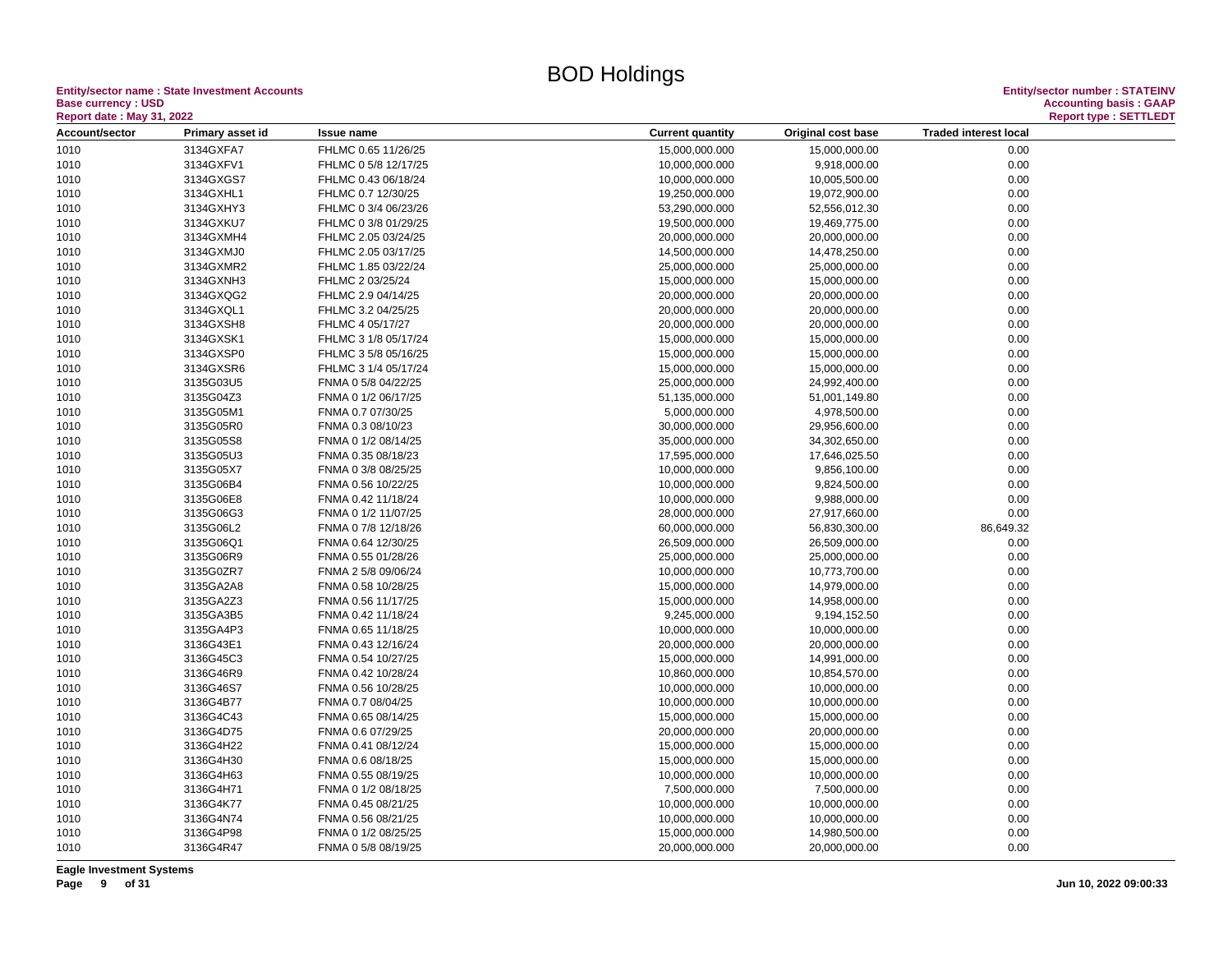#### **Entity/sector name : State Investment Accounts<br>Base currency : USD<br>Based date: May 24, 2000 Base currency : USD Accounting basis : GAAP**

| Account/sector<br><b>Traded interest local</b><br>Primary asset id<br><b>Current quantity</b><br>Original cost base<br><b>Issue name</b><br>1010<br>3136G4W41<br>FNMA 0.65 08/25/25<br>12,000,000.000<br>11,890,800.00<br>0.00<br>3136G4Y72<br>0.00<br>1010<br>FNMA 0.455 08/27/24<br>15,000,000.000<br>15,000,000.00<br>1010<br>3136G4YT4<br>FNMA 0 3/4 07/14/25<br>10,000,000.000<br>10,000,000.00<br>0.00<br>0.00<br>1010<br>3136G4Z71<br>FNMA 0.45 08/26/24<br>19,240,000.000<br>19,240,000.00<br>3136G4ZP1<br>FNMA 0.65 07/30/25<br>15,000,000.000<br>14,976,750.00<br>0.00<br>1010<br>3137EAEQ8<br>0.00<br>1010<br>FHLMC 0 3/8 04/20/23<br>15,000,000.000<br>14,975,400.00<br>3137EAEX3<br>0.00<br>1010<br>FHLMC 0 3/8 09/23/25<br>15,000,000.000<br>14,915,550.00<br>0.00<br>1010<br>3137EAEY1<br>FHLMC 0 1/8 10/16/23<br>13,000,000.000<br>12,951,510.00<br>272,034.70<br>Total: 1010<br>4,412,507,000.000<br>4,399,265,914.37<br>1020<br>1020<br>9128282A7<br>T 1 1/2 08/15/26<br>25,000,000.000<br>24,989,843.75<br>0.00<br>9128282D1<br>T 1 3/8 08/31/23<br>20,000,000.000<br>20,352,343.75<br>0.00<br>1020<br>9128282P4<br>T 1 7/8 07/31/22<br>25,000,000.000<br>24,770,507.81<br>0.00<br>1020<br>1020<br>9128282S8<br>T 1 5/8 08/31/22<br>20,000,000.000<br>19,922,656.25<br>0.00<br>9128282W9<br>T 1 7/8 09/30/22<br>20,000,000.000<br>19,739,843.75<br>0.00<br>1020<br>9128283C2<br>19,937,500.00<br>0.00<br>1020<br>T 2 10/31/22<br>20,000,000.000<br>9128283D0<br>0.00<br>1020<br>T 2 1/4 10/31/24<br>15,000,000.000<br>14,956,640.63<br>9128283J7<br>1020<br>T 2 1/8 11/30/24<br>10,000,000.000<br>10,172,656.25<br>0.00<br>9128283U2<br>20,000,000.000<br>0.00<br>1020<br>T 2 3/8 01/31/23<br>19,767,187.50<br>9128283Z1<br>T 2 3/4 02/28/25<br>25,000,000.000<br>25,000,000.00<br>70,991.85<br>1020<br>9128284D9<br>T 2 1/2 03/31/23<br>35,000,000.000<br>34,649,609.38<br>0.00<br>1020<br>9128284L1<br>0.00<br>1020<br>T 2 3/4 04/30/23<br>10,000,000.000<br>9,999,609.38<br>1020<br>9128284M9<br>T 2 7/8 04/30/25<br>20,000,000.000<br>19,986,718.75<br>0.00<br>9128284S6<br>0.00<br>1020<br>T 2 3/4 05/31/23<br>10,000,000.000<br>9,907,812.50<br>1020<br>9128284U1<br>T 2 5/8 06/30/23<br>10,000,000.000<br>9,907,812.50<br>0.00<br>0.00<br>1020<br>9128284X5<br>T 2 3/4 08/31/23<br>20,000,000.000<br>19,870,312.50<br>9128285D8<br>T 2 7/8 09/30/23<br>0.00<br>1020<br>30,000,000.000<br>29,817,968.75<br>1020<br>9128285J5<br>T 3 10/31/25<br>11,005.43<br>15,000,000.000<br>15,000,000.00<br>9128285N6<br>39,923,046.88<br>0.00<br>1020<br>T 2 7/8 11/30/25<br>40,000,000.000<br>1020<br>9128285T3<br>T 2 5/8 12/31/25<br>25,000,000.000<br>24,977,344.00<br>170,407.46<br>9128285Z9<br>T 2 1/2 01/31/24<br>10,000,000.000<br>10,603,906.25<br>0.00<br>1020<br>9128286F2<br>1020<br>T 2 1/2 02/28/26<br>15,000,000.000<br>14,954,296.88<br>28,532.61<br>9128286S4<br>15,000,000.000<br>14,906,250.00<br>0.00<br>1020<br>T 2 3/8 04/30/26<br>1020<br>9128286Z8<br>39,817,968.75<br>0.00<br>T 1 3/4 06/30/24<br>40,000,000.000<br>1020<br>9128287C8<br>T 1 3/4 07/15/22<br>50,000,000.000<br>50,964,843.75<br>0.00<br>912828G38<br>10,000,000.000<br>10,292,578.13<br>0.00<br>1020<br>T 2 1/4 11/15/24<br>1020<br>912828J27<br>T 2 02/15/25<br>15,000,000.000<br>14,983,593.75<br>23,204.42<br>912828K74<br>23,204.42<br>1020<br>T 2 08/15/25<br>15,000,000.000<br>14,983,593.75<br>1020<br>912828L57<br>T 1 3/4 09/30/22<br>10,000,000.000<br>9,901,562.50<br>0.00<br>912828M56<br>T 2 1/4 11/15/25<br>15,000,000.000<br>14,990,625.00<br>0.00<br>1020<br>1020<br>912828M80<br>30,000,000.000<br>0.00<br>T 2 11/30/22<br>29,782,479.50<br>0.00<br>1020<br>912828N30<br>T 2 1/8 12/31/22<br>25,000,000.000<br>24,490,625.00<br>1020<br>912828P46<br>T 1 5/8 02/15/26<br>45,000,000.000<br>44,745,703.13<br>673.34<br>912828P79<br>0.00<br>1020<br>T 1 1/2 02/28/23<br>25,000,000.000<br>25,375,976.56<br>912828Q29<br>1020<br>T 1 1/2 03/31/23<br>15,000,000.000<br>14,956,640.63<br>0.00<br>1020<br>912828R36<br>15,000,000.000<br>0.00<br>T 1 5/8 05/15/26<br>15,028,125.00<br>1020<br>912828R69<br>T 1 5/8 05/31/23<br>15,000,000.000<br>15,447,070.31<br>0.00<br>912828S35<br>15,000,000.000<br>14,896,875.00<br>0.00<br>1020<br>T 1 3/8 06/30/23<br>1020<br>912828S92<br>T 1 1/4 07/31/23<br>50,000,000.000<br>50,290,625.00<br>0.00 | <b>Report date: May 31, 2022</b> |  |  |  |  |  |
|---------------------------------------------------------------------------------------------------------------------------------------------------------------------------------------------------------------------------------------------------------------------------------------------------------------------------------------------------------------------------------------------------------------------------------------------------------------------------------------------------------------------------------------------------------------------------------------------------------------------------------------------------------------------------------------------------------------------------------------------------------------------------------------------------------------------------------------------------------------------------------------------------------------------------------------------------------------------------------------------------------------------------------------------------------------------------------------------------------------------------------------------------------------------------------------------------------------------------------------------------------------------------------------------------------------------------------------------------------------------------------------------------------------------------------------------------------------------------------------------------------------------------------------------------------------------------------------------------------------------------------------------------------------------------------------------------------------------------------------------------------------------------------------------------------------------------------------------------------------------------------------------------------------------------------------------------------------------------------------------------------------------------------------------------------------------------------------------------------------------------------------------------------------------------------------------------------------------------------------------------------------------------------------------------------------------------------------------------------------------------------------------------------------------------------------------------------------------------------------------------------------------------------------------------------------------------------------------------------------------------------------------------------------------------------------------------------------------------------------------------------------------------------------------------------------------------------------------------------------------------------------------------------------------------------------------------------------------------------------------------------------------------------------------------------------------------------------------------------------------------------------------------------------------------------------------------------------------------------------------------------------------------------------------------------------------------------------------------------------------------------------------------------------------------------------------------------------------------------------------------------------------------------------------------------------------------------------------------------------------------------------------------------------------------------------------------------------------------------------------------------------------------------------------------------------------------------------------------------------------------------------------------------------------------------------------------------------------------------------------------------------------------------------------------------------------------------------------------------------------------------------------------------------------------------------------------------------------------------------------------------------------------------------------------------------------------------------------------------------------|----------------------------------|--|--|--|--|--|
|                                                                                                                                                                                                                                                                                                                                                                                                                                                                                                                                                                                                                                                                                                                                                                                                                                                                                                                                                                                                                                                                                                                                                                                                                                                                                                                                                                                                                                                                                                                                                                                                                                                                                                                                                                                                                                                                                                                                                                                                                                                                                                                                                                                                                                                                                                                                                                                                                                                                                                                                                                                                                                                                                                                                                                                                                                                                                                                                                                                                                                                                                                                                                                                                                                                                                                                                                                                                                                                                                                                                                                                                                                                                                                                                                                                                                                                                                                                                                                                                                                                                                                                                                                                                                                                                                                                                                                     |                                  |  |  |  |  |  |
|                                                                                                                                                                                                                                                                                                                                                                                                                                                                                                                                                                                                                                                                                                                                                                                                                                                                                                                                                                                                                                                                                                                                                                                                                                                                                                                                                                                                                                                                                                                                                                                                                                                                                                                                                                                                                                                                                                                                                                                                                                                                                                                                                                                                                                                                                                                                                                                                                                                                                                                                                                                                                                                                                                                                                                                                                                                                                                                                                                                                                                                                                                                                                                                                                                                                                                                                                                                                                                                                                                                                                                                                                                                                                                                                                                                                                                                                                                                                                                                                                                                                                                                                                                                                                                                                                                                                                                     |                                  |  |  |  |  |  |
|                                                                                                                                                                                                                                                                                                                                                                                                                                                                                                                                                                                                                                                                                                                                                                                                                                                                                                                                                                                                                                                                                                                                                                                                                                                                                                                                                                                                                                                                                                                                                                                                                                                                                                                                                                                                                                                                                                                                                                                                                                                                                                                                                                                                                                                                                                                                                                                                                                                                                                                                                                                                                                                                                                                                                                                                                                                                                                                                                                                                                                                                                                                                                                                                                                                                                                                                                                                                                                                                                                                                                                                                                                                                                                                                                                                                                                                                                                                                                                                                                                                                                                                                                                                                                                                                                                                                                                     |                                  |  |  |  |  |  |
|                                                                                                                                                                                                                                                                                                                                                                                                                                                                                                                                                                                                                                                                                                                                                                                                                                                                                                                                                                                                                                                                                                                                                                                                                                                                                                                                                                                                                                                                                                                                                                                                                                                                                                                                                                                                                                                                                                                                                                                                                                                                                                                                                                                                                                                                                                                                                                                                                                                                                                                                                                                                                                                                                                                                                                                                                                                                                                                                                                                                                                                                                                                                                                                                                                                                                                                                                                                                                                                                                                                                                                                                                                                                                                                                                                                                                                                                                                                                                                                                                                                                                                                                                                                                                                                                                                                                                                     |                                  |  |  |  |  |  |
|                                                                                                                                                                                                                                                                                                                                                                                                                                                                                                                                                                                                                                                                                                                                                                                                                                                                                                                                                                                                                                                                                                                                                                                                                                                                                                                                                                                                                                                                                                                                                                                                                                                                                                                                                                                                                                                                                                                                                                                                                                                                                                                                                                                                                                                                                                                                                                                                                                                                                                                                                                                                                                                                                                                                                                                                                                                                                                                                                                                                                                                                                                                                                                                                                                                                                                                                                                                                                                                                                                                                                                                                                                                                                                                                                                                                                                                                                                                                                                                                                                                                                                                                                                                                                                                                                                                                                                     |                                  |  |  |  |  |  |
|                                                                                                                                                                                                                                                                                                                                                                                                                                                                                                                                                                                                                                                                                                                                                                                                                                                                                                                                                                                                                                                                                                                                                                                                                                                                                                                                                                                                                                                                                                                                                                                                                                                                                                                                                                                                                                                                                                                                                                                                                                                                                                                                                                                                                                                                                                                                                                                                                                                                                                                                                                                                                                                                                                                                                                                                                                                                                                                                                                                                                                                                                                                                                                                                                                                                                                                                                                                                                                                                                                                                                                                                                                                                                                                                                                                                                                                                                                                                                                                                                                                                                                                                                                                                                                                                                                                                                                     |                                  |  |  |  |  |  |
|                                                                                                                                                                                                                                                                                                                                                                                                                                                                                                                                                                                                                                                                                                                                                                                                                                                                                                                                                                                                                                                                                                                                                                                                                                                                                                                                                                                                                                                                                                                                                                                                                                                                                                                                                                                                                                                                                                                                                                                                                                                                                                                                                                                                                                                                                                                                                                                                                                                                                                                                                                                                                                                                                                                                                                                                                                                                                                                                                                                                                                                                                                                                                                                                                                                                                                                                                                                                                                                                                                                                                                                                                                                                                                                                                                                                                                                                                                                                                                                                                                                                                                                                                                                                                                                                                                                                                                     |                                  |  |  |  |  |  |
|                                                                                                                                                                                                                                                                                                                                                                                                                                                                                                                                                                                                                                                                                                                                                                                                                                                                                                                                                                                                                                                                                                                                                                                                                                                                                                                                                                                                                                                                                                                                                                                                                                                                                                                                                                                                                                                                                                                                                                                                                                                                                                                                                                                                                                                                                                                                                                                                                                                                                                                                                                                                                                                                                                                                                                                                                                                                                                                                                                                                                                                                                                                                                                                                                                                                                                                                                                                                                                                                                                                                                                                                                                                                                                                                                                                                                                                                                                                                                                                                                                                                                                                                                                                                                                                                                                                                                                     |                                  |  |  |  |  |  |
|                                                                                                                                                                                                                                                                                                                                                                                                                                                                                                                                                                                                                                                                                                                                                                                                                                                                                                                                                                                                                                                                                                                                                                                                                                                                                                                                                                                                                                                                                                                                                                                                                                                                                                                                                                                                                                                                                                                                                                                                                                                                                                                                                                                                                                                                                                                                                                                                                                                                                                                                                                                                                                                                                                                                                                                                                                                                                                                                                                                                                                                                                                                                                                                                                                                                                                                                                                                                                                                                                                                                                                                                                                                                                                                                                                                                                                                                                                                                                                                                                                                                                                                                                                                                                                                                                                                                                                     |                                  |  |  |  |  |  |
|                                                                                                                                                                                                                                                                                                                                                                                                                                                                                                                                                                                                                                                                                                                                                                                                                                                                                                                                                                                                                                                                                                                                                                                                                                                                                                                                                                                                                                                                                                                                                                                                                                                                                                                                                                                                                                                                                                                                                                                                                                                                                                                                                                                                                                                                                                                                                                                                                                                                                                                                                                                                                                                                                                                                                                                                                                                                                                                                                                                                                                                                                                                                                                                                                                                                                                                                                                                                                                                                                                                                                                                                                                                                                                                                                                                                                                                                                                                                                                                                                                                                                                                                                                                                                                                                                                                                                                     |                                  |  |  |  |  |  |
|                                                                                                                                                                                                                                                                                                                                                                                                                                                                                                                                                                                                                                                                                                                                                                                                                                                                                                                                                                                                                                                                                                                                                                                                                                                                                                                                                                                                                                                                                                                                                                                                                                                                                                                                                                                                                                                                                                                                                                                                                                                                                                                                                                                                                                                                                                                                                                                                                                                                                                                                                                                                                                                                                                                                                                                                                                                                                                                                                                                                                                                                                                                                                                                                                                                                                                                                                                                                                                                                                                                                                                                                                                                                                                                                                                                                                                                                                                                                                                                                                                                                                                                                                                                                                                                                                                                                                                     |                                  |  |  |  |  |  |
|                                                                                                                                                                                                                                                                                                                                                                                                                                                                                                                                                                                                                                                                                                                                                                                                                                                                                                                                                                                                                                                                                                                                                                                                                                                                                                                                                                                                                                                                                                                                                                                                                                                                                                                                                                                                                                                                                                                                                                                                                                                                                                                                                                                                                                                                                                                                                                                                                                                                                                                                                                                                                                                                                                                                                                                                                                                                                                                                                                                                                                                                                                                                                                                                                                                                                                                                                                                                                                                                                                                                                                                                                                                                                                                                                                                                                                                                                                                                                                                                                                                                                                                                                                                                                                                                                                                                                                     |                                  |  |  |  |  |  |
|                                                                                                                                                                                                                                                                                                                                                                                                                                                                                                                                                                                                                                                                                                                                                                                                                                                                                                                                                                                                                                                                                                                                                                                                                                                                                                                                                                                                                                                                                                                                                                                                                                                                                                                                                                                                                                                                                                                                                                                                                                                                                                                                                                                                                                                                                                                                                                                                                                                                                                                                                                                                                                                                                                                                                                                                                                                                                                                                                                                                                                                                                                                                                                                                                                                                                                                                                                                                                                                                                                                                                                                                                                                                                                                                                                                                                                                                                                                                                                                                                                                                                                                                                                                                                                                                                                                                                                     |                                  |  |  |  |  |  |
|                                                                                                                                                                                                                                                                                                                                                                                                                                                                                                                                                                                                                                                                                                                                                                                                                                                                                                                                                                                                                                                                                                                                                                                                                                                                                                                                                                                                                                                                                                                                                                                                                                                                                                                                                                                                                                                                                                                                                                                                                                                                                                                                                                                                                                                                                                                                                                                                                                                                                                                                                                                                                                                                                                                                                                                                                                                                                                                                                                                                                                                                                                                                                                                                                                                                                                                                                                                                                                                                                                                                                                                                                                                                                                                                                                                                                                                                                                                                                                                                                                                                                                                                                                                                                                                                                                                                                                     |                                  |  |  |  |  |  |
|                                                                                                                                                                                                                                                                                                                                                                                                                                                                                                                                                                                                                                                                                                                                                                                                                                                                                                                                                                                                                                                                                                                                                                                                                                                                                                                                                                                                                                                                                                                                                                                                                                                                                                                                                                                                                                                                                                                                                                                                                                                                                                                                                                                                                                                                                                                                                                                                                                                                                                                                                                                                                                                                                                                                                                                                                                                                                                                                                                                                                                                                                                                                                                                                                                                                                                                                                                                                                                                                                                                                                                                                                                                                                                                                                                                                                                                                                                                                                                                                                                                                                                                                                                                                                                                                                                                                                                     |                                  |  |  |  |  |  |
|                                                                                                                                                                                                                                                                                                                                                                                                                                                                                                                                                                                                                                                                                                                                                                                                                                                                                                                                                                                                                                                                                                                                                                                                                                                                                                                                                                                                                                                                                                                                                                                                                                                                                                                                                                                                                                                                                                                                                                                                                                                                                                                                                                                                                                                                                                                                                                                                                                                                                                                                                                                                                                                                                                                                                                                                                                                                                                                                                                                                                                                                                                                                                                                                                                                                                                                                                                                                                                                                                                                                                                                                                                                                                                                                                                                                                                                                                                                                                                                                                                                                                                                                                                                                                                                                                                                                                                     |                                  |  |  |  |  |  |
|                                                                                                                                                                                                                                                                                                                                                                                                                                                                                                                                                                                                                                                                                                                                                                                                                                                                                                                                                                                                                                                                                                                                                                                                                                                                                                                                                                                                                                                                                                                                                                                                                                                                                                                                                                                                                                                                                                                                                                                                                                                                                                                                                                                                                                                                                                                                                                                                                                                                                                                                                                                                                                                                                                                                                                                                                                                                                                                                                                                                                                                                                                                                                                                                                                                                                                                                                                                                                                                                                                                                                                                                                                                                                                                                                                                                                                                                                                                                                                                                                                                                                                                                                                                                                                                                                                                                                                     |                                  |  |  |  |  |  |
|                                                                                                                                                                                                                                                                                                                                                                                                                                                                                                                                                                                                                                                                                                                                                                                                                                                                                                                                                                                                                                                                                                                                                                                                                                                                                                                                                                                                                                                                                                                                                                                                                                                                                                                                                                                                                                                                                                                                                                                                                                                                                                                                                                                                                                                                                                                                                                                                                                                                                                                                                                                                                                                                                                                                                                                                                                                                                                                                                                                                                                                                                                                                                                                                                                                                                                                                                                                                                                                                                                                                                                                                                                                                                                                                                                                                                                                                                                                                                                                                                                                                                                                                                                                                                                                                                                                                                                     |                                  |  |  |  |  |  |
|                                                                                                                                                                                                                                                                                                                                                                                                                                                                                                                                                                                                                                                                                                                                                                                                                                                                                                                                                                                                                                                                                                                                                                                                                                                                                                                                                                                                                                                                                                                                                                                                                                                                                                                                                                                                                                                                                                                                                                                                                                                                                                                                                                                                                                                                                                                                                                                                                                                                                                                                                                                                                                                                                                                                                                                                                                                                                                                                                                                                                                                                                                                                                                                                                                                                                                                                                                                                                                                                                                                                                                                                                                                                                                                                                                                                                                                                                                                                                                                                                                                                                                                                                                                                                                                                                                                                                                     |                                  |  |  |  |  |  |
|                                                                                                                                                                                                                                                                                                                                                                                                                                                                                                                                                                                                                                                                                                                                                                                                                                                                                                                                                                                                                                                                                                                                                                                                                                                                                                                                                                                                                                                                                                                                                                                                                                                                                                                                                                                                                                                                                                                                                                                                                                                                                                                                                                                                                                                                                                                                                                                                                                                                                                                                                                                                                                                                                                                                                                                                                                                                                                                                                                                                                                                                                                                                                                                                                                                                                                                                                                                                                                                                                                                                                                                                                                                                                                                                                                                                                                                                                                                                                                                                                                                                                                                                                                                                                                                                                                                                                                     |                                  |  |  |  |  |  |
|                                                                                                                                                                                                                                                                                                                                                                                                                                                                                                                                                                                                                                                                                                                                                                                                                                                                                                                                                                                                                                                                                                                                                                                                                                                                                                                                                                                                                                                                                                                                                                                                                                                                                                                                                                                                                                                                                                                                                                                                                                                                                                                                                                                                                                                                                                                                                                                                                                                                                                                                                                                                                                                                                                                                                                                                                                                                                                                                                                                                                                                                                                                                                                                                                                                                                                                                                                                                                                                                                                                                                                                                                                                                                                                                                                                                                                                                                                                                                                                                                                                                                                                                                                                                                                                                                                                                                                     |                                  |  |  |  |  |  |
|                                                                                                                                                                                                                                                                                                                                                                                                                                                                                                                                                                                                                                                                                                                                                                                                                                                                                                                                                                                                                                                                                                                                                                                                                                                                                                                                                                                                                                                                                                                                                                                                                                                                                                                                                                                                                                                                                                                                                                                                                                                                                                                                                                                                                                                                                                                                                                                                                                                                                                                                                                                                                                                                                                                                                                                                                                                                                                                                                                                                                                                                                                                                                                                                                                                                                                                                                                                                                                                                                                                                                                                                                                                                                                                                                                                                                                                                                                                                                                                                                                                                                                                                                                                                                                                                                                                                                                     |                                  |  |  |  |  |  |
|                                                                                                                                                                                                                                                                                                                                                                                                                                                                                                                                                                                                                                                                                                                                                                                                                                                                                                                                                                                                                                                                                                                                                                                                                                                                                                                                                                                                                                                                                                                                                                                                                                                                                                                                                                                                                                                                                                                                                                                                                                                                                                                                                                                                                                                                                                                                                                                                                                                                                                                                                                                                                                                                                                                                                                                                                                                                                                                                                                                                                                                                                                                                                                                                                                                                                                                                                                                                                                                                                                                                                                                                                                                                                                                                                                                                                                                                                                                                                                                                                                                                                                                                                                                                                                                                                                                                                                     |                                  |  |  |  |  |  |
|                                                                                                                                                                                                                                                                                                                                                                                                                                                                                                                                                                                                                                                                                                                                                                                                                                                                                                                                                                                                                                                                                                                                                                                                                                                                                                                                                                                                                                                                                                                                                                                                                                                                                                                                                                                                                                                                                                                                                                                                                                                                                                                                                                                                                                                                                                                                                                                                                                                                                                                                                                                                                                                                                                                                                                                                                                                                                                                                                                                                                                                                                                                                                                                                                                                                                                                                                                                                                                                                                                                                                                                                                                                                                                                                                                                                                                                                                                                                                                                                                                                                                                                                                                                                                                                                                                                                                                     |                                  |  |  |  |  |  |
|                                                                                                                                                                                                                                                                                                                                                                                                                                                                                                                                                                                                                                                                                                                                                                                                                                                                                                                                                                                                                                                                                                                                                                                                                                                                                                                                                                                                                                                                                                                                                                                                                                                                                                                                                                                                                                                                                                                                                                                                                                                                                                                                                                                                                                                                                                                                                                                                                                                                                                                                                                                                                                                                                                                                                                                                                                                                                                                                                                                                                                                                                                                                                                                                                                                                                                                                                                                                                                                                                                                                                                                                                                                                                                                                                                                                                                                                                                                                                                                                                                                                                                                                                                                                                                                                                                                                                                     |                                  |  |  |  |  |  |
|                                                                                                                                                                                                                                                                                                                                                                                                                                                                                                                                                                                                                                                                                                                                                                                                                                                                                                                                                                                                                                                                                                                                                                                                                                                                                                                                                                                                                                                                                                                                                                                                                                                                                                                                                                                                                                                                                                                                                                                                                                                                                                                                                                                                                                                                                                                                                                                                                                                                                                                                                                                                                                                                                                                                                                                                                                                                                                                                                                                                                                                                                                                                                                                                                                                                                                                                                                                                                                                                                                                                                                                                                                                                                                                                                                                                                                                                                                                                                                                                                                                                                                                                                                                                                                                                                                                                                                     |                                  |  |  |  |  |  |
|                                                                                                                                                                                                                                                                                                                                                                                                                                                                                                                                                                                                                                                                                                                                                                                                                                                                                                                                                                                                                                                                                                                                                                                                                                                                                                                                                                                                                                                                                                                                                                                                                                                                                                                                                                                                                                                                                                                                                                                                                                                                                                                                                                                                                                                                                                                                                                                                                                                                                                                                                                                                                                                                                                                                                                                                                                                                                                                                                                                                                                                                                                                                                                                                                                                                                                                                                                                                                                                                                                                                                                                                                                                                                                                                                                                                                                                                                                                                                                                                                                                                                                                                                                                                                                                                                                                                                                     |                                  |  |  |  |  |  |
|                                                                                                                                                                                                                                                                                                                                                                                                                                                                                                                                                                                                                                                                                                                                                                                                                                                                                                                                                                                                                                                                                                                                                                                                                                                                                                                                                                                                                                                                                                                                                                                                                                                                                                                                                                                                                                                                                                                                                                                                                                                                                                                                                                                                                                                                                                                                                                                                                                                                                                                                                                                                                                                                                                                                                                                                                                                                                                                                                                                                                                                                                                                                                                                                                                                                                                                                                                                                                                                                                                                                                                                                                                                                                                                                                                                                                                                                                                                                                                                                                                                                                                                                                                                                                                                                                                                                                                     |                                  |  |  |  |  |  |
|                                                                                                                                                                                                                                                                                                                                                                                                                                                                                                                                                                                                                                                                                                                                                                                                                                                                                                                                                                                                                                                                                                                                                                                                                                                                                                                                                                                                                                                                                                                                                                                                                                                                                                                                                                                                                                                                                                                                                                                                                                                                                                                                                                                                                                                                                                                                                                                                                                                                                                                                                                                                                                                                                                                                                                                                                                                                                                                                                                                                                                                                                                                                                                                                                                                                                                                                                                                                                                                                                                                                                                                                                                                                                                                                                                                                                                                                                                                                                                                                                                                                                                                                                                                                                                                                                                                                                                     |                                  |  |  |  |  |  |
|                                                                                                                                                                                                                                                                                                                                                                                                                                                                                                                                                                                                                                                                                                                                                                                                                                                                                                                                                                                                                                                                                                                                                                                                                                                                                                                                                                                                                                                                                                                                                                                                                                                                                                                                                                                                                                                                                                                                                                                                                                                                                                                                                                                                                                                                                                                                                                                                                                                                                                                                                                                                                                                                                                                                                                                                                                                                                                                                                                                                                                                                                                                                                                                                                                                                                                                                                                                                                                                                                                                                                                                                                                                                                                                                                                                                                                                                                                                                                                                                                                                                                                                                                                                                                                                                                                                                                                     |                                  |  |  |  |  |  |
|                                                                                                                                                                                                                                                                                                                                                                                                                                                                                                                                                                                                                                                                                                                                                                                                                                                                                                                                                                                                                                                                                                                                                                                                                                                                                                                                                                                                                                                                                                                                                                                                                                                                                                                                                                                                                                                                                                                                                                                                                                                                                                                                                                                                                                                                                                                                                                                                                                                                                                                                                                                                                                                                                                                                                                                                                                                                                                                                                                                                                                                                                                                                                                                                                                                                                                                                                                                                                                                                                                                                                                                                                                                                                                                                                                                                                                                                                                                                                                                                                                                                                                                                                                                                                                                                                                                                                                     |                                  |  |  |  |  |  |
|                                                                                                                                                                                                                                                                                                                                                                                                                                                                                                                                                                                                                                                                                                                                                                                                                                                                                                                                                                                                                                                                                                                                                                                                                                                                                                                                                                                                                                                                                                                                                                                                                                                                                                                                                                                                                                                                                                                                                                                                                                                                                                                                                                                                                                                                                                                                                                                                                                                                                                                                                                                                                                                                                                                                                                                                                                                                                                                                                                                                                                                                                                                                                                                                                                                                                                                                                                                                                                                                                                                                                                                                                                                                                                                                                                                                                                                                                                                                                                                                                                                                                                                                                                                                                                                                                                                                                                     |                                  |  |  |  |  |  |
|                                                                                                                                                                                                                                                                                                                                                                                                                                                                                                                                                                                                                                                                                                                                                                                                                                                                                                                                                                                                                                                                                                                                                                                                                                                                                                                                                                                                                                                                                                                                                                                                                                                                                                                                                                                                                                                                                                                                                                                                                                                                                                                                                                                                                                                                                                                                                                                                                                                                                                                                                                                                                                                                                                                                                                                                                                                                                                                                                                                                                                                                                                                                                                                                                                                                                                                                                                                                                                                                                                                                                                                                                                                                                                                                                                                                                                                                                                                                                                                                                                                                                                                                                                                                                                                                                                                                                                     |                                  |  |  |  |  |  |
|                                                                                                                                                                                                                                                                                                                                                                                                                                                                                                                                                                                                                                                                                                                                                                                                                                                                                                                                                                                                                                                                                                                                                                                                                                                                                                                                                                                                                                                                                                                                                                                                                                                                                                                                                                                                                                                                                                                                                                                                                                                                                                                                                                                                                                                                                                                                                                                                                                                                                                                                                                                                                                                                                                                                                                                                                                                                                                                                                                                                                                                                                                                                                                                                                                                                                                                                                                                                                                                                                                                                                                                                                                                                                                                                                                                                                                                                                                                                                                                                                                                                                                                                                                                                                                                                                                                                                                     |                                  |  |  |  |  |  |
|                                                                                                                                                                                                                                                                                                                                                                                                                                                                                                                                                                                                                                                                                                                                                                                                                                                                                                                                                                                                                                                                                                                                                                                                                                                                                                                                                                                                                                                                                                                                                                                                                                                                                                                                                                                                                                                                                                                                                                                                                                                                                                                                                                                                                                                                                                                                                                                                                                                                                                                                                                                                                                                                                                                                                                                                                                                                                                                                                                                                                                                                                                                                                                                                                                                                                                                                                                                                                                                                                                                                                                                                                                                                                                                                                                                                                                                                                                                                                                                                                                                                                                                                                                                                                                                                                                                                                                     |                                  |  |  |  |  |  |
|                                                                                                                                                                                                                                                                                                                                                                                                                                                                                                                                                                                                                                                                                                                                                                                                                                                                                                                                                                                                                                                                                                                                                                                                                                                                                                                                                                                                                                                                                                                                                                                                                                                                                                                                                                                                                                                                                                                                                                                                                                                                                                                                                                                                                                                                                                                                                                                                                                                                                                                                                                                                                                                                                                                                                                                                                                                                                                                                                                                                                                                                                                                                                                                                                                                                                                                                                                                                                                                                                                                                                                                                                                                                                                                                                                                                                                                                                                                                                                                                                                                                                                                                                                                                                                                                                                                                                                     |                                  |  |  |  |  |  |
|                                                                                                                                                                                                                                                                                                                                                                                                                                                                                                                                                                                                                                                                                                                                                                                                                                                                                                                                                                                                                                                                                                                                                                                                                                                                                                                                                                                                                                                                                                                                                                                                                                                                                                                                                                                                                                                                                                                                                                                                                                                                                                                                                                                                                                                                                                                                                                                                                                                                                                                                                                                                                                                                                                                                                                                                                                                                                                                                                                                                                                                                                                                                                                                                                                                                                                                                                                                                                                                                                                                                                                                                                                                                                                                                                                                                                                                                                                                                                                                                                                                                                                                                                                                                                                                                                                                                                                     |                                  |  |  |  |  |  |
|                                                                                                                                                                                                                                                                                                                                                                                                                                                                                                                                                                                                                                                                                                                                                                                                                                                                                                                                                                                                                                                                                                                                                                                                                                                                                                                                                                                                                                                                                                                                                                                                                                                                                                                                                                                                                                                                                                                                                                                                                                                                                                                                                                                                                                                                                                                                                                                                                                                                                                                                                                                                                                                                                                                                                                                                                                                                                                                                                                                                                                                                                                                                                                                                                                                                                                                                                                                                                                                                                                                                                                                                                                                                                                                                                                                                                                                                                                                                                                                                                                                                                                                                                                                                                                                                                                                                                                     |                                  |  |  |  |  |  |
|                                                                                                                                                                                                                                                                                                                                                                                                                                                                                                                                                                                                                                                                                                                                                                                                                                                                                                                                                                                                                                                                                                                                                                                                                                                                                                                                                                                                                                                                                                                                                                                                                                                                                                                                                                                                                                                                                                                                                                                                                                                                                                                                                                                                                                                                                                                                                                                                                                                                                                                                                                                                                                                                                                                                                                                                                                                                                                                                                                                                                                                                                                                                                                                                                                                                                                                                                                                                                                                                                                                                                                                                                                                                                                                                                                                                                                                                                                                                                                                                                                                                                                                                                                                                                                                                                                                                                                     |                                  |  |  |  |  |  |
|                                                                                                                                                                                                                                                                                                                                                                                                                                                                                                                                                                                                                                                                                                                                                                                                                                                                                                                                                                                                                                                                                                                                                                                                                                                                                                                                                                                                                                                                                                                                                                                                                                                                                                                                                                                                                                                                                                                                                                                                                                                                                                                                                                                                                                                                                                                                                                                                                                                                                                                                                                                                                                                                                                                                                                                                                                                                                                                                                                                                                                                                                                                                                                                                                                                                                                                                                                                                                                                                                                                                                                                                                                                                                                                                                                                                                                                                                                                                                                                                                                                                                                                                                                                                                                                                                                                                                                     |                                  |  |  |  |  |  |
|                                                                                                                                                                                                                                                                                                                                                                                                                                                                                                                                                                                                                                                                                                                                                                                                                                                                                                                                                                                                                                                                                                                                                                                                                                                                                                                                                                                                                                                                                                                                                                                                                                                                                                                                                                                                                                                                                                                                                                                                                                                                                                                                                                                                                                                                                                                                                                                                                                                                                                                                                                                                                                                                                                                                                                                                                                                                                                                                                                                                                                                                                                                                                                                                                                                                                                                                                                                                                                                                                                                                                                                                                                                                                                                                                                                                                                                                                                                                                                                                                                                                                                                                                                                                                                                                                                                                                                     |                                  |  |  |  |  |  |
|                                                                                                                                                                                                                                                                                                                                                                                                                                                                                                                                                                                                                                                                                                                                                                                                                                                                                                                                                                                                                                                                                                                                                                                                                                                                                                                                                                                                                                                                                                                                                                                                                                                                                                                                                                                                                                                                                                                                                                                                                                                                                                                                                                                                                                                                                                                                                                                                                                                                                                                                                                                                                                                                                                                                                                                                                                                                                                                                                                                                                                                                                                                                                                                                                                                                                                                                                                                                                                                                                                                                                                                                                                                                                                                                                                                                                                                                                                                                                                                                                                                                                                                                                                                                                                                                                                                                                                     |                                  |  |  |  |  |  |
|                                                                                                                                                                                                                                                                                                                                                                                                                                                                                                                                                                                                                                                                                                                                                                                                                                                                                                                                                                                                                                                                                                                                                                                                                                                                                                                                                                                                                                                                                                                                                                                                                                                                                                                                                                                                                                                                                                                                                                                                                                                                                                                                                                                                                                                                                                                                                                                                                                                                                                                                                                                                                                                                                                                                                                                                                                                                                                                                                                                                                                                                                                                                                                                                                                                                                                                                                                                                                                                                                                                                                                                                                                                                                                                                                                                                                                                                                                                                                                                                                                                                                                                                                                                                                                                                                                                                                                     |                                  |  |  |  |  |  |
|                                                                                                                                                                                                                                                                                                                                                                                                                                                                                                                                                                                                                                                                                                                                                                                                                                                                                                                                                                                                                                                                                                                                                                                                                                                                                                                                                                                                                                                                                                                                                                                                                                                                                                                                                                                                                                                                                                                                                                                                                                                                                                                                                                                                                                                                                                                                                                                                                                                                                                                                                                                                                                                                                                                                                                                                                                                                                                                                                                                                                                                                                                                                                                                                                                                                                                                                                                                                                                                                                                                                                                                                                                                                                                                                                                                                                                                                                                                                                                                                                                                                                                                                                                                                                                                                                                                                                                     |                                  |  |  |  |  |  |
|                                                                                                                                                                                                                                                                                                                                                                                                                                                                                                                                                                                                                                                                                                                                                                                                                                                                                                                                                                                                                                                                                                                                                                                                                                                                                                                                                                                                                                                                                                                                                                                                                                                                                                                                                                                                                                                                                                                                                                                                                                                                                                                                                                                                                                                                                                                                                                                                                                                                                                                                                                                                                                                                                                                                                                                                                                                                                                                                                                                                                                                                                                                                                                                                                                                                                                                                                                                                                                                                                                                                                                                                                                                                                                                                                                                                                                                                                                                                                                                                                                                                                                                                                                                                                                                                                                                                                                     |                                  |  |  |  |  |  |
|                                                                                                                                                                                                                                                                                                                                                                                                                                                                                                                                                                                                                                                                                                                                                                                                                                                                                                                                                                                                                                                                                                                                                                                                                                                                                                                                                                                                                                                                                                                                                                                                                                                                                                                                                                                                                                                                                                                                                                                                                                                                                                                                                                                                                                                                                                                                                                                                                                                                                                                                                                                                                                                                                                                                                                                                                                                                                                                                                                                                                                                                                                                                                                                                                                                                                                                                                                                                                                                                                                                                                                                                                                                                                                                                                                                                                                                                                                                                                                                                                                                                                                                                                                                                                                                                                                                                                                     |                                  |  |  |  |  |  |
|                                                                                                                                                                                                                                                                                                                                                                                                                                                                                                                                                                                                                                                                                                                                                                                                                                                                                                                                                                                                                                                                                                                                                                                                                                                                                                                                                                                                                                                                                                                                                                                                                                                                                                                                                                                                                                                                                                                                                                                                                                                                                                                                                                                                                                                                                                                                                                                                                                                                                                                                                                                                                                                                                                                                                                                                                                                                                                                                                                                                                                                                                                                                                                                                                                                                                                                                                                                                                                                                                                                                                                                                                                                                                                                                                                                                                                                                                                                                                                                                                                                                                                                                                                                                                                                                                                                                                                     |                                  |  |  |  |  |  |
|                                                                                                                                                                                                                                                                                                                                                                                                                                                                                                                                                                                                                                                                                                                                                                                                                                                                                                                                                                                                                                                                                                                                                                                                                                                                                                                                                                                                                                                                                                                                                                                                                                                                                                                                                                                                                                                                                                                                                                                                                                                                                                                                                                                                                                                                                                                                                                                                                                                                                                                                                                                                                                                                                                                                                                                                                                                                                                                                                                                                                                                                                                                                                                                                                                                                                                                                                                                                                                                                                                                                                                                                                                                                                                                                                                                                                                                                                                                                                                                                                                                                                                                                                                                                                                                                                                                                                                     |                                  |  |  |  |  |  |
|                                                                                                                                                                                                                                                                                                                                                                                                                                                                                                                                                                                                                                                                                                                                                                                                                                                                                                                                                                                                                                                                                                                                                                                                                                                                                                                                                                                                                                                                                                                                                                                                                                                                                                                                                                                                                                                                                                                                                                                                                                                                                                                                                                                                                                                                                                                                                                                                                                                                                                                                                                                                                                                                                                                                                                                                                                                                                                                                                                                                                                                                                                                                                                                                                                                                                                                                                                                                                                                                                                                                                                                                                                                                                                                                                                                                                                                                                                                                                                                                                                                                                                                                                                                                                                                                                                                                                                     |                                  |  |  |  |  |  |
|                                                                                                                                                                                                                                                                                                                                                                                                                                                                                                                                                                                                                                                                                                                                                                                                                                                                                                                                                                                                                                                                                                                                                                                                                                                                                                                                                                                                                                                                                                                                                                                                                                                                                                                                                                                                                                                                                                                                                                                                                                                                                                                                                                                                                                                                                                                                                                                                                                                                                                                                                                                                                                                                                                                                                                                                                                                                                                                                                                                                                                                                                                                                                                                                                                                                                                                                                                                                                                                                                                                                                                                                                                                                                                                                                                                                                                                                                                                                                                                                                                                                                                                                                                                                                                                                                                                                                                     |                                  |  |  |  |  |  |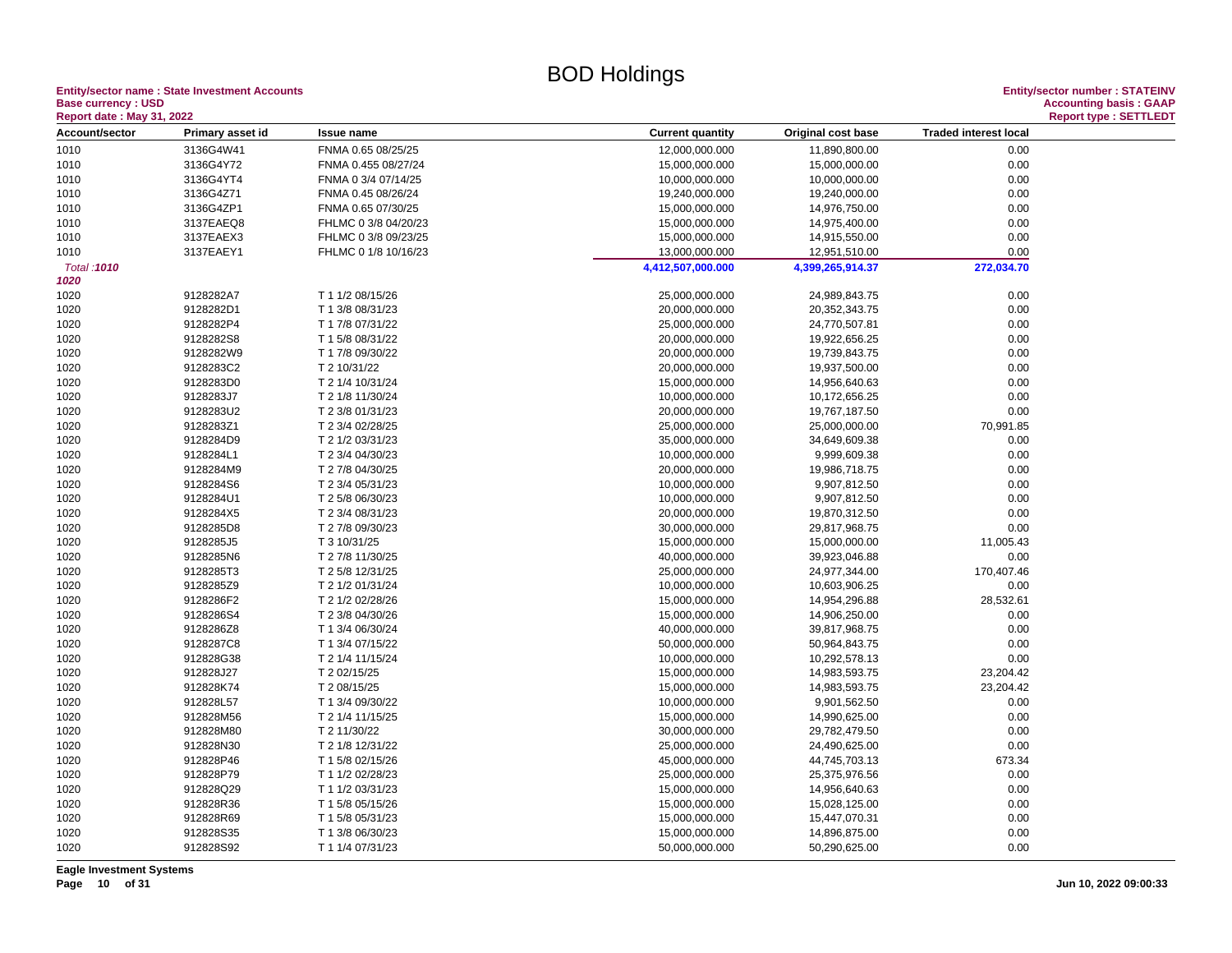**Entity/sector name : State Investment Accounts<br>Base currency : USD<br>Based date: May 24, 2000 Base currency : USD Accounting basis : GAAP**

| <b>Report date : May 31, 2022</b> |                        |                                      |                                                                               |  |
|-----------------------------------|------------------------|--------------------------------------|-------------------------------------------------------------------------------|--|
| Account/sector                    | Primary asset id       | <b>Issue name</b>                    | <b>Traded interest local</b><br><b>Current quantity</b><br>Original cost base |  |
| 1020                              | 912828T26              | T 1 3/8 09/30/23                     | 10,000,000.000<br>9,945,312.50<br>0.00                                        |  |
| 1020                              | 912828T91              | T 1 5/8 10/31/23                     | 0.00<br>50,000,000.000<br>49,864,843.75                                       |  |
| 1020                              | 912828U24              | T 2 11/15/26                         | 50,000,000.000<br>47,941,406.25<br>4,076.09                                   |  |
| 1020                              | 912828U57              | T 2 1/8 11/30/23                     | 20,000,000.000<br>19,760,156.25<br>0.00                                       |  |
| 1020                              | 912828V23              | T 2 1/4 12/31/23                     | 0.00<br>14,773,828.13<br>15,000,000.000                                       |  |
| 1020                              | 912828V80              | T 2 1/4 01/31/24                     | 0.00<br>10,000,000.000<br>10,217,187.50                                       |  |
| 1020                              | 912828VB3              | T 1 3/4 05/15/23                     | 10,000,000.000<br>9,622,656.25<br>0.00                                        |  |
| 1020                              | 912828W48              | T 2 1/8 02/29/24                     | 45,000,000.000<br>45,208,203.13<br>12,703.80                                  |  |
| 1020                              | 912828W71              | T 2 1/8 03/31/24                     | 40,000,000.000<br>40,740,234.38<br>0.00                                       |  |
| 1020                              | 912828X70              | T 2 04/30/24                         | 0.00<br>20,000,000.000<br>20,131,250.00                                       |  |
| 1020                              | 912828XT2              | T 2 05/31/24                         | 0.00<br>40,000,000.000<br>40,887,695.32                                       |  |
| 1020                              | 912828XW5              | T 1 3/4 06/30/22                     | 65,000,000.000<br>0.00<br>64,947,070.31                                       |  |
| 1020                              | 912828Y87              | T 1 3/4 07/31/24                     | 20,000,000.000<br>19,917,187.50<br>0.00                                       |  |
| 1020                              | 912828Y95              | T 1 7/8 07/31/26                     | 15,000,000.000<br>21,754.14<br>14,977,734.38                                  |  |
| 1020                              | 912828YA2              | T 1 1/2 08/15/22                     | 10,000,000.000<br>9,973,437.50<br>0.00                                        |  |
| 1020                              | 912828YE4              | T 1 1/4 08/31/24                     | 0.00<br>150,000,000.000<br>152,919,531.25                                     |  |
| 1020                              | 912828YG9              | T 1 5/8 09/30/26                     | 0.00<br>15,000,000.000<br>14,994,140.63                                       |  |
| 1020                              | 912828YH7              | T 1 1/2 09/30/24                     | 0.00<br>55,000,000.000<br>55,767,187.50                                       |  |
| 1020                              | 912828YK0              | T 1 3/8 10/15/22                     | 20,000,000.000<br>0.00<br>19,841,406.25                                       |  |
| 1020                              | 912828YM6              | T 1 1/2 10/31/24                     | 95,000,000.000<br>96,453,515.64<br>0.00                                       |  |
| 1020                              | 912828YV6              | T 1 1/2 11/30/24                     | 0.00<br>90,000,000.000<br>91,413,671.88                                       |  |
| 1020                              | 912828YY0              | T 1 3/4 12/31/24                     | 0.00<br>10,000,000.000<br>10,009,540.30                                       |  |
| 1020                              | 912828Z52              | T 1 3/8 01/31/25                     | 0.00<br>70,000,000.000<br>71,320,703.13                                       |  |
| 1020                              | 912828Z78              | T 1 1/2 01/31/27                     | 65,000,000.000<br>64, 101, 757.81<br>19,682.32                                |  |
| 1020                              | 912828ZC7              | T 1 1/8 02/28/25                     | 60,000,000.000<br>61,145,312.50<br>0.00                                       |  |
| 1020                              | 912828ZF0              | T 0 1/2 03/31/25                     | 60,000,000.000<br>0.00<br>60,068,750.00                                       |  |
| 1020                              | 912828ZL7              | T 0 3/8 04/30/25                     | 50,000,000.000<br>49,759,500.00<br>0.00                                       |  |
|                                   | 912828ZT0              | T 0 1/4 05/31/25                     | 0.00                                                                          |  |
| 1020                              | 912828ZW3              |                                      | 75,000,000.000<br>74,017,578.13<br>74,809,375.00<br>0.00                      |  |
| 1020<br>1020                      | 91282CAB7              | T 0 1/4 06/30/25<br>T 0 1/4 07/31/25 | 75,000,000.000<br>0.00<br>40,000,000.000<br>39,907,812.50                     |  |
|                                   |                        |                                      | 0.00                                                                          |  |
| 1020                              | 91282CAG6              | T 0 1/8 08/31/22                     | 50,000,000.000<br>50,033,203.13                                               |  |
| 1020                              | 91282CAJ0<br>91282CAK7 | T 0 1/4 08/31/25                     | 0.00<br>20,000,000.000<br>19,561,718.75                                       |  |
| 1020                              |                        | T 0 1/8 09/15/23                     | 30,000,000.000<br>0.00<br>29,886,328.13                                       |  |
| 1020                              | 91282CAM3<br>91282CAN1 | T 0 1/4 09/30/25                     | 0.00<br>60,000,000.000<br>59,757,031.25<br>0.00                               |  |
| 1020                              |                        | T 0 1/8 09/30/22                     | 100,000,000.000<br>100,054,687.50                                             |  |
| 1020                              | 91282CAR2              | T 0 1/8 10/31/22                     | 100,000,000.000<br>100,034,179.69<br>0.00                                     |  |
| 1020                              | 91282CAT8              | T 0 1/4 10/31/25                     | 0.00<br>70,000,000.000<br>69,489,843.75                                       |  |
| 1020                              | 91282CAW1              | T 0 1/4 11/15/23                     | 25,000,000.000<br>24,962,890.63<br>0.00                                       |  |
| 1020                              | 91282CAX9              | T 0 1/8 11/30/22                     | 0.00<br>100,000,000.000<br>100,029,296.88                                     |  |
| 1020                              | 91282CAZ4              | T 0 3/8 11/30/25                     | 97,965,429.70<br>0.00<br>100,000,000.000                                      |  |
| 1020                              | 91282CBA8              | T 0 1/8 12/15/23                     | 0.00<br>25,000,000.000<br>24,749,608.25                                       |  |
| 1020                              | 91282CBC4              | T 0 3/8 12/31/25                     | 80,000,000.000<br>79,715,625.00<br>0.00                                       |  |
| 1020                              | 91282CBD2              | T 0 1/8 12/31/22                     | 125,000,000.000<br>125,030,273.44<br>0.00                                     |  |
| 1020                              | 91282CBE0              | T 0 1/8 01/15/24                     | 50,000,000.000<br>49,804,687.50<br>0.00                                       |  |
| 1020                              | 91282CBG5              | T 0 1/8 01/31/23                     | 0.00<br>25,000,000.000<br>24,918,945.31                                       |  |
| 1020                              | 91282CBH3              | T 0 3/8 01/31/26                     | 100,000,000.000<br>98,776,562.50<br>0.00                                      |  |
| 1020                              | 91282CBQ3              | T 0 1/2 02/28/26                     | 0.00<br>145,000,000.000<br>143,781,965.55                                     |  |
| 1020                              | 91282CBT7              | T 0 3/4 03/31/26                     | 40,000,000.000<br>39,659,375.00<br>0.00                                       |  |
| 1020                              | 91282CBV2              | T 0 3/8 04/15/24                     | 0.00<br>50,000,000.000<br>50,093,750.00                                       |  |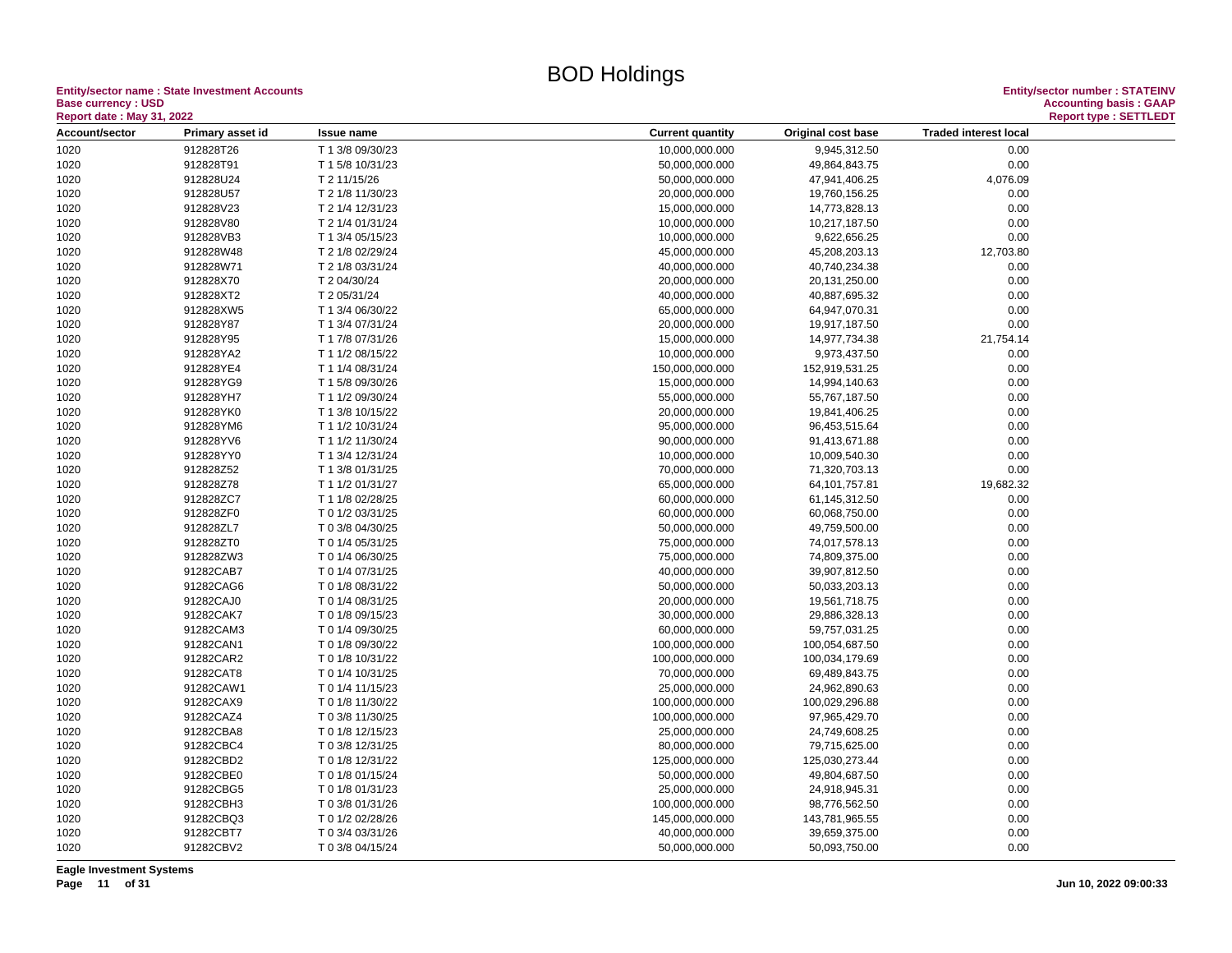**Entity/sector name : State Investment Accounts Entity/sector number : STATEINV Base currency : USD<br>
Report date : May 31, 2022** 

| Report date: May 31, 2022 |                  |                                 |                         |                    |                              | Report type : SETTLEDT |
|---------------------------|------------------|---------------------------------|-------------------------|--------------------|------------------------------|------------------------|
| Account/sector            | Primary asset id | Issue name                      | <b>Current quantity</b> | Original cost base | <b>Traded interest local</b> |                        |
| 1020                      | 91282CBW0        | T 0 3/4 04/30/26                | 80,000,000.000          | 79,530,468.75      | 0.00                         |                        |
| 1020                      | 91282CBX8        | T 0 1/8 04/30/23                | 30,000,000.000          | 29,937,890.63      | 0.00                         |                        |
| 1020                      | 91282CCD1        | T 0 1/8 05/31/23                | 20,000,000.000          | 19,952,343.75      | 0.00                         |                        |
| 1020                      | 91282CCF6        | T 0 3/4 05/31/26                | 100,000,000.000         | 99,473,046.88      | 0.00                         |                        |
| 1020                      | 91282CCJ8        | T 0 7/8 06/30/26                | 40,000,000.000          | 39,925,000.00      | 0.00                         |                        |
| 1020                      | 91282CCP4        | T 0 5/8 07/31/26                | 55,000,000.000          | 54,539,453.13      | 0.00                         |                        |
| 1020                      | 91282CCW9        | T 0 3/4 08/31/26                | 75,000,000.000          | 74,617,187.51      | 0.00                         |                        |
| 1020                      | 91282CCX7        | T 0 3/8 09/15/24                | 40,000,000.000          | 39,848,437.50      | 0.00                         |                        |
| 1020                      | 91282CCZ2        | T 0 7/8 09/30/26                | 125,000,000.000         | 123,804,669.18     | 0.00                         |                        |
| 1020                      | 91282CDA6        | T 0 1/4 09/30/23                | 65,000,000.000          | 64,836,328.13      | 0.00                         |                        |
| 1020                      | 91282CDB4        | T 0 5/8 10/15/24                | 40,000,000.000          | 39,937,208.00      | 0.00                         |                        |
| 1020                      | 91282CDD0        | T 0 3/8 10/31/23                | 75,000,000.000          | 74,775,849.81      | 0.00                         |                        |
| 1020                      | 91282CDG3        | T 1 1/8 10/31/26                | 115,000,000.000         | 113,878,691.39     | 0.00                         |                        |
| 1020                      | 91282CDH1        | T 0 3/4 11/15/24                | 175,000,000.000         | 174,301,921.25     | 0.00                         |                        |
| 1020                      | 91282CDK4        | T 1 1/4 11/30/26                | 50,000,000.000          | 49,817,412.01      | 0.00                         |                        |
| 1020                      | 91282CDM0        | T 0 1/2 11/30/23                | 100,000,000.000         | 99,684,432.00      | 0.00                         |                        |
| 1020                      | 91282CDN8        | T 1 12/15/24                    | 75,000,000.000          | 74,941,058.00      | 28,846.15                    |                        |
| 1020                      | 91282CDQ1        | T 1 1/4 12/31/26                | 90,000,000.000          | 89,472,531.26      | 12,948.90                    |                        |
| 1020                      | 91282CDR9        | T 0 3/4 12/31/23                | 35,000,000.000          | 34,953,641.00      | 3,729.28                     |                        |
| 1020                      | 91282CDS7        | T 1 1/8 01/15/25                | 55,000,000.000          | 54,729,235.00      | 9,789.36                     |                        |
| 1020                      | 91282CDV0        | T 0 7/8 01/31/24                | 85,000,000.000          | 84,310,976.60      | 9,547.65                     |                        |
| 1020                      | 91282CDZ1        | T 1 1/2 02/15/25                | 15,000,000.000          | 14,866,406.25      | 0.00                         |                        |
| 1020                      | 91282CEA5        | T 1 1/2 02/29/24                | 45,000,000.000          | 44,865,234.38      | 14,062.50                    |                        |
| 1020                      | 91282CED9        | T 1 3/4 03/15/25                | 25,000,000.000          | 24,821,093.75      | 2,853.26                     |                        |
| 1020                      | 91282CEF4        | T 2 1/2 03/31/27                | 25,000,000.000          | 24,580,078.13      | 34,153.01                    |                        |
| 1020                      | 91282CEG2        | T 2 1/4 03/31/24                | 25,000,000.000          | 24,910,156.25      | 6,147.54                     |                        |
| 1020                      | 91282CEN7        | T 2 3/4 04/30/27                | 15,000,000.000          | 14,787,890.63      | 10,088.32                    |                        |
| 1020                      | 91282CEQ0        | T 2 3/4 05/15/25                | 25,000,000.000          | 24,928,710.94      | 5,604.62                     |                        |
| 1020                      | MMNOW0170        | KEYBANK - INVESTMENT MATURITIES | 763,222.330             | 763,222.33         | 0.00                         |                        |
| 1020                      | STAROHIO1        | STAR OHIO                       | 34,418,677.100          | 34,418,677.10      | 0.00                         |                        |
| Total: 1020               |                  |                                 | 5,225,181,899.430       | 5,215,015,392.39   | 524,006.47                   |                        |
| 1030                      |                  |                                 |                         |                    |                              |                        |
| 1030                      | 021441AF7        | INTC 4.1 11/15/23               | 4,020,000.000           | 4,349,455.40       | 0.00                         |                        |
| 1030                      | 02665WBH3        | HNDA 2.3 09/09/26               | 12,032,000.000          | 12,129,157.03      | 0.00                         |                        |
| 1030                      | 02665WCA7        | HNDA 2.6 11/16/22               | 2,831,000.000           | 2,761,215.28       | 0.00                         |                        |
| 1030                      | 02665WCY5        | HNDA 2.2 06/27/22               | 10,000,000.000          | 10,106,000.00      | 0.00                         |                        |
| 1030                      | 02665WDD0        | HNDA 2.15 09/10/24              | 6,000,000.000           | 5,894,100.00       | 8,958.33                     |                        |
| 1030                      | 02665WDL2        | HNDA 1.2 07/08/25               | 26,537,000.000          | 26,356,140.01      | 2,141.00                     |                        |
| 1030                      | 02665WDN8        | HNDA 1 09/10/25                 | 22,401,000.000          | 22,298,360.11      | 0.00                         |                        |
| 1030                      | 02665WDS7        | HNDA 0.55 07/12/24              | 10,500,000.000          | 10,246,320.00      | 3,047.92                     |                        |
| 1030                      | 02665WDY4        | HNDA 0 3/4 08/09/24             | 15,535,000.000          | 15,474,002.90      | 0.00                         |                        |
| 1030                      | 02665WDZ1        | HNDA 1.3 09/09/26               | 25,000,000.000          | 24,819,077.80      | 0.00                         |                        |
| 1030                      | 037833AK6        | AAPL 2.4 05/03/23               | 1,500,000.000           | 1,563,930.00       | 0.00                         |                        |
| 1030                      | 037833AS9        | AAPL 3.45 05/06/24              | 5,075,000.000           | 5,264,551.25       | 0.00                         |                        |
| 1030                      | 037833CG3        | AAPL 3 02/09/24                 | 15,000,000.000          | 15,175,600.00      | 0.00                         |                        |
| 1030                      | 037833CJ7        | AAPL 3.35 02/09/27              | 10,000,000.000          | 10,436,700.00      | 28,847.22                    |                        |
| 1030                      | 037833CU2        | AAPL 2.85 05/11/24              | 31,365,000.000          | 32,309,459.90      | 0.00                         |                        |
| 1030                      | 037833DE7        | AAPL 2.4 01/13/23               | 5,000,000.000           | 4,956,750.00       | 0.00                         |                        |
| 1030                      | 037833DF4        | AAPL 2 3/4 01/13/25             | 10,000,000.000          | 10,337,200.00      | 0.00                         |                        |
|                           |                  |                                 |                         |                    |                              |                        |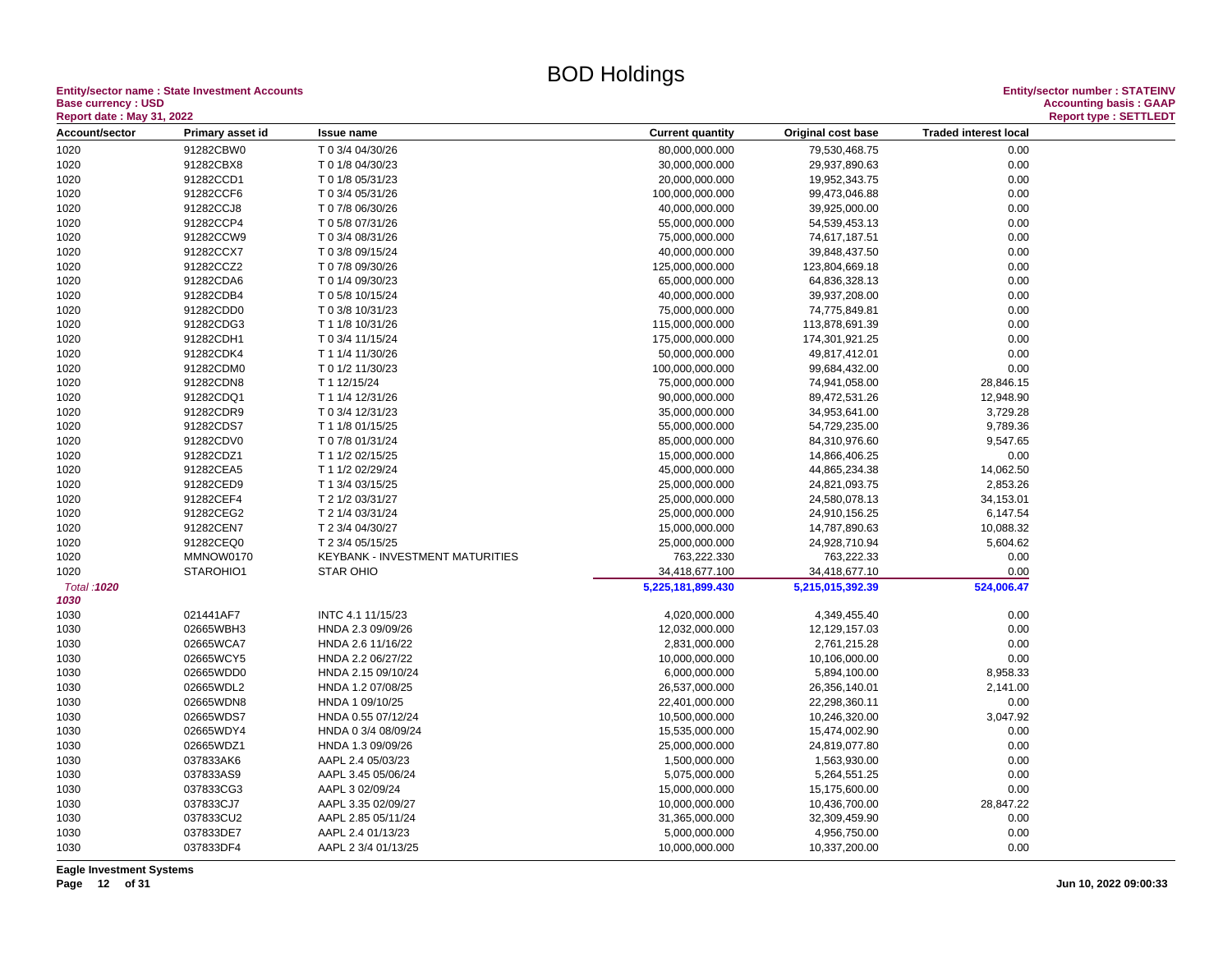**Entity/sector name : State Investment Accounts<br>Base currency : USD** 

| <b>Report date: May 31, 2022</b> |                        |                                        |                                |                              |                              | <b>Report type: SETTLEDT</b> |
|----------------------------------|------------------------|----------------------------------------|--------------------------------|------------------------------|------------------------------|------------------------------|
| Account/sector                   | Primary asset id       | <b>Issue name</b>                      | <b>Current quantity</b>        | Original cost base           | <b>Traded interest local</b> |                              |
| 1030                             | 037833DM9              | AAPL 1.8 09/11/24                      | 10,000,000.000                 | 9,945,000.00                 | 0.00                         |                              |
| 1030                             | 037833DN7              | AAPL 2.05 09/11/26                     | 3,000,000.000                  | 2,883,030.00                 | 4,612.50                     |                              |
| 1030                             | 037833DT4              | AAPL 1 1/8 05/11/25                    | 20,000,000.000                 | 20,154,500.00                | 0.00                         |                              |
| 1030                             | 037833EB2              | AAPL 0.7 02/08/26                      | 20,000,000.000                 | 19,929,240.00                | 0.00                         |                              |
| 1030                             | 05552JAA7              | PNC 2 1/2 08/27/24                     | 10,000,000.000                 | 10,438,300.00                | 0.00                         |                              |
| 1030                             | 084664CZ2              | BRK 2.3 03/15/27                       | 20,000,000.000                 | 19,809,923.22                | 0.00                         |                              |
| 1030                             | 084670BR8              | BRK 2 3/4 03/15/23                     | 27,500,000.000                 | 28,031,600.00                | 0.00                         |                              |
| 1030                             | 084670BS6              | BRK 3 1/8 03/15/26                     | 13,500,000.000                 | 13,935,647.25                | 11,284.72                    |                              |
| 1030                             | 14912L6T3              | CAT 2.4 08/09/26                       | 2,694,000.000                  | 2,873,097.12                 | 0.00                         |                              |
| 1030                             | 14913Q2E8              | CAT 2.55 11/29/22                      | 15,900,000.000                 | 15,862,196.00                | 0.00                         |                              |
| 1030                             | 14913Q3A5              | CAT 1.9 09/06/22                       | 12,000,000.000                 | 11,946,820.00                | 0.00                         |                              |
| 1030                             | 14913Q3B3              | CAT 2.15 11/08/24                      | 21,500,000.000                 | 22,125,615.00                | 0.00                         |                              |
| 1030                             | 14913Q3C1              | CAT 1.95 11/18/22                      | 5,000,000.000                  | 5,007,450.00                 | 0.00                         |                              |
| 1030                             | 14913R2C0              | CAT 1.45 05/15/25                      | 5,080,000.000                  | 4,980,432.00                 | 0.00                         |                              |
| 1030                             | 14913R2H9              | CAT 0.8 11/13/25                       | 6,606,000.000                  | 6,450,759.00                 | 0.00                         |                              |
| 1030                             | 14913R2K2              | CAT 0.9 03/02/26                       | 10,000,000.000                 | 10,038,217.60                | 0.00                         |                              |
| 1030                             | 14913R2Q9              | CAT 1.15 09/14/26                      | 18,851,000.000                 | 18,589,995.93                | 2,822.10                     |                              |
| 1030                             | 14913R2U0              | CAT 1.7 01/08/27                       | 28,500,000.000                 | 27,873,540.00                | 42,263.89                    |                              |
| 1030                             | 166756AE6              | CVX 0.687 08/12/25                     | 10,565,000.000                 | 10,188,796.25                | 572.50                       |                              |
| 1030                             | 166764AB6              | CVX 2.355 12/05/22                     | 11,500,000.000                 | 11,400,890.00                | 0.00                         |                              |
| 1030                             | 166764BD1              | CVX 3.326 11/17/25                     | 10,344,000.000                 | 11,338,208.08                | 0.00                         |                              |
| 1030                             | 166764BL3              | CVX 2.954 05/16/26                     | 8,000,000.000                  | 8,330,680.00                 | 0.00                         |                              |
| 1030                             | 166764BT6              | CVX 2.895 03/03/24                     | 10,000,000.000                 | 10,147,150.00                | 0.00                         |                              |
| 1030                             | 166764BW9              | CVX 1.554 05/11/25                     | 11,991,000.000                 | 11,983,434.62                | 0.00                         |                              |
| 1030                             | 166764BX7              | CVX 1.995 05/11/27                     | 6,462,000.000                  | 5,985,653.67                 | 0.00                         |                              |
| 1030                             | 191216CL2              | KO 1 3/4 09/06/24                      | 10,000,000.000                 | 9,960,600.00                 | 0.00                         |                              |
|                                  | 19416QEA4              | CL 1.95 02/01/23                       | 10,000,000.000                 | 9,647,400.00                 | 0.00                         |                              |
| 1030                             | 19416QEC0              |                                        |                                |                              | 0.00                         |                              |
| 1030                             | 19416QEG1              | CL 2.1 05/01/23                        | 12,000,000.000                 | 11,552,740.00                |                              |                              |
| 1030                             | 19416QEL0              | CL 3 1/4 03/15/24<br>CL 2 1/4 11/15/22 | 5,490,000.000                  | 5,628,128.40                 | 0.00<br>0.00                 |                              |
| 1030<br>1030                     | 24422ETT6              | DE 2.65 06/24/24                       | 4,515,000.000<br>9,345,000.000 | 4,386,999.75<br>9,949,285.08 | 0.00                         |                              |
|                                  |                        | DE 2.7 01/06/23                        |                                |                              |                              |                              |
| 1030                             | 24422EUA5              |                                        | 5,000,000.000                  | 5,143,750.00                 | 0.00                         |                              |
| 1030                             | 24422EUH0<br>24422EVA4 | DE 3.45 06/07/23                       | 2,000,000.000                  | 2,007,760.00                 | 0.00                         |                              |
| 1030                             |                        | DE 1.95 06/13/22                       | 1,285,000.000                  | 1,288,739.35                 | 0.00                         |                              |
| 1030                             | 24422EVB2              | DE 2 1/4 09/14/26                      | 15,188,000.000                 | 15,312,845.36                | 0.00                         |                              |
| 1030                             | 24422EVC0              | DE 2.05 01/09/25                       | 13,278,000.000                 | 13,912,555.62                | 0.00                         |                              |
| 1030                             | 24422EVE6              | DE 1.2 04/06/23                        | 5,000,000.000                  | 5,024,250.00                 | 0.00                         |                              |
| 1030                             | 24422EVK2              | DE 0.7 01/15/26                        | 13,925,000.000                 | 13,503,768.75                | 0.00                         |                              |
| 1030                             | 24422EVN6              | DE 0.45 01/17/24                       | 10,000,000.000                 | 10,009,325.40                | 0.00                         |                              |
| 1030                             | 24422EVQ9              | DE 0.45 06/07/24                       | 20,000,000.000                 | 19,975,000.00                | 0.00                         |                              |
| 1030                             | 24422EVR7              | DE 1.05 06/17/26                       | 40,100,000.000                 | 39,984,150.40                | 0.00                         |                              |
| 1030                             | 24422EVW6              | DE 1.3 10/13/26                        | 10,249,000.000                 | 10,170,902.62                | 0.00                         |                              |
| 1030                             | 30231GAF9              | XOM 2.709 03/06/25                     | 41,100,000.000                 | 43,421,540.00                | 8,277.50                     |                              |
| 1030                             | 30231GAR3              | XOM 2.726 03/01/23                     | 23,000,000.000                 | 23,391,590.00                | 0.00                         |                              |
| 1030                             | 30231GAT9              | XOM 3.043 03/01/26                     | 15,000,000.000                 | 16,304,700.00                | 0.00                         |                              |
| 1030                             | 30231GBC5              | XOM 2.019 08/16/24                     | 6,393,000.000                  | 6,438,779.19                 | 0.00                         |                              |
| 1030                             | 30231GBD3              | XOM 2.275 08/16/26                     | 16,103,000.000                 | 16,773,815.70                | 0.00                         |                              |
| 1030                             | 30231GBH4              | XOM 2.992 03/19/25                     | 5,921,000.000                  | 5,913,853.35                 | 15,255.13                    |                              |
| 1030                             | 458140AM2              | INTC 2.7 12/15/22                      | 15,194,000.000                 | 15,271,601.19                | 0.00                         |                              |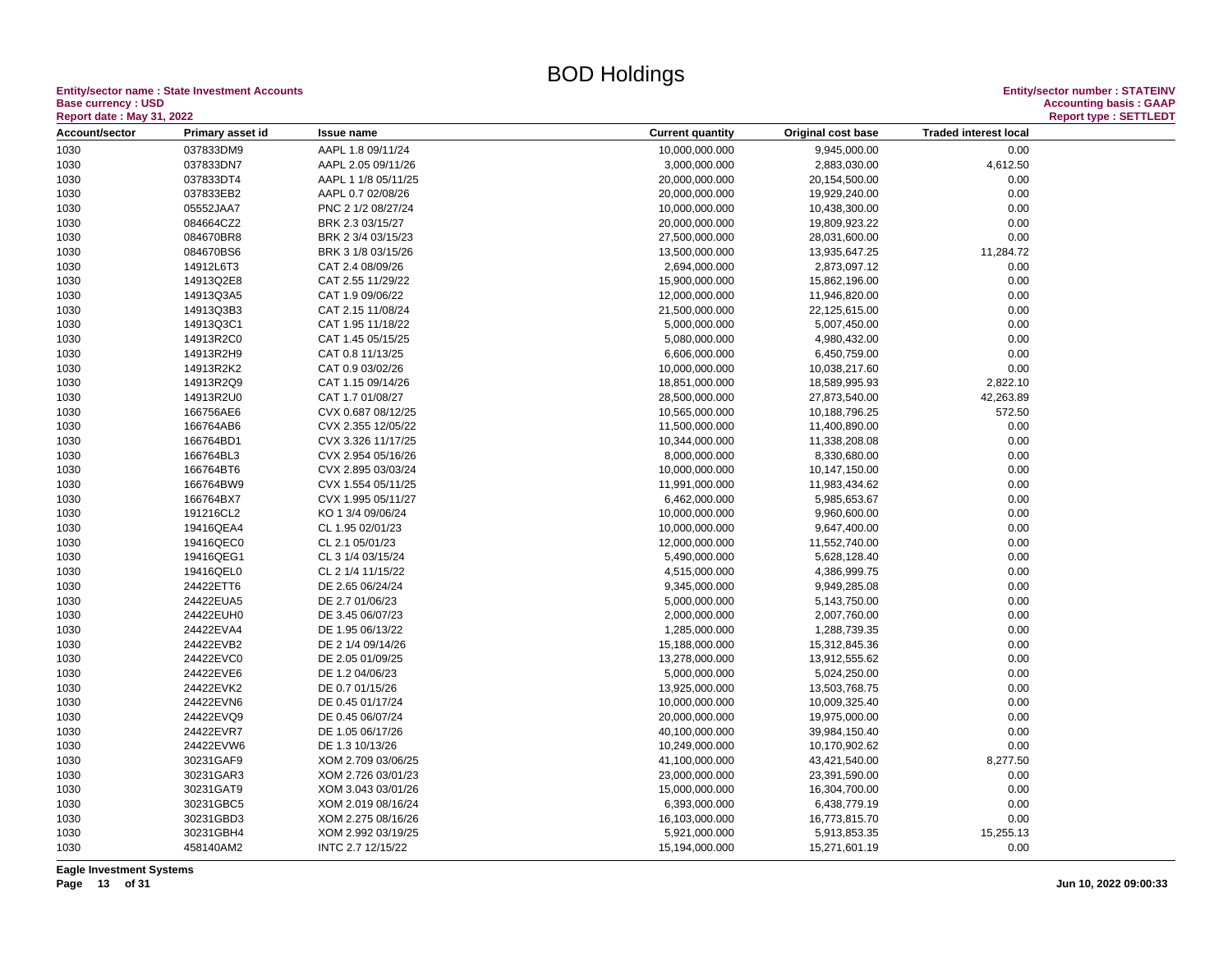**Entity/sector name : State Investment Accounts<br>Base currency : USD<br>Report date : May 31, 2022 Base currency : USD Accounting basis : GAAP**

| Account/sector<br><b>Traded interest local</b><br>Primary asset id<br><b>Current quantity</b><br>Original cost base<br><b>Issue name</b><br>INTC 3.7 07/29/25<br>1030<br>458140AS9<br>21,788,000.000<br>22,052,065.20<br>237,844.64<br>458140AU4<br>1030<br>INTC 2.6 05/19/26<br>19,159,000.000<br>19,337,717.27<br>0.00<br>1030<br>458140AX8<br>INTC 3.15 05/11/27<br>10,000,000.000<br>9,889,957.45<br>7,000.00<br>458140BD1<br>1030<br>INTC 2 7/8 05/11/24<br>15,550,000.000<br>16,290,099.68<br>0.00<br>458140BP4<br>0.00<br>1030<br>INTC 3.4 03/25/25<br>5,000,000.000<br>5,520,750.00<br>0.00<br>1030<br>46625HKC3<br>15,000,000.000<br>JPM 3 1/8 01/23/25<br>15,781,350.00<br>46625HMN7<br>9,615,000.000<br>0.00<br>1030<br>JPM 3.9 07/15/25<br>10,881,427.67<br>46625HQW3<br>0.00<br>1030<br>JPM 3.3 04/01/26<br>5,000,000.000<br>5,084,550.00<br>46647PBF2<br>10,000,000.000<br>10,591,000.00<br>0.00<br>1030<br>JPM 2.301 10/15/25<br>46647PBT2<br>10,000,000.000<br>1030<br>JPM 1.045 11/19/26<br>9,744,300.00<br>0.00<br>46647PCT1<br>0.00<br>1030<br>JPM 1.561 12/10/25<br>10,000,000.000<br>10,000,584.00<br>1030<br>478160BT0<br>13,500,000.000<br>0.00<br>JNJ 2.05 03/01/23<br>13,718,773.70<br>1030<br>478160BY9<br>JNJ 2.45 03/01/26<br>16,512,000.000<br>17,366,791.36<br>0.00<br>478160CE2<br>21,840,000.000<br>17,637.72<br>1030<br>JNJ 2.95 03/03/27<br>22,458,348.40<br>1030<br>478160CJ1<br>JNJ 2 5/8 01/15/25<br>9,797,000.000<br>10, 161, 247. 47<br>0.00<br>478160CN2<br>0.00<br>1030<br>JNJ 0.55 09/01/25<br>13,821,000.000<br>13,452,371.03<br>48128G2B5<br>0.00<br>1030<br>JPM 0.82 01/28/26<br>10,000,000.000<br>10,000,000.00<br>48128G2M1<br>4,992,500.00<br>0.00<br>1030<br>JPM 0.83 02/24/26<br>5,000,000.000<br>1030<br>48128G3J7<br>10,000,000.000<br>10,000,000.00<br>0.00<br>JPM 1.3 05/14/26<br>48128G4A5<br>JPM 1.1 06/22/26<br>2,500,000.000<br>2,496,875.00<br>0.00<br>1030<br>1030<br>48128G5X4<br>5,000,000.000<br>5,000,000.00<br>0.00<br>JPM 1 1/2 10/26/26<br>48128G5Y2<br>25,000,000.000<br>0.00<br>1030<br>JPM 2.1 01/29/27<br>24,999,000.00<br>48128G6N5<br>0.00<br>1030<br>JPM 3.175 03/23/27<br>15,000,000.000<br>15,000,000.00<br>48128GS43<br>JPM 2 02/12/25<br>10,000,000.000<br>9,970,000.00<br>0.00<br>1030<br>48128GU40<br>1030<br>JPM 1.05 06/23/25<br>10,000,000.000<br>10,000,000.00<br>0.00<br>48128GZ52<br>20,000,000.000<br>20,000,000.00<br>0.00<br>1030<br>JPM 0.8 12/21/25<br>1030<br>589331AT4<br>MRK 2.4 09/15/22<br>15,969,000.000<br>16,018,166.28<br>0.00<br>58933YAR6<br>7,853,000.000<br>0.00<br>1030<br>MRK 2 3/4 02/10/25<br>8,285,150.59<br>58933YAU9<br>0.00<br>1030<br>MRK 2.9 03/07/24<br>5,000,000.000<br>5,160,400.00<br>1030<br>58933YAY1<br>MRK 0 3/4 02/24/26<br>25,500,000.000<br>24,955,270.00<br>0.00<br>594918AT1<br>10,000,000.000<br>10,502,573.90<br>0.00<br>1030<br>MSFT 2 3/8 05/01/23<br>1030<br>594918AW4<br>MSFT 3 5/8 12/15/23<br>15,000,000.000<br>15,702,700.00<br>0.00<br>594918BH6<br>MSFT 2.65 11/03/22<br>2,500,000.000<br>2,445,300.00<br>0.00<br>1030<br>594918BJ2<br>0.00<br>1030<br>MSFT 3 1/8 11/03/25<br>15,541,000.000<br>16,984,009.58<br>594918BQ6<br>0.00<br>1030<br>MSFT 2 08/08/23<br>17,265,000.000<br>17,002,610.50<br>1030<br>594918BR4<br>MSFT 2.4 08/08/26<br>16,510,000.000<br>17,575,390.30<br>0.00<br>0.00<br>1030<br>594918BX1<br>MSFT 2 7/8 02/06/24<br>10,000,000.000<br>10,136,350.00<br>1030<br>594918BY9<br>MSFT 3.3 02/06/27<br>10,000,000.000<br>10,032,700.00<br>94,416.67<br>1030<br>693475AL9<br>PNC 2.854 11/09/22<br>6,431,000.000<br>6,543,211.39<br>0.00<br>693475AT2<br>875.00<br>1030<br>PNC 3.15 05/19/27<br>10,000,000.000<br>9,728,880.60<br>1030<br>693475AX3<br>33,583.34<br>PNC 2.6 07/23/26<br>10,000,000.000<br>10,001,531.20<br>693475AY1<br>1030<br>PNC 2.2 11/01/24<br>35,000,000.000<br>35,955,500.00<br>0.00<br>1030<br>69353REF1<br>PNC 3.3 10/30/24<br>21,000,000.000<br>22,600,330.00<br>0.00<br>69353REK0<br>1030<br>PNC 2.95 02/23/25<br>8,595,000.000<br>9,028,789.65<br>0.00<br>69353REQ7<br>1030<br>PNC 3 1/4 06/01/25<br>18,060,000.000<br>19,452,903.00<br>51,799.58<br>69353RFE3<br>PNC 2.45 07/28/22<br>9,150,000.000<br>1030<br>9,219,338.00<br>0.00<br>1030<br>713448CG1<br>0.00<br>PEP 2 3/4 03/01/23<br>5,000,000.000<br>5,032,600.00<br>1030<br>713448CM8<br>PEP 3.6 03/01/24<br>5,000,000.000<br>5,208,000.00<br>0.00<br>713448CT3<br>0.00<br>1030<br>PEP 2 3/4 04/30/25<br>17,000,000.000<br>17,261,270.00 | <b>Report date: May 31, 2022</b> |  |  |  |  |  | <b>Report type: SETTLEDT</b> |
|------------------------------------------------------------------------------------------------------------------------------------------------------------------------------------------------------------------------------------------------------------------------------------------------------------------------------------------------------------------------------------------------------------------------------------------------------------------------------------------------------------------------------------------------------------------------------------------------------------------------------------------------------------------------------------------------------------------------------------------------------------------------------------------------------------------------------------------------------------------------------------------------------------------------------------------------------------------------------------------------------------------------------------------------------------------------------------------------------------------------------------------------------------------------------------------------------------------------------------------------------------------------------------------------------------------------------------------------------------------------------------------------------------------------------------------------------------------------------------------------------------------------------------------------------------------------------------------------------------------------------------------------------------------------------------------------------------------------------------------------------------------------------------------------------------------------------------------------------------------------------------------------------------------------------------------------------------------------------------------------------------------------------------------------------------------------------------------------------------------------------------------------------------------------------------------------------------------------------------------------------------------------------------------------------------------------------------------------------------------------------------------------------------------------------------------------------------------------------------------------------------------------------------------------------------------------------------------------------------------------------------------------------------------------------------------------------------------------------------------------------------------------------------------------------------------------------------------------------------------------------------------------------------------------------------------------------------------------------------------------------------------------------------------------------------------------------------------------------------------------------------------------------------------------------------------------------------------------------------------------------------------------------------------------------------------------------------------------------------------------------------------------------------------------------------------------------------------------------------------------------------------------------------------------------------------------------------------------------------------------------------------------------------------------------------------------------------------------------------------------------------------------------------------------------------------------------------------------------------------------------------------------------------------------------------------------------------------------------------------------------------------------------------------------------------------------------------------------------------------------------------------------------------------------------------------------------------------------------------------------------------------------------------------------------------------------------------------------------------------------------------------------------------------------------------------------------------------------------------------|----------------------------------|--|--|--|--|--|------------------------------|
|                                                                                                                                                                                                                                                                                                                                                                                                                                                                                                                                                                                                                                                                                                                                                                                                                                                                                                                                                                                                                                                                                                                                                                                                                                                                                                                                                                                                                                                                                                                                                                                                                                                                                                                                                                                                                                                                                                                                                                                                                                                                                                                                                                                                                                                                                                                                                                                                                                                                                                                                                                                                                                                                                                                                                                                                                                                                                                                                                                                                                                                                                                                                                                                                                                                                                                                                                                                                                                                                                                                                                                                                                                                                                                                                                                                                                                                                                                                                                                                                                                                                                                                                                                                                                                                                                                                                                                                                                                                                                          |                                  |  |  |  |  |  |                              |
|                                                                                                                                                                                                                                                                                                                                                                                                                                                                                                                                                                                                                                                                                                                                                                                                                                                                                                                                                                                                                                                                                                                                                                                                                                                                                                                                                                                                                                                                                                                                                                                                                                                                                                                                                                                                                                                                                                                                                                                                                                                                                                                                                                                                                                                                                                                                                                                                                                                                                                                                                                                                                                                                                                                                                                                                                                                                                                                                                                                                                                                                                                                                                                                                                                                                                                                                                                                                                                                                                                                                                                                                                                                                                                                                                                                                                                                                                                                                                                                                                                                                                                                                                                                                                                                                                                                                                                                                                                                                                          |                                  |  |  |  |  |  |                              |
|                                                                                                                                                                                                                                                                                                                                                                                                                                                                                                                                                                                                                                                                                                                                                                                                                                                                                                                                                                                                                                                                                                                                                                                                                                                                                                                                                                                                                                                                                                                                                                                                                                                                                                                                                                                                                                                                                                                                                                                                                                                                                                                                                                                                                                                                                                                                                                                                                                                                                                                                                                                                                                                                                                                                                                                                                                                                                                                                                                                                                                                                                                                                                                                                                                                                                                                                                                                                                                                                                                                                                                                                                                                                                                                                                                                                                                                                                                                                                                                                                                                                                                                                                                                                                                                                                                                                                                                                                                                                                          |                                  |  |  |  |  |  |                              |
|                                                                                                                                                                                                                                                                                                                                                                                                                                                                                                                                                                                                                                                                                                                                                                                                                                                                                                                                                                                                                                                                                                                                                                                                                                                                                                                                                                                                                                                                                                                                                                                                                                                                                                                                                                                                                                                                                                                                                                                                                                                                                                                                                                                                                                                                                                                                                                                                                                                                                                                                                                                                                                                                                                                                                                                                                                                                                                                                                                                                                                                                                                                                                                                                                                                                                                                                                                                                                                                                                                                                                                                                                                                                                                                                                                                                                                                                                                                                                                                                                                                                                                                                                                                                                                                                                                                                                                                                                                                                                          |                                  |  |  |  |  |  |                              |
|                                                                                                                                                                                                                                                                                                                                                                                                                                                                                                                                                                                                                                                                                                                                                                                                                                                                                                                                                                                                                                                                                                                                                                                                                                                                                                                                                                                                                                                                                                                                                                                                                                                                                                                                                                                                                                                                                                                                                                                                                                                                                                                                                                                                                                                                                                                                                                                                                                                                                                                                                                                                                                                                                                                                                                                                                                                                                                                                                                                                                                                                                                                                                                                                                                                                                                                                                                                                                                                                                                                                                                                                                                                                                                                                                                                                                                                                                                                                                                                                                                                                                                                                                                                                                                                                                                                                                                                                                                                                                          |                                  |  |  |  |  |  |                              |
|                                                                                                                                                                                                                                                                                                                                                                                                                                                                                                                                                                                                                                                                                                                                                                                                                                                                                                                                                                                                                                                                                                                                                                                                                                                                                                                                                                                                                                                                                                                                                                                                                                                                                                                                                                                                                                                                                                                                                                                                                                                                                                                                                                                                                                                                                                                                                                                                                                                                                                                                                                                                                                                                                                                                                                                                                                                                                                                                                                                                                                                                                                                                                                                                                                                                                                                                                                                                                                                                                                                                                                                                                                                                                                                                                                                                                                                                                                                                                                                                                                                                                                                                                                                                                                                                                                                                                                                                                                                                                          |                                  |  |  |  |  |  |                              |
|                                                                                                                                                                                                                                                                                                                                                                                                                                                                                                                                                                                                                                                                                                                                                                                                                                                                                                                                                                                                                                                                                                                                                                                                                                                                                                                                                                                                                                                                                                                                                                                                                                                                                                                                                                                                                                                                                                                                                                                                                                                                                                                                                                                                                                                                                                                                                                                                                                                                                                                                                                                                                                                                                                                                                                                                                                                                                                                                                                                                                                                                                                                                                                                                                                                                                                                                                                                                                                                                                                                                                                                                                                                                                                                                                                                                                                                                                                                                                                                                                                                                                                                                                                                                                                                                                                                                                                                                                                                                                          |                                  |  |  |  |  |  |                              |
|                                                                                                                                                                                                                                                                                                                                                                                                                                                                                                                                                                                                                                                                                                                                                                                                                                                                                                                                                                                                                                                                                                                                                                                                                                                                                                                                                                                                                                                                                                                                                                                                                                                                                                                                                                                                                                                                                                                                                                                                                                                                                                                                                                                                                                                                                                                                                                                                                                                                                                                                                                                                                                                                                                                                                                                                                                                                                                                                                                                                                                                                                                                                                                                                                                                                                                                                                                                                                                                                                                                                                                                                                                                                                                                                                                                                                                                                                                                                                                                                                                                                                                                                                                                                                                                                                                                                                                                                                                                                                          |                                  |  |  |  |  |  |                              |
|                                                                                                                                                                                                                                                                                                                                                                                                                                                                                                                                                                                                                                                                                                                                                                                                                                                                                                                                                                                                                                                                                                                                                                                                                                                                                                                                                                                                                                                                                                                                                                                                                                                                                                                                                                                                                                                                                                                                                                                                                                                                                                                                                                                                                                                                                                                                                                                                                                                                                                                                                                                                                                                                                                                                                                                                                                                                                                                                                                                                                                                                                                                                                                                                                                                                                                                                                                                                                                                                                                                                                                                                                                                                                                                                                                                                                                                                                                                                                                                                                                                                                                                                                                                                                                                                                                                                                                                                                                                                                          |                                  |  |  |  |  |  |                              |
|                                                                                                                                                                                                                                                                                                                                                                                                                                                                                                                                                                                                                                                                                                                                                                                                                                                                                                                                                                                                                                                                                                                                                                                                                                                                                                                                                                                                                                                                                                                                                                                                                                                                                                                                                                                                                                                                                                                                                                                                                                                                                                                                                                                                                                                                                                                                                                                                                                                                                                                                                                                                                                                                                                                                                                                                                                                                                                                                                                                                                                                                                                                                                                                                                                                                                                                                                                                                                                                                                                                                                                                                                                                                                                                                                                                                                                                                                                                                                                                                                                                                                                                                                                                                                                                                                                                                                                                                                                                                                          |                                  |  |  |  |  |  |                              |
|                                                                                                                                                                                                                                                                                                                                                                                                                                                                                                                                                                                                                                                                                                                                                                                                                                                                                                                                                                                                                                                                                                                                                                                                                                                                                                                                                                                                                                                                                                                                                                                                                                                                                                                                                                                                                                                                                                                                                                                                                                                                                                                                                                                                                                                                                                                                                                                                                                                                                                                                                                                                                                                                                                                                                                                                                                                                                                                                                                                                                                                                                                                                                                                                                                                                                                                                                                                                                                                                                                                                                                                                                                                                                                                                                                                                                                                                                                                                                                                                                                                                                                                                                                                                                                                                                                                                                                                                                                                                                          |                                  |  |  |  |  |  |                              |
|                                                                                                                                                                                                                                                                                                                                                                                                                                                                                                                                                                                                                                                                                                                                                                                                                                                                                                                                                                                                                                                                                                                                                                                                                                                                                                                                                                                                                                                                                                                                                                                                                                                                                                                                                                                                                                                                                                                                                                                                                                                                                                                                                                                                                                                                                                                                                                                                                                                                                                                                                                                                                                                                                                                                                                                                                                                                                                                                                                                                                                                                                                                                                                                                                                                                                                                                                                                                                                                                                                                                                                                                                                                                                                                                                                                                                                                                                                                                                                                                                                                                                                                                                                                                                                                                                                                                                                                                                                                                                          |                                  |  |  |  |  |  |                              |
|                                                                                                                                                                                                                                                                                                                                                                                                                                                                                                                                                                                                                                                                                                                                                                                                                                                                                                                                                                                                                                                                                                                                                                                                                                                                                                                                                                                                                                                                                                                                                                                                                                                                                                                                                                                                                                                                                                                                                                                                                                                                                                                                                                                                                                                                                                                                                                                                                                                                                                                                                                                                                                                                                                                                                                                                                                                                                                                                                                                                                                                                                                                                                                                                                                                                                                                                                                                                                                                                                                                                                                                                                                                                                                                                                                                                                                                                                                                                                                                                                                                                                                                                                                                                                                                                                                                                                                                                                                                                                          |                                  |  |  |  |  |  |                              |
|                                                                                                                                                                                                                                                                                                                                                                                                                                                                                                                                                                                                                                                                                                                                                                                                                                                                                                                                                                                                                                                                                                                                                                                                                                                                                                                                                                                                                                                                                                                                                                                                                                                                                                                                                                                                                                                                                                                                                                                                                                                                                                                                                                                                                                                                                                                                                                                                                                                                                                                                                                                                                                                                                                                                                                                                                                                                                                                                                                                                                                                                                                                                                                                                                                                                                                                                                                                                                                                                                                                                                                                                                                                                                                                                                                                                                                                                                                                                                                                                                                                                                                                                                                                                                                                                                                                                                                                                                                                                                          |                                  |  |  |  |  |  |                              |
|                                                                                                                                                                                                                                                                                                                                                                                                                                                                                                                                                                                                                                                                                                                                                                                                                                                                                                                                                                                                                                                                                                                                                                                                                                                                                                                                                                                                                                                                                                                                                                                                                                                                                                                                                                                                                                                                                                                                                                                                                                                                                                                                                                                                                                                                                                                                                                                                                                                                                                                                                                                                                                                                                                                                                                                                                                                                                                                                                                                                                                                                                                                                                                                                                                                                                                                                                                                                                                                                                                                                                                                                                                                                                                                                                                                                                                                                                                                                                                                                                                                                                                                                                                                                                                                                                                                                                                                                                                                                                          |                                  |  |  |  |  |  |                              |
|                                                                                                                                                                                                                                                                                                                                                                                                                                                                                                                                                                                                                                                                                                                                                                                                                                                                                                                                                                                                                                                                                                                                                                                                                                                                                                                                                                                                                                                                                                                                                                                                                                                                                                                                                                                                                                                                                                                                                                                                                                                                                                                                                                                                                                                                                                                                                                                                                                                                                                                                                                                                                                                                                                                                                                                                                                                                                                                                                                                                                                                                                                                                                                                                                                                                                                                                                                                                                                                                                                                                                                                                                                                                                                                                                                                                                                                                                                                                                                                                                                                                                                                                                                                                                                                                                                                                                                                                                                                                                          |                                  |  |  |  |  |  |                              |
|                                                                                                                                                                                                                                                                                                                                                                                                                                                                                                                                                                                                                                                                                                                                                                                                                                                                                                                                                                                                                                                                                                                                                                                                                                                                                                                                                                                                                                                                                                                                                                                                                                                                                                                                                                                                                                                                                                                                                                                                                                                                                                                                                                                                                                                                                                                                                                                                                                                                                                                                                                                                                                                                                                                                                                                                                                                                                                                                                                                                                                                                                                                                                                                                                                                                                                                                                                                                                                                                                                                                                                                                                                                                                                                                                                                                                                                                                                                                                                                                                                                                                                                                                                                                                                                                                                                                                                                                                                                                                          |                                  |  |  |  |  |  |                              |
|                                                                                                                                                                                                                                                                                                                                                                                                                                                                                                                                                                                                                                                                                                                                                                                                                                                                                                                                                                                                                                                                                                                                                                                                                                                                                                                                                                                                                                                                                                                                                                                                                                                                                                                                                                                                                                                                                                                                                                                                                                                                                                                                                                                                                                                                                                                                                                                                                                                                                                                                                                                                                                                                                                                                                                                                                                                                                                                                                                                                                                                                                                                                                                                                                                                                                                                                                                                                                                                                                                                                                                                                                                                                                                                                                                                                                                                                                                                                                                                                                                                                                                                                                                                                                                                                                                                                                                                                                                                                                          |                                  |  |  |  |  |  |                              |
|                                                                                                                                                                                                                                                                                                                                                                                                                                                                                                                                                                                                                                                                                                                                                                                                                                                                                                                                                                                                                                                                                                                                                                                                                                                                                                                                                                                                                                                                                                                                                                                                                                                                                                                                                                                                                                                                                                                                                                                                                                                                                                                                                                                                                                                                                                                                                                                                                                                                                                                                                                                                                                                                                                                                                                                                                                                                                                                                                                                                                                                                                                                                                                                                                                                                                                                                                                                                                                                                                                                                                                                                                                                                                                                                                                                                                                                                                                                                                                                                                                                                                                                                                                                                                                                                                                                                                                                                                                                                                          |                                  |  |  |  |  |  |                              |
|                                                                                                                                                                                                                                                                                                                                                                                                                                                                                                                                                                                                                                                                                                                                                                                                                                                                                                                                                                                                                                                                                                                                                                                                                                                                                                                                                                                                                                                                                                                                                                                                                                                                                                                                                                                                                                                                                                                                                                                                                                                                                                                                                                                                                                                                                                                                                                                                                                                                                                                                                                                                                                                                                                                                                                                                                                                                                                                                                                                                                                                                                                                                                                                                                                                                                                                                                                                                                                                                                                                                                                                                                                                                                                                                                                                                                                                                                                                                                                                                                                                                                                                                                                                                                                                                                                                                                                                                                                                                                          |                                  |  |  |  |  |  |                              |
|                                                                                                                                                                                                                                                                                                                                                                                                                                                                                                                                                                                                                                                                                                                                                                                                                                                                                                                                                                                                                                                                                                                                                                                                                                                                                                                                                                                                                                                                                                                                                                                                                                                                                                                                                                                                                                                                                                                                                                                                                                                                                                                                                                                                                                                                                                                                                                                                                                                                                                                                                                                                                                                                                                                                                                                                                                                                                                                                                                                                                                                                                                                                                                                                                                                                                                                                                                                                                                                                                                                                                                                                                                                                                                                                                                                                                                                                                                                                                                                                                                                                                                                                                                                                                                                                                                                                                                                                                                                                                          |                                  |  |  |  |  |  |                              |
|                                                                                                                                                                                                                                                                                                                                                                                                                                                                                                                                                                                                                                                                                                                                                                                                                                                                                                                                                                                                                                                                                                                                                                                                                                                                                                                                                                                                                                                                                                                                                                                                                                                                                                                                                                                                                                                                                                                                                                                                                                                                                                                                                                                                                                                                                                                                                                                                                                                                                                                                                                                                                                                                                                                                                                                                                                                                                                                                                                                                                                                                                                                                                                                                                                                                                                                                                                                                                                                                                                                                                                                                                                                                                                                                                                                                                                                                                                                                                                                                                                                                                                                                                                                                                                                                                                                                                                                                                                                                                          |                                  |  |  |  |  |  |                              |
|                                                                                                                                                                                                                                                                                                                                                                                                                                                                                                                                                                                                                                                                                                                                                                                                                                                                                                                                                                                                                                                                                                                                                                                                                                                                                                                                                                                                                                                                                                                                                                                                                                                                                                                                                                                                                                                                                                                                                                                                                                                                                                                                                                                                                                                                                                                                                                                                                                                                                                                                                                                                                                                                                                                                                                                                                                                                                                                                                                                                                                                                                                                                                                                                                                                                                                                                                                                                                                                                                                                                                                                                                                                                                                                                                                                                                                                                                                                                                                                                                                                                                                                                                                                                                                                                                                                                                                                                                                                                                          |                                  |  |  |  |  |  |                              |
|                                                                                                                                                                                                                                                                                                                                                                                                                                                                                                                                                                                                                                                                                                                                                                                                                                                                                                                                                                                                                                                                                                                                                                                                                                                                                                                                                                                                                                                                                                                                                                                                                                                                                                                                                                                                                                                                                                                                                                                                                                                                                                                                                                                                                                                                                                                                                                                                                                                                                                                                                                                                                                                                                                                                                                                                                                                                                                                                                                                                                                                                                                                                                                                                                                                                                                                                                                                                                                                                                                                                                                                                                                                                                                                                                                                                                                                                                                                                                                                                                                                                                                                                                                                                                                                                                                                                                                                                                                                                                          |                                  |  |  |  |  |  |                              |
|                                                                                                                                                                                                                                                                                                                                                                                                                                                                                                                                                                                                                                                                                                                                                                                                                                                                                                                                                                                                                                                                                                                                                                                                                                                                                                                                                                                                                                                                                                                                                                                                                                                                                                                                                                                                                                                                                                                                                                                                                                                                                                                                                                                                                                                                                                                                                                                                                                                                                                                                                                                                                                                                                                                                                                                                                                                                                                                                                                                                                                                                                                                                                                                                                                                                                                                                                                                                                                                                                                                                                                                                                                                                                                                                                                                                                                                                                                                                                                                                                                                                                                                                                                                                                                                                                                                                                                                                                                                                                          |                                  |  |  |  |  |  |                              |
|                                                                                                                                                                                                                                                                                                                                                                                                                                                                                                                                                                                                                                                                                                                                                                                                                                                                                                                                                                                                                                                                                                                                                                                                                                                                                                                                                                                                                                                                                                                                                                                                                                                                                                                                                                                                                                                                                                                                                                                                                                                                                                                                                                                                                                                                                                                                                                                                                                                                                                                                                                                                                                                                                                                                                                                                                                                                                                                                                                                                                                                                                                                                                                                                                                                                                                                                                                                                                                                                                                                                                                                                                                                                                                                                                                                                                                                                                                                                                                                                                                                                                                                                                                                                                                                                                                                                                                                                                                                                                          |                                  |  |  |  |  |  |                              |
|                                                                                                                                                                                                                                                                                                                                                                                                                                                                                                                                                                                                                                                                                                                                                                                                                                                                                                                                                                                                                                                                                                                                                                                                                                                                                                                                                                                                                                                                                                                                                                                                                                                                                                                                                                                                                                                                                                                                                                                                                                                                                                                                                                                                                                                                                                                                                                                                                                                                                                                                                                                                                                                                                                                                                                                                                                                                                                                                                                                                                                                                                                                                                                                                                                                                                                                                                                                                                                                                                                                                                                                                                                                                                                                                                                                                                                                                                                                                                                                                                                                                                                                                                                                                                                                                                                                                                                                                                                                                                          |                                  |  |  |  |  |  |                              |
|                                                                                                                                                                                                                                                                                                                                                                                                                                                                                                                                                                                                                                                                                                                                                                                                                                                                                                                                                                                                                                                                                                                                                                                                                                                                                                                                                                                                                                                                                                                                                                                                                                                                                                                                                                                                                                                                                                                                                                                                                                                                                                                                                                                                                                                                                                                                                                                                                                                                                                                                                                                                                                                                                                                                                                                                                                                                                                                                                                                                                                                                                                                                                                                                                                                                                                                                                                                                                                                                                                                                                                                                                                                                                                                                                                                                                                                                                                                                                                                                                                                                                                                                                                                                                                                                                                                                                                                                                                                                                          |                                  |  |  |  |  |  |                              |
|                                                                                                                                                                                                                                                                                                                                                                                                                                                                                                                                                                                                                                                                                                                                                                                                                                                                                                                                                                                                                                                                                                                                                                                                                                                                                                                                                                                                                                                                                                                                                                                                                                                                                                                                                                                                                                                                                                                                                                                                                                                                                                                                                                                                                                                                                                                                                                                                                                                                                                                                                                                                                                                                                                                                                                                                                                                                                                                                                                                                                                                                                                                                                                                                                                                                                                                                                                                                                                                                                                                                                                                                                                                                                                                                                                                                                                                                                                                                                                                                                                                                                                                                                                                                                                                                                                                                                                                                                                                                                          |                                  |  |  |  |  |  |                              |
|                                                                                                                                                                                                                                                                                                                                                                                                                                                                                                                                                                                                                                                                                                                                                                                                                                                                                                                                                                                                                                                                                                                                                                                                                                                                                                                                                                                                                                                                                                                                                                                                                                                                                                                                                                                                                                                                                                                                                                                                                                                                                                                                                                                                                                                                                                                                                                                                                                                                                                                                                                                                                                                                                                                                                                                                                                                                                                                                                                                                                                                                                                                                                                                                                                                                                                                                                                                                                                                                                                                                                                                                                                                                                                                                                                                                                                                                                                                                                                                                                                                                                                                                                                                                                                                                                                                                                                                                                                                                                          |                                  |  |  |  |  |  |                              |
|                                                                                                                                                                                                                                                                                                                                                                                                                                                                                                                                                                                                                                                                                                                                                                                                                                                                                                                                                                                                                                                                                                                                                                                                                                                                                                                                                                                                                                                                                                                                                                                                                                                                                                                                                                                                                                                                                                                                                                                                                                                                                                                                                                                                                                                                                                                                                                                                                                                                                                                                                                                                                                                                                                                                                                                                                                                                                                                                                                                                                                                                                                                                                                                                                                                                                                                                                                                                                                                                                                                                                                                                                                                                                                                                                                                                                                                                                                                                                                                                                                                                                                                                                                                                                                                                                                                                                                                                                                                                                          |                                  |  |  |  |  |  |                              |
|                                                                                                                                                                                                                                                                                                                                                                                                                                                                                                                                                                                                                                                                                                                                                                                                                                                                                                                                                                                                                                                                                                                                                                                                                                                                                                                                                                                                                                                                                                                                                                                                                                                                                                                                                                                                                                                                                                                                                                                                                                                                                                                                                                                                                                                                                                                                                                                                                                                                                                                                                                                                                                                                                                                                                                                                                                                                                                                                                                                                                                                                                                                                                                                                                                                                                                                                                                                                                                                                                                                                                                                                                                                                                                                                                                                                                                                                                                                                                                                                                                                                                                                                                                                                                                                                                                                                                                                                                                                                                          |                                  |  |  |  |  |  |                              |
|                                                                                                                                                                                                                                                                                                                                                                                                                                                                                                                                                                                                                                                                                                                                                                                                                                                                                                                                                                                                                                                                                                                                                                                                                                                                                                                                                                                                                                                                                                                                                                                                                                                                                                                                                                                                                                                                                                                                                                                                                                                                                                                                                                                                                                                                                                                                                                                                                                                                                                                                                                                                                                                                                                                                                                                                                                                                                                                                                                                                                                                                                                                                                                                                                                                                                                                                                                                                                                                                                                                                                                                                                                                                                                                                                                                                                                                                                                                                                                                                                                                                                                                                                                                                                                                                                                                                                                                                                                                                                          |                                  |  |  |  |  |  |                              |
|                                                                                                                                                                                                                                                                                                                                                                                                                                                                                                                                                                                                                                                                                                                                                                                                                                                                                                                                                                                                                                                                                                                                                                                                                                                                                                                                                                                                                                                                                                                                                                                                                                                                                                                                                                                                                                                                                                                                                                                                                                                                                                                                                                                                                                                                                                                                                                                                                                                                                                                                                                                                                                                                                                                                                                                                                                                                                                                                                                                                                                                                                                                                                                                                                                                                                                                                                                                                                                                                                                                                                                                                                                                                                                                                                                                                                                                                                                                                                                                                                                                                                                                                                                                                                                                                                                                                                                                                                                                                                          |                                  |  |  |  |  |  |                              |
|                                                                                                                                                                                                                                                                                                                                                                                                                                                                                                                                                                                                                                                                                                                                                                                                                                                                                                                                                                                                                                                                                                                                                                                                                                                                                                                                                                                                                                                                                                                                                                                                                                                                                                                                                                                                                                                                                                                                                                                                                                                                                                                                                                                                                                                                                                                                                                                                                                                                                                                                                                                                                                                                                                                                                                                                                                                                                                                                                                                                                                                                                                                                                                                                                                                                                                                                                                                                                                                                                                                                                                                                                                                                                                                                                                                                                                                                                                                                                                                                                                                                                                                                                                                                                                                                                                                                                                                                                                                                                          |                                  |  |  |  |  |  |                              |
|                                                                                                                                                                                                                                                                                                                                                                                                                                                                                                                                                                                                                                                                                                                                                                                                                                                                                                                                                                                                                                                                                                                                                                                                                                                                                                                                                                                                                                                                                                                                                                                                                                                                                                                                                                                                                                                                                                                                                                                                                                                                                                                                                                                                                                                                                                                                                                                                                                                                                                                                                                                                                                                                                                                                                                                                                                                                                                                                                                                                                                                                                                                                                                                                                                                                                                                                                                                                                                                                                                                                                                                                                                                                                                                                                                                                                                                                                                                                                                                                                                                                                                                                                                                                                                                                                                                                                                                                                                                                                          |                                  |  |  |  |  |  |                              |
|                                                                                                                                                                                                                                                                                                                                                                                                                                                                                                                                                                                                                                                                                                                                                                                                                                                                                                                                                                                                                                                                                                                                                                                                                                                                                                                                                                                                                                                                                                                                                                                                                                                                                                                                                                                                                                                                                                                                                                                                                                                                                                                                                                                                                                                                                                                                                                                                                                                                                                                                                                                                                                                                                                                                                                                                                                                                                                                                                                                                                                                                                                                                                                                                                                                                                                                                                                                                                                                                                                                                                                                                                                                                                                                                                                                                                                                                                                                                                                                                                                                                                                                                                                                                                                                                                                                                                                                                                                                                                          |                                  |  |  |  |  |  |                              |
|                                                                                                                                                                                                                                                                                                                                                                                                                                                                                                                                                                                                                                                                                                                                                                                                                                                                                                                                                                                                                                                                                                                                                                                                                                                                                                                                                                                                                                                                                                                                                                                                                                                                                                                                                                                                                                                                                                                                                                                                                                                                                                                                                                                                                                                                                                                                                                                                                                                                                                                                                                                                                                                                                                                                                                                                                                                                                                                                                                                                                                                                                                                                                                                                                                                                                                                                                                                                                                                                                                                                                                                                                                                                                                                                                                                                                                                                                                                                                                                                                                                                                                                                                                                                                                                                                                                                                                                                                                                                                          |                                  |  |  |  |  |  |                              |
|                                                                                                                                                                                                                                                                                                                                                                                                                                                                                                                                                                                                                                                                                                                                                                                                                                                                                                                                                                                                                                                                                                                                                                                                                                                                                                                                                                                                                                                                                                                                                                                                                                                                                                                                                                                                                                                                                                                                                                                                                                                                                                                                                                                                                                                                                                                                                                                                                                                                                                                                                                                                                                                                                                                                                                                                                                                                                                                                                                                                                                                                                                                                                                                                                                                                                                                                                                                                                                                                                                                                                                                                                                                                                                                                                                                                                                                                                                                                                                                                                                                                                                                                                                                                                                                                                                                                                                                                                                                                                          |                                  |  |  |  |  |  |                              |
|                                                                                                                                                                                                                                                                                                                                                                                                                                                                                                                                                                                                                                                                                                                                                                                                                                                                                                                                                                                                                                                                                                                                                                                                                                                                                                                                                                                                                                                                                                                                                                                                                                                                                                                                                                                                                                                                                                                                                                                                                                                                                                                                                                                                                                                                                                                                                                                                                                                                                                                                                                                                                                                                                                                                                                                                                                                                                                                                                                                                                                                                                                                                                                                                                                                                                                                                                                                                                                                                                                                                                                                                                                                                                                                                                                                                                                                                                                                                                                                                                                                                                                                                                                                                                                                                                                                                                                                                                                                                                          |                                  |  |  |  |  |  |                              |
|                                                                                                                                                                                                                                                                                                                                                                                                                                                                                                                                                                                                                                                                                                                                                                                                                                                                                                                                                                                                                                                                                                                                                                                                                                                                                                                                                                                                                                                                                                                                                                                                                                                                                                                                                                                                                                                                                                                                                                                                                                                                                                                                                                                                                                                                                                                                                                                                                                                                                                                                                                                                                                                                                                                                                                                                                                                                                                                                                                                                                                                                                                                                                                                                                                                                                                                                                                                                                                                                                                                                                                                                                                                                                                                                                                                                                                                                                                                                                                                                                                                                                                                                                                                                                                                                                                                                                                                                                                                                                          |                                  |  |  |  |  |  |                              |
|                                                                                                                                                                                                                                                                                                                                                                                                                                                                                                                                                                                                                                                                                                                                                                                                                                                                                                                                                                                                                                                                                                                                                                                                                                                                                                                                                                                                                                                                                                                                                                                                                                                                                                                                                                                                                                                                                                                                                                                                                                                                                                                                                                                                                                                                                                                                                                                                                                                                                                                                                                                                                                                                                                                                                                                                                                                                                                                                                                                                                                                                                                                                                                                                                                                                                                                                                                                                                                                                                                                                                                                                                                                                                                                                                                                                                                                                                                                                                                                                                                                                                                                                                                                                                                                                                                                                                                                                                                                                                          |                                  |  |  |  |  |  |                              |
|                                                                                                                                                                                                                                                                                                                                                                                                                                                                                                                                                                                                                                                                                                                                                                                                                                                                                                                                                                                                                                                                                                                                                                                                                                                                                                                                                                                                                                                                                                                                                                                                                                                                                                                                                                                                                                                                                                                                                                                                                                                                                                                                                                                                                                                                                                                                                                                                                                                                                                                                                                                                                                                                                                                                                                                                                                                                                                                                                                                                                                                                                                                                                                                                                                                                                                                                                                                                                                                                                                                                                                                                                                                                                                                                                                                                                                                                                                                                                                                                                                                                                                                                                                                                                                                                                                                                                                                                                                                                                          |                                  |  |  |  |  |  |                              |
|                                                                                                                                                                                                                                                                                                                                                                                                                                                                                                                                                                                                                                                                                                                                                                                                                                                                                                                                                                                                                                                                                                                                                                                                                                                                                                                                                                                                                                                                                                                                                                                                                                                                                                                                                                                                                                                                                                                                                                                                                                                                                                                                                                                                                                                                                                                                                                                                                                                                                                                                                                                                                                                                                                                                                                                                                                                                                                                                                                                                                                                                                                                                                                                                                                                                                                                                                                                                                                                                                                                                                                                                                                                                                                                                                                                                                                                                                                                                                                                                                                                                                                                                                                                                                                                                                                                                                                                                                                                                                          |                                  |  |  |  |  |  |                              |
|                                                                                                                                                                                                                                                                                                                                                                                                                                                                                                                                                                                                                                                                                                                                                                                                                                                                                                                                                                                                                                                                                                                                                                                                                                                                                                                                                                                                                                                                                                                                                                                                                                                                                                                                                                                                                                                                                                                                                                                                                                                                                                                                                                                                                                                                                                                                                                                                                                                                                                                                                                                                                                                                                                                                                                                                                                                                                                                                                                                                                                                                                                                                                                                                                                                                                                                                                                                                                                                                                                                                                                                                                                                                                                                                                                                                                                                                                                                                                                                                                                                                                                                                                                                                                                                                                                                                                                                                                                                                                          |                                  |  |  |  |  |  |                              |
|                                                                                                                                                                                                                                                                                                                                                                                                                                                                                                                                                                                                                                                                                                                                                                                                                                                                                                                                                                                                                                                                                                                                                                                                                                                                                                                                                                                                                                                                                                                                                                                                                                                                                                                                                                                                                                                                                                                                                                                                                                                                                                                                                                                                                                                                                                                                                                                                                                                                                                                                                                                                                                                                                                                                                                                                                                                                                                                                                                                                                                                                                                                                                                                                                                                                                                                                                                                                                                                                                                                                                                                                                                                                                                                                                                                                                                                                                                                                                                                                                                                                                                                                                                                                                                                                                                                                                                                                                                                                                          |                                  |  |  |  |  |  |                              |
|                                                                                                                                                                                                                                                                                                                                                                                                                                                                                                                                                                                                                                                                                                                                                                                                                                                                                                                                                                                                                                                                                                                                                                                                                                                                                                                                                                                                                                                                                                                                                                                                                                                                                                                                                                                                                                                                                                                                                                                                                                                                                                                                                                                                                                                                                                                                                                                                                                                                                                                                                                                                                                                                                                                                                                                                                                                                                                                                                                                                                                                                                                                                                                                                                                                                                                                                                                                                                                                                                                                                                                                                                                                                                                                                                                                                                                                                                                                                                                                                                                                                                                                                                                                                                                                                                                                                                                                                                                                                                          |                                  |  |  |  |  |  |                              |
|                                                                                                                                                                                                                                                                                                                                                                                                                                                                                                                                                                                                                                                                                                                                                                                                                                                                                                                                                                                                                                                                                                                                                                                                                                                                                                                                                                                                                                                                                                                                                                                                                                                                                                                                                                                                                                                                                                                                                                                                                                                                                                                                                                                                                                                                                                                                                                                                                                                                                                                                                                                                                                                                                                                                                                                                                                                                                                                                                                                                                                                                                                                                                                                                                                                                                                                                                                                                                                                                                                                                                                                                                                                                                                                                                                                                                                                                                                                                                                                                                                                                                                                                                                                                                                                                                                                                                                                                                                                                                          |                                  |  |  |  |  |  |                              |
|                                                                                                                                                                                                                                                                                                                                                                                                                                                                                                                                                                                                                                                                                                                                                                                                                                                                                                                                                                                                                                                                                                                                                                                                                                                                                                                                                                                                                                                                                                                                                                                                                                                                                                                                                                                                                                                                                                                                                                                                                                                                                                                                                                                                                                                                                                                                                                                                                                                                                                                                                                                                                                                                                                                                                                                                                                                                                                                                                                                                                                                                                                                                                                                                                                                                                                                                                                                                                                                                                                                                                                                                                                                                                                                                                                                                                                                                                                                                                                                                                                                                                                                                                                                                                                                                                                                                                                                                                                                                                          |                                  |  |  |  |  |  |                              |
|                                                                                                                                                                                                                                                                                                                                                                                                                                                                                                                                                                                                                                                                                                                                                                                                                                                                                                                                                                                                                                                                                                                                                                                                                                                                                                                                                                                                                                                                                                                                                                                                                                                                                                                                                                                                                                                                                                                                                                                                                                                                                                                                                                                                                                                                                                                                                                                                                                                                                                                                                                                                                                                                                                                                                                                                                                                                                                                                                                                                                                                                                                                                                                                                                                                                                                                                                                                                                                                                                                                                                                                                                                                                                                                                                                                                                                                                                                                                                                                                                                                                                                                                                                                                                                                                                                                                                                                                                                                                                          |                                  |  |  |  |  |  |                              |
|                                                                                                                                                                                                                                                                                                                                                                                                                                                                                                                                                                                                                                                                                                                                                                                                                                                                                                                                                                                                                                                                                                                                                                                                                                                                                                                                                                                                                                                                                                                                                                                                                                                                                                                                                                                                                                                                                                                                                                                                                                                                                                                                                                                                                                                                                                                                                                                                                                                                                                                                                                                                                                                                                                                                                                                                                                                                                                                                                                                                                                                                                                                                                                                                                                                                                                                                                                                                                                                                                                                                                                                                                                                                                                                                                                                                                                                                                                                                                                                                                                                                                                                                                                                                                                                                                                                                                                                                                                                                                          |                                  |  |  |  |  |  |                              |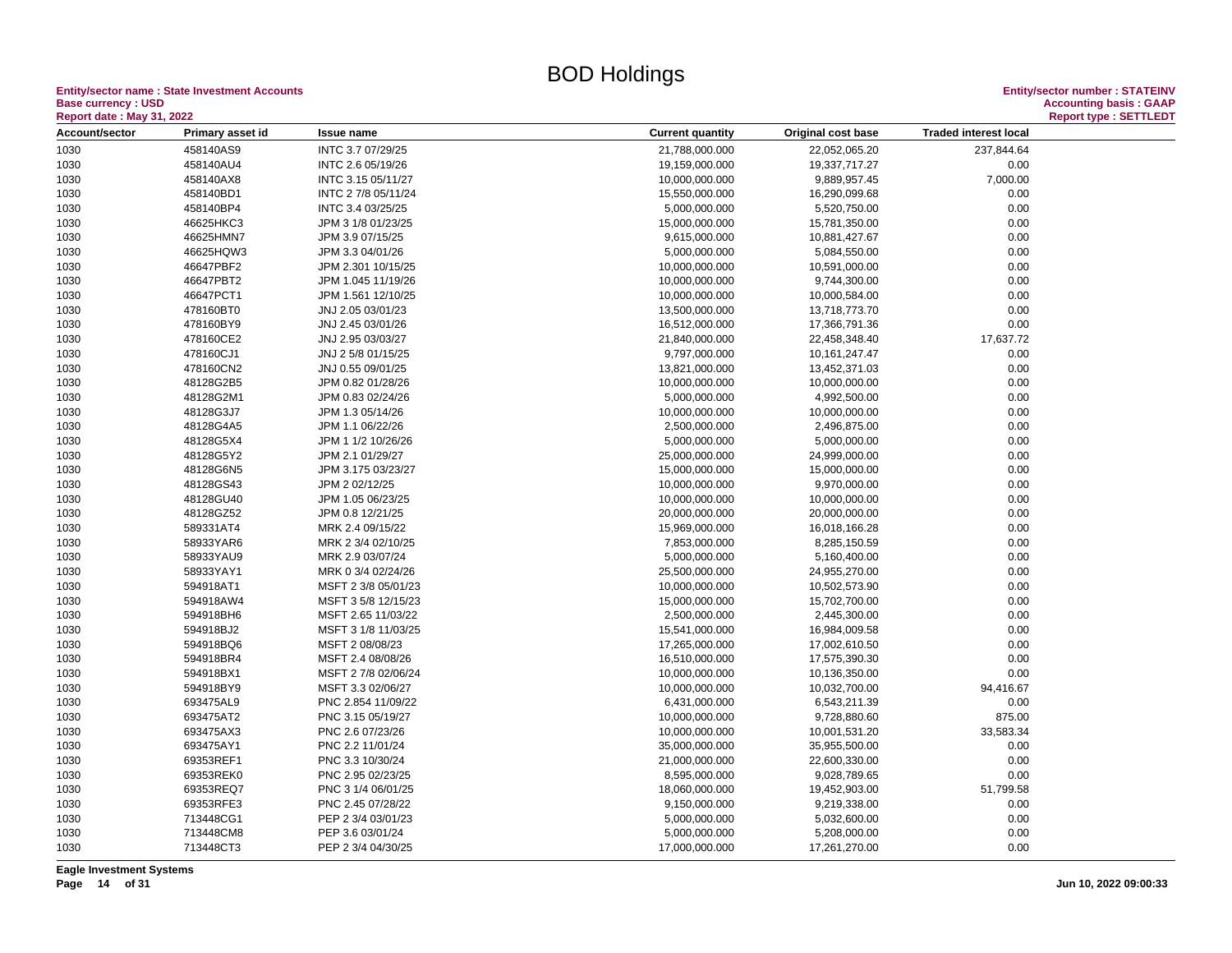**Entity/sector name : State Investment Accounts<br>Base currency : USD<br>Report date : May 31, 2022 Base currency : USD Accounting basis : GAAP**

| <b>Report date: May 31, 2022</b> |                  |                                     |                         |                    |                              | <b>Report type: SETTLEDT</b> |
|----------------------------------|------------------|-------------------------------------|-------------------------|--------------------|------------------------------|------------------------------|
| Account/sector                   | Primary asset id | <b>Issue name</b>                   | <b>Current quantity</b> | Original cost base | <b>Traded interest local</b> |                              |
| 1030                             | 713448CY2        | PEP 3 1/2 07/17/25                  | 18,000,000.000          | 18,479,520.00      | 127,555.56                   |                              |
| 1030                             | 713448DN5        | PEP 2 3/8 10/06/26                  | 5,000,000.000           | 4,890,330.00       | 659.72                       |                              |
| 1030                             | 713448FB9        | PEP 0.4 10/07/23                    | 5,000,000.000           | 4,997,150.00       | 0.00                         |                              |
| 1030                             | 742718EB1        | PG 3.1 08/15/23                     | 3,775,000.000           | 3,778,926.00       | 0.00                         |                              |
| 1030                             | 742718ER6        | PG 2.45 11/03/26                    | 12,384,000.000          | 12,994,902.72      | 0.00                         |                              |
| 1030                             | 742718EU9        | PG 2.15 08/11/22                    | 18,081,000.000          | 18,005,754.42      | 0.00                         |                              |
| 1030                             | 742718FL8        | PG 0.55 10/29/25                    | 40,865,000.000          | 40,044,138.00      | 0.00                         |                              |
| 1030                             | 742718FP9        | PG 1 04/23/26                       | 14,820,000.000          | 14,768,641.80      | 0.00                         |                              |
| 1030                             | 742718FV6        | PG 1.9 02/01/27                     | 20,000,000.000          | 19,971,600.00      | 0.00                         |                              |
| 1030                             | 88579YAF8        | MMM 2 06/26/22                      | 1,000,000.000           | 987,320.00         | 0.00                         |                              |
| 1030                             | 88579YAR2        | MMM 3 08/07/25                      | 19,768,000.000          | 20,063,872.72      | 69,787.33                    |                              |
| 1030                             | 88579YAV3        | MMM 2 1/4 09/19/26                  | 7,000,000.000           | 7,312,890.00       | 0.00                         |                              |
| 1030                             | 88579YAX9        | MMM 2 1/4 03/15/23                  | 5,000,000.000           | 5,072,500.00       | 0.00                         |                              |
| 1030                             | 88579YBB6        | MMM 3 1/4 02/14/24                  | 5,000,000.000           | 5,273,600.00       | 0.00                         |                              |
| 1030                             | 88579YBH3        | MMM 2 02/14/25                      | 52,676,000.000          | 54,095,616.70      | 0.00                         |                              |
| 1030                             | 89233P7F7        | TOYOTA 2 5/8 01/10/23               | 2,294,000.000           | 2,344,123.90       | 0.00                         |                              |
| 1030                             | 89236TCQ6        | TOYOTA 2.8 07/13/22                 | 5,000,000.000           | 5,030,500.00       | 0.00                         |                              |
| 1030                             | 89236TDK8        | TOYOTA 2 1/4 10/18/23               | 11,241,000.000          | 11,298,381.84      | 0.00                         |                              |
| 1030                             | 89236TEC5        | TOYOTA 2.15 09/08/22                | 2,431,000.000           | 2,324,400.65       | 0.00                         |                              |
| 1030                             | 89236TEG6        | TOYOTA Float 11/29/22               | 10,000,000.000          | 10,037,717.60      | 0.00                         |                              |
| 1030                             | 89236TFS9        | TOYOTA 3.35 01/08/24                | 3,000,000.000           | 3,168,300.00       | 0.00                         |                              |
| 1030                             | 89236THF5        | TOYOTA 0 1/2 08/14/23               | 10,164,000.000          | 10,197,890.92      | 0.00                         |                              |
| 1030                             | 89236THP3        | TOYOTA 0.8 10/16/25                 | 32,650,000.000          | 32,337,970.00      | 0.00                         |                              |
|                                  | 89236TJG1        | TOYOTA 0 1/2 06/14/24               | 5,000,000.000           |                    | 0.00                         |                              |
| 1030                             |                  |                                     |                         | 4,985,950.00       |                              |                              |
| 1030                             | 89236TJK2        | TOYOTA 1 1/8 06/18/26               | 9,770,000.000           | 9,692,817.00       | 0.00                         |                              |
| 1030                             | 89236TJT3        | TOYOTA 1.45 01/13/25                | 9,370,000.000           | 9,340,987.00       | 1,232.10                     |                              |
| 1030                             | 89236TJV8        | TOYOTA 1.9 01/13/27                 | 10,000,000.000          | 9,999,000.00       | 0.00                         |                              |
| 1030                             | 89236TJZ9        | TOYOTA 3.05 03/22/27                | 15,000,000.000          | 14,921,700.00      | 15,250.00                    |                              |
| 1030                             | 90331HMS9        | USB 2.8 01/27/25                    | 17,000,000.000          | 18,305,520.51      | 0.00                         |                              |
| 1030                             | 90331HNL3        | USB 2.85 01/23/23                   | 2,095,000.000           | 2,146,851.25       | 0.00                         |                              |
| 1030                             | 90331HNV1        | USB 3.4 07/24/23                    | 10,000,000.000          | 9,980,100.00       | 0.00                         |                              |
| 1030                             | 90331HPL1        | USB 2.05 01/21/25                   | 13,500,000.000          | 13,510,420.00      | 0.00                         |                              |
| 1030                             | 91159HHN3        | USB 2 3/8 07/22/26                  | 10,000,000.000          | 10,010,100.00      | 31,666.67                    |                              |
| 1030                             | 91159HHR4        | USB 3.15 04/27/27                   | 5,000,000.000           | 4,927,800.00       | 0.00                         |                              |
| 1030                             | 91159HHU7        | USB 3.95 11/17/25                   | 2,745,000.000           | 3,153,346.20       | 0.00                         |                              |
| 1030                             | 91159HHV5        | USB 3 3/8 02/05/24                  | 13,500,000.000          | 14,008,137.56      | 0.00                         |                              |
| 1030                             | 91159HHX1        | USB 2.4 07/30/24                    | 20,000,000.000          | 20,594,072.69      | 0.00                         |                              |
| 1030                             | 91159HHZ6        | USB 1.45 05/12/25                   | 18,000,000.000          | 17,867,410.00      | 0.00                         |                              |
| 1030                             | 931142DP5        | WMT 3.3 04/22/24                    | 17,248,000.000          | 17,819,283.57      | 0.00                         |                              |
| 1030                             | 931142DU4        | WMT 2.35 12/15/22                   | 15,000,000.000          | 14,882,895.50      | 0.00                         |                              |
| 1030                             | 931142DV2        | WMT 2.65 12/15/24                   | 10,000,000.000          | 10,126,000.00      | 66,250.00                    |                              |
| 1030                             | 931142EL3        | WMT 2.85 07/08/24                   | 24,445,000.000          | 25,950,991.78      | 0.00                         |                              |
| 1030                             | 931142EM1        | WMT 3.05 07/08/26                   | 2,571,000.000           | 2,673,634.32       | 7,841.55                     |                              |
| 1030                             | 931142ER0        | WMT 1.05 09/17/26                   | 15,275,000.000          | 15,308,146.75      | 0.00                         |                              |
| Total: 1030                      |                  |                                     | 2,007,999,000.000       | 2,037,006,170.20   | 891,482.69                   |                              |
| 1070                             |                  |                                     |                         |                    |                              |                              |
| 1070                             | 46513JAS0        | 11TH JUBILEE FIX 2Y 1.00 2022/09/01 | 15,000,000.000          | 15,000,000.00      | 0.00                         |                              |
| 1070                             | 46513JCG4        | 11TH JUBILEE FIX 3Y 1.54 2023/04/01 | 20,000,000.000          | 20,000,000.00      | 0.00                         |                              |
| 1070                             | 46513JCS8        | 11TH JUBILEE FIX 3Y 1.18 2023/09/01 | 2,500,000.000           | 2,500,000.00       | 0.00                         |                              |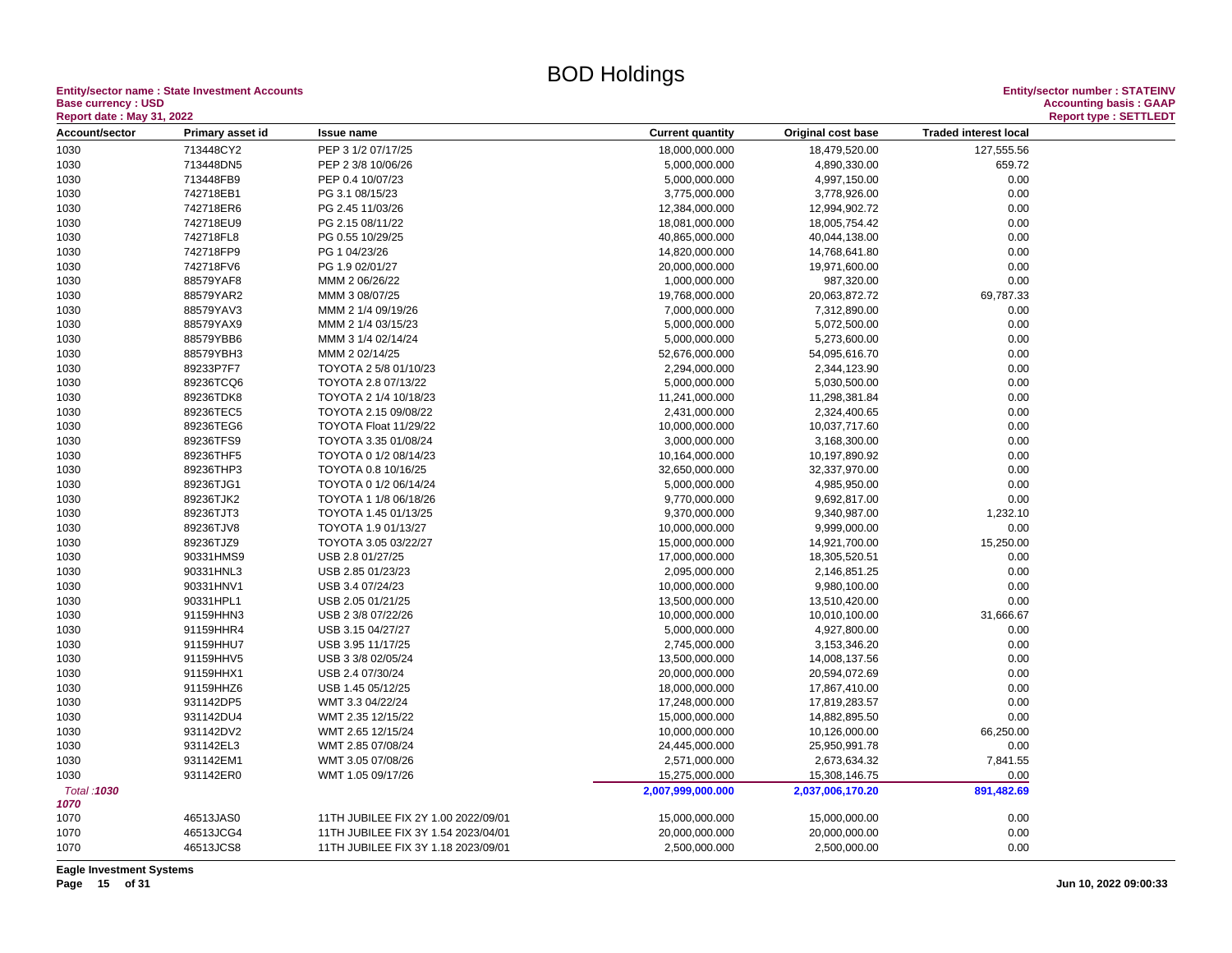**Entity/sector name : State Investment Accounts Entity/sector number : STATEINV Base currency : USD**<br>**Report date : May 31, 2022** 

| Acport date. May 91, 2022<br><b>Account/sector</b> | Primary asset id       | <b>Issue name</b>                                | <b>Current quantity</b>          | Original cost base             | <b>Traded interest local</b> | $n$ epontly personal reads. |
|----------------------------------------------------|------------------------|--------------------------------------------------|----------------------------------|--------------------------------|------------------------------|-----------------------------|
|                                                    |                        |                                                  |                                  |                                | 0.00                         |                             |
| 1070                                               | 46513JEB3<br>46513JEE7 | 11TH JUBILEE FIX 5Y 2.28 2025/02/01              | 28,000,000.000<br>10,000,000.000 | 28,000,000.00<br>10,000,000.00 | 0.00                         |                             |
| 1070                                               | 46513JQR5              | 11TH JUBILEE FIX 5Y 1.95 2025/03/01              |                                  |                                |                              |                             |
| 1070                                               | 46513JRA1              | 8TH INSTITUTIONAL JUBILEE FIX 3Y 1.33 2023/09/01 | 7,500,000.000                    | 7,500,000.00                   | 0.00                         |                             |
| 1070                                               | 46513JRR4              | 8TH INSTITUTIONAL JUBILEE FIX 5Y 2.43 2025/02/01 | 7,000,000.000                    | 7,000,000.00                   | 0.00<br>0.00                 |                             |
| 1070                                               |                        | 8TH INSTITUTIONAL JUBILEE FIX 5Y 1.59 2025/09/01 | 10,000,000.000                   | 10,000,000.00                  |                              |                             |
| 1070                                               | 46513YCC0              | 7TH INSTITUTIONAL JUBILEE FIX 5Y 3.64 2023/02/01 | 10,000,000.000                   | 10,000,000.00                  | 0.00                         |                             |
| 1070                                               | 46513YGQ5              | 8TH INSTITUTIONAL FLT RTE 5Y 2023/02/01          | 5,000,000.000                    | 5,000,000.00                   | 0.00                         |                             |
| 1070                                               | 46514AMN6              | 8TH INSTITUTIONAL JUBILEE FIX 5Y 3.50 2024/03/01 | 10,000,000.000                   | 10,000,000.00                  | 0.00                         |                             |
| 1070                                               | 46514AMP1              | 8TH INSTITUTIONAL JUBILEE FIX 5Y 3.45 2024/03/01 | 5,000,000.000                    | 5,000,000.00                   | 0.00                         |                             |
| 1070                                               | 46514ANE5              | 11TH JUBILEE FIX 5Y 3.12 2024/05/01              | 20,000,000.000                   | 20,000,000.00                  | 0.00                         |                             |
| 1070                                               | 46514ANF2              | 11TH JUBILEE FIX 5Y 3.14 2024/05/01              | 10,000,000.000                   | 10,000,000.00                  | 0.00                         |                             |
| 1070                                               | 46514TPV4              | 11TH JUBILEE FIX 5Y 1.20 2026/02/01              | 5,000,000.000                    | 5,000,000.00                   | 0.00                         |                             |
| 1070                                               | 46514TZG6              | 8TH INSTITUTIONAL JUBILEE FIX 5Y 1.35 2026/02/01 | 5,000,000.000                    | 5,000,000.00                   | 0.00                         |                             |
| 1070                                               | 46514VDH3              | 12TH JUBILEE FIX 5Y 3.44 2027/05/01              | 22,500,000.000                   | 22,500,000.00                  | 0.00                         |                             |
| 1070                                               | 677522U51              | <b>OPFC Veterans Compensation Bonds</b>          | 4,665,000.000                    | 4,665,000.00                   | 0.00                         |                             |
| 1070                                               | 677522U69              | <b>OPFC Veterans Compensation Bonds</b>          | 4,745,000.000                    | 4,745,000.00                   | 0.00                         |                             |
| 1070                                               | 677522U77              | <b>OPFC Veterans Compensation Bonds</b>          | 4,830,000.000                    | 4,830,000.00                   | 0.00                         |                             |
| 1070                                               | 677522U85              | <b>OPFC Veterans Compensation Bonds</b>          | 945,000.000                      | 945,000.00                     | 0.00                         |                             |
| Total: 1070<br>1080                                |                        |                                                  | 207,685,000.000                  | 207,685,000.00                 | 0.00                         |                             |
| 1080                                               | BID22B003              | CD3Month                                         | 5,000,000.000                    | 5,000,000.00                   | 0.00                         |                             |
| 1080                                               | LD22B018               | BID OHIO 6 MONTH                                 | 2,000,000.000                    | 2,000,000.00                   | 0.00                         |                             |
| 1080                                               | LD22B019               | BID OHIO 6 MONTH                                 | 5,000,000.000                    | 5,000,000.00                   | 0.00                         |                             |
| 1080                                               | LD22B025               | <b>BID OHIO 3 MONTH</b>                          | 3,000,000.000                    | 3,000,000.00                   | 0.00                         |                             |
| 1080                                               | LD22B026               | <b>BID OHIO 3 MONTH</b>                          | 1,000,000.000                    | 1,000,000.00                   | 0.00                         |                             |
| Total: 1080                                        |                        |                                                  | 16,000,000.000                   | 16,000,000.00                  | 0.00                         |                             |
| 2000                                               |                        |                                                  |                                  |                                |                              |                             |
| 2000                                               | 313490CK8              | JUDIC 0 02/15/23                                 | 3,400,000.000                    | 716,040.00                     | 0.00                         |                             |
| 2000                                               | 313490CM4              | JUDIC 0 02/15/24                                 | 2,400,000.000                    | 478,320.00                     | 0.00                         |                             |
| 2000                                               | 3134A4BW3              | FRESTP 0 09/15/22                                | 2,166,000.000                    | 928,044.36                     | 0.00                         |                             |
| 2000                                               | 3134A4CJ1              | FRESTP 0 09/15/28                                | 1,252,000.000                    | 391,074.72                     | 0.00                         |                             |
| 2000                                               | 3134A4NB6              | FRESTP 0 07/15/23                                | 3,400,000.000                    | 1,006,230.00                   | 0.00                         |                             |
| 2000                                               | 31358C2A3              | FNMASC 0 08/07/23                                | 3,000,000.000                    | 591,450.00                     | 0.00                         |                             |
| 2000                                               | 31358C2B1              | FNMASC 0 02/07/24                                | 1,505,000.000                    | 312,829.30                     | 0.00                         |                             |
| 2000                                               | 31358C2C9              | FNMASC 0 08/07/24                                | 4,405,000.000                    | 879,017.75                     | 0.00                         |                             |
| 2000                                               | 31358C2D7              | FNMASC 0 02/07/25                                | 2,195,000.000                    | 427,761.60                     | 0.00                         |                             |
| 2000                                               | 31358CZ90              | FNMASC 0 02/07/23                                | 2,135,000.000                    | 471,386.65                     | 0.00                         |                             |
| 2000                                               | 31359YCM7              | FNMASC 0 01/15/23                                | 317,000.000                      | 130,752.99                     | 0.00                         |                             |
| 2000                                               | 31359YCP0              | FNMASC 0 01/15/24                                | 1,422,000.000                    | 387,965.25                     | 0.00                         |                             |
| 2000                                               | 31359YCR6              | FNMASC 0 01/15/25                                | 266,000.000                      | 98,180.60                      | 0.00                         |                             |
| 2000                                               | 31359YCT2              | FNMASC 0 01/15/26                                | 2,617,000.000                    | 604,755.32                     | 0.00                         |                             |
| 2000                                               | 31359YCX3              | FNMASC 0 01/15/28                                | 513,000.000                      | 163,318.68                     | 0.00                         |                             |
| 2000                                               | 31359YCY1              | FNMASC 0 07/15/28                                | 402,000.000                      | 124,161.72                     | 0.00                         |                             |
| 2000                                               | 31359YCZ8              | FNMASC 0 01/15/29                                | 513,000.000                      | 155,772.45                     | 0.00                         |                             |
| 2000                                               | 31359YDB0              | FNMASC 0 01/15/30                                | 513,000.000                      | 149,678.01                     | 0.00                         |                             |
|                                                    | 31359YEA1              | FNMASC 0 05/15/30                                | 1,558,000.000                    | 446,896.72                     | 0.00                         |                             |
| 2000<br>2000                                       | 31364DKF2              | FNMASC 0 04/08/25                                | 1,250,000.000                    | 223,375.00                     | 0.00                         |                             |
| 2000                                               | 31364DKL9              | FNMASC 0 10/08/27                                | 2,617,000.000                    |                                | 0.00                         |                             |
|                                                    | 76116EGF1              | RFCS 0 01/15/25                                  | 150,000.000                      | 488,018.16                     | 0.00                         |                             |
| 2000                                               |                        |                                                  |                                  | 59,028.00                      |                              |                             |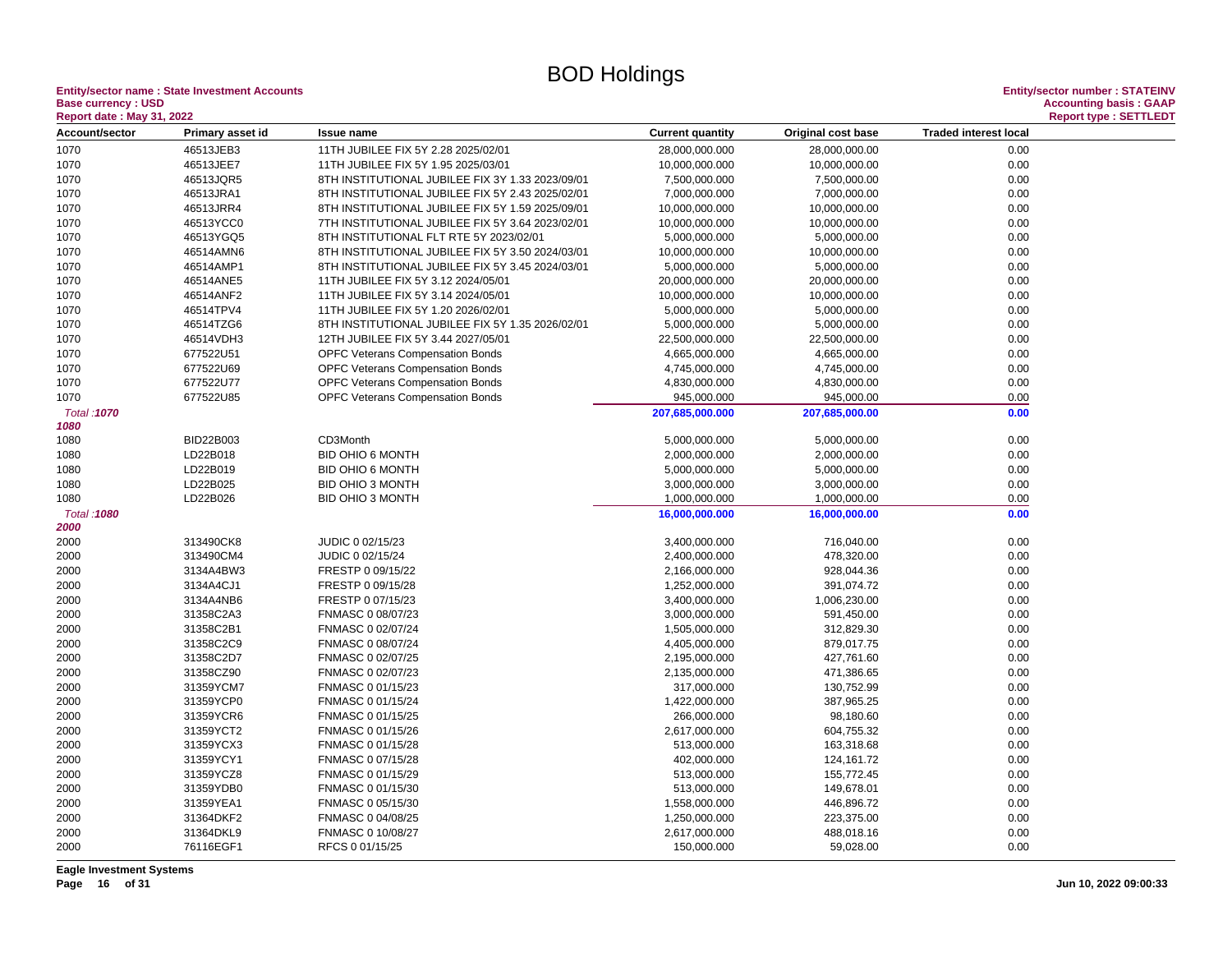**Entity/sector name : State Investment Accounts<br>Base currency : USD<br>Based date: May 24, 2000 Base currency : USD Accounting basis : GAAP**

| <b>Report date : May 31, 2022</b> |                        |                              |                                |                              |                              | <b>Report type: SETTLEDT</b> |
|-----------------------------------|------------------------|------------------------------|--------------------------------|------------------------------|------------------------------|------------------------------|
| Account/sector                    | Primary asset id       | <b>Issue name</b>            | <b>Current quantity</b>        | Original cost base           | <b>Traded interest local</b> |                              |
| 2000                              | 88059EHJ6              | TVAS 0 11/01/22              | 14,828,000.000                 | 3,264,977.32                 | 0.00                         |                              |
| 2000                              | 88059EHL1              | TVAS 0 11/01/23              | 2,401,000.000                  | 470,668.03                   | 0.00                         |                              |
| 2000                              | 88059ENC4              | TVAS 0 01/15/23              | 150,000.000                    | 63,690.00                    | 0.00                         |                              |
| 2000                              | 912803BB8              | SP 0 02/15/23                | 100,000.000                    | 58,306.50                    | 0.00                         |                              |
| 2000                              | 912803BK8              | SP 0 02/15/27                | 10,000.000                     | 4,360.00                     | 0.00                         |                              |
| 2000                              | 912803CK7              | SP 0 02/15/31                | 10,000.000                     | 3,364.63                     | 0.00                         |                              |
| 2000                              | 9128334S6              | S 0 08/15/31                 | 3,308,000.000                  | 2,234,054.17                 | 0.00                         |                              |
| 2000                              | 9128334T4              | S 0 02/15/32                 | 3,345,250.000                  | 2,263,100.80                 | 0.00                         |                              |
| 2000                              | 9128334U1              | S 0 08/15/32                 | 3,020,000.000                  | 2,041,994.16                 | 0.00                         |                              |
| 2000                              | 9128334V9              | S 0 02/15/33                 | 3,035,250.000                  | 2,018,498.67                 | 0.00                         |                              |
| 2000                              | 9128334W7              | S 0 08/15/33                 | 2,820,000.000                  | 1,885,411.01                 | 0.00                         |                              |
| 2000                              | 9128334X5              | S 0 02/15/34                 | 2,785,250.000                  | 1,833,407.38                 | 0.00                         |                              |
| 2000                              | 9128334Y3              | S 0 08/15/34                 | 2,720,000.000                  | 1,778,054.91                 | 0.00                         |                              |
| 2000                              | 9128334Z0              | S 0 02/15/35                 | 2,785,250.000                  | 1,775,647.45                 | 0.00                         |                              |
| 2000                              | 9128335A4              | S 0 08/15/35                 | 2,620,000.000                  | 1,670,013.08                 | 0.00                         |                              |
| 2000                              | 9128335B2              | S 0 02/15/36                 | 2,767,000.000                  | 1,713,186.08                 | 0.00                         |                              |
| 2000                              | 9128337E4              | S 0 08/15/36                 | 2,320,000.000                  | 1,436,023.22                 | 0.00                         |                              |
| 2000                              | 9128337F1              | S 0 02/15/37                 | 2,165,000.000                  | 1,319,707.00                 | 0.00                         |                              |
| 2000                              | 9128337N4              | S 0 11/15/30                 | 3,373,000.000                  | 2,328,895.28                 | 0.00                         |                              |
| 2000                              | 9128337P9              | S 0 05/15/31                 | 2,726,000.000                  | 1,874,565.00                 | 0.00                         |                              |
| 2000                              | 9128337Q7              | S 0 11/15/31                 | 3,273,000.000                  | 2,222,823.01                 | 0.00                         |                              |
| 2000                              | 9128337R5              | S 0 05/15/32                 | 2,576,000.000                  | 1,732,287.63                 | 0.00                         |                              |
| 2000                              | 9128337S3              | S 0 11/15/32                 | 2,774,000.000                  | 1,866,603.05                 | 0.00                         |                              |
| 2000                              | 9128337T1              | S 0 05/15/33                 | 2,526,000.000                  | 1,655,751.94                 | 0.00                         |                              |
| 2000                              | 9128337U8              | S 0 11/15/33                 | 2,673,000.000                  | 1,763,493.69                 | 0.00                         |                              |
| 2000                              | 9128337V6              | S 0 05/15/34                 | 2,376,000.000                  | 1,530,497.93                 | 0.00                         |                              |
|                                   |                        |                              |                                |                              |                              |                              |
| 2000                              | 9128337W4              | S 0 11/15/34<br>S 0 08/15/22 | 2,323,000.000                  | 1,534,402.60                 | 0.00<br>0.00                 |                              |
| 2000                              | 912833LJ7              |                              | 4,208,000.000                  | 3,429,270.96                 |                              |                              |
| 2000<br>2000                      | 912833LK4<br>912833LL2 | S 0 11/15/22<br>S 0 02/15/23 | 4,464,000.000<br>4,795,250.000 | 3,474,203.02<br>3,857,870.85 | 0.00<br>0.00                 |                              |
|                                   |                        |                              |                                |                              |                              |                              |
| 2000                              | 912833LM0              | S 0 08/15/23                 | 4,208,000.000                  | 3,328,457.77                 | 0.00                         |                              |
| 2000                              | 912833LN8              | S 0 05/15/23                 | 3,576,000.000                  | 2,801,913.30                 | 0.00                         |                              |
| 2000                              | 912833LP3              | S 0 11/15/23                 | 4,773,000.000                  | 3,584,902.86                 | 0.00                         |                              |
| 2000                              | 912833LQ1              | S 0 02/15/24                 | 4,895,250.000                  | 3,785,192.77                 | 0.00                         |                              |
| 2000                              | 912833LR9              | S 0 05/15/24                 | 3,676,000.000                  | 2,762,398.03                 | 0.00                         |                              |
| 2000                              | 912833LS7              | S 0 08/15/24                 | 4,108,000.000                  | 3,185,975.39                 | 0.00                         |                              |
| 2000                              | 912833LT5              | S 0 11/15/24                 | 4,623,000.000                  | 3,415,273.47                 | 0.00                         |                              |
| 2000                              | 912833LU2              | S 0 02/15/25                 | 4,895,250.000                  | 3,652,750.28                 | 0.00                         |                              |
| 2000                              | 912833LV0              | S 0 05/15/25                 | 3,576,000.000                  | 2,639,358.73                 | 0.00                         |                              |
| 2000                              | 912833LW8              | S 0 08/15/25                 | 4,208,000.000                  | 3,128,351.02                 | 0.00                         |                              |
| 2000                              | 912833LX6              | S 0 11/15/25                 | 4,773,000.000                  | 3,362,936.74                 | 0.00                         |                              |
| 2000                              | 912833LY4              | S 0 02/15/26                 | 4,895,250.000                  | 3,528,517.10                 | 0.00                         |                              |
| 2000                              | 912833LZ1              | S 0 05/15/26                 | 3,576,000.000                  | 2,560,726.12                 | 0.00                         |                              |
| 2000                              | 912833PA2              | S 0 08/15/26                 | 4,108,000.000                  | 2,991,525.18                 | 0.00                         |                              |
| 2000                              | 912833PB0              | S 0 11/15/26                 | 4,374,000.000                  | 3,101,808.67                 | 0.00                         |                              |
| 2000                              | 912833PC8              | S 0 02/15/27                 | 4,635,250.000                  | 3,306,865.30                 | 0.00                         |                              |
| 2000                              | 912833PD6              | S 0 05/15/27                 | 3,326,000.000                  | 2,391,612.42                 | 0.00                         |                              |
| 2000                              | 912833PE4              | S 0 08/15/27                 | 3,808,000.000                  | 2,786,509.26                 | 0.00                         |                              |
| 2000                              | 912833QB9              | S 0 11/15/27                 | 4,073,000.000                  | 2,877,811.85                 | 0.00                         |                              |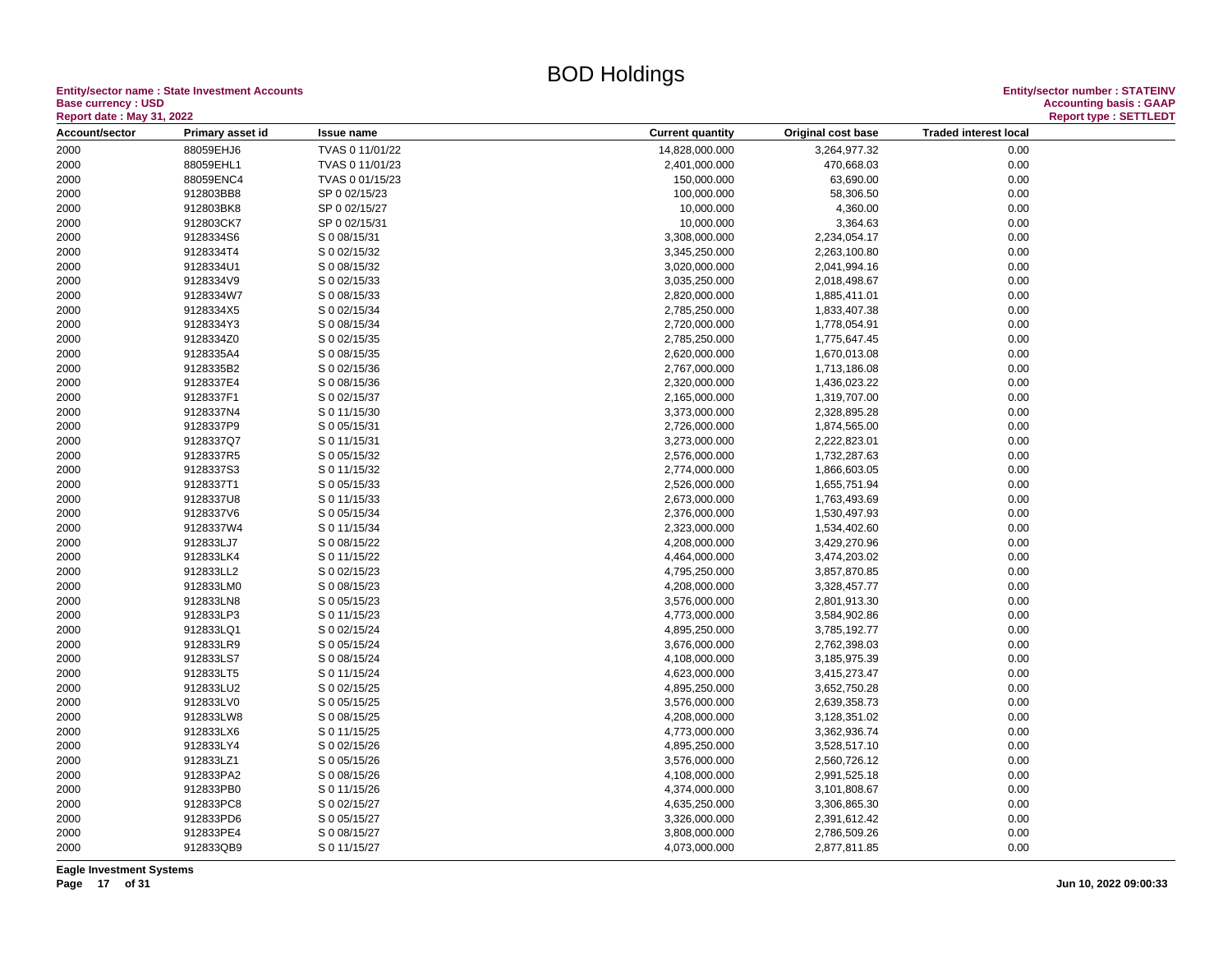**Entity/sector name : State Investment Accounts<br>Base currency : USD<br>Report date : May 31, 2022 Base currency : USD Accounting basis : GAAP**

| <b>Report date : May 31, 2022</b> |                  |                              |                                                                                | <b>Report type: SETTLEDT</b> |
|-----------------------------------|------------------|------------------------------|--------------------------------------------------------------------------------|------------------------------|
| Account/sector                    | Primary asset id | <b>Issue name</b>            | <b>Current quantity</b><br>Original cost base<br><b>Traded interest local</b>  |                              |
| 2000                              | 912833RY8        | S 0 02/15/28                 | 4,545,250.000<br>3,158,445.85<br>0.00                                          |                              |
| 2000                              | 912833RZ5        | S 0 08/15/28                 | 3,758,000.000<br>2,680,039.25<br>0.00                                          |                              |
| 2000                              | 912833WQ9        | S 0 05/15/28                 | 3,276,000.000<br>0.00<br>2,301,146.64                                          |                              |
| 2000                              | 912833WR7        | S 0 11/15/28                 | 3,623,000.000<br>2,579,867.50<br>0.00                                          |                              |
| 2000                              | 912833X88        | S 0 05/15/35                 | 0.00<br>2,126,000.000<br>1,351,389.05                                          |                              |
| 2000                              | 912833X96        | S 0 11/15/35                 | 0.00<br>1,173,000.000<br>800,582.06                                            |                              |
| 2000                              | 912833XN5        | S 0 02/15/29                 | 4,247,250.000<br>2,919,357.37<br>0.00                                          |                              |
| 2000                              | 912833XP0        | S 0 08/15/29                 | 3,658,000.000<br>2,557,832.83<br>0.00                                          |                              |
| 2000                              | 912833XS4        | S 0 05/15/29                 | 3,076,000.000<br>2,147,861.69<br>0.00                                          |                              |
| 2000                              | 912833XT2        | S 0 11/15/29                 | 3,474,000.000<br>2,442,286.30<br>0.00                                          |                              |
| 2000                              | 912833XU9        | S 0 05/15/30                 | 3,026,000.000<br>0.00<br>2,061,566.73                                          |                              |
| 2000                              | 912833XX3        | S 0 02/15/30                 | 3,895,250.000<br>2,687,510.19<br>0.00                                          |                              |
| 2000                              | 912833XY1        | S 0 08/15/30                 | 3,508,000.000<br>2,412,249.42<br>0.00                                          |                              |
| 2000                              | 912833XZ8        | S 0 02/15/31                 | 3,635,250.000<br>2,499,375.96<br>0.00                                          |                              |
| 2000                              | 912833Y20        | S 0 05/15/36                 | 1,856,000.000<br>0.00<br>1,142,409.44                                          |                              |
| 2000                              | 912833Y38        | S 0 11/15/36                 | 905,000.000<br>629,504.89<br>0.00                                              |                              |
| 2000                              | 912833Y46        | S 0 05/15/37                 | 1,856,000.000<br>1,110,887.66<br>0.00                                          |                              |
| 2000                              | 912833Z52        | S 0 08/15/37                 | 2,245,000.000<br>1,352,117.66<br>0.00                                          |                              |
| 2000                              | 912833Z60        | S 0 02/15/38                 | 2,120,000.000<br>1,265,871.25<br>0.00                                          |                              |
| 2000                              | 912834AD0        | S 0 11/15/37                 | 805,000.000<br>556,073.70<br>0.00                                              |                              |
| 2000                              | 912834AE8        | S 0 05/15/38                 | 1,840,000.000<br>1,083,441.80<br>0.00                                          |                              |
|                                   | 912834AT5        |                              |                                                                                |                              |
| 2000                              | 912834AU2        | S 0 08/15/38<br>S 0 02/15/39 | 1,875,000.000<br>1,107,213.35<br>0.00<br>2,115,000.000<br>1,223,800.05<br>0.00 |                              |
| 2000                              | 912834B56        | S 0 02/15/52                 | 0.00                                                                           |                              |
| 2000                              |                  |                              | 322,587.00<br>730,000.000                                                      |                              |
| 2000                              | 912834DU9        | S 0 11/15/38                 | 0.00<br>800,000.000<br>540,156.05                                              |                              |
| 2000                              | 912834DV7        | S 0 05/15/39                 | 1,596,000.000<br>902,288.69<br>0.00                                            |                              |
| 2000                              | 912834EP9        | S 0 08/15/39                 | 1,085,000.000<br>645,650.95<br>0.00                                            |                              |
| 2000                              | 912834EV6        | S 0 11/15/39                 | 800,000.000<br>0.00<br>526,414.51                                              |                              |
| 2000                              | 912834FB9        | S 0 02/15/40                 | 2,035,000.000<br>1,143,298.55<br>0.00                                          |                              |
| 2000                              | 912834HV3        | S 0 05/15/40                 | 0.00<br>1,140,000.000<br>745,024.20                                            |                              |
| 2000                              | 912834JB5        | S 0 08/15/40                 | 0.00<br>1,045,000.000<br>606,830.79                                            |                              |
| 2000                              | 912834JH2        | S 0 11/15/40                 | 760,000.000<br>490,567.27<br>0.00                                              |                              |
| 2000                              | 912834JP4        | S 0 02/15/41                 | 1,995,000.000<br>1,078,233.80<br>0.00                                          |                              |
| 2000                              | 912834KB3        | S 0 05/15/45                 | 400,000.000<br>239,456.80<br>0.00                                              |                              |
| 2000                              | 912834KH0        | S 0 05/15/41                 | 1,000,000.000<br>634,129.20<br>0.00                                            |                              |
| 2000                              | 912834KP2        | S 0 08/15/41                 | 1,045,000.000<br>590,094.57<br>0.00                                            |                              |
| 2000                              | 912834KV9        | S 0 11/15/41                 | 720,000.000<br>459,631.85<br>0.00                                              |                              |
| 2000                              | 912834LB2        | S 0 02/15/42                 | 0.00<br>1,844,000.000<br>996,361.65                                            |                              |
| 2000                              | 912834LK2        | S 0 05/15/42                 | 920,000.000<br>579,163.00<br>0.00                                              |                              |
| 2000                              | 912834LR7        | S 0 08/15/42                 | 1,005,000.000<br>553,546.92<br>0.00                                            |                              |
| 2000                              | 912834LX4        | S 0 11/15/42                 | 0.00<br>680,000.000<br>430,803.17                                              |                              |
| 2000                              | 912834MD7        | S 0 02/15/43                 | 1,420,000.000<br>786,308.70<br>0.00                                            |                              |
| 2000                              | 912834MM7        | S 0 05/15/43                 | 800,000.000<br>507,879.00<br>0.00                                              |                              |
| 2000                              | 912834MT2        | S 0 08/15/43                 | 525,000.000<br>327,984.79<br>0.00                                              |                              |
| 2000                              | 912834MZ8        | S 0 11/15/43                 | 0.00<br>600,000.000<br>383,923.00                                              |                              |
| 2000                              | 912834NF1        | S 0 02/15/44                 | 1,420,000.000<br>763,776.60<br>0.00                                            |                              |
| 2000                              | 912834NP9        | S 0 05/15/44                 | 640,000.000<br>413,126.40<br>0.00                                              |                              |
| 2000                              | 912834NV6        | S 0 08/15/44                 | 445,000.000<br>273,175.67<br>0.00                                              |                              |
| 2000                              | 912834PB8        | S 0 11/15/44                 | 480,000.000<br>309,015.36<br>0.00                                              |                              |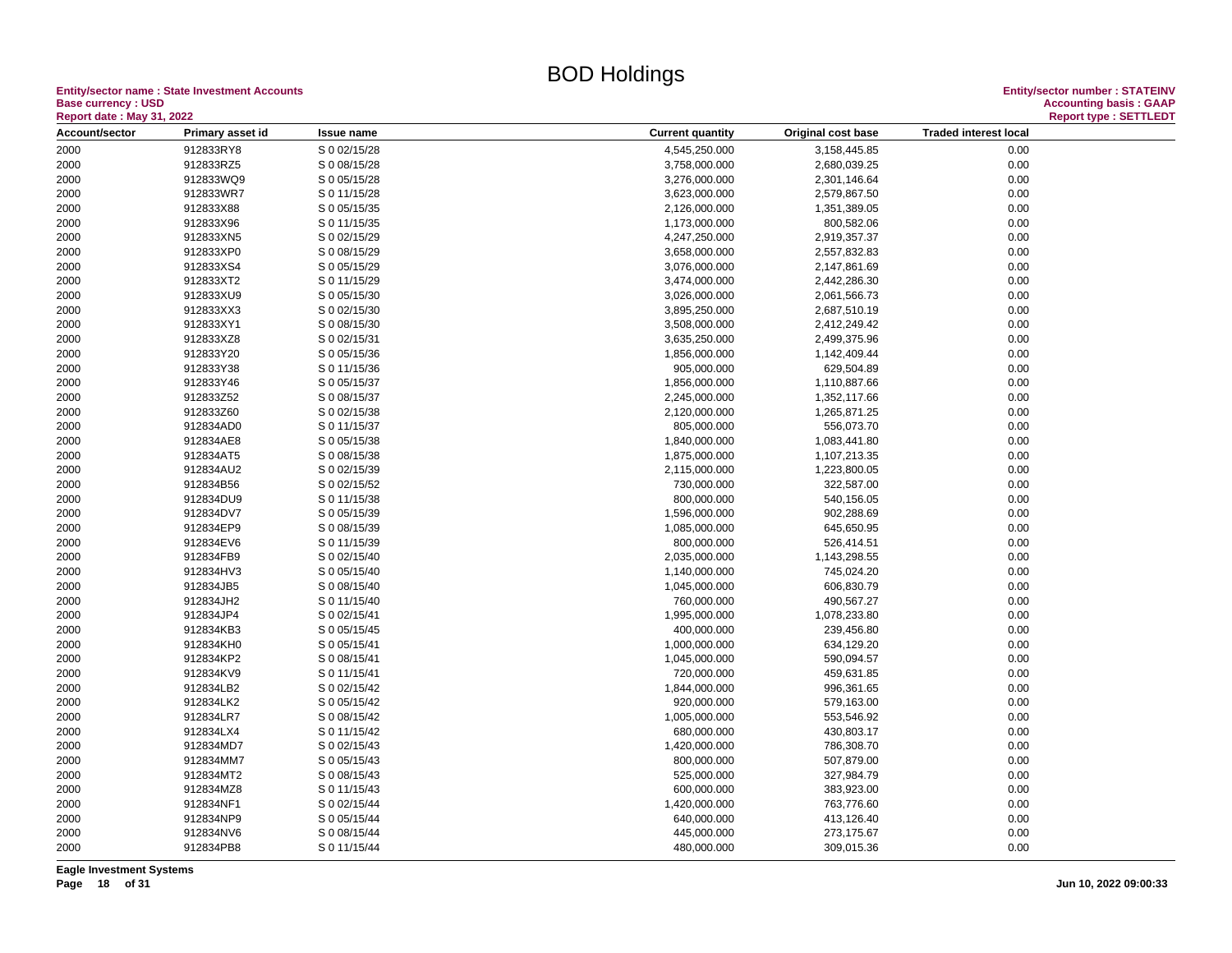**Entity/sector name : State Investment Accounts<br>Base currency : USD** 

| <b>Report date: May 31, 2022</b> |                  |                        |                         |                    |                              | <b>Report type: SETTLEDT</b> |
|----------------------------------|------------------|------------------------|-------------------------|--------------------|------------------------------|------------------------------|
| Account/sector                   | Primary asset id | Issue name             | <b>Current quantity</b> | Original cost base | <b>Traded interest local</b> |                              |
| 2000                             | 912834PH5        | S 0 02/15/45           | 1,380,000.000           | 709,919.75         | 0.00                         |                              |
| 2000                             | 912834PM4        | S 0 08/15/45           | 145,000.000             | 88,803.80          | 0.00                         |                              |
| 2000                             | 912834PT9        | S 0 11/15/45           | 240,000.000             | 143,933.60         | 0.00                         |                              |
| 2000                             | 912834PZ5        | S 0 02/15/46           | 1,220,000.000           | 610,859.10         | 0.00                         |                              |
| 2000                             | 912834QP6        | S 0 08/15/46           | 25,000.000              | 14,650.00          | 0.00                         |                              |
| 2000                             | 912834QV3        | S 0 11/15/46           | 160,000.000             | 92,964.80          | 0.00                         |                              |
| 2000                             | 912834RB6        | S 0 02/15/47           | 805,000.000             | 381,497.15         | 0.00                         |                              |
| 2000                             | 912834RR1        | S 0 08/15/47           | 25,000.000              | 14,362.75          | 0.00                         |                              |
| 2000                             | 912834TF5        | S 0 02/15/48           | 805,000.000             | 376,661.25         | 0.00                         |                              |
| 2000                             | 912834TV0        | S 0 08/15/48           | 25,000.000              | 14,162.25          | 0.00                         |                              |
| 2000                             | 912834UH9        | S 0 02/15/49           | 830,000.000             | 390,708.40         | 0.00                         |                              |
| 2000                             | 912834UY2        | S 0 08/15/49           | 25,000.000              | 13,887.50          | 0.00                         |                              |
| 2000                             | 912834VM7        | S 0 02/15/50           | 805,000.000             | 368,498.90         | 0.00                         |                              |
| 2000                             | 912834WR5        | S 0 02/15/51           | 805,000.000             | 364,344.25         | 0.00                         |                              |
| 2000                             | STAROHIO1        | <b>STAR OHIO</b>       | 6,709,591.150           | 6,709,591.15       | 0.00                         |                              |
| Total : 2000                     |                  |                        | 309,952,841.150         | 189, 147, 176.69   | 0.00                         |                              |
| 2010                             |                  |                        |                         |                    |                              |                              |
| 2010                             | 9128334S6        | S 0 08/15/31           | 576,000.000             | 219,709.44         | 0.00                         |                              |
| 2010                             | 9128334U1        | S 0 08/15/32           | 576,000.000             | 211,392.00         | 0.00                         |                              |
| 2010                             | 9128334W7        | S 0 08/15/33           | 576,000.000             | 202,705.92         | 0.00                         |                              |
| 2010                             | 9128337P9        | S 0 05/15/31           | 7,538,000.000           | 2,558,246.44       | 0.00                         |                              |
| 2010                             | 9128337R5        | S 0 05/15/32           | 7,538,000.000           | 2,429,874.30       | 0.00                         |                              |
| 2010                             | 9128337T1        | S 0 05/15/33           | 7,538,000.000           | 2,332,634.10       | 0.00                         |                              |
| 2010                             | 912833LJ7        | S 0 08/15/22           | 576,000.000             | 324,547.20         | 0.00                         |                              |
| 2010                             | 912833LM0        | S 0 08/15/23           | 576,000.000             | 311,149.44         | 0.00                         |                              |
| 2010                             | 912833LN8        | S 0 05/15/23           | 7,538,000.000           | 3,749,099.68       | 0.00                         |                              |
| 2010                             | 912833LR9        | S 0 05/15/24           | 7,538,000.000           | 3,552,131.74       | 0.00                         |                              |
| 2010                             | 912833LS7        | S 0 08/15/24           | 576,000.000             | 297,624.96         | 0.00                         |                              |
| 2010                             | 912833LV0        | S 0 05/15/25           | 7,538,000.000           | 3,362,475.66       | 0.00                         |                              |
| 2010                             | 912833LW8        | S 0 08/15/25           | 576,000.000             | 283,253.76         | 0.00                         |                              |
| 2010                             | 912833LZ1        | S 0 05/15/26           | 7,538,000.000           | 3,186,689.50       | 0.00                         |                              |
| 2010                             | 912833PA2        | S 0 08/15/26           | 576,000.000             | 269,706.24         | 0.00                         |                              |
| 2010                             | 912833PD6        | S 0 05/15/27           | 7,538,000.000           | 3,045,578.14       | 0.00                         |                              |
| 2010                             | 912833PE4        | S 0 08/15/27           | 576,000.000             | 256,982.40         | 0.00                         |                              |
| 2010                             | 912833RZ5        | S 0 08/15/28           | 576,000.000             | 247,104.00         | 0.00                         |                              |
| 2010                             | 912833WQ9        | S 0 05/15/28           | 7,538,000.000           | 2,914,416.94       | 0.00                         |                              |
| 2010                             | 912833XP0        | S 0 08/15/29           | 576,000.000             | 237,248.64         | 0.00                         |                              |
| 2010                             | 912833XS4        | S 0 05/15/29           | 7,538,000.000           | 2,772,174.88       | 0.00                         |                              |
| 2010                             | 912833XU9        | S 0 05/15/30           | 7,538,000.000           | 2,669,356.56       | 0.00                         |                              |
| 2010                             | 912833XY1        | S 0 08/15/30           | 576,000.000             | 228,124.80         | 0.00                         |                              |
| Total : 2010                     |                  |                        | 89,830,000.000          | 35,662,226.74      | 0.00                         |                              |
| 3010                             |                  |                        |                         |                    |                              |                              |
| 3010                             | AG220008         | Superior Credit Union  | 150,000.000             | 150,000.00         | 0.00                         |                              |
| 3010                             | AG220009         | Ft Jennings State Bank | 275,000.000             | 275,000.00         | 0.00                         |                              |
| 3010                             | AG220010         | Ft Jennings State Bank | 50,000.000              | 50,000.00          | 0.00                         |                              |
| 3010                             | AG220011         | Ft Jennings State Bank | 50,000.000              | 50,000.00          | 0.00                         |                              |
| 3010                             | AG220012         | Ft Jennings State Bank | 190,000.000             | 190,000.00         | 0.00                         |                              |
| 3010                             | AG220013         | Ft Jennings State Bank | 150,000.000             | 150,000.00         | 0.00                         |                              |
| 3010                             | AG220014         | Ft Jennings State Bank | 100,000.000             | 100,000.00         | 0.00                         |                              |
|                                  |                  |                        |                         |                    |                              |                              |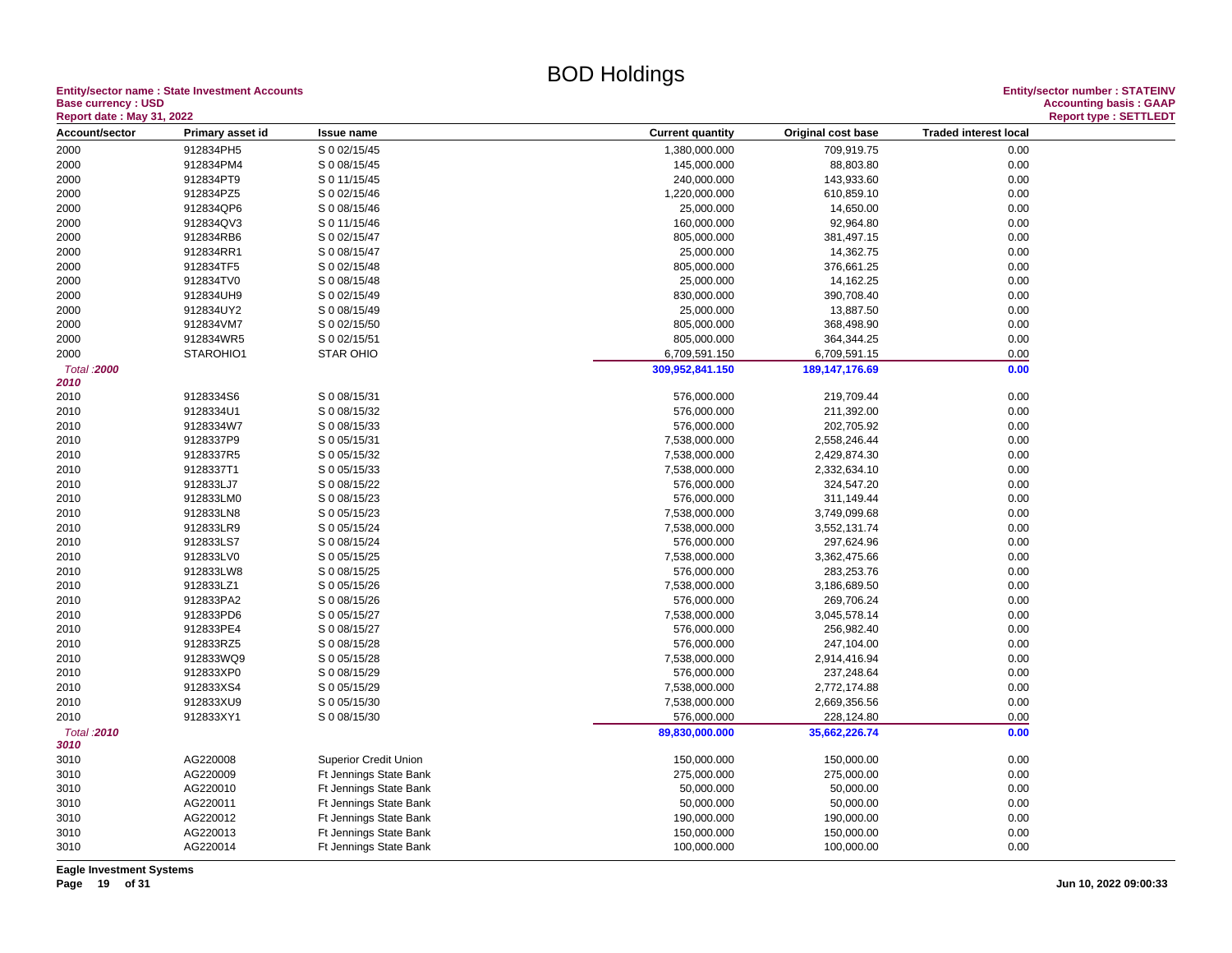#### **Entity/sector name : State Investment Accounts<br>Base currency : USD<br>Based date: May 24, 2000 Base currency : USD Accounting basis : GAAP**

| <b>Report date: May 31, 2022</b> |                      |                        |                           |                         |                              | <b>Report type: SETTLEDT</b> |
|----------------------------------|----------------------|------------------------|---------------------------|-------------------------|------------------------------|------------------------------|
| Account/sector                   | Primary asset id     | <b>Issue name</b>      | <b>Current quantity</b>   | Original cost base      | <b>Traded interest local</b> |                              |
| 3010                             | AG220015             | Ft Jennings State Bank | 100,000.000               | 100,000.00              | 0.00                         |                              |
| 3010                             | AG220016             | Ft Jennings State Bank | 150,000.000               | 150,000.00              | 0.00                         |                              |
| 3010                             | AG220017             | Ft Jennings State Bank | 150,000.000               | 150,000.00              | 0.00                         |                              |
| 3010                             | AG220018             | Ft Jennings State Bank | 90,000.000                | 90,000.00               | 0.00                         |                              |
| 3010                             | AG220019             | Ft Jennings State Bank | 150,000.000               | 150,000.00              | 0.00                         |                              |
| 3010                             | AG220020             | Ft Jennings State Bank | 150,000.000               | 150,000.00              | 0.00                         |                              |
| 3010                             | AG220021             | Ft Jennings State Bank | 80,000.000                | 80,000.00               | 0.00                         |                              |
| 3010                             | AG220022             | Ft Jennings State Bank | 90,000.000                | 90,000.00               | 0.00                         |                              |
| 3010                             | AG220023             | Ft Jennings State Bank | 100,000.000               | 100,000.00              | 0.00                         |                              |
| 3010                             | AG220024             | Ft Jennings State Bank | 150,000.000               | 150,000.00              | 0.00                         |                              |
| 3010                             | AG220025             | Ft Jennings State Bank | 400,000.000               | 400,000.00              | 0.00                         |                              |
| 3010                             | AG220026             | Ft Jennings State Bank | 100,000.000               | 100,000.00              | 0.00                         |                              |
| 3010                             | AG220027             | Ft Jennings State Bank | 175,000.000               | 175,000.00              | 0.00                         |                              |
| 3010                             | AG220028             | Ft Jennings State Bank | 150,000.000               | 150,000.00              | 0.00                         |                              |
| 3010                             | AG220029             | Ft Jennings State Bank | 120,000.000               | 120,000.00              | 0.00                         |                              |
| 3010                             | AG220030             | Ft Jennings State Bank | 65,000.000                | 65,000.00               | 0.00                         |                              |
| 3010                             | AG220031             | Ft Jennings State Bank | 50,235.000                | 50,235.00               | 0.00                         |                              |
|                                  | AG220032             | Ft Jennings State Bank |                           |                         | 0.00                         |                              |
| 3010<br>3010                     | AG220033             | Kingston National Bank | 115,000.000<br>42,300.000 | 115,000.00<br>42,300.00 | 0.00                         |                              |
|                                  | AG220034             |                        |                           |                         |                              |                              |
| 3010<br>3010                     | AG220035             | Kingston National Bank | 145,500.000<br>70,000.000 | 145,500.00<br>70,000.00 | 0.00<br>0.00                 |                              |
|                                  |                      | Kingston National Bank |                           |                         |                              |                              |
| 3010                             | AG220036<br>AG220037 | Kingston National Bank | 120,350.000               | 120,350.00              | 0.00<br>0.00                 |                              |
| 3010                             |                      | Kingston National Bank | 40,000.000                | 40,000.00               |                              |                              |
| 3010                             | AG220038             | Kingston National Bank | 70,000.000                | 70,000.00               | 0.00                         |                              |
| 3010                             | AG220039             | Kingston National Bank | 150,000.000               | 150,000.00              | 0.00                         |                              |
| 3010                             | AG220040             | Kingston National Bank | 475,000.000               | 475,000.00              | 0.00                         |                              |
| 3010                             | AG220041             | Kingston National Bank | 220,000.000               | 220,000.00              | 0.00                         |                              |
| 3010                             | AG220042             | Kingston National Bank | 200,000.000               | 200,000.00              | 0.00                         |                              |
| 3010                             | AG220043             | Kingston National Bank | 450,000.000               | 450,000.00              | 0.00                         |                              |
| 3010                             | AG220044             | Kingston National Bank | 250,000.000               | 250,000.00              | 0.00                         |                              |
| 3010                             | AG220045             | Kingston National Bank | 450,000.000               | 450,000.00              | 0.00                         |                              |
| 3010                             | AG220046             | Kingston National Bank | 500,000.000               | 500,000.00              | 0.00                         |                              |
| 3010                             | AG220047             | Kingston National Bank | 350,000.000               | 350,000.00              | 0.00                         |                              |
| 3010                             | AG220048             | Kingston National Bank | 500,000.000               | 500,000.00              | 0.00                         |                              |
| 3010                             | AG220049             | Kingston National Bank | 195,000.000               | 195,000.00              | 0.00                         |                              |
| 3010                             | AG220050             | Kingston National Bank | 100,000.000               | 100,000.00              | 0.00                         |                              |
| 3010                             | AG220051             | Kingston National Bank | 115,278.000               | 115,278.00              | 0.00                         |                              |
| 3010                             | AG220052             | Kingston National Bank | 250,000.000               | 250,000.00              | 0.00                         |                              |
| 3010                             | AG220053             | Kingston National Bank | 500,000.000               | 500,000.00              | 0.00                         |                              |
| 3010                             | AG220054             | Kingston National Bank | 30,000.000                | 30,000.00               | 0.00                         |                              |
| 3010                             | AG220055             | Kingston National Bank | 60,300.000                | 60,300.00               | 0.00                         |                              |
| 3010                             | AG220056             | Kingston National Bank | 150,350.000               | 150,350.00              | 0.00                         |                              |
| 3010                             | AG220057             | Kingston National Bank | 300,328.000               | 300,328.00              | 0.00                         |                              |
| 3010                             | AG220058             | Kingston National Bank | 45,250.000                | 45,250.00               | 0.00                         |                              |
| 3010                             | AG220059             | Kingston National Bank | 500,000.000               | 500,000.00              | 0.00                         |                              |
| 3010                             | AG220060             | Kingston National Bank | 200,500.000               | 200,500.00              | 0.00                         |                              |
| 3010                             | AG220061             | Kingston National Bank | 150,000.000               | 150,000.00              | 0.00                         |                              |
| 3010                             | AG220062             | Kingston National Bank | 400,350.000               | 400,350.00              | 0.00                         |                              |
| 3010                             | AG220063             | Kingston National Bank | 200,000.000               | 200,000.00              | 0.00                         |                              |

**Eagle Investment Systems**

**Page 20 of 31 Jun 10, 2022 09:00:33**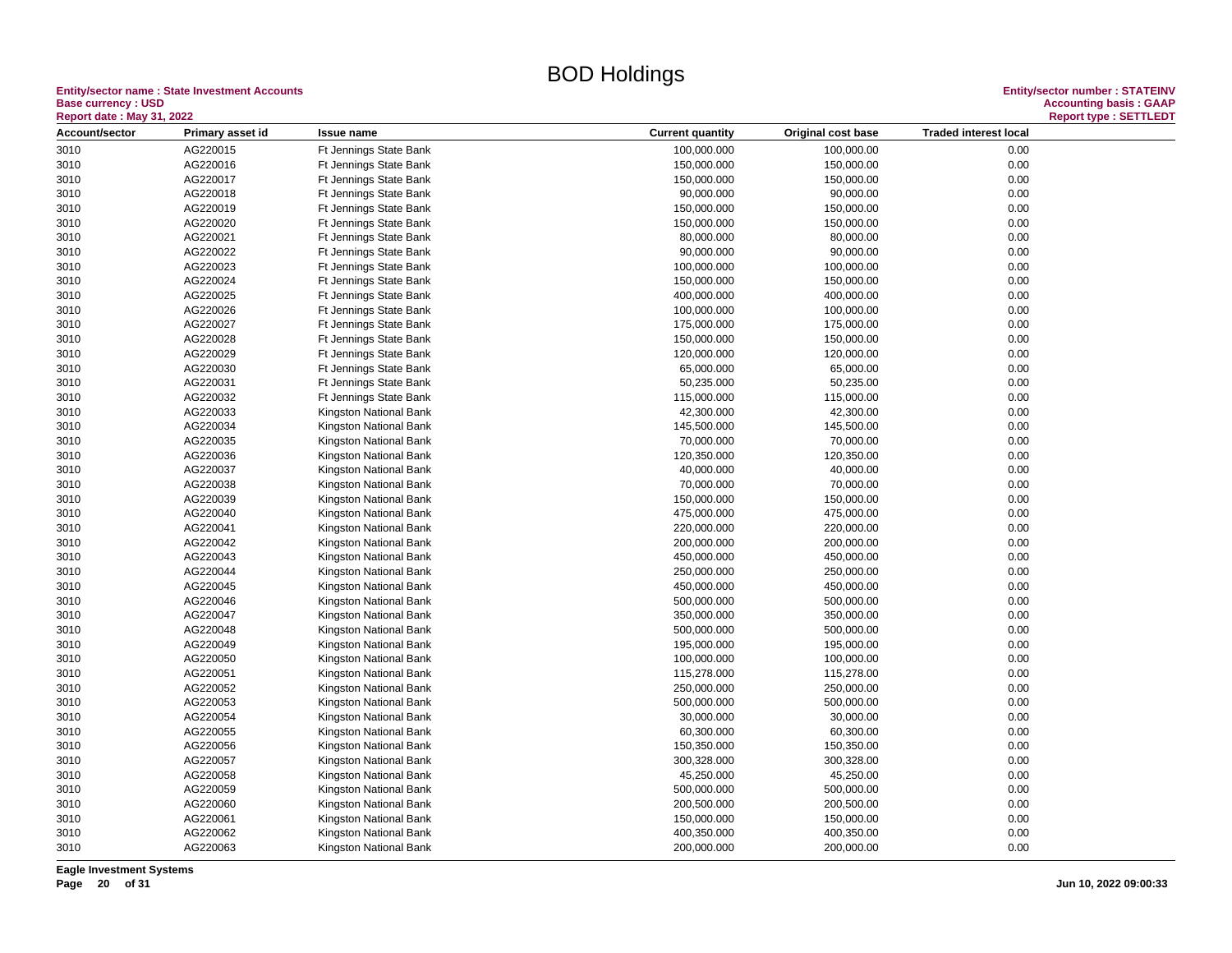## **Entity/sector name : State Investment Accounts<br>Base currency : USD**

| <b>Report date : May 31, 2022</b> |                  |                        |                         |                    |                              | <b>Report type: SETTLEDT</b> |
|-----------------------------------|------------------|------------------------|-------------------------|--------------------|------------------------------|------------------------------|
| Account/sector                    | Primary asset id | <b>Issue name</b>      | <b>Current quantity</b> | Original cost base | <b>Traded interest local</b> |                              |
| 3010                              | AG220064         | Kingston National Bank | 150,350.000             | 150,350.00         | 0.00                         |                              |
| 3010                              | AG220065         | Kingston National Bank | 140,000.000             | 140,000.00         | 0.00                         |                              |
| 3010                              | AG220066         | Kingston National Bank | 100,350.000             | 100,350.00         | 0.00                         |                              |
| 3010                              | AG220067         | Kingston National Bank | 500,000.000             | 500,000.00         | 0.00                         |                              |
| 3010                              | AG220068         | Kingston National Bank | 500,000.000             | 500,000.00         | 0.00                         |                              |
| 3010                              | AG220069         | Kingston National Bank | 100,000.000             | 100,000.00         | 0.00                         |                              |
| 3010                              | AG220070         | Kingston National Bank | 100,000.000             | 100,000.00         | 0.00                         |                              |
| 3010                              | AG220071         | Kingston National Bank | 75,000.000              | 75,000.00          | 0.00                         |                              |
| 3010                              | AG220072         | Kingston National Bank | 450,400.000             | 450,400.00         | 0.00                         |                              |
| 3010                              | AG220073         | Kingston National Bank | 500,000.000             | 500,000.00         | 0.00                         |                              |
| 3010                              | AG220074         | Kingston National Bank | 60,000.000              | 60,000.00          | 0.00                         |                              |
| 3010                              | AG220075         | Kingston National Bank | 130,000.000             | 130,000.00         | 0.00                         |                              |
| 3010                              | AG220076         | Kingston National Bank | 180,278.000             | 180,278.00         | 0.00                         |                              |
| 3010                              | AG220077         | Kingston National Bank | 150,000.000             | 150,000.00         | 0.00                         |                              |
| 3010                              | AG220078         | Kingston National Bank | 60,350.000              | 60,350.00          | 0.00                         |                              |
| 3010                              | AG220079         | Kingston National Bank | 110,000.000             | 110,000.00         | 0.00                         |                              |
| 3010                              | AG220080         | Kingston National Bank | 500,000.000             | 500,000.00         | 0.00                         |                              |
| 3010                              | AG220081         | Kingston National Bank | 500,000.000             | 500,000.00         | 0.00                         |                              |
| 3010                              | AG220082         | Kingston National Bank | 500,000.000             | 500,000.00         | 0.00                         |                              |
| 3010                              | AG220083         | Kingston National Bank | 325,000.000             | 325,000.00         | 0.00                         |                              |
| 3010                              | AG220084         | Kingston National Bank | 500,000.000             | 500,000.00         | 0.00                         |                              |
| 3010                              | AG220085         | Kingston National Bank | 150,000.000             | 150,000.00         | 0.00                         |                              |
| 3010                              | AG220086         | Kingston National Bank | 60,000.000              | 60,000.00          | 0.00                         |                              |
| 3010                              | AG220087         | Kingston National Bank | 80,000.000              | 80,000.00          | 0.00                         |                              |
| 3010                              | AG220088         | Kingston National Bank | 500,000.000             | 500,000.00         | 0.00                         |                              |
| 3010                              | AG220089         | Kingston National Bank | 160,000.000             | 160,000.00         | 0.00                         |                              |
| 3010                              | AG220090         | Kingston National Bank | 240,000.000             | 240,000.00         | 0.00                         |                              |
| 3010                              | AG220091         | Kingston National Bank | 143,000.000             | 143,000.00         | 0.00                         |                              |
| 3010                              | AG220092         | Kingston National Bank | 500,000.000             | 500,000.00         | 0.00                         |                              |
| 3010                              | AG220093         | Kingston National Bank | 100,000.000             | 100,000.00         | 0.00                         |                              |
| 3010                              | AG220094         | Kingston National Bank | 150,000.000             | 150,000.00         | 0.00                         |                              |
| 3010                              | AG220095         | Kingston National Bank | 350,000.000             | 350,000.00         | 0.00                         |                              |
| 3010                              | AG220096         | Kingston National Bank | 500,000.000             | 500,000.00         | 0.00                         |                              |
| 3010                              | AG220097         | Kingston National Bank | 300,000.000             | 300,000.00         | 0.00                         |                              |
| 3010                              | AG220098         | Kingston National Bank | 500,000.000             | 500,000.00         | 0.00                         |                              |
| 3010                              | AG220099         | Kingston National Bank | 300,000.000             | 300,000.00         | 0.00                         |                              |
| 3010                              | AG220100         | Kingston National Bank | 250,000.000             | 250,000.00         | 0.00                         |                              |
| 3010                              | AG220101         | Kingston National Bank | 500,000.000             | 500,000.00         | 0.00                         |                              |
| 3010                              | AG220102         | Kingston National Bank | 500,000.000             | 500,000.00         | 0.00                         |                              |
| 3010                              | AG220103         | Kingston National Bank | 500,000.000             | 500,000.00         | 0.00                         |                              |
| 3010                              | AG220104         | Kingston National Bank | 200,000.000             | 200,000.00         | 0.00                         |                              |
| 3010                              | AG220105         | Kingston National Bank | 200,000.000             | 200,000.00         | 0.00                         |                              |
| 3010                              | AG220106         | Kingston National Bank | 500,000.000             | 500,000.00         | 0.00                         |                              |
| 3010                              | AG220107         | Kingston National Bank | 400,000.000             | 400,000.00         | 0.00                         |                              |
| 3010                              | AG220108         | Kingston National Bank | 200,000.000             | 200,000.00         | 0.00                         |                              |
| 3010                              | AG220109         | Kingston National Bank | 200,000.000             | 200,000.00         | 0.00                         |                              |
| 3010                              | AG220110         | Kingston National Bank | 450,000.000             | 450,000.00         | 0.00                         |                              |
| 3010                              | AG220111         | Kingston National Bank | 500,000.000             | 500,000.00         | 0.00                         |                              |
| 3010                              | AG220112         | Kingston National Bank | 500,000.000             | 500,000.00         | 0.00                         |                              |
|                                   |                  |                        |                         |                    |                              |                              |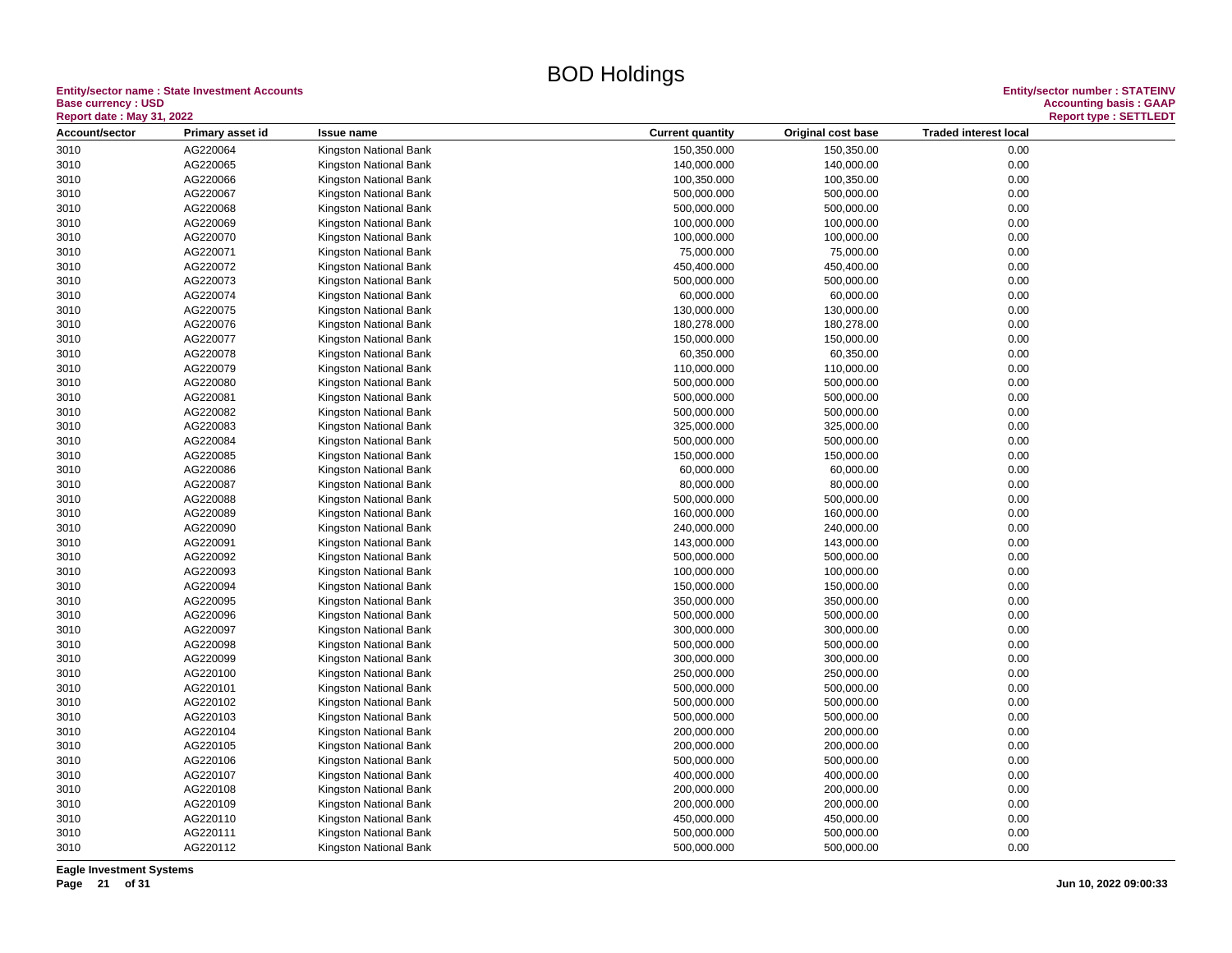#### **Entity/sector name : State Investment Accounts<br>Base currency : USD<br>Based date: May 24, 2000 Base currency : USD Accounting basis : GAAP**

| <b>Report date: May 31, 2022</b> |                      |                                                  |                           |                         |                              | <b>Report type: SETTLEDT</b> |
|----------------------------------|----------------------|--------------------------------------------------|---------------------------|-------------------------|------------------------------|------------------------------|
| Account/sector                   | Primary asset id     | <b>Issue name</b>                                | <b>Current quantity</b>   | Original cost base      | <b>Traded interest local</b> |                              |
| 3010                             | AG220113             | Kingston National Bank                           | 500,000.000               | 500,000.00              | 0.00                         |                              |
| 3010                             | AG220114             | Kingston National Bank                           | 110,000.000               | 110,000.00              | 0.00                         |                              |
| 3010                             | AG220115             | Kingston National Bank                           | 65,000.000                | 65,000.00               | 0.00                         |                              |
| 3010                             | AG220116             | Kingston National Bank                           | 200,000.000               | 200,000.00              | 0.00                         |                              |
| 3010                             | AG220117             | Kingston National Bank                           | 200,000.000               | 200,000.00              | 0.00                         |                              |
| 3010                             | AG220118             | Kingston National Bank                           | 400,000.000               | 400,000.00              | 0.00                         |                              |
| 3010                             | AG220119             | Kingston National Bank                           | 500,000.000               | 500,000.00              | 0.00                         |                              |
| 3010                             | AG220120             | Kingston National Bank                           | 500,000.000               | 500,000.00              | 0.00                         |                              |
| 3010                             | AG220121             | Kingston National Bank                           | 100,000.000               | 100,000.00              | 0.00                         |                              |
| 3010                             | AG220122             | Kingston National Bank                           | 100,000.000               | 100,000.00              | 0.00                         |                              |
| 3010                             | AG220123             | Kingston National Bank                           | 60,000.000                | 60,000.00               | 0.00                         |                              |
| 3010                             | AG220124             | Kingston National Bank                           | 50,000.000                | 50,000.00               | 0.00                         |                              |
| 3010                             | AG220125             | Kingston National Bank                           | 65,000.000                | 65,000.00               | 0.00                         |                              |
| 3010                             | AG220126             | Kingston National Bank                           | 30,000.000                | 30,000.00               | 0.00                         |                              |
| 3010                             | AG220127             | Kingston National Bank                           | 400,000.000               | 400,000.00              | 0.00                         |                              |
| 3010                             | AG220128             | Kingston National Bank                           | 150,000.000               | 150,000.00              | 0.00                         |                              |
| 3010                             | AG220129             | Kingston National Bank                           | 500,000.000               | 500,000.00              | 0.00                         |                              |
|                                  | AG220130             |                                                  |                           |                         | 0.00                         |                              |
| 3010<br>3010                     | AG220131             | Kingston National Bank<br>Kingston National Bank | 180,000.000<br>65,000.000 | 180,000.00<br>65,000.00 | 0.00                         |                              |
|                                  | AG220132             |                                                  |                           |                         | 0.00                         |                              |
| 3010<br>3010                     | AG220133             | Kingston National Bank                           | 220,000.000<br>40,000.000 | 220,000.00<br>40,000.00 |                              |                              |
|                                  |                      | Kingston National Bank                           |                           |                         | 0.00                         |                              |
| 3010                             | AG220134<br>AG220135 | Kingston National Bank                           | 400,000.000               | 400,000.00              | 0.00<br>0.00                 |                              |
| 3010                             |                      | Kingston National Bank                           | 300,000.000               | 300,000.00              |                              |                              |
| 3010                             | AG220136             | Kingston National Bank                           | 70,000.000                | 70,000.00               | 0.00                         |                              |
| 3010                             | AG220137             | Kingston National Bank                           | 500,000.000               | 500,000.00              | 0.00                         |                              |
| 3010                             | AG220138             | Kingston National Bank                           | 75,000.000                | 75,000.00               | 0.00                         |                              |
| 3010                             | AG220139             | Huntington National Bank                         | 115,000.000               | 115,000.00              | 0.00                         |                              |
| 3010                             | AG220140             | Huntington National Bank                         | 400,000.000               | 400,000.00              | 0.00                         |                              |
| 3010                             | AG220141             | Huntington National Bank                         | 500,000.000               | 500,000.00              | 0.00                         |                              |
| 3010                             | AG220142             | Huntington National Bank                         | 150,000.000               | 150,000.00              | 0.00                         |                              |
| 3010                             | AG220143             | Huntington National Bank                         | 250,000.000               | 250,000.00              | 0.00                         |                              |
| 3010                             | AG220144             | Kingston National Bank                           | 50,000.000                | 50,000.00               | 0.00                         |                              |
| 3010                             | AG220145             | Huntington National Bank                         | 500,000.000               | 500,000.00              | 0.00                         |                              |
| 3010                             | AG220146             | Huntington National Bank                         | 210,000.000               | 210,000.00              | 0.00                         |                              |
| 3010                             | AG220147             | Huntington National Bank                         | 100,000.000               | 100,000.00              | 0.00                         |                              |
| 3010                             | AG220148             | Huntington National Bank                         | 220,000.000               | 220,000.00              | 0.00                         |                              |
| 3010                             | AG220149             | Huntington National Bank                         | 150,000.000               | 150,000.00              | 0.00                         |                              |
| 3010                             | AG220151             | Huntington National Bank                         | 500,000.000               | 500,000.00              | 0.00                         |                              |
| 3010                             | AG220152             | <b>Huntington National Bank</b>                  | 250,000.000               | 250,000.00              | 0.00                         |                              |
| 3010                             | AG220153             | Kingston National Bank                           | 20,000.000                | 20,000.00               | 0.00                         |                              |
| 3010                             | AG220154             | Huntington National Bank                         | 500,000.000               | 500,000.00              | 0.00                         |                              |
| 3010                             | AG220155             | Huntington National Bank                         | 400,000.000               | 400,000.00              | 0.00                         |                              |
| 3010                             | AG220156             | Huntington National Bank                         | 200,000.000               | 200,000.00              | 0.00                         |                              |
| 3010                             | AG220157             | Huntington National Bank                         | 225,000.000               | 225,000.00              | 0.00                         |                              |
| 3010                             | AG220158             | Huntington National Bank                         | 100,000.000               | 100,000.00              | 0.00                         |                              |
| 3010                             | AG220159             | Huntington National Bank                         | 500,000.000               | 500,000.00              | 0.00                         |                              |
| 3010                             | AG220160             | Huntington National Bank                         | 50,000.000                | 50,000.00               | 0.00                         |                              |
| 3010                             | AG220161             | Huntington National Bank                         | 40,000.000                | 40,000.00               | 0.00                         |                              |
| 3010                             | AG220162             | Huntington National Bank                         | 500,000.000               | 500,000.00              | 0.00                         |                              |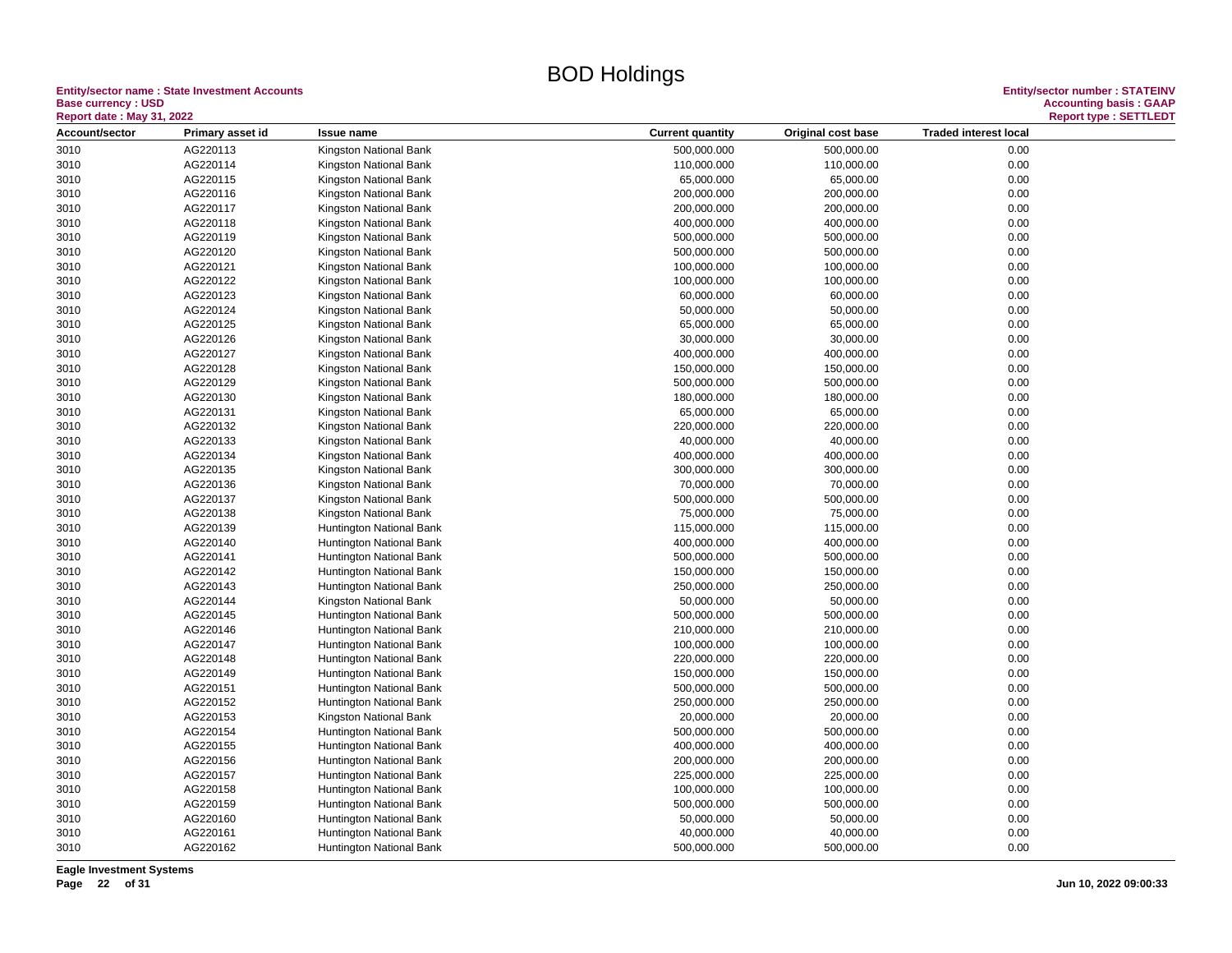#### **Entity/sector name : State Investment Accounts<br>Base currency : USD<br>Based date: May 24, 2000 Base currency : USD Accounting basis : GAAP**

| <b>Report date: May 31, 2022</b> |                      |                                            |                         |                    | <b>Report type: SETTLEDT</b> |  |
|----------------------------------|----------------------|--------------------------------------------|-------------------------|--------------------|------------------------------|--|
| Account/sector                   | Primary asset id     | <b>Issue name</b>                          | <b>Current quantity</b> | Original cost base | <b>Traded interest local</b> |  |
| 3010                             | AG220163             | Huntington National Bank                   | 500,000.000             | 500,000.00         | 0.00                         |  |
| 3010                             | AG220164             | Huntington National Bank                   | 350,000.000             | 350,000.00         | 0.00                         |  |
| 3010                             | AG220165             | Huntington National Bank                   | 135,000.000             | 135,000.00         | 0.00                         |  |
| 3010                             | AG220166             | Huntington National Bank                   | 400,000.000             | 400,000.00         | 0.00                         |  |
| 3010                             | AG220167             | Huntington National Bank                   | 500,000.000             | 500,000.00         | 0.00                         |  |
| 3010                             | AG220168             | Huntington National Bank                   | 500,000.000             | 500,000.00         | 0.00                         |  |
| 3010                             | AG220169             | Huntington National Bank                   | 150,000.000             | 150,000.00         | 0.00                         |  |
| 3010                             | AG220170             | Huntington National Bank                   | 250,000.000             | 250,000.00         | 0.00                         |  |
| 3010                             | AG220171             | Huntington National Bank                   | 75,000.000              | 75,000.00          | 0.00                         |  |
| 3010                             | AG220172             | Huntington National Bank                   | 40,000.000              | 40,000.00          | 0.00                         |  |
| 3010                             | AG220173             | Huntington National Bank                   | 200,000.000             | 200,000.00         | 0.00                         |  |
| 3010                             | AG220174             | Huntington National Bank                   | 450,000.000             | 450,000.00         | 0.00                         |  |
| 3010                             | AG220175             | Huntington National Bank                   | 50,000.000              | 50,000.00          | 0.00                         |  |
| 3010                             | AG220176             | Huntington National Bank                   | 300,000.000             | 300,000.00         | 0.00                         |  |
| 3010                             | AG220177             | Huntington National Bank                   | 285,000.000             | 285,000.00         | 0.00                         |  |
| 3010                             | AG220178             | Huntington National Bank                   | 500,000.000             | 500,000.00         | 0.00                         |  |
| 3010                             | AG220179             | Huntington National Bank                   | 250,000.000             | 250,000.00         | 0.00                         |  |
| 3010                             | AG220180             | Huntington National Bank                   | 350,000.000             | 350,000.00         | 0.00                         |  |
| 3010                             | AG220181             | Huntington National Bank                   | 150,000.000             | 150,000.00         | 0.00                         |  |
| 3010                             | AG220182             | Huntington National Bank                   | 80,000.000              | 80,000.00          | 0.00                         |  |
| 3010                             | AG220183             | Huntington National Bank                   | 250,000.000             | 250,000.00         | 0.00                         |  |
| 3010                             | AG220184             | Kingston National Bank                     | 20,000.000              | 20,000.00          | 0.00                         |  |
| 3010                             | AG220185             | Kingston National Bank                     | 30,300.000              | 30,300.00          | 0.00                         |  |
| 3010                             | AG220186             | Kingston National Bank                     | 125,000.000             | 125,000.00         | 0.00                         |  |
| 3010                             | AG220187             | Kingston National Bank                     | 50,278.000              | 50,278.00          | 0.00                         |  |
| 3010                             | AG220188             | Kingston National Bank                     | 35,000.000              | 35,000.00          | 0.00                         |  |
| 3010                             | AG220189             | Kingston National Bank                     | 125,000.000             | 125,000.00         | 0.00                         |  |
| 3010                             | AG220190             | Kingston National Bank                     | 50,000.000              | 50,000.00          | 0.00                         |  |
| 3010                             | AG220191             | Kingston National Bank                     | 30,000.000              | 30,000.00          | 0.00                         |  |
| 3010                             | AG220192             | Kingston National Bank                     | 350,000.000             | 350,000.00         | 0.00                         |  |
| 3010                             | AG220193             | Kingston National Bank                     | 500,000.000             | 500,000.00         | 0.00                         |  |
| 3010                             | AG220194             | Kingston National Bank                     | 150,000.000             | 150,000.00         | 0.00                         |  |
| 3010                             | AG220195             | Kingston National Bank                     | 50,000.000              | 50,000.00          | 0.00                         |  |
| 3010                             | AG220196             | Kingston National Bank                     | 425,000.000             | 425,000.00         | 0.00                         |  |
| 3010                             | AG220197             | Kingston National Bank                     | 500,000.000             | 500,000.00         | 0.00                         |  |
| 3010                             | AG220198             | Kingston National Bank                     | 150,000.000             | 150,000.00         | 0.00                         |  |
| 3010                             | AG220199             | Kingston National Bank                     | 20,000.000              | 20,000.00          | 0.00                         |  |
| 3010                             | AG220200             | Kingston National Bank                     | 30,000.000              | 30,000.00          | 0.00                         |  |
| 3010                             | AG220201             | Kingston National Bank                     | 110,000.000             | 110,000.00         | 0.00                         |  |
| 3010                             | AG220202             | Kingston National Bank                     | 50,000.000              | 50,000.00          | 0.00                         |  |
| 3010                             | AG220203             | <b>Premier Bank</b>                        | 250,000.000             | 250,000.00         | 0.00                         |  |
| 3010                             | AG220204             | <b>Premier Bank</b>                        | 175,000.000             | 175,000.00         | 0.00                         |  |
| 3010                             | AG220205             | <b>Premier Bank</b>                        | 500,000.000             | 500,000.00         | 0.00                         |  |
| 3010                             | AG220206             | <b>Premier Bank</b>                        | 500,000.000             | 500,000.00         | 0.00                         |  |
| 3010                             | AG220207             | <b>Premier Bank</b>                        | 500,000.000             | 500,000.00         | 0.00                         |  |
| 3010                             | AG220208             | <b>Premier Bank</b>                        | 500,000.000             | 500,000.00         | 0.00                         |  |
|                                  |                      |                                            |                         |                    |                              |  |
| 3010                             | AG220209             | <b>Premier Bank</b><br><b>Premier Bank</b> | 500,000.000             | 500,000.00         | 0.00                         |  |
| 3010                             | AG220210<br>AG220211 |                                            | 150,000.000             | 150,000.00         | 0.00<br>0.00                 |  |
| 3010                             |                      | <b>Premier Bank</b>                        | 350,000.000             | 350,000.00         |                              |  |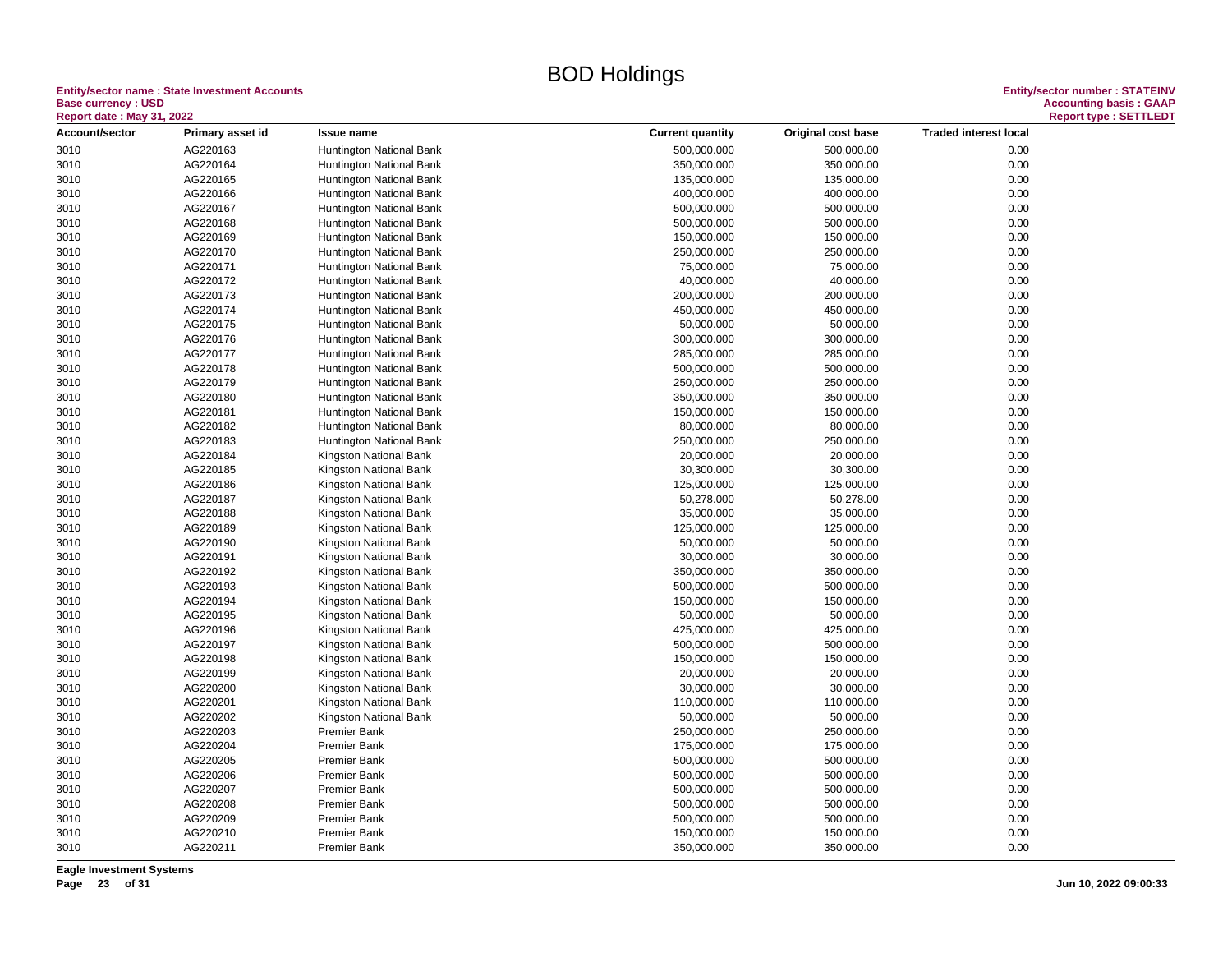#### **Entity/sector name : State Investment Accounts<br>Base currency : USD<br>Report date : May 31, 2022 Base currency : USD Accounting basis : GAAP**

| <b>Report date: May 31, 2022</b> |                  |                                          |                         |                    | <b>Report type: SETTLEDT</b> |  |
|----------------------------------|------------------|------------------------------------------|-------------------------|--------------------|------------------------------|--|
| Account/sector                   | Primary asset id | <b>Issue name</b>                        | <b>Current quantity</b> | Original cost base | <b>Traded interest local</b> |  |
| 3010                             | AG220212         | <b>Premier Bank</b>                      | 50,000.000              | 50,000.00          | 0.00                         |  |
| 3010                             | AG220213         | <b>Premier Bank</b>                      | 500,000.000             | 500,000.00         | 0.00                         |  |
| 3010                             | AG220214         | <b>Premier Bank</b>                      | 150,000.000             | 150,000.00         | 0.00                         |  |
| 3010                             | AG220215         | <b>Premier Bank</b>                      | 100,000.000             | 100,000.00         | 0.00                         |  |
| 3010                             | AG220216         | <b>Premier Bank</b>                      | 150,000.000             | 150,000.00         | 0.00                         |  |
| 3010                             | AG220217         | <b>Premier Bank</b>                      | 100,000.000             | 100,000.00         | 0.00                         |  |
| 3010                             | AG220218         | <b>Premier Bank</b>                      | 125,000.000             | 125,000.00         | 0.00                         |  |
| 3010                             | AG220219         | <b>Premier Bank</b>                      | 250,000.000             | 250,000.00         | 0.00                         |  |
| 3010                             | AG220220         | <b>Premier Bank</b>                      | 500,000.000             | 500,000.00         | 0.00                         |  |
| 3010                             | AG220221         | <b>Premier Bank</b>                      | 150,000.000             | 150,000.00         | 0.00                         |  |
| 3010                             | AG220222         | <b>Premier Bank</b>                      | 40,000.000              | 40,000.00          | 0.00                         |  |
| 3010                             | AG220223         | <b>Premier Bank</b>                      | 25,000.000              | 25,000.00          | 0.00                         |  |
| 3010                             | AG220224         | <b>Richwood Banking Company</b>          | 35,000.000              | 35,000.00          | 0.00                         |  |
| 3010                             | AG220225         | Richwood Banking Company                 | 125,000.000             | 125,000.00         | 0.00                         |  |
| 3010                             | AG220226         | <b>Richwood Banking Company</b>          | 350,000.000             | 350,000.00         | 0.00                         |  |
| 3010                             | AG220227         | Richwood Banking Company                 | 90,000.000              | 90,000.00          | 0.00                         |  |
| 3010                             | AG220228         | <b>Richwood Banking Company</b>          | 500,000.000             | 500,000.00         | 0.00                         |  |
| 3010                             | AG220229         | <b>Richwood Banking Company</b>          | 150,000.000             | 150,000.00         | 0.00                         |  |
| 3010                             | AG220230         | <b>Richwood Banking Company</b>          | 35,000.000              | 35,000.00          | 0.00                         |  |
| 3010                             | AG220231         | <b>Richwood Banking Company</b>          | 160,000.000             | 160,000.00         | 0.00                         |  |
| 3010                             | AG220232         | <b>Richwood Banking Company</b>          | 230,000.000             | 230,000.00         | 0.00                         |  |
| 3010                             | AG220233         | <b>Richwood Banking Company</b>          | 100,000.000             | 100,000.00         | 0.00                         |  |
| 3010                             | AG220234         | <b>Richwood Banking Company</b>          | 170,000.000             | 170,000.00         | 0.00                         |  |
| 3010                             | AG220235         | <b>Richwood Banking Company</b>          | 500,000.000             | 500,000.00         | 0.00                         |  |
| 3010                             | AG220236         | <b>Richwood Banking Company</b>          | 50,000.000              | 50,000.00          | 0.00                         |  |
| 3010                             | AG220237         | <b>Premier Bank</b>                      | 400,000.000             | 400,000.00         | 0.00                         |  |
| 3010                             | AG220238         | <b>Premier Bank</b>                      | 500,000.000             | 500,000.00         | 0.00                         |  |
| 3010                             | AG220239         | <b>Premier Bank</b>                      | 100,000.000             | 100,000.00         | 0.00                         |  |
| 3010                             | AG220240         | <b>Premier Bank</b>                      | 500,000.000             | 500,000.00         | 0.00                         |  |
| 3010                             | AG220241         | <b>Premier Bank</b>                      | 500,000.000             | 500,000.00         | 0.00                         |  |
| 3010                             | AG220242         | <b>Premier Bank</b>                      | 300,000.000             | 300,000.00         | 0.00                         |  |
| 3010                             | AG220243         | <b>Premier Bank</b>                      | 450,000.000             | 450,000.00         | 0.00                         |  |
| 3010                             | AG220244         | <b>Premier Bank</b>                      | 500,000.000             | 500,000.00         | 0.00                         |  |
| 3010                             | AG220245         | <b>Premier Bank</b>                      | 500,000.000             | 500,000.00         | 0.00                         |  |
| 3010                             | AG220246         | <b>Premier Bank</b>                      | 350,000.000             | 350,000.00         | 0.00                         |  |
| 3010                             | AG220247         | <b>Premier Bank</b>                      | 80,000.000              | 80,000.00          | 0.00                         |  |
| 3010                             | AG220248         | <b>Premier Bank</b>                      | 200,000.000             | 200,000.00         | 0.00                         |  |
| 3010                             | AG220249         | <b>Premier Bank</b>                      | 250,000.000             | 250,000.00         | 0.00                         |  |
| 3010                             | AG220250         | <b>Premier Bank</b>                      | 500,000.000             | 500,000.00         | 0.00                         |  |
| 3010                             | AG220251         | <b>Premier Bank</b>                      | 150,000.000             | 150,000.00         | 0.00                         |  |
| 3010                             | AG220252         | <b>Premier Bank</b>                      | 210,000.000             | 210,000.00         | 0.00                         |  |
| 3010                             | AG220253         | Farmers National Bank of Canfield        | 75,000.000              | 75,000.00          | 0.00                         |  |
| 3010                             | AG220254         | <b>Premier Bank</b>                      | 450,000.000             | 450,000.00         | 0.00                         |  |
| 3010                             | AG220255         | <b>Premier Bank</b>                      | 25,000.000              | 25,000.00          | 0.00                         |  |
| 3010                             | AG220256         | Farmers National Bank of Canfield        | 100,000.000             | 100,000.00         | 0.00                         |  |
| 3010                             | AG220257         | <b>Premier Bank</b>                      | 250,000.000             | 250,000.00         | 0.00                         |  |
| 3010                             | AG220258         | Farmers National Bank of Canfield        | 250,000.000             | 250,000.00         | 0.00                         |  |
| 3010                             | AG220259         | <b>Premier Bank</b>                      | 100,000.000             | 100,000.00         | 0.00                         |  |
| 3010                             | AG220260         | <b>Farmers National Bank of Canfield</b> | 120,000.000             | 120,000.00         | 0.00                         |  |
|                                  |                  |                                          |                         |                    |                              |  |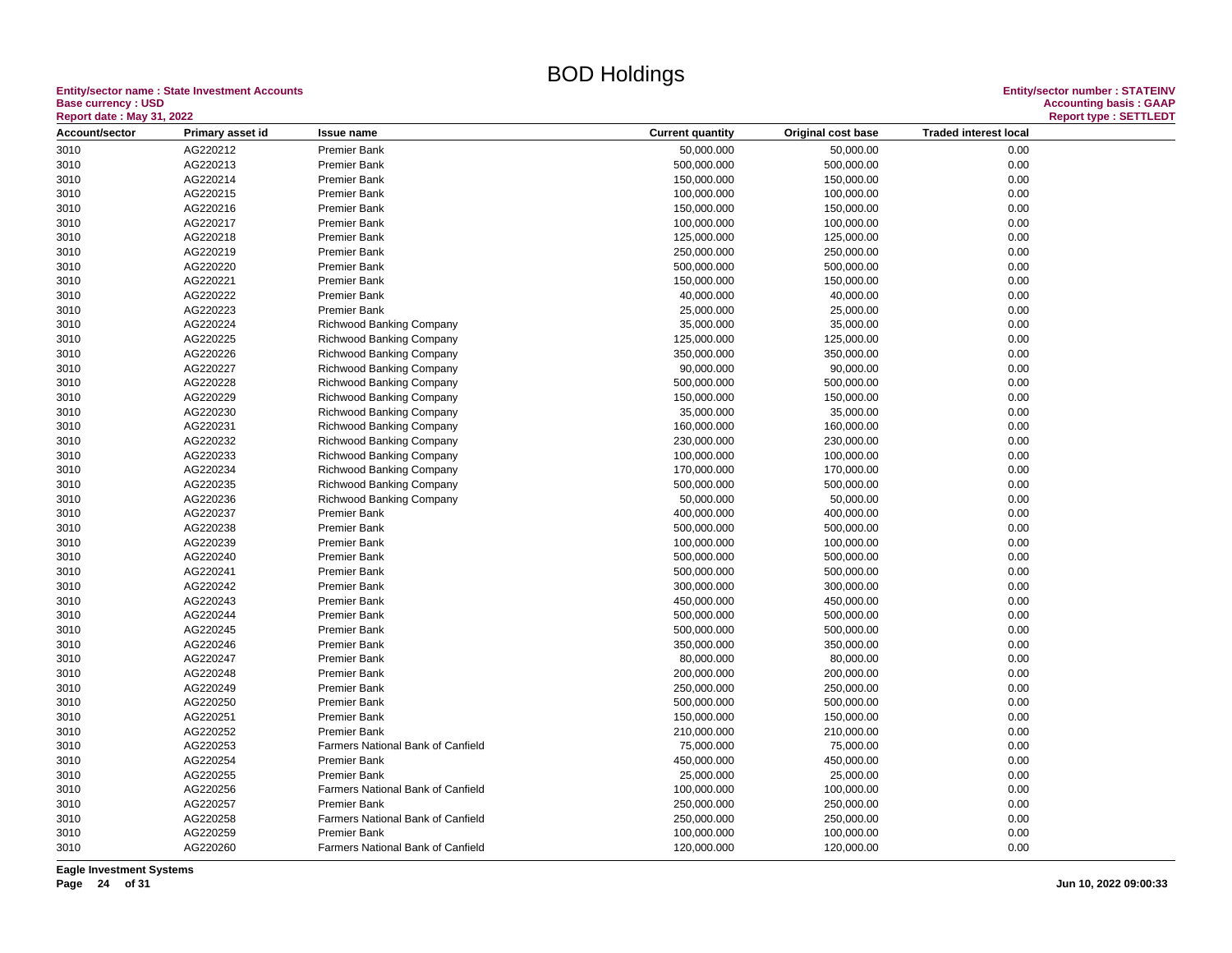**Entity/sector name : State Investment Accounts<br>Base currency : USD** 

| <b>Report date: May 31, 2022</b> |                  |                                          |                         | <b>Report type: SETTLEDT</b> |                              |  |
|----------------------------------|------------------|------------------------------------------|-------------------------|------------------------------|------------------------------|--|
| Account/sector                   | Primary asset id | <b>Issue name</b>                        | <b>Current quantity</b> | Original cost base           | <b>Traded interest local</b> |  |
| 3010                             | AG220261         | <b>Premier Bank</b>                      | 300,000.000             | 300,000.00                   | 0.00                         |  |
| 3010                             | AG220262         | Farmers National Bank of Canfield        | 80,000.000              | 80,000.00                    | 0.00                         |  |
| 3010                             | AG220263         | <b>Farmers National Bank of Canfield</b> | 95,000.000              | 95,000.00                    | 0.00                         |  |
| 3010                             | AG220264         | <b>Farmers National Bank of Canfield</b> | 85,000.000              | 85,000.00                    | 0.00                         |  |
| 3010                             | AG220265         | Farmers National Bank of Canfield        | 100,000.000             | 100,000.00                   | 0.00                         |  |
| 3010                             | AG220266         | <b>Premier Bank</b>                      | 100,000.000             | 100,000.00                   | 0.00                         |  |
| 3010                             | AG220267         | <b>Premier Bank</b>                      | 500,000.000             | 500,000.00                   | 0.00                         |  |
| 3010                             | AG220268         | Farmers National Bank of Canfield        | 60,000.000              | 60,000.00                    | 0.00                         |  |
| 3010                             | AG220269         | <b>Farmers National Bank of Canfield</b> | 200,000.000             | 200,000.00                   | 0.00                         |  |
| 3010                             | AG220270         | <b>Premier Bank</b>                      | 500,000.000             | 500,000.00                   | 0.00                         |  |
| 3010                             | AG220271         | Farmers National Bank of Canfield        | 225,000.000             | 225,000.00                   | 0.00                         |  |
| 3010                             | AG220272         | <b>Premier Bank</b>                      | 125,000.000             | 125,000.00                   | 0.00                         |  |
| 3010                             | AG220273         | <b>Premier Bank</b>                      | 150,000.000             | 150,000.00                   | 0.00                         |  |
| 3010                             | AG220274         | Farmers National Bank of Canfield        | 75,000.000              | 75,000.00                    | 0.00                         |  |
| 3010                             | AG220275         | <b>Premier Bank</b>                      | 100,000.000             | 100,000.00                   | 0.00                         |  |
| 3010                             | AG220276         | Premier Bank                             | 500,000.000             | 500,000.00                   | 0.00                         |  |
| 3010                             | AG220277         | <b>Premier Bank</b>                      | 100,000.000             | 100,000.00                   | 0.00                         |  |
| 3010                             | AG220278         | <b>Premier Bank</b>                      | 125,000.000             | 125,000.00                   | 0.00                         |  |
| 3010                             | AG220279         | <b>Premier Bank</b>                      | 150,000.000             | 150,000.00                   | 0.00                         |  |
| 3010                             | AG220280         | <b>Premier Bank</b>                      | 350,000.000             | 350,000.00                   | 0.00                         |  |
| 3010                             | AG220281         | <b>Premier Bank</b>                      | 500,000.000             | 500,000.00                   | 0.00                         |  |
| 3010                             | AG220282         | <b>Premier Bank</b>                      | 150,000.000             | 150,000.00                   | 0.00                         |  |
| 3010                             | AG220283         | <b>Premier Bank</b>                      | 500,000.000             | 500,000.00                   | 0.00                         |  |
| 3010                             | AG220284         | <b>Premier Bank</b>                      | 42,500.000              | 42,500.00                    | 0.00                         |  |
| 3010                             | AG220285         | <b>Premier Bank</b>                      | 60,000.000              | 60,000.00                    | 0.00                         |  |
| 3010                             | AG220286         | <b>Premier Bank</b>                      | 100,000.000             | 100,000.00                   | 0.00                         |  |
| 3010                             | AG220287         | Farmers National Bank of Canfield        | 250,000.000             | 250,000.00                   | 0.00                         |  |
| 3010                             | AG220288         | Farmers National Bank of Canfield        | 150,000.000             | 150,000.00                   | 0.00                         |  |
| 3010                             | AG220289         | Farmers National Bank of Canfield        | 50,000.000              | 50,000.00                    | 0.00                         |  |
| 3010                             | AG220290         | Farmers National Bank of Canfield        | 40,212.000              | 40,212.00                    | 0.00                         |  |
| 3010                             | AG220291         | Farmers National Bank of Canfield        | 35,000.000              | 35,000.00                    | 0.00                         |  |
| 3010                             | AG220292         | Farmers National Bank of Canfield        | 75,000.000              | 75,000.00                    | 0.00                         |  |
| 3010                             | AG220293         | Farmers National Bank of Canfield        | 500,000.000             | 500,000.00                   | 0.00                         |  |
| 3010                             | AG220294         | <b>Farmers National Bank of Canfield</b> | 60,000.000              | 60,000.00                    | 0.00                         |  |
| 3010                             | AG220295         | Farmers National Bank of Canfield        | 500,000.000             | 500,000.00                   | 0.00                         |  |
| 3010                             | AG220296         | Farmers National Bank of Canfield        | 200,000.000             | 200,000.00                   | 0.00                         |  |
| 3010                             | AG220297         | Farmers National Bank of Canfield        | 125,000.000             | 125,000.00                   | 0.00                         |  |
| 3010                             | AG220298         | <b>Farmers National Bank of Canfield</b> | 50,000.000              | 50,000.00                    | 0.00                         |  |
| 3010                             | AG220299         | <b>Farmers National Bank of Canfield</b> | 35,000.000              | 35,000.00                    | 0.00                         |  |
| 3010                             | AG220300         | Farmers National Bank of Canfield        | 25,000.000              | 25,000.00                    | 0.00                         |  |
| 3010                             | AG220301         | Farmers National Bank of Canfield        | 250,000.000             | 250,000.00                   | 0.00                         |  |
| 3010                             | AG220302         | Farmers National Bank of Canfield        | 30,000.000              | 30,000.00                    | 0.00                         |  |
| 3010                             | AG220303         | Farmers National Bank of Canfield        | 200,000.000             | 200,000.00                   | 0.00                         |  |
| 3010                             | AG220304         | Farmers National Bank of Canfield        | 250,000.000             | 250,000.00                   | 0.00                         |  |
| 3010                             | AG220305         | Farmers National Bank of Canfield        | 150,000.000             | 150,000.00                   | 0.00                         |  |
| 3010                             | AG220306         | Farmers National Bank of Canfield        | 100,000.000             | 100,000.00                   | 0.00                         |  |
| 3010                             | AG220307         | Farmers National Bank of Canfield        | 60,000.000              | 60,000.00                    | 0.00                         |  |
| 3010                             | AG220308         | <b>Farmers National Bank of Canfield</b> | 65,000.000              | 65,000.00                    | 0.00                         |  |
| 3010                             | AG220309         | <b>Farmers National Bank of Canfield</b> | 86,000.000              | 86,000.00                    | 0.00                         |  |
|                                  |                  |                                          |                         |                              |                              |  |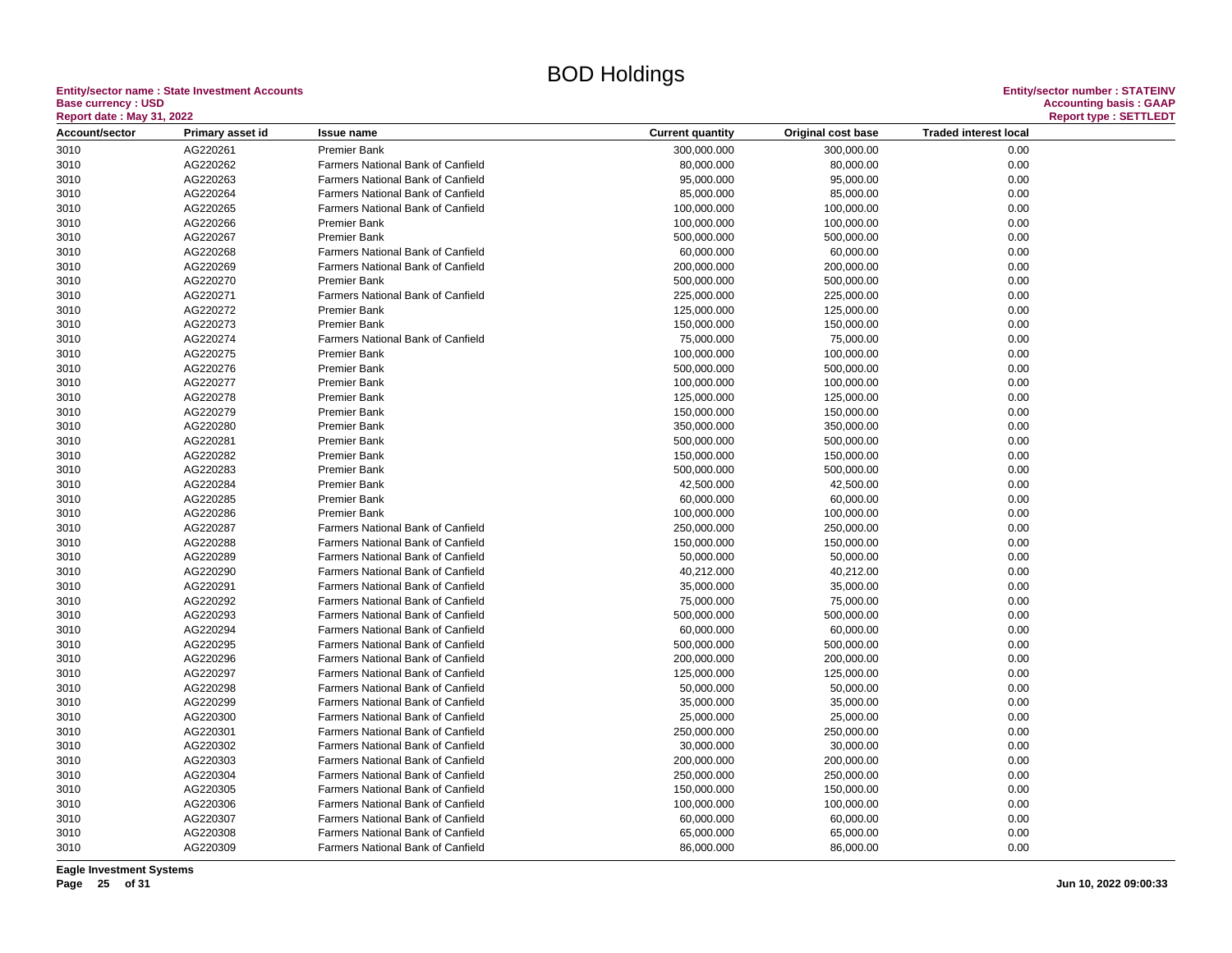#### **Entity/sector name : State Investment Accounts<br>Base currency : USD<br>Report date : May 31, 2022 Base currency : USD Accounting basis : GAAP**

| <b>Report date: May 31, 2022</b> |                      |                                                                        |                          |                        |                              | <b>Report type: SETTLEDT</b> |
|----------------------------------|----------------------|------------------------------------------------------------------------|--------------------------|------------------------|------------------------------|------------------------------|
| Account/sector                   | Primary asset id     | <b>Issue name</b>                                                      | <b>Current quantity</b>  | Original cost base     | <b>Traded interest local</b> |                              |
| 3010                             | AG220310             | Farmers National Bank of Canfield                                      | 100,000.000              | 100,000.00             | 0.00                         |                              |
| 3010                             | AG220311             | <b>Farmers National Bank of Canfield</b>                               | 100,000.000              | 100,000.00             | 0.00                         |                              |
| 3010                             | AG220312             | <b>Farmers National Bank of Canfield</b>                               | 50,000.000               | 50,000.00              | 0.00                         |                              |
| 3010                             | AG220313             | <b>Farmers National Bank of Canfield</b>                               | 145,000.000              | 145,000.00             | 0.00                         |                              |
| 3010                             | AG220314             | Farmers National Bank of Canfield                                      | 40,000.000               | 40,000.00              | 0.00                         |                              |
| 3010                             | AG220315             | Farmers National Bank of Canfield                                      | 200,000.000              | 200,000.00             | 0.00                         |                              |
| 3010                             | AG220316             | Farmers National Bank of Canfield                                      | 22,500.000               | 22,500.00              | 0.00                         |                              |
| 3010                             | AG220317             | Farmers National Bank of Canfield                                      | 500,000.000              | 500,000.00             | 0.00                         |                              |
| 3010                             | AG220318             | <b>Farmers National Bank of Canfield</b>                               | 250,000.000              | 250,000.00             | 0.00                         |                              |
| 3010                             | AG220319             | Farmers National Bank of Canfield                                      | 125,000.000              | 125,000.00             | 0.00                         |                              |
| 3010                             | AG220320             | Farmers National Bank of Canfield                                      | 50,250.000               | 50,250.00              | 0.00                         |                              |
| 3010                             | AG220321             | Farmers National Bank of Canfield                                      | 50,000.000               | 50,000.00              | 0.00                         |                              |
| 3010                             | AG220322             | <b>Farmers National Bank of Canfield</b>                               | 100,000.000              | 100,000.00             | 0.00                         |                              |
| 3010                             | AG220323             | <b>Farmers National Bank of Canfield</b>                               | 45,262.000               | 45,262.00              | 0.00                         |                              |
| 3010                             | AG220324             | Farmers National Bank of Canfield                                      | 45,000.000               | 45,000.00              | 0.00                         |                              |
| 3010                             | AG220325             | Farmers National Bank of Canfield                                      | 100,000.000              | 100,000.00             | 0.00                         |                              |
| 3010                             | AG220326             | Farmers National Bank of Canfield                                      | 250,000.000              | 250,000.00             | 0.00                         |                              |
| 3010                             | AG220327             | Farmers National Bank of Canfield                                      | 50,000.000               | 50,000.00              | 0.00                         |                              |
| 3010                             | AG220328             | Farmers National Bank of Canfield                                      | 75,000.000               | 75,000.00              | 0.00                         |                              |
| 3010                             | AG220329             | Farmers National Bank of Canfield                                      | 70,000.000               | 70,000.00              | 0.00                         |                              |
| 3010                             | AG220330             | Farmers National Bank of Canfield                                      | 285,000.000              | 285,000.00             | 0.00                         |                              |
| 3010                             | AG220331             | Farmers National Bank of Canfield                                      | 57,750.000               | 57,750.00              | 0.00                         |                              |
| 3010                             | AG220332             | <b>Farmers National Bank of Canfield</b>                               | 30,000.000               | 30,000.00              | 0.00                         |                              |
| 3010                             | AG220333             | <b>Farmers National Bank of Canfield</b>                               | 175,000.000              | 175,000.00             | 0.00                         |                              |
| 3010                             | AG220334             | Farmers National Bank of Canfield                                      | 100,000.000              | 100,000.00             | 0.00                         |                              |
| 3010                             | AG220335             | Farmers National Bank of Canfield                                      | 75,000.000               | 75,000.00              | 0.00                         |                              |
| 3010                             | AG220336             | <b>Farmers National Bank of Canfield</b>                               | 15,000.000               | 15,000.00              | 0.00                         |                              |
| 3010                             | AG220337             | Farmers National Bank of Canfield                                      | 31,000.000               | 31,000.00              | 0.00                         |                              |
| 3010                             | AG220338             | <b>Farmers National Bank of Canfield</b>                               | 100,000.000              | 100,000.00             | 0.00                         |                              |
| 3010                             | AG220339             | Farmers National Bank of Canfield                                      | 10,000.000               | 10,000.00              | 0.00                         |                              |
| 3010                             | AG220340             | Farmers National Bank of Canfield                                      | 400,000.000              | 400,000.00             | 0.00                         |                              |
| 3010                             | AG220341             | Farmers National Bank of Canfield                                      | 50,000.000               | 50,000.00              | 0.00                         |                              |
| 3010                             | AG220342             | Farmers National Bank of Canfield                                      | 100,000.000              | 100,000.00             | 0.00                         |                              |
| 3010                             | AG220343             | <b>Farmers National Bank of Canfield</b>                               | 175,000.000              | 175,000.00             | 0.00                         |                              |
| 3010                             | AG220344             | Farmers National Bank of Canfield                                      | 500,000.000              | 500,000.00             | 0.00                         |                              |
| 3010                             | AG220345             | Farmers National Bank of Canfield                                      | 250,000.000              | 250,000.00             | 0.00                         |                              |
| 3010                             | AG220346             | Farmers National Bank of Canfield                                      | 500,000.000              | 500,000.00             | 0.00                         |                              |
| 3010                             | AG220347             | <b>Farmers National Bank of Canfield</b>                               | 50,000.000               | 50,000.00              | 0.00                         |                              |
| 3010                             | AG220348             | <b>Farmers National Bank of Canfield</b>                               | 150,000.000              | 150,000.00             | 0.00                         |                              |
| 3010                             | AG220349             | Farmers National Bank of Canfield                                      | 500,000.000              | 500,000.00             | 0.00                         |                              |
| 3010                             | AG220350             | Farmers National Bank of Canfield                                      | 60,000.000               | 60,000.00              | 0.00                         |                              |
| 3010                             | AG220351             | <b>Farmers National Bank of Canfield</b>                               | 175,000.000              | 175,000.00             | 0.00                         |                              |
| 3010                             | AG220352             | <b>Farmers National Bank of Canfield</b>                               | 150,000.000              | 150,000.00             | 0.00                         |                              |
|                                  | AG220353             | Farmers National Bank of Canfield                                      |                          |                        | 0.00                         |                              |
| 3010<br>3010                     | AG220354             | Farmers National Bank of Canfield                                      | 20,000.000<br>10,000.000 | 20,000.00<br>10,000.00 | 0.00                         |                              |
| 3010                             | AG220355             | Farmers National Bank of Canfield                                      | 150,000.000              |                        | 0.00                         |                              |
|                                  |                      |                                                                        |                          | 150,000.00             |                              |                              |
| 3010                             | AG220356             | Farmers National Bank of Canfield<br>Farmers National Bank of Canfield | 100,000.000              | 100,000.00             | 0.00                         |                              |
| 3010                             | AG220357<br>AG220358 | Farmers National Bank of Canfield                                      | 31,000.000               | 31,000.00              | 0.00<br>0.00                 |                              |
| 3010                             |                      |                                                                        | 200,000.000              | 200,000.00             |                              |                              |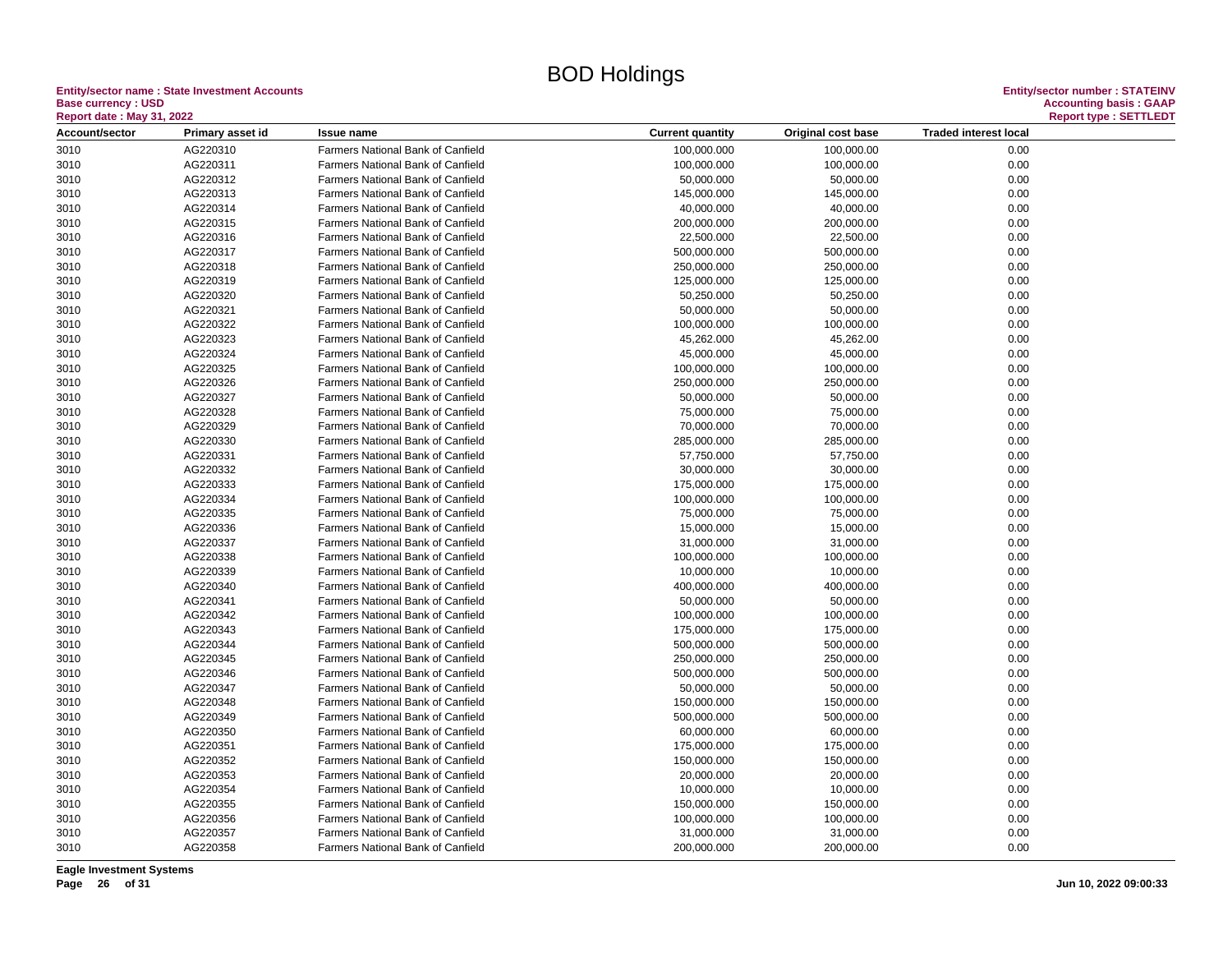#### **Entity/sector name : State Investment Accounts<br>Base currency : USD<br>Based date: May 24, 2000 Base currency : USD Accounting basis : GAAP**

| <b>Report date: May 31, 2022</b> |                  |                                          |                         |                    |                              | <b>Report type: SETTLEDT</b> |
|----------------------------------|------------------|------------------------------------------|-------------------------|--------------------|------------------------------|------------------------------|
| Account/sector                   | Primary asset id | <b>Issue name</b>                        | <b>Current quantity</b> | Original cost base | <b>Traded interest local</b> |                              |
| 3010                             | AG220359         | Farmers National Bank of Canfield        | 35,000.000              | 35,000.00          | 0.00                         |                              |
| 3010                             | AG220360         | <b>Farmers National Bank of Canfield</b> | 10,000.000              | 10,000.00          | 0.00                         |                              |
| 3010                             | AG220361         | Farmers National Bank of Canfield        | 225,000.000             | 225,000.00         | 0.00                         |                              |
| 3010                             | AG220362         | Farmers National Bank of Canfield        | 30,300.000              | 30,300.00          | 0.00                         |                              |
| 3010                             | AG220363         | Farmers National Bank of Canfield        | 150,000.000             | 150,000.00         | 0.00                         |                              |
| 3010                             | AG220364         | Farmers National Bank of Canfield        | 500,000.000             | 500,000.00         | 0.00                         |                              |
| 3010                             | AG220365         | Farmers National Bank of Canfield        | 150,000.000             | 150,000.00         | 0.00                         |                              |
| 3010                             | AG220366         | Farmers National Bank of Canfield        | 100,000.000             | 100,000.00         | 0.00                         |                              |
| 3010                             | AG220367         | <b>Farmers National Bank of Canfield</b> | 310,000.000             | 310,000.00         | 0.00                         |                              |
| 3010                             | AG220368         | <b>Richwood Banking Company</b>          | 450,000.000             | 450,000.00         | 0.00                         |                              |
| 3010                             | AG220369         | <b>Richwood Banking Company</b>          | 500,000.000             | 500,000.00         | 0.00                         |                              |
| 3010                             | AG220370         | Farmers National Bank of Canfield        | 50,000.000              | 50,000.00          | 0.00                         |                              |
| 3010                             | AG220371         | Farmers National Bank of Canfield        | 40,000.000              | 40,000.00          | 0.00                         |                              |
| 3010                             | AG220372         | Richwood Banking Company                 | 180,000.000             | 180,000.00         | 0.00                         |                              |
| 3010                             | AG220373         | <b>Richwood Banking Company</b>          | 150,000.000             | 150,000.00         | 0.00                         |                              |
| 3010                             | AG220374         | <b>Richwood Banking Company</b>          | 374,000.000             | 374,000.00         | 0.00                         |                              |
| 3010                             | AG220375         | <b>Richwood Banking Company</b>          | 420,000.000             | 420,000.00         | 0.00                         |                              |
| 3010                             | AG220376         | <b>Richwood Banking Company</b>          | 250,000.000             | 250,000.00         | 0.00                         |                              |
| 3010                             | AG220377         | <b>Richwood Banking Company</b>          | 500,000.000             | 500,000.00         | 0.00                         |                              |
| 3010                             | AG220378         | <b>Richwood Banking Company</b>          | 500,000.000             | 500,000.00         | 0.00                         |                              |
| 3010                             | AG220379         | <b>Richwood Banking Company</b>          | 270,000.000             | 270,000.00         | 0.00                         |                              |
| 3010                             | AG220380         | <b>Richwood Banking Company</b>          | 115,000.000             | 115,000.00         | 0.00                         |                              |
| 3010                             | AG220381         | <b>Richwood Banking Company</b>          | 15,000.000              | 15,000.00          | 0.00                         |                              |
| 3010                             | AG220382         | Richwood Banking Company                 | 80,000.000              | 80,000.00          | 0.00                         |                              |
| 3010                             | AG220383         | <b>Richwood Banking Company</b>          | 80,000.000              | 80,000.00          | 0.00                         |                              |
| 3010                             | AG220384         | <b>Richwood Banking Company</b>          | 125,000.000             | 125,000.00         | 0.00                         |                              |
| 3010                             | AG220385         | Richwood Banking Company                 | 310,000.000             | 310,000.00         | 0.00                         |                              |
| 3010                             | AG220386         | <b>Richwood Banking Company</b>          | 250,000.000             | 250,000.00         | 0.00                         |                              |
| 3010                             | AG220387         | <b>Richwood Banking Company</b>          | 200,000.000             | 200,000.00         | 0.00                         |                              |
| 3010                             | AG220388         | <b>Richwood Banking Company</b>          | 55,000.000              | 55,000.00          | 0.00                         |                              |
| 3010                             | AG220389         | <b>Richwood Banking Company</b>          | 108,000.000             | 108,000.00         | 0.00                         |                              |
| 3010                             | AG220390         | Richwood Banking Company                 | 50,000.000              | 50,000.00          | 0.00                         |                              |
| 3010                             | AG220391         | <b>Richwood Banking Company</b>          | 40,000.000              | 40,000.00          | 0.00                         |                              |
| 3010                             | AG220392         | Richwood Banking Company                 | 30,000.000              | 30,000.00          | 0.00                         |                              |
| 3010                             | AG220393         | Richwood Banking Company                 | 85,000.000              | 85,000.00          | 0.00                         |                              |
| 3010                             | AG220394         | Richwood Banking Company                 | 200,000.000             | 200,000.00         | 0.00                         |                              |
| 3010                             | AG220395         | First National Bank Pandora              | 150,000.000             | 150,000.00         | 0.00                         |                              |
| 3010                             | AG220396         | <b>First National Bank Pandora</b>       | 50,000.000              | 50,000.00          | 0.00                         |                              |
| 3010                             | AG220397         | <b>First National Bank Pandora</b>       | 25,000.000              | 25,000.00          | 0.00                         |                              |
| 3010                             | AG220398         | First National Bank Pandora              | 47,500.000              | 47,500.00          | 0.00                         |                              |
| 3010                             | AG220399         | First National Bank Pandora              | 120,000.000             | 120,000.00         | 0.00                         |                              |
| 3010                             | AG220400         | First National Bank Pandora              | 50,000.000              | 50,000.00          | 0.00                         |                              |
| 3010                             | AG220401         | First National Bank Pandora              | 150,000.000             | 150,000.00         | 0.00                         |                              |
| 3010                             | AG220402         | First National Bank Pandora              | 70,000.000              | 70,000.00          | 0.00                         |                              |
|                                  | AG220403         |                                          |                         |                    |                              |                              |
| 3010                             |                  | First National Bank Pandora              | 40,000.000              | 40,000.00          | 0.00                         |                              |
| 3010                             | AG220404         | First National Bank Pandora              | 130,000.000             | 130,000.00         | 0.00                         |                              |
| 3010                             | AG220405         | First National Bank Pandora              | 125,000.000             | 125,000.00         | 0.00                         |                              |
| 3010                             | AG220406         | <b>First National Bank Pandora</b>       | 200,000.000             | 200,000.00         | 0.00                         |                              |
| 3010                             | AG220407         | First National Bank Pandora              | 150,000.000             | 150,000.00         | 0.00                         |                              |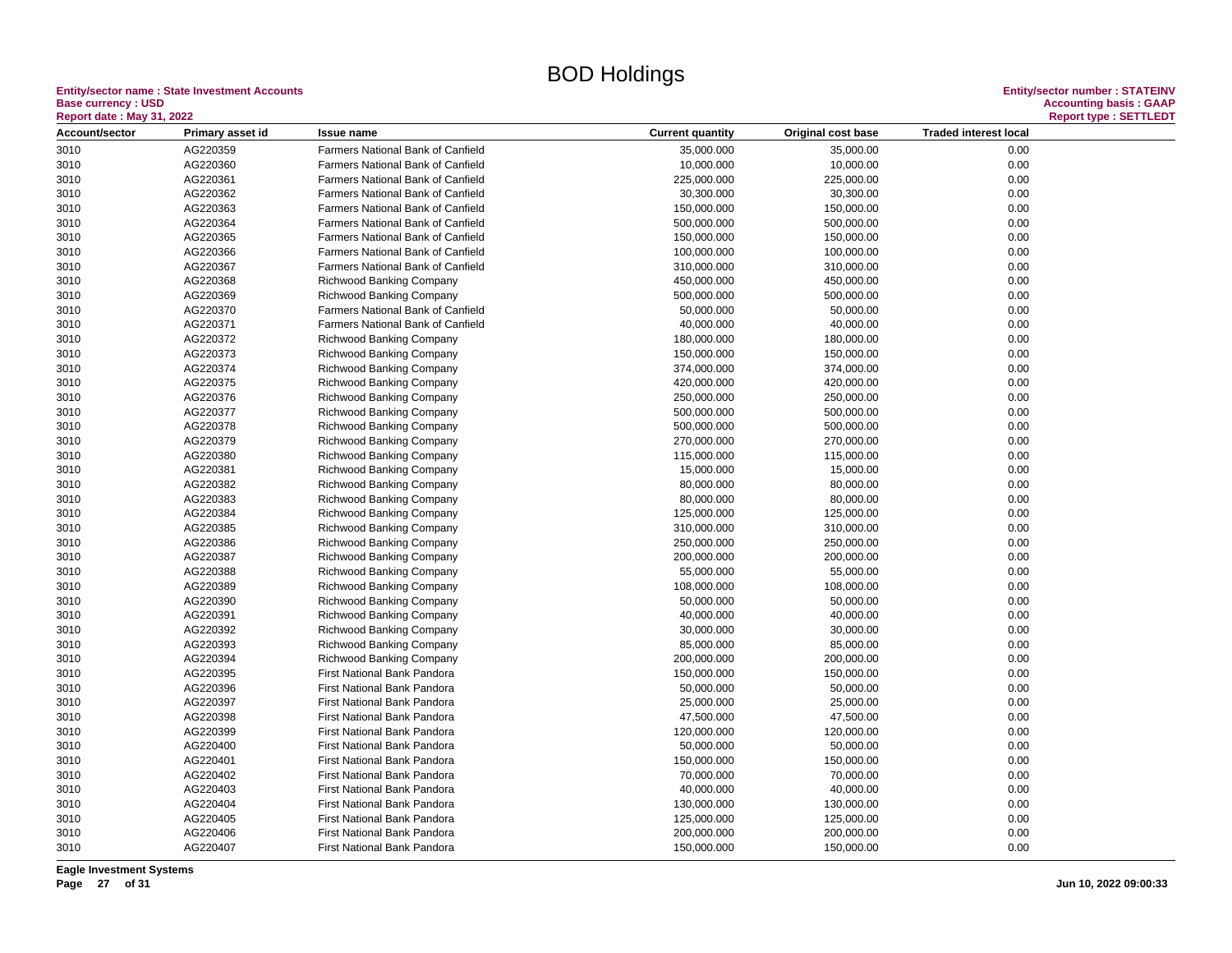#### **Entity/sector name : State Investment Accounts<br>Base currency : USD<br>Based date: May 24, 2000 Base currency : USD Accounting basis : GAAP**

| <b>Report date: May 31, 2022</b> |                      |                                                      |                            |                          |                              | <b>Report type: SETTLEDT</b> |
|----------------------------------|----------------------|------------------------------------------------------|----------------------------|--------------------------|------------------------------|------------------------------|
| Account/sector                   | Primary asset id     | <b>Issue name</b>                                    | <b>Current quantity</b>    | Original cost base       | <b>Traded interest local</b> |                              |
| 3010                             | AG220408             | First National Bank Pandora                          | 300,000.000                | 300,000.00               | 0.00                         |                              |
| 3010                             | AG220409             | First National Bank Pandora                          | 400,000.000                | 400,000.00               | 0.00                         |                              |
| 3010                             | AG220410             | First National Bank Pandora                          | 50,000.000                 | 50,000.00                | 0.00                         |                              |
| 3010                             | AG220411             | First National Bank Pandora                          | 225,000.000                | 225,000.00               | 0.00                         |                              |
| 3010                             | AG220412             | First National Bank Pandora                          | 25,000.000                 | 25,000.00                | 0.00                         |                              |
| 3010                             | AG220413             | First National Bank Pandora                          | 15,000.000                 | 15,000.00                | 0.00                         |                              |
| 3010                             | AG220414             | First National Bank Pandora                          | 10,000.000                 | 10,000.00                | 0.00                         |                              |
| 3010                             | AG220415             | Richwood Banking Company                             | 330,000.000                | 330,000.00               | 0.00                         |                              |
| 3010                             | AG220416             | Richwood Banking Company                             | 165,000.000                | 165,000.00               | 0.00                         |                              |
| 3010                             | AG220417             | Richwood Banking Company                             | 120,000.000                | 120,000.00               | 0.00                         |                              |
| 3010                             | AG220418             | Richwood Banking Company                             | 250,000.000                | 250,000.00               | 0.00                         |                              |
| 3010                             | AG220419             | <b>Richwood Banking Company</b>                      | 450,000.000                | 450,000.00               | 0.00                         |                              |
| 3010                             | AG220420             | Richwood Banking Company                             | 100,000.000                | 100,000.00               | 0.00                         |                              |
| 3010                             | AG220421             | <b>Richwood Banking Company</b>                      | 150,000.000                | 150,000.00               | 0.00                         |                              |
| 3010                             | AG220422             | First National Bank Pandora                          | 100,000.000                | 100,000.00               | 0.00                         |                              |
| 3010                             | AG220423             | Richwood Banking Company                             | 145,000.000                | 145,000.00               | 0.00                         |                              |
| 3010                             | AG220424             | First National Bank Pandora                          | 285,000.000                | 285,000.00               | 0.00                         |                              |
| 3010                             | AG220425             | Richwood Banking Company                             | 250,000.000                | 250,000.00               | 0.00                         |                              |
| 3010                             | AG220426             | Richwood Banking Company                             | 75,000.000                 | 75,000.00                | 0.00                         |                              |
| 3010                             | AG220427             | <b>Richwood Banking Company</b>                      | 500,000.000                | 500,000.00               | 0.00                         |                              |
| 3010                             | AG220428             | <b>Richwood Banking Company</b>                      | 500,000.000                | 500,000.00               | 0.00                         |                              |
| 3010                             | AG220429             | <b>Richwood Banking Company</b>                      | 100,000.000                | 100,000.00               | 0.00                         |                              |
| 3010                             | AG220430             | Richwood Banking Company                             | 50,000.000                 | 50,000.00                | 0.00                         |                              |
| 3010                             | AG220431             | <b>Richwood Banking Company</b>                      | 120,000.000                | 120,000.00               | 0.00                         |                              |
| 3010                             | AG220432             | <b>Richwood Banking Company</b>                      | 100,000.000                | 100,000.00               | 0.00                         |                              |
| 3010                             | AG220433             | <b>Richwood Banking Company</b>                      | 80,000.000                 | 80,000.00                | 0.00                         |                              |
| 3010                             | AG220434             | <b>Richwood Banking Company</b>                      | 500,000.000                | 500,000.00               | 0.00                         |                              |
| 3010                             | AG220435             |                                                      | 500,000.000                | 500,000.00               | 0.00                         |                              |
| 3010                             | AG220436             | Richwood Banking Company<br>Richwood Banking Company | 250,000.000                | 250,000.00               | 0.00                         |                              |
| 3010                             | AG220437             | Richwood Banking Company                             | 25,000.000                 | 25,000.00                | 0.00                         |                              |
| 3010                             | AG220438             | <b>Richwood Banking Company</b>                      | 400,000.000                | 400,000.00               | 0.00                         |                              |
| 3010                             | AG220439             | <b>Richwood Banking Company</b>                      | 18,000.000                 | 18,000.00                | 0.00                         |                              |
| 3010                             | AG220440             | Richwood Banking Company                             | 500,000.000                | 500,000.00               | 0.00                         |                              |
|                                  | AG220441             | <b>Richwood Banking Company</b>                      |                            |                          | 0.00                         |                              |
| 3010<br>3010                     | AG220442             | Richwood Banking Company                             | 500,000.000<br>500,000.000 | 500,000.00<br>500,000.00 | 0.00                         |                              |
| 3010                             | AG220443             | Richwood Banking Company                             | 45,000.000                 | 45,000.00                | 0.00                         |                              |
|                                  |                      |                                                      |                            |                          |                              |                              |
| 3010                             | AG220444             | <b>Richwood Banking Company</b>                      | 500,000.000                | 500,000.00               | 0.00                         |                              |
| 3010                             | AG220445             | Richwood Banking Company                             | 250,000.000                | 250,000.00               | 0.00                         |                              |
| 3010                             | AG220446<br>AG220447 | Richwood Banking Company                             | 100,000.000                | 100,000.00               | 0.00<br>0.00                 |                              |
| 3010                             |                      | Richwood Banking Company                             | 500,000.000                | 500,000.00               |                              |                              |
| 3010                             | AG220448             | <b>Richwood Banking Company</b>                      | 150,000.000                | 150,000.00               | 0.00                         |                              |
| 3010                             | AG220449             | <b>Richwood Banking Company</b>                      | 500,000.000                | 500,000.00               | 0.00                         |                              |
| 3010                             | AG220450             | <b>Richwood Banking Company</b>                      | 250,000.000                | 250,000.00               | 0.00                         |                              |
| 3010                             | AG220451             | <b>Richwood Banking Company</b>                      | 150,000.000                | 150,000.00               | 0.00                         |                              |
| 3010                             | AG220452             | Richwood Banking Company                             | 300,000.000                | 300,000.00               | 0.00                         |                              |
| 3010                             | AG220453             | <b>Richwood Banking Company</b>                      | 350,000.000                | 350,000.00               | 0.00                         |                              |
| 3010                             | AG220454             | <b>Richwood Banking Company</b>                      | 175,000.000                | 175,000.00               | 0.00                         |                              |
| 3010                             | AG220455             | Richwood Banking Company                             | 115,000.000                | 115,000.00               | 0.00                         |                              |
| 3010                             | AG220456             | <b>Richwood Banking Company</b>                      | 50,000.000                 | 50,000.00                | 0.00                         |                              |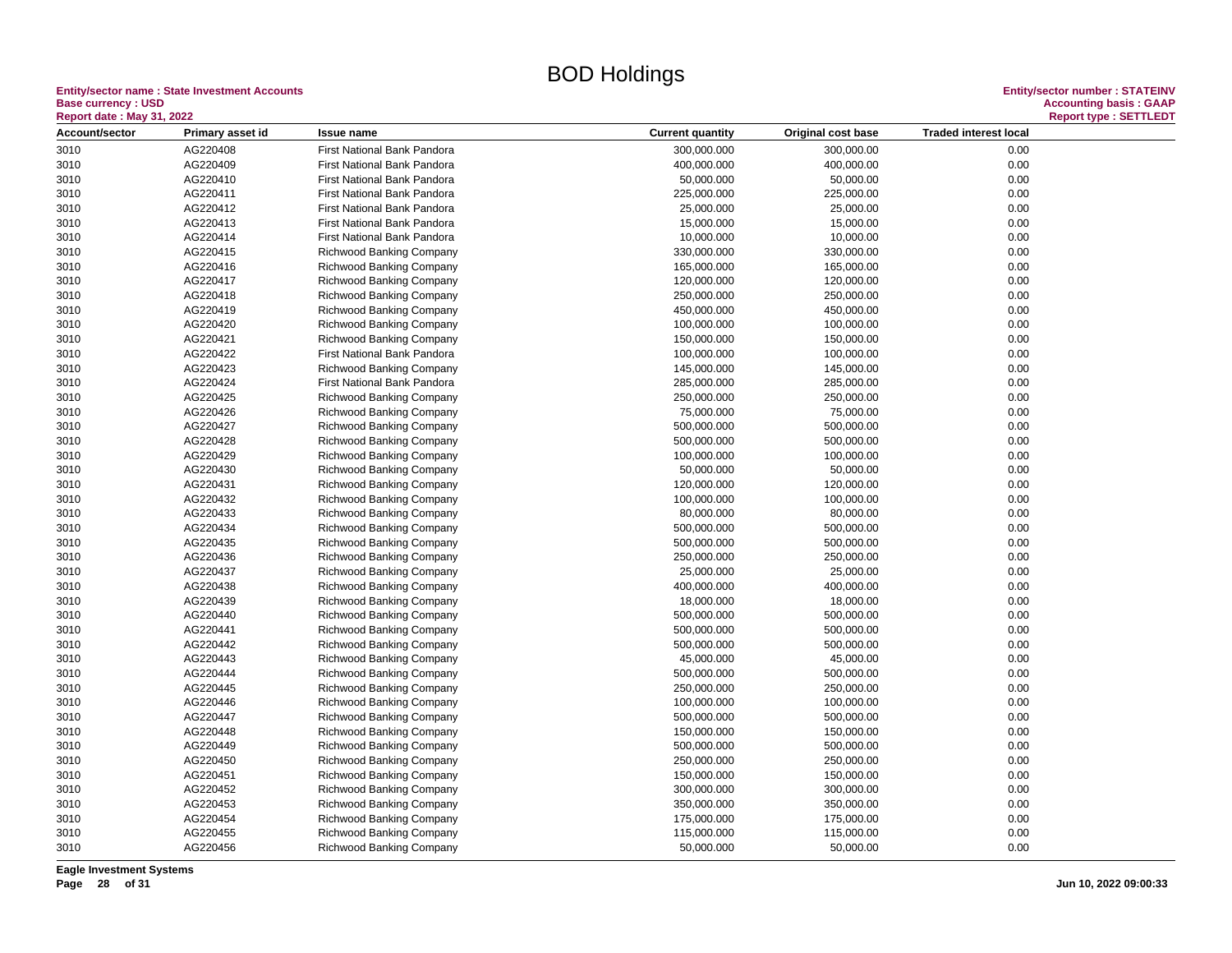#### **Entity/sector name : State Investment Accounts<br>Base currency : USD<br>Based date: May 24, 2000 Base currency : USD Accounting basis : GAAP**

| <b>Report date: May 31, 2022</b> |                  |                                          |                         |                    |                              | <b>Report type: SETTLEDT</b> |
|----------------------------------|------------------|------------------------------------------|-------------------------|--------------------|------------------------------|------------------------------|
| Account/sector                   | Primary asset id | <b>Issue name</b>                        | <b>Current quantity</b> | Original cost base | <b>Traded interest local</b> |                              |
| 3010                             | AG220457         | Richwood Banking Company                 | 200,000.000             | 200,000.00         | 0.00                         |                              |
| 3010                             | AG220458         | Richwood Banking Company                 | 450,000.000             | 450,000.00         | 0.00                         |                              |
| 3010                             | AG220459         | First National Bank Pandora              | 12,000.000              | 12,000.00          | 0.00                         |                              |
| 3010                             | AG220460         | <b>First National Bank Pandora</b>       | 20,000.000              | 20,000.00          | 0.00                         |                              |
| 3010                             | AG220461         | Farmers National Bank of Canfield        | 50,000.000              | 50,000.00          | 0.00                         |                              |
| 3010                             | AG220462         | Farmers National Bank of Canfield        | 10,000.000              | 10,000.00          | 0.00                         |                              |
| 3010                             | AG220463         | Farmers National Bank of Canfield        | 50,000.000              | 50,000.00          | 0.00                         |                              |
| 3010                             | AG220464         | Farmers National Bank of Canfield        | 50,000.000              | 50,000.00          | 0.00                         |                              |
| 3010                             | AG220465         | <b>Farmers National Bank of Canfield</b> | 150,000.000             | 150,000.00         | 0.00                         |                              |
| 3010                             | AG220466         | Richwood Banking Company                 | 500,000.000             | 500,000.00         | 0.00                         |                              |
| Total : 3010                     |                  |                                          | 96,977,321.000          | 96,977,321.00      | 0.00                         |                              |
| 3030                             |                  |                                          |                         |                    |                              |                              |
| 3030                             | EC2002011        | Huntington National Bank                 | 150,000.000             | 150,000.00         | 0.00                         |                              |
| 3030                             | EC2100013        | Keybank                                  | 64,985.000              | 64,985.00          | 0.00                         |                              |
| 3030                             | EC2100021        | Keybank                                  | 231,840.000             | 231,840.00         | 0.00                         |                              |
| 3030                             | EC2100039        | Keybank                                  | 129,238.300             | 129,238.30         | 0.00                         |                              |
| 3030                             | EC2100047        | Keybank                                  | 350,000.000             | 350,000.00         | 0.00                         |                              |
| 3030                             | EC2100054        | Keybank                                  | 23,989.500              | 23,989.50          | 0.00                         |                              |
| 3030                             | EC2100062        | Keybank                                  | 79,200.000              | 79,200.00          | 0.00                         |                              |
| 3030                             | EC2100070        | Huntington National Bank                 | 250,000.000             | 250,000.00         | 0.00                         |                              |
| 3030                             | EC2100088        | Huntington National Bank                 | 190,000.000             | 190,000.00         | 0.00                         |                              |
| 3030                             | EC2100096        | Huntington National Bank                 | 55,000.000              | 55,000.00          | 0.00                         |                              |
| 3030                             | EC2100104        | <b>Huntington National Bank</b>          | 244,650.000             | 244,650.00         | 0.00                         |                              |
| 3030                             | EC2100112        | Union Bank Company Col Grove             | 175,000.000             | 175,000.00         | 0.00                         |                              |
| 3030                             | EC2100252        | Keybank                                  | 175,000.000             | 175,000.00         | 0.00                         |                              |
| 3030                             | EC2100260        | Keybank                                  | 207,851.070             | 207,851.07         | 0.00                         |                              |
| 3030                             | EC2100278        | Keybank                                  | 50,000.000              | 50,000.00          | 0.00                         |                              |
| 3030                             | EC2100286        | Keybank                                  | 209,951.000             | 209,951.00         | 0.00                         |                              |
| 3030                             | EC2100294        | Keybank                                  | 350,000.000             | 350,000.00         | 0.00                         |                              |
| 3030                             | EC2100302        | Keybank                                  | 203,700.000             | 203,700.00         | 0.00                         |                              |
| 3030                             | EC2100310        | Keybank                                  | 75,000.000              | 75,000.00          | 0.00                         |                              |
| 3030                             | EC2100328        | Keybank                                  | 50,000.000              | 50,000.00          | 0.00                         |                              |
| 3030                             | EC2100336        | Keybank                                  | 266,000.000             | 266,000.00         | 0.00                         |                              |
| 3030                             | EC220004         | Keybank                                  | 210,000.000             | 210,000.00         | 0.00                         |                              |
| 3030                             | EC220006         | Keybank                                  | 180,523.000             | 180,523.00         | 0.00                         |                              |
| 3030                             | EC220007         | Keybank                                  | 117,600.000             | 117,600.00         | 0.00                         |                              |
| 3030                             | EC220008         | Keybank                                  | 56,470.000              | 56,470.00          | 0.00                         |                              |
| 3030                             | EC220009         | Keybank                                  | 175,295.000             | 175,295.00         | 0.00                         |                              |
| 3030                             | EC220010         | Union Bank Company Col Grove             | 210,000.000             | 210,000.00         | 0.00                         |                              |
| 3030                             | EC220011         | Keybank                                  | 250,000.000             | 250,000.00         | 0.00                         |                              |
| <b>Total</b><br>: 3030           |                  |                                          | 4,731,292.870           | 4,731,292.87       | 0.00                         |                              |
| 3040                             |                  |                                          |                         |                    |                              |                              |
| 3040                             | RE 220016        | Commerce Square, Inc.                    | 90,000.000              | 90,000.00          | 0.00                         |                              |
| 3040                             | RE2000058        | Wesbanco Bank Inc                        | 685,000.000             | 685,000.00         | 0.00                         |                              |
| 3040                             | RE2100056        | Wesbanco Bank Inc                        | 290,328.860             | 290,328.86         | 0.00                         |                              |
| 3040                             | RE2100197        | Wesbanco Bank Inc                        | 172,250.000             | 172,250.00         | 0.00                         |                              |
| 3040                             | RE2100205        | Wesbanco Bank Inc                        | 36,000.000              | 36,000.00          | 0.00                         |                              |
| 3040                             | RE2200047        | Northwest Bank                           | 550,000.000             | 550,000.00         | 0.00                         |                              |
| 3040                             | RE2200054        | Northwest Bank                           | 550,000.000             | 550,000.00         | 0.00                         |                              |
|                                  |                  |                                          |                         |                    |                              |                              |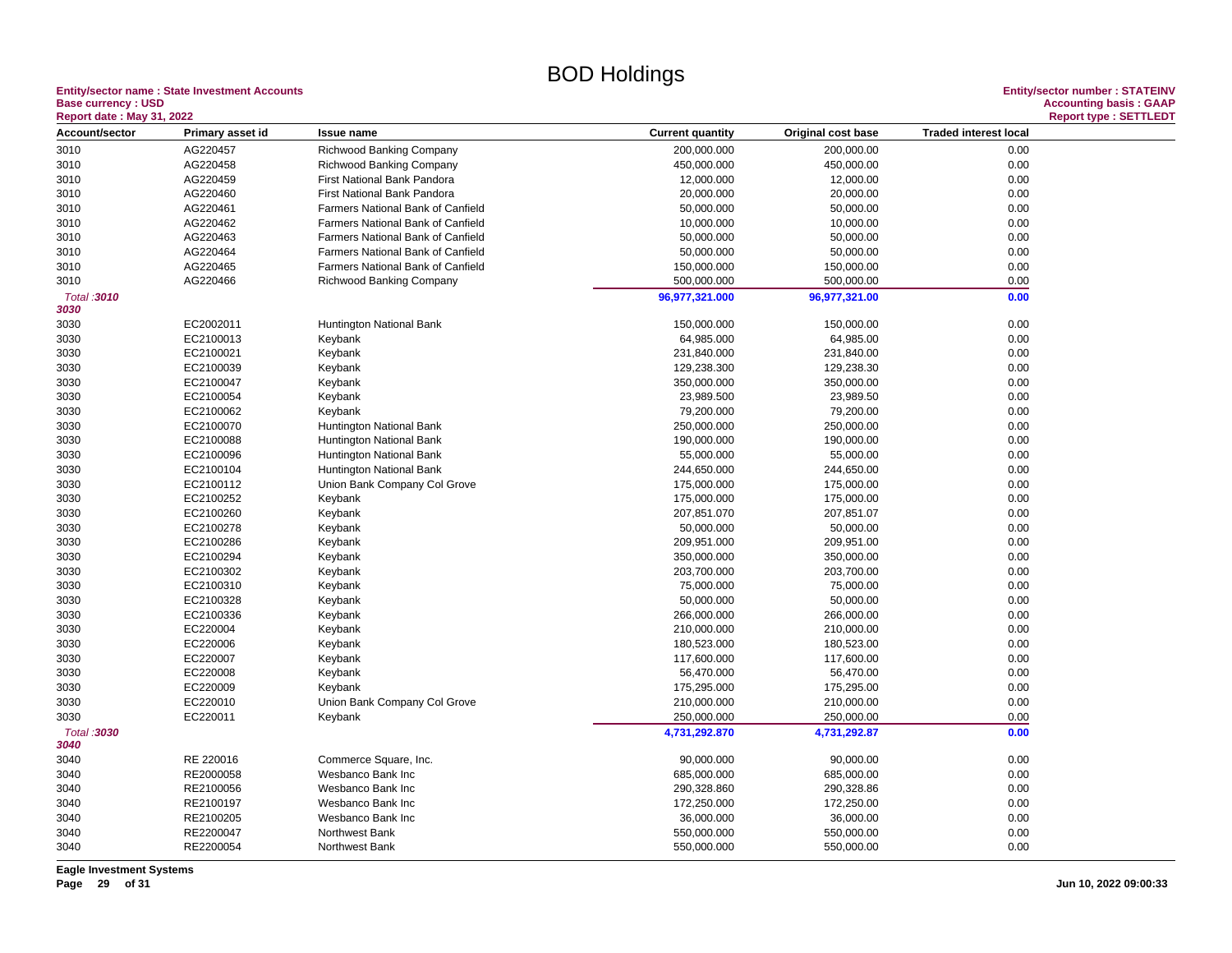## **Entity/sector name : State Investment Accounts<br>Base currency : USD**

| <b>Report date: May 31, 2022</b> |                  |                                |                          |                        |                              | <b>Report type: SETTLEDT</b> |
|----------------------------------|------------------|--------------------------------|--------------------------|------------------------|------------------------------|------------------------------|
| Account/sector                   | Primary asset id | <b>Issue name</b>              | <b>Current quantity</b>  | Original cost base     | <b>Traded interest local</b> |                              |
| 3040                             | RE2200062        | Northwest Bank                 | 550,000.000              | 550,000.00             | 0.00                         |                              |
| 3040                             | RE2200070        | Northwest Bank                 | 550,000.000              | 550,000.00             | 0.00                         |                              |
| 3040                             | RE2200088        | Northwest Bank                 | 990,000.000              | 990,000.00             | 0.00                         |                              |
| 3040                             | RE2200096        | Northwest Bank                 | 990,000.000              | 990,000.00             | 0.00                         |                              |
| 3040                             | RE2200104        | Northwest Bank                 | 550,000.000              | 550,000.00             | 0.00                         |                              |
| Total: 3040                      |                  |                                | 6,003,578.860            | 6,003,578.86           | 0.00                         |                              |
| 3050                             |                  |                                |                          |                        |                              |                              |
| 3050                             | GN2100272        | Wesbanco Bank Inc              | 297,117.470              | 297,117.47             | 0.00                         |                              |
| 3050                             | GN2100280        | Wesbanco Bank Inc              | 83,000.000               | 83,000.00              | 0.00                         |                              |
| 3050                             | GN2100298        | Wesbanco Bank Inc              | 20,349.810               | 20,349.81              | 0.00                         |                              |
| 3050                             | GN2100306        | Huntington National Bank       | 304,632.640              | 304,632.64             | 0.00                         |                              |
| 3050                             | GN2100389        | Wesbanco Bank Inc              | 400,000.000              | 400,000.00             | 0.00                         |                              |
| 3050                             | GN2100397        | Wesbanco Bank Inc              | 119,908.920              | 119,908.92             | 0.00                         |                              |
| 3050                             | GN2100405        | Wesbanco Bank Inc              | 60,000.000               | 60,000.00              | 0.00                         |                              |
| 3050                             | GN2100413        | Wesbanco Bank Inc              | 60,500.000               | 60,500.00              | 0.00                         |                              |
| 3050                             | GN2100447        | Wesbanco Bank Inc              | 34,223.070               | 34,223.07              | 0.00                         |                              |
| 3050                             | GN2100454        | Wesbanco Bank Inc              | 152,825.000              | 152,825.00             | 0.00                         |                              |
| 3050                             | GN2100462        | First Federal S&L Of Lakewood  | 150,802.000              | 150,802.00             | 0.00                         |                              |
| 3050                             | GN2100470        | Huntington National Bank       | 14,526.000               | 14,526.00              | 0.00                         |                              |
| 3050                             | GN2100488        | Wesbanco Bank Inc              | 17,129.640               | 17,129.64              | 0.00                         |                              |
| 3050                             | GN2100496        | Wesbanco Bank Inc              | 27,284.100               | 27,284.10              | 0.00                         |                              |
| 3050                             | GN2200049        | Wesbanco Bank Inc              | 17,594.970               | 17,594.97              | 0.00                         |                              |
| 3050                             | GN2200056        | Wesbanco Bank Inc              | 55,782.550               | 55,782.55              | 0.00                         |                              |
| 3050                             | GN2200064        | Wesbanco Bank Inc              | 15,979.840               | 15,979.84              | 0.00                         |                              |
| 3050                             | GN2200072        | Wesbanco Bank Inc              | 164,000.000              | 164,000.00             | 0.00                         |                              |
| 3050                             | GN220013         | Wesbanco Bank Inc              | 58,836.950               | 58,836.95              | 0.00                         |                              |
| 3050                             | GN220015         | Wesbanco Bank Inc              | 24,449.500               | 24,449.50              | 0.00                         |                              |
| 3050                             | GN220016         | Wesbanco Bank Inc              | 189,678.000              | 189,678.00             | 0.00                         |                              |
| 3050                             | GN220017         | Fort Jennings State Bank       | 293,582.200              | 293,582.20             | 0.00                         |                              |
| 3050                             | GN220018         | Farmers National Bank Canfield | 341,000.000              | 341,000.00             | 0.00                         |                              |
| 3050                             | GN220019         | Fort Jennings State Bank       | 351,447.070              | 351,447.07             | 0.00                         |                              |
| 3050                             | GN220020         | Wesbanco Bank Inc              | 19,851.810               | 19,851.81              | 0.00                         |                              |
|                                  | GN220021         | Wesbanco Bank Inc              |                          |                        | 0.00                         |                              |
| 3050<br>3050                     | GN220022         | Wesbanco Bank Inc              | 19,682.280<br>18,919.690 | 19,682.28<br>18,919.69 | 0.00                         |                              |
| 3050                             | GN220023         | Wesbanco Bank Inc              | 86,644.290               | 86,644.29              | 0.00                         |                              |
|                                  | GN220024         | Wesbanco Bank Inc              |                          |                        | 0.00                         |                              |
| 3050                             | GN220025         | Wesbanco Bank Inc              | 97,489.530<br>56,667.280 | 97,489.53<br>56,667.28 | 0.00                         |                              |
| 3050                             | GN220026         | Wesbanco Bank Inc              |                          |                        | 0.00                         |                              |
| 3050                             | GN220027         |                                | 24,545.730               | 24,545.73              |                              |                              |
| 3050                             |                  | Ft Jennings State Bank         | 54,780.730               | 54,780.73              | 0.00                         |                              |
| 3050                             | LD2000585        | Huntington National Bank       | 49,812.000               | 49,812.00              | 0.00                         |                              |
| 3050                             | LD2000593        | Wesbanco Bank Inc              | 42,750.000               | 42,750.00              | 0.00                         |                              |
| 3050                             | LD2000601        | Wesbanco Bank Inc              | 54,745.450               | 54,745.45              | 0.00                         |                              |
| 3050                             | LD2000619        | Huntington National Bank       | 400,000.000              | 400,000.00             | 0.00                         |                              |
| 3050                             | LD2000627        | Fort Jennings State Bank       | 400,000.000              | 400,000.00             | 0.00                         |                              |
| 3050                             | LD2000635        | Fort Jennings State Bank       | 101,830.440              | 101,830.44             | 0.00                         |                              |
| 3050                             | LD2000643        | Huntington National Bank       | 253,473.510              | 253,473.51             | 0.00                         |                              |
| 3050                             | LD2100013        | Wesbanco Bank Inc              | 15,482.730               | 15,482.73              | 0.00                         |                              |
| 3050                             | LD2100021        | Northwest Bank                 | 400,000.000              | 400,000.00             | 0.00                         |                              |
| 3050                             | LD2100039        | Northwest Bank                 | 400,000.000              | 400,000.00             | 0.00                         |                              |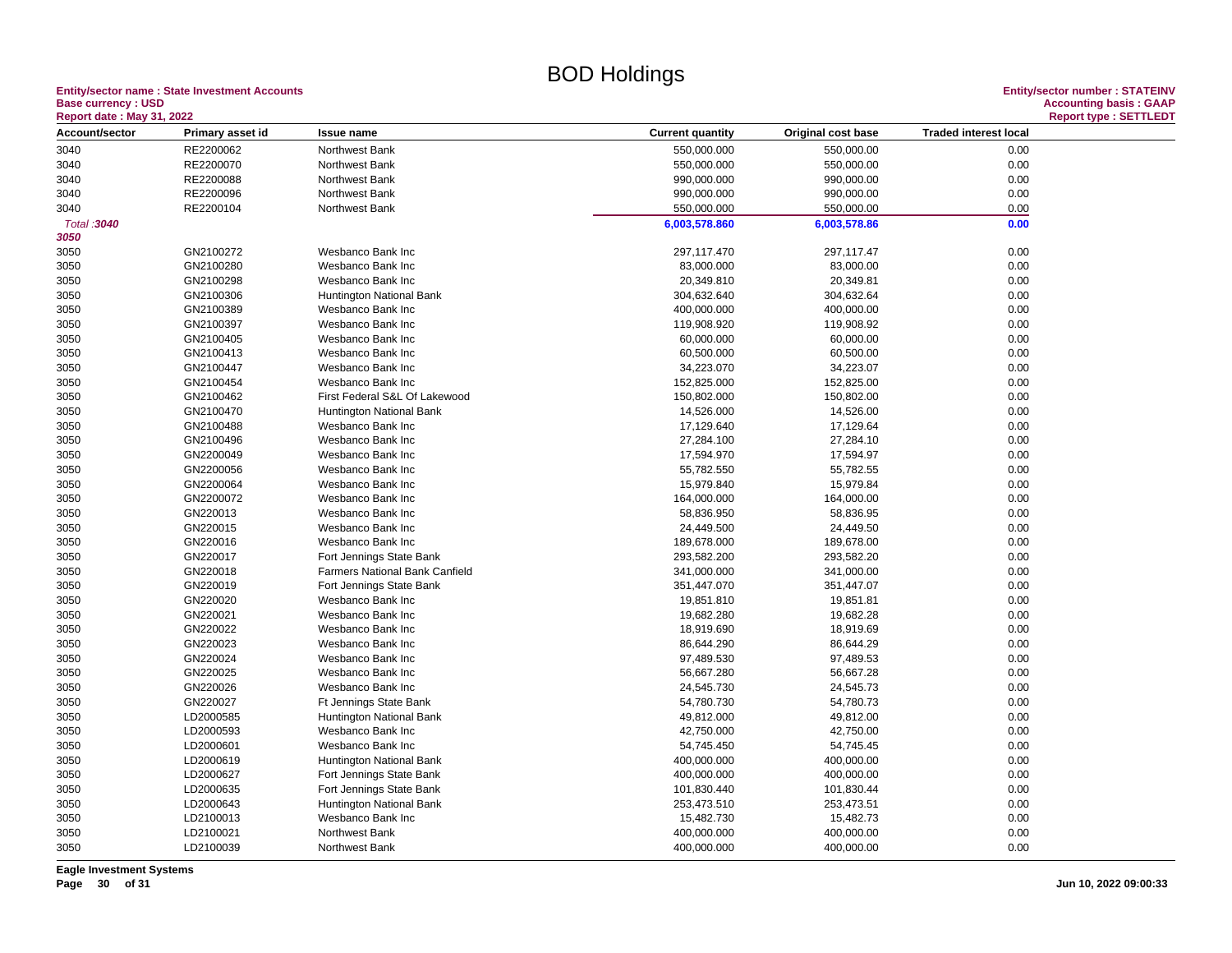## **Entity/sector name : State Investment Accounts<br>Base currency : USD**

| <b>Report date: May 31, 2022</b> |                  |                                           |                         |                    |                              | <b>Report type: SETTLEDT</b> |
|----------------------------------|------------------|-------------------------------------------|-------------------------|--------------------|------------------------------|------------------------------|
| Account/sector                   | Primary asset id | <b>Issue name</b>                         | <b>Current quantity</b> | Original cost base | <b>Traded interest local</b> |                              |
| 3050                             | LD2100047        | Northwest Bank                            | 400,000.000             | 400,000.00         | 0.00                         |                              |
| 3050                             | LD2100054        | Northwest Bank                            | 400,000.000             | 400,000.00         | 0.00                         |                              |
| 3050                             | LD2100062        | Northwest Bank                            | 400,000.000             | 400,000.00         | 0.00                         |                              |
| 3050                             | LD2100070        | Wesbanco Bank Inc                         | 81,517.370              | 81,517.37          | 0.00                         |                              |
| 3050                             | LD2100088        | Signature Bank                            | 363,595.450             | 363,595.45         | 0.00                         |                              |
| 3050                             | LD2100096        | Wesbanco Bank Inc                         | 158,290.670             | 158,290.67         | 0.00                         |                              |
| 3050                             | LD2100104        | Wesbanco Bank Inc                         | 9,178.280               | 9,178.28           | 0.00                         |                              |
| 3050                             | LD2100112        | Signature Bank                            | 154,000.000             | 154,000.00         | 0.00                         |                              |
| 3050                             | LD2100120        | Wesbanco Bank Inc                         | 21,110.000              | 21,110.00          | 0.00                         |                              |
| 3050                             | LD2100138        | Portage Community Bank                    | 400,000.000             | 400,000.00         | 0.00                         |                              |
| 3050                             | LD2100146        | Fort Jennings State Bank                  | 400,000.000             | 400,000.00         | 0.00                         |                              |
| 3050                             | LD2100153        | Wesbanco Bank Inc                         | 35,500.000              | 35,500.00          | 0.00                         |                              |
| 3050                             | LD2100161        | Huntington National Bank                  | 70,000.000              | 70,000.00          | 0.00                         |                              |
| 3050                             | LD2100179        | Wesbanco Bank Inc                         | 32,089.000              | 32,089.00          | 0.00                         |                              |
| 3050                             | LD2100187        | Wesbanco Bank Inc                         | 38,368.030              | 38,368.03          | 0.00                         |                              |
| Total : 3050<br>3060             |                  |                                           | 8,714,974.000           | 8,714,974.00       | 0.00                         |                              |
| 3060                             | FF22001          | Pathways Financial Credit Union 3/31/2027 | 45,000.000              | 45,000.00          | 0.00                         |                              |
| 3060                             | FF22002          | Pathways Financial Credit Union 3/31/2027 | 1,500.000               | 1,500.00           | 0.00                         |                              |
| Total: 3060                      |                  |                                           | 46,500.000              | 46,500.00          | 0.00                         |                              |
| <b>Grand Total:</b>              |                  |                                           |                         | 26,991,623,723.78  | 1,692,807.01                 |                              |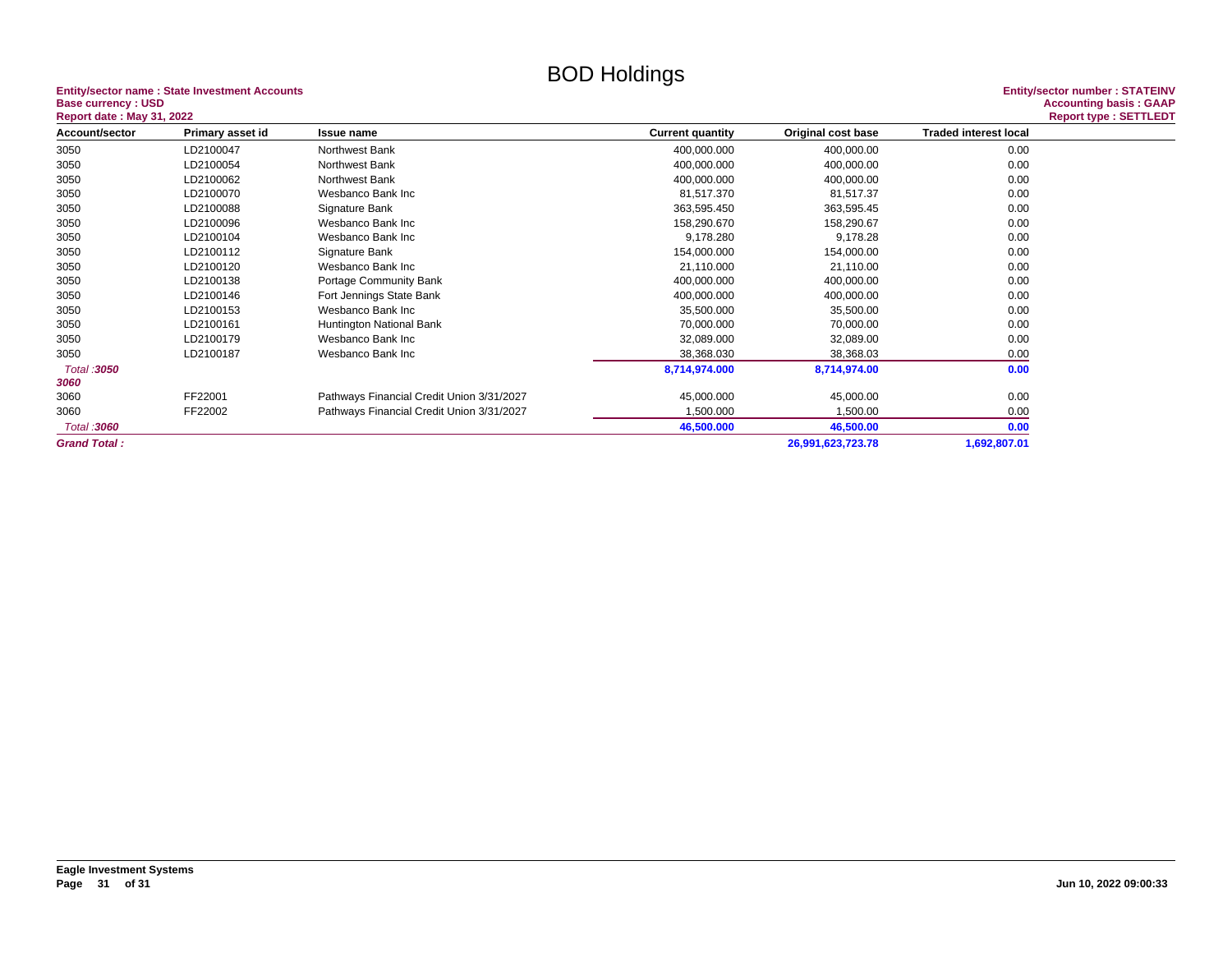# Entity type : COMP<br>Entity/sector number : STATEINV<br>Base currency : USD<br>Report end date : May 31, 2022<br><u>Reg. cat. warning :</u>

**Entity type : COMP Entity/sector name : State Investment Accounts Entity/sector number : STATEINV Accounting basis : GAAP Base currency : USD Report start date : May 01, 2022 Report end date : May 31, 2022 Report type : SETTLEDT**

| <b>Transaction code</b><br>Primary asset id<br>Settlement dt<br><b>Maturity date</b><br>Coupon<br><b>Issue name</b> | Quantity       | Net amount base   |
|---------------------------------------------------------------------------------------------------------------------|----------------|-------------------|
| 1000                                                                                                                |                |                   |
| ANGLES CP 0 05/13/22<br><b>PURCHASE</b><br>0347M3ED2<br>May 09, 2022<br>May 13, 2022<br>0.000000                    | 50,000,000.000 | (49,995,333.34)   |
| ANGLES CP 0 05/13/22<br><b>PURCHASE</b><br>0347M3ED2<br>May 09, 2022<br>0.000000<br>May 13, 2022                    | 50,000,000.000 | (49,995,333.33)   |
| <b>PURCHASE</b><br>ANGLES CP 0 05/13/22<br>0347M3ED2<br>May 12, 2022<br>May 13, 2022<br>0.000000                    | 45,000,000.000 | (44,998,937.50)   |
| <b>PURCHASE</b><br>0347M3ED2<br>ANGLES CP 0 05/13/22<br>May 12, 2022<br>May 13, 2022<br>0.000000                    | 50,000,000.000 | (49,998,819.44)   |
| <b>PURCHASE</b><br>0347M3EH3<br>0.000000<br>ANGLES CP 0 05/17/22<br>May 16, 2022<br>May 17, 2022                    | 50,000,000.000 | (49,998,861.11)   |
| <b>PURCHASE</b><br>0347M3EH3<br>ANGLES CP 0 05/17/22<br>May 16, 2022<br>May 17, 2022<br>0.000000                    | 50,000,000.000 | (49,998,861.11)   |
| <b>PURCHASE</b><br>0347M3EH3<br>May 16, 2022<br>May 17, 2022<br>0.000000<br>ANGLES CP 0 05/17/22                    | 50,000,000.000 | (49,998,861.11)   |
| <b>PURCHASE</b><br>0347M3EQ3<br>ANGLES CP 0 05/24/22<br>May 11, 2022<br>0.000000<br>May 24, 2022                    | 50,000,000.000 | (49, 984, 652.78) |
| <b>PURCHASE</b><br>0347M3EQ3<br>0.000000<br>ANGLES CP 0 05/24/22<br>May 11, 2022<br>May 24, 2022                    | 50,000,000.000 | (49, 984, 652.78) |
| <b>PURCHASE</b><br>0347M3F74<br>ANGLES CP 0 06/07/22<br>May 24, 2022<br>Jun 07, 2022<br>0.000000                    | 50,000,000.000 | (49, 983, 277.78) |
| ANGLES CP 0 06/07/22<br><b>PURCHASE</b><br>0347M3F74<br>0.000000<br>May 24, 2022<br>Jun 07, 2022                    | 50,000,000.000 | (49, 983, 277.78) |
| <b>PURCHASE</b><br>ANGLES CP 0 06/07/22<br>0347M3F74<br>May 24, 2022<br>Jun 07, 2022<br>0.000000                    | 50,000,000.000 | (49,983,472.22)   |
| <b>PURCHASE</b><br>0347M3F74<br>0.000000<br>ANGLES CP 0 06/07/22<br>May 24, 2022<br>Jun 07, 2022                    | 50,000,000.000 | (49,983,472.22)   |
| <b>PURCHASE</b><br>0347M3F82<br>ANGLES CP 0 06/08/22<br>May 12, 2022<br>Jun 08, 2022<br>0.000000                    | 30,000,000.000 | (29,980,875.00)   |
| ANGLES CP 0 06/08/22<br><b>PURCHASE</b><br>0347M3F82<br>May 23, 2022<br>Jun 08, 2022<br>0.000000                    | 50,000,000.000 | (49,980,888.89)   |
| ANGLES CP 0 06/10/22<br><b>PURCHASE</b><br>0347M3FA7<br>May 20, 2022<br>Jun 10, 2022<br>0.000000                    | 50,000,000.000 | (49, 975, 208.33) |
| <b>PURCHASE</b><br>0347M3FA7<br>Jun 10, 2022<br>0.000000<br>ANGLES CP 0 06/10/22<br>May 20, 2022                    | 50,000,000.000 | (49, 975, 208.33) |
| ANGLES CP 0 06/10/22<br><b>PURCHASE</b><br>0347M3FA7<br>May 20, 2022<br>Jun 10, 2022<br>0.000000                    | 50,000,000.000 | (49, 975, 208.34) |
| <b>PURCHASE</b><br>0347M3FA7<br>ANGLES CP 0 06/10/22<br>May 20, 2022<br>Jun 10, 2022<br>0.000000                    | 50,000,000.000 | (49, 975, 208.33) |
| <b>PURCHASE</b><br>09659CEJ3<br>BNPPNY CP 0 05/18/22<br>May 17, 2022<br>May 18, 2022<br>0.000000                    | 50,000,000.000 | (49,998,875.00)   |
| <b>PURCHASE</b><br>09659CEJ3<br>BNPPNY CP 0 05/18/22<br>May 17, 2022<br>May 18, 2022<br>0.000000                    | 50,000,000.000 | (49,998,875.00)   |
| <b>PURCHASE</b><br>09659CEP9<br>BNPPNY CP 0 05/23/22<br>May 20, 2022<br>May 23, 2022<br>0.000000                    | 50,000,000.000 | (49,996,583.33)   |
| <b>PURCHASE</b><br>09659CEP9<br>BNPPNY CP 0 05/23/22<br>May 20, 2022<br>May 23, 2022<br>0.000000                    | 50,000,000.000 | (49,996,583.33)   |
| <b>PURCHASE</b><br>09659CEP9<br>BNPPNY CP 0 05/23/22<br>May 20, 2022<br>May 23, 2022<br>0.000000                    | 50,000,000.000 | (49, 996, 583.33) |
| <b>PURCHASE</b><br>09659CEP9<br>BNPPNY CP 0 05/23/22<br>May 20, 2022<br>May 23, 2022<br>0.000000                    | 50,000,000.000 | (49,996,583.34)   |
| <b>PURCHASE</b><br>09659CEQ7<br>0.000000<br>BNPPNY CP 0 05/24/22<br>May 23, 2022<br>May 24, 2022                    | 50,000,000.000 | (49,998,861.11)   |
| BNPPNY CP 0 05/24/22<br><b>PURCHASE</b><br>09659CEQ7<br>May 23, 2022<br>0.000000<br>May 24, 2022                    | 50,000,000.000 | (49,998,861.11)   |
| 09659CEQ7<br>BNPPNY CP 0 05/24/22<br><b>PURCHASE</b><br>May 23, 2022<br>May 24, 2022<br>0.000000                    | 50,000,000.000 | (49,998,861.11)   |
| <b>PURCHASE</b><br>09659CEQ7<br>BNPPNY CP 0 05/24/22<br>May 23, 2022<br>May 24, 2022<br>0.000000                    | 50,000,000.000 | (49,998,861.11)   |
| <b>PURCHASE</b><br>09659CEQ7<br>0.000000<br>BNPPNY CP 0 05/24/22<br>May 23, 2022<br>May 24, 2022                    | 50,000,000.000 | (49,998,861.11)   |
| <b>PURCHASE</b><br>09659CEQ7<br>May 24, 2022<br>0.000000<br>BNPPNY CP 0 05/24/22<br>May 23, 2022                    | 50,000,000.000 | (49,998,861.11)   |
| BNPPNY CP 0 05/25/22<br><b>PURCHASE</b><br>09659CER5<br>May 24, 2022<br>May 25, 2022<br>0.000000                    | 50,000,000.000 | (49,998,861.11)   |
| <b>PURCHASE</b><br>09659CER5<br>BNPPNY CP 0 05/25/22<br>May 24, 2022<br>May 25, 2022<br>0.000000                    | 50,000,000.000 | (49,998,861.11)   |
| <b>PURCHASE</b><br>09659CER5<br>0.000000<br>BNPPNY CP 0 05/25/22<br>May 24, 2022<br>May 25, 2022                    | 50,000,000.000 | (49,998,861.11)   |
| <b>PURCHASE</b><br>09659CES3<br>BNPPNY CP 0 05/26/22<br>May 25, 2022<br>May 26, 2022<br>0.000000                    | 50,000,000.000 | (49,998,861.11)   |
| <b>PURCHASE</b><br>09659CES3<br>0.000000<br>BNPPNY CP 0 05/26/22<br>May 25, 2022<br>May 26, 2022                    | 50,000,000.000 | (49,998,861.11)   |
| <b>PURCHASE</b><br>09659CES3<br>BNPPNY CP 0 05/26/22<br>May 25, 2022<br>0.000000<br>May 26, 2022                    | 50,000,000.000 | (49,998,861.11)   |
| CEDRSP CP 0 09/09/22<br><b>PURCHASE</b><br>15060YJ92<br>0.000000<br>May 09, 2022<br>Sep 09, 2022                    | 50,000,000.000 | (49, 707, 875.00) |
| CEDRSP CP 0 12/05/22<br><b>PURCHASE</b><br>15060YM56<br>0.000000<br>May 09, 2022<br>Dec 05, 2022                    | 3,343,000.000  | (3,299,903.15)    |
| CEDRSP CP 0 12/05/22<br><b>PURCHASE</b><br>15060YM56<br>May 09, 2022<br>0.000000<br>Dec 05, 2022                    | 50,000,000.000 | (49, 355, 416.50) |
| CCPFLX CPIB 0 11/17/22<br><b>PURCHASE</b><br>19423MDK3<br>May 17, 2022<br>Nov 17, 2022<br>1.230000                  | 50,000,000.000 | (50,000,000.00)   |
| CCPFLX CPIB 0 11/17/22<br><b>PURCHASE</b><br>19423MDK3<br>May 17, 2022<br>Nov 17, 2022<br>1.230000                  | 20,000,000.000 | (20,000,000.00)   |
| 19424G5G3<br>CCPV CPIB 0 11/08/22<br><b>PURCHASE</b><br>May 17, 2022<br>Nov 08, 2022<br>1.230000                    | 50,000,000.000 | (50,000,000.00)   |
| <b>PURCHASE</b><br>19424G5G3<br>CCPV CPIB 0 11/08/22<br>May 17, 2022<br>Nov 08, 2022<br>1.230000                    | 50,000,000.000 | (50,000,000.00)   |
| <b>PURCHASE</b><br>21687BE98<br>0.000000<br>RABONY CP 0 05/09/22<br>May 06, 2022<br>May 09, 2022                    | 50,000,000.000 | (49,996,583.33)   |
| RABONY CP 0 05/09/22<br><b>PURCHASE</b><br>21687BE98<br>May 06, 2022<br>May 09, 2022<br>0.000000                    | 50,000,000.000 | (49,996,583.33)   |
| <b>PURCHASE</b><br>RABONY CP 0 05/09/22<br>21687BE98<br>May 06, 2022<br>May 09, 2022<br>0.000000                    | 50,000,000.000 | (49,996,583.33)   |
| RABONY CP 0 05/09/22<br><b>PURCHASE</b><br>21687BE98<br>0.000000<br>May 06, 2022<br>May 09, 2022                    | 50,000,000.000 | (49,996,583.34)   |

**Page 1 of 6**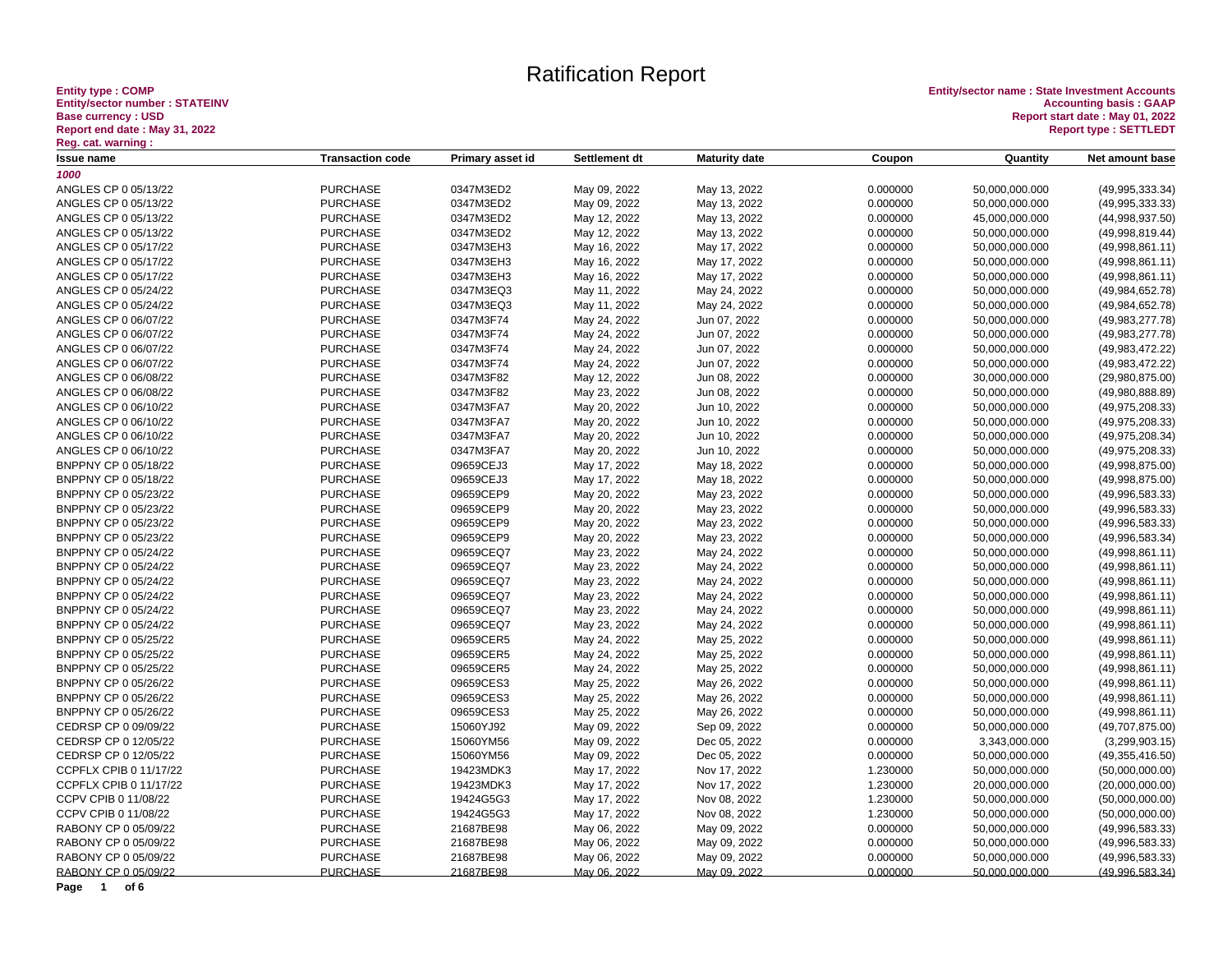# Entity type : COMP<br>Entity/sector number : STATEINV<br>Base currency : USD<br>Report end date : May 31, 2022<br><u>Reg.</u> cat. warning :

| n <del>o</del> y. van warmny .                 |                         |                  |               |                      |          |                   |                    |
|------------------------------------------------|-------------------------|------------------|---------------|----------------------|----------|-------------------|--------------------|
| Issue name                                     | <b>Transaction code</b> | Primary asset id | Settlement dt | <b>Maturity date</b> | Coupon   | Quantity          | Net amount base    |
| RABONY CP 0 05/10/22                           | <b>PURCHASE</b>         | 21687BEA5        | May 09, 2022  | May 10, 2022         | 0.000000 | 40,000,000.000    | (39,999,088.89)    |
| RABONY CP 0 05/11/22                           | <b>PURCHASE</b>         | 21687BEB3        | May 10, 2022  | May 11, 2022         | 0.000000 | 50,000,000.000    | (49,998,861.11)    |
| RABONY CP 0 05/11/22                           | <b>PURCHASE</b>         | 21687BEB3        | May 10, 2022  | May 11, 2022         | 0.000000 | 50,000,000.000    | (49,998,861.11)    |
| RABONY CP 0 05/11/22                           | <b>PURCHASE</b>         | 21687BEB3        | May 10, 2022  | May 11, 2022         | 0.000000 | 50,000,000.000    | (49,998,861.11)    |
| RABONY CP 0 05/11/22                           | <b>PURCHASE</b>         | 21687BEB3        | May 10, 2022  | May 11, 2022         | 0.000000 | 50,000,000.000    | (49,998,861.11)    |
| RABONY CP 0 05/18/22                           | <b>PURCHASE</b>         | 21687BEJ6        | May 17, 2022  | May 18, 2022         | 0.000000 | 50,000,000.000    | (49,998,875.00)    |
| RABONY CP 0 05/18/22                           | <b>PURCHASE</b>         | 21687BEJ6        | May 17, 2022  | May 18, 2022         | 0.000000 | 50,000,000.000    | (49,998,875.00)    |
| RABONY CP 0 05/23/22                           | <b>PURCHASE</b>         | 21687BEP2        | May 16, 2022  | May 23, 2022         | 0.000000 | 50,000,000.000    | (49,992,125.00)    |
| RABONY CP 0 05/23/22                           | <b>PURCHASE</b>         | 21687BEP2        | May 16, 2022  | May 23, 2022         | 0.000000 | 50,000,000.000    | (49,992,125.00)    |
| RABONY CP 0 05/23/22                           | <b>PURCHASE</b>         | 21687BEP2        | May 16, 2022  | May 23, 2022         | 0.000000 | 50,000,000.000    | (49,992,125.00)    |
| RABONY CP 0 05/23/22                           | <b>PURCHASE</b>         | 21687BEP2        | May 16, 2022  | May 23, 2022         | 0.000000 | 50,000,000.000    | (49,992,125.00)    |
| RABONY CP 0 05/24/22                           | <b>PURCHASE</b>         | 21687BEQ0        | May 23, 2022  | May 24, 2022         | 0.000000 | 50,000,000.000    | (49,998,875.00)    |
| RABONY CP 0 05/24/22                           | <b>PURCHASE</b>         | 21687BEQ0        | May 23, 2022  | May 24, 2022         | 0.000000 | 50,000,000.000    | (49,998,875.00)    |
| CACPNY CP 0 06/02/22                           | <b>PURCHASE</b>         | 22533UF24        | May 17, 2022  | Jun 02, 2022         | 0.000000 | 50,000,000.000    | (49,981,777.78)    |
| CACPNY CP 0 06/02/22                           | <b>PURCHASE</b>         | 22533UF24        | May 17, 2022  | Jun 02, 2022         | 0.000000 | 50,000,000.000    | (49, 981, 777.77)  |
| CACPNY CP 0 06/02/22                           | <b>PURCHASE</b>         | 22533UF24        | May 17, 2022  | Jun 02, 2022         | 0.000000 | 50,000,000.000    | (49,981,777.78)    |
| CACPNY CP 0 06/02/22                           | <b>PURCHASE</b>         | 22533UF24        | May 17, 2022  | Jun 02, 2022         | 0.000000 | 50,000,000.000    | (49,981,777.78)    |
| CACPNY CP 0 06/15/22                           | <b>PURCHASE</b>         | 22533UFF5        | May 25, 2022  | Jun 15, 2022         | 0.000000 | 50,000,000.000    | (49, 976, 083.33)  |
| GLNCVE CP 0 06/08/22                           | <b>PURCHASE</b>         | 37828XF87        | May 12, 2022  | Jun 08, 2022         | 0.000000 | 20,000,000.000    | (19,986,950.00)    |
| Goldman Sachs Financial Square Government Fund | <b>PURCHASE</b>         | 38141W273        | May 01, 2022  | Jan 01, 2099         | 0.001000 | 140.220           | (140.22)           |
| Goldman Sachs Financial Square Government Fund | <b>PURCHASE</b>         | 38141W273        | May 13, 2022  | Jan 01, 2099         | 0.001000 | 1,200,000,000.000 | (1,200,000,000.00) |
| GTBEAR CP 0 05/27/22                           | <b>PURCHASE</b>         | 39014JET3        | May 17, 2022  | May 27, 2022         | 0.000000 | 22,000,000.000    | (21, 994, 866.67)  |
| GTBEAR CP 0 06/10/22                           | <b>PURCHASE</b>         | 39014JFA3        | May 27, 2022  | Jun 10, 2022         | 0.000000 | 50,000,000.000    | (49,983,277.78)    |
| HALFIN CP 0 05/10/22                           | <b>PURCHASE</b>         | 40588MEA1        | May 03, 2022  | May 10, 2022         | 0.000000 | 50,000,000.000    | (49,993,097.22)    |
| HALFIN CP 0 05/10/22                           | <b>PURCHASE</b>         | 40588MEA1        | May 03, 2022  | May 10, 2022         | 0.000000 | 50,000,000.000    | (49,993,097.22)    |
| HALFIN CP 0 06/09/22                           | <b>PURCHASE</b>         | 40588MF93        | May 26, 2022  | Jun 09, 2022         | 0.000000 | 50,000,000.000    | (49,983,666.67)    |
| HALFIN CP 0 06/15/22                           | <b>PURCHASE</b>         | 40588MFF9        | May 25, 2022  | Jun 15, 2022         | 0.000000 | 50,000,000.000    | (49, 975, 500.00)  |
| HALFIN CP 0 06/15/22                           | <b>PURCHASE</b>         | 40588MFF9        | May 25, 2022  | Jun 15, 2022         | 0.000000 | 50,000,000.000    | (49, 975, 500.00)  |
| HALFIN CP 0 06/15/22                           | <b>PURCHASE</b>         | 40588MFF9        | May 25, 2022  | Jun 15, 2022         | 0.000000 | 50,000,000.000    | (49, 975, 500.00)  |
| MUFG Float 11/17/22                            | <b>PURCHASE</b>         | 55380TZ78        | May 11, 2022  | Nov 17, 2022         | 1.210000 | 50,000,000.000    | (50,000,000.00)    |
| <b>MUFG Float 11/17/22</b>                     | <b>PURCHASE</b>         | 55380TZ78        | May 11, 2022  | Nov 17, 2022         | 1.210000 | 50,000,000.000    | (50,000,000.00)    |
| US BANK - Open CP                              | <b>PURCHASE</b>         | 57UUSBNA0        | May 01, 2022  | Jan 01, 2099         | 0.010000 | 19,003.690        | (19,003.69)        |
| US BANK - Open CP                              | <b>PURCHASE</b>         | 57UUSBNA0        | May 26, 2022  | Jan 01, 2099         | 0.010000 | 200,000,000.000   | (200,000,000.00)   |
| METSHR CP 0 10/17/22                           | <b>PURCHASE</b>         | 59157UKH2        | May 12, 2022  | Oct 17, 2022         | 0.000000 | 10,169,000.000    | (10,094,020.57)    |
| METSHR CP 0 10/17/22                           | <b>PURCHASE</b>         | 59157UKH2        | May 12, 2022  | Oct 17, 2022         | 0.000000 | 50,000,000.000    | (49, 631, 333.34)  |
| MUFG Float 12/16/22                            | <b>PURCHASE</b>         | 60683B6K4        | May 18, 2022  | Dec 16, 2022         | 1.250000 | 50,000,000.000    | (50,000,000.00)    |
| MUFG Float 12/16/22                            | <b>PURCHASE</b>         | 60683B6K4        | May 18, 2022  | Dec 16, 2022         | 1.250000 | 50,000,000.000    | (50,000,000.00)    |
| MUFGBK CP 0 06/15/22                           | <b>PURCHASE</b>         | 62479MFF5        | May 16, 2022  | Jun 15, 2022         | 0.000000 | 50,000,000.000    | (49,962,916.66)    |
| MUFGBK CP 0 06/15/22                           | <b>PURCHASE</b>         | 62479MFF5        | May 16, 2022  | Jun 15, 2022         | 0.000000 | 50,000,000.000    | (49,962,916.67)    |
| MUFGBK CP 0 06/15/22                           | <b>PURCHASE</b>         | 62479MFF5        | May 16, 2022  | Jun 15, 2022         | 0.000000 | 50,000,000.000    | (49,962,916.67)    |
|                                                | <b>PURCHASE</b>         | 62479MFF5        |               |                      |          |                   |                    |
| MUFGBK CP 0 06/15/22                           |                         |                  | May 16, 2022  | Jun 15, 2022         | 0.000000 | 50,000,000.000    | (49,962,916.67)    |
| NDASS Float 12/08/22                           | <b>PURCHASE</b>         | 65558USQ6        | May 04, 2022  | Dec 08, 2022         | 1.190000 | 50,000,000.000    | (50,000,000.00)    |
| NDASS Float 12/08/22                           | <b>PURCHASE</b>         | 65558USQ6        | May 04, 2022  | Dec 08, 2022         | 1.190000 | 50,000,000.000    | (50,000,000.00)    |
| <b>NDASS Float 11/23/22</b>                    | <b>PURCHASE</b>         | 65558UTK8        | May 24, 2022  | Nov 23, 2022         | 1.190000 | 50,000,000.000    | (50,000,000.00)    |
| <b>NDASS Float 11/23/22</b>                    | <b>PURCHASE</b>         | 65558UTK8        | May 24, 2022  | Nov 23, 2022         | 1.190000 | 50,000,000.000    | (50,000,000.00)    |
| RFAONE CPIB 0 12/16/22                         | <b>PURCHASE</b>         | 76582EFH3        | May 16, 2022  | Dec 16, 2022         | 1.220000 | 50,000,000.000    | (50,000,000.00)    |
| RFAONE CP 0 08/10/22                           | <b>PURCHASE</b>         | 76582KHA2        | May 10, 2022  | Aug 10, 2022         | 0.000000 | 50,000,000.000    | (49, 821, 111.11)  |
| Invesco Government & Agency Portfolio          | <b>PURCHASE</b>         | 825252885        | May 01, 2022  | Jan 01, 2099         | 0.001000 | 13,680.770        | (13,680.77)        |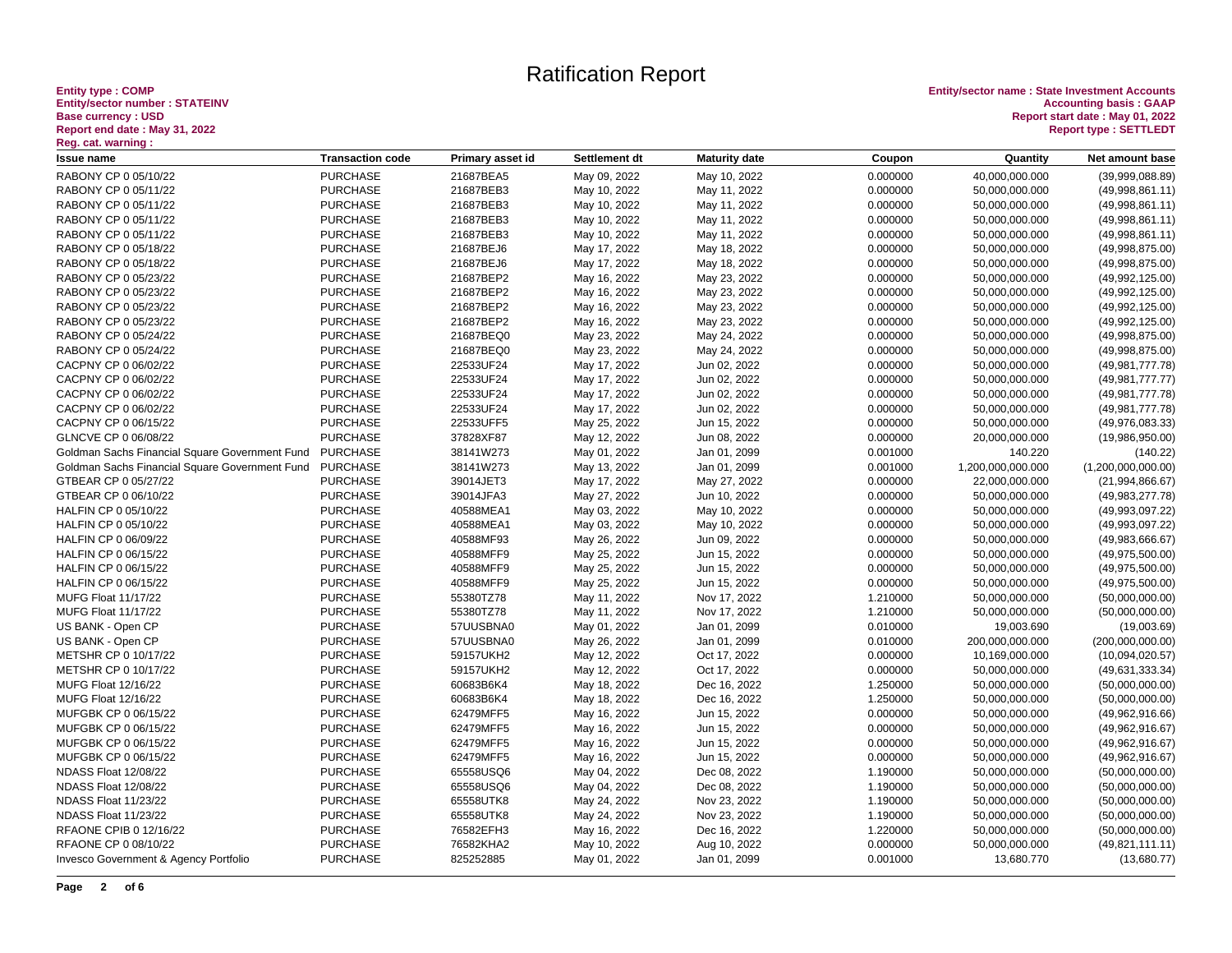# Entity type : COMP<br>Entity/sector number : STATEINV<br>Base currency : USD<br>Report end date : May 31, 2022<br><u>Reg.</u> cat. warning :

| <b>Issue name</b>                     | <b>Transaction code</b> | Primary asset id | Settlement dt | <b>Maturity date</b> | Coupon    | Quantity          | Net amount base    |
|---------------------------------------|-------------------------|------------------|---------------|----------------------|-----------|-------------------|--------------------|
| Invesco Government & Agency Portfolio | <b>PURCHASE</b>         | 825252885        | May 02, 2022  | Jan 01, 2099         | 0.001000  | 175,000,000.000   | (175,000,000.00)   |
| Invesco Government & Agency Portfolio | <b>PURCHASE</b>         | 825252885        | May 03, 2022  | Jan 01, 2099         | 0.001000  | 50,000,000.000    | (50,000,000.00)    |
| Invesco Government & Agency Portfolio | <b>PURCHASE</b>         | 825252885        | May 03, 2022  | Jan 01, 2099         | 0.001000  | 100,000,000.000   | (100,000,000.00)   |
| Invesco Government & Agency Portfolio | <b>PURCHASE</b>         | 825252885        | May 04, 2022  | Jan 01, 2099         | 0.001000  | 100,000,000.000   | (100,000,000.00)   |
| Invesco Government & Agency Portfolio | <b>PURCHASE</b>         | 825252885        | May 13, 2022  | Jan 01, 2099         | 0.001000  | 1,000,000,000.000 | (1,000,000,000.00) |
| <b>SUMIBK YCD 0 12/14/22</b>          | <b>PURCHASE</b>         | 86565FLV2        | May 16, 2022  | Dec 14, 2022         | 1.250000  | 50,000,000.000    | (50,000,000.00)    |
| TDNY YCD 0 12/27/22                   | <b>PURCHASE</b>         | 89114WXN0        | May 18, 2022  | Dec 27, 2022         | 1.210000  | 50,000,000.000    | (50,000,000.00)    |
| TDNY YCD 0 12/27/22                   | <b>PURCHASE</b>         | 89114WXN0        | May 18, 2022  | Dec 27, 2022         | 1.210000  | 50,000,000.000    | (50,000,000.00)    |
| B 10/27/22                            | <b>PURCHASE</b>         | 912796V71        | May 02, 2022  | Oct 27, 2022         | 0.000000  | 50,000,000.000    | (49,663,778.00)    |
| B 10/27/22                            | <b>PURCHASE</b>         | 912796V71        | May 02, 2022  | Oct 27, 2022         | 0.000000  | 50,000,000.000    | (49,663,778.00)    |
| CMB 08/30/22                          | <b>PURCHASE</b>         | 912796XP9        | May 03, 2022  | Aug 30, 2022         | 0.000000  | 50,000,000.000    | (49,820,673.61)    |
| CMB 08/30/22                          | <b>PURCHASE</b>         | 912796XP9        | May 03, 2022  | Aug 30, 2022         | 0.000000  | 50,000,000.000    | (49,820,673.61)    |
| CITIZENS INTRAFI SWEEP ACCOUNT        | <b>PURCHASE</b>         | CITZINTR1        | May 01, 2022  | Jan 01, 2099         | 0.001000  | 31,723.330        | (31, 723.33)       |
| HUNTINGTON NEGOTIATED DEPOSIT         | <b>PURCHASE</b>         | HUNTMMKT1        | May 01, 2022  | Jan 01, 2099         | 0.001000  | 30,874.290        | (30, 874.29)       |
| KEYBANK STRATEGIC DEPOSIT - LIQ       | <b>PURCHASE</b>         | KEYBMMKT0        | May 01, 2022  | Jan 01, 2099         | 0.001000  | 20,736.330        | (20, 736.33)       |
| NOW ACCT-SWEEP ACCT-300 KEYBANK       | <b>PURCHASE</b>         | <b>NOWSW3006</b> | May 03, 2022  | Jan 01, 2099         | 0.001000  | 5,406,623.530     | (5,406,623.53)     |
| NOW ACCT-SWEEP ACCT-300 KEYBANK       | <b>PURCHASE</b>         | <b>NOWSW3006</b> | May 05, 2022  | Jan 01, 2099         | 0.001000  | 7,931,459.450     | (7,931,459.45)     |
| NOW ACCT-SWEEP ACCT-300 KEYBANK       | <b>PURCHASE</b>         | <b>NOWSW3006</b> | May 06, 2022  | Jan 01, 2099         | 0.001000  | 769,160.280       | (769, 160.28)      |
| NOW ACCT-SWEEP ACCT-300 KEYBANK       | <b>PURCHASE</b>         | <b>NOWSW3006</b> | May 09, 2022  | Jan 01, 2099         | 0.001000  | 9,946,280.340     | (9,946,280.34)     |
| NOW ACCT-SWEEP ACCT-300 KEYBANK       | <b>PURCHASE</b>         | <b>NOWSW3006</b> | May 11, 2022  | Jan 01, 2099         | 0.001000  | 51,456,366.640    | (51, 456, 366.64)  |
| NOW ACCT-SWEEP ACCT-300 KEYBANK       | <b>PURCHASE</b>         | <b>NOWSW3006</b> | May 13, 2022  | Jan 01, 2099         | 0.001000  | 26,977,345.570    | (26, 977, 345.57)  |
| NOW ACCT-SWEEP ACCT-300 KEYBANK       | <b>PURCHASE</b>         | <b>NOWSW3006</b> | May 17, 2022  | Jan 01, 2099         | 0.001000  | 23,060,368.690    | (23,060,368.69)    |
| NOW ACCT-SWEEP ACCT-300 KEYBANK       | <b>PURCHASE</b>         | <b>NOWSW3006</b> | May 19, 2022  | Jan 01, 2099         | 0.001000  | 6,256,667.700     | (6, 256, 667.70)   |
| NOW ACCT-SWEEP ACCT-300 KEYBANK       | <b>PURCHASE</b>         | <b>NOWSW3006</b> | May 20, 2022  | Jan 01, 2099         | 0.001000  | 3,468,147.320     | (3,468,147.32)     |
| NOW ACCT-SWEEP ACCT-300 KEYBANK       | <b>PURCHASE</b>         | <b>NOWSW3006</b> | May 23, 2022  | Jan 01, 2099         | 0.001000  | 17,062,064.160    | (17,062,064.16)    |
| NOW ACCT-SWEEP ACCT-300 KEYBANK       | <b>PURCHASE</b>         | <b>NOWSW3006</b> | May 25, 2022  | Jan 01, 2099         | 0.001000  | 42,854,377.590    | (42, 854, 377.59)  |
| NOW ACCT-SWEEP ACCT-300 KEYBANK       | <b>PURCHASE</b>         | <b>NOWSW3006</b> | May 27, 2022  | Jan 01, 2099         | 0.001000  | 13,795,900.620    | (13,795,900.62)    |
| NOW ACCT-SWEEP ACCT-300 KEYBANK       | <b>PURCHASE</b>         | <b>NOWSW3006</b> | May 31, 2022  | Jan 01, 2099         | 0.001000  | 16,081,713.130    | (16,081,713.13)    |
| <b>STAR OHIO</b>                      | <b>PURCHASE</b>         | STAROHIO1        | May 01, 2022  | Jan 01, 2099         | 0.001000  | 259,248.090       | (259, 248.09)      |
| <b>STAR OHIO</b>                      | <b>PURCHASE</b>         | STAROHIO1        | May 02, 2022  | Jan 01, 2099         | 0.001000  | 125,000,000.000   | (125,000,000.00)   |
| <b>STAR OHIO</b>                      | <b>PURCHASE</b>         | STAROHIO1        | May 13, 2022  | Jan 01, 2099         | 0.001000  | 400,000,000.000   | (400,000,000.00)   |
| <b>STAR OHIO</b>                      | <b>PURCHASE</b>         | STAROHIO1        | May 31, 2022  | Jan 01, 2099         | 0.001000  | 60,000,000.000    | (60,000,000.00)    |
| <b>Waterford Negotiated Deposit</b>   | <b>PURCHASE</b>         | WTFBMMKT5        | May 01, 2022  | Jan 01, 2099         | 0.001000  | 5,185.360         | (5, 185.36)        |
| Total: 1000<br>1001                   |                         |                  |               |                      | 19.539000 | 8,325,959,067.100 | (8,322,607,639.69) |
| ANGLES CP 0 07/12/22                  | <b>PURCHASE</b>         | 0347M3GC2        | May 13, 2022  | Jul 12, 2022         | 0.000000  | 50,000,000.000    | (49,906,666.67)    |
| ANGLES CP 0 07/12/22                  | <b>PURCHASE</b>         | 0347M3GC2        | May 13, 2022  | Jul 12, 2022         | 0.000000  | 50,000,000.000    | (49,906,666.66)    |
| BOFACP CP 0 05/10/23                  | <b>PURCHASE</b>         | 06054PSA5        | May 11, 2022  | May 10, 2023         | 0.000000  | 50,000,000.000    | (48, 635, 000.00)  |
| BOFACP CP 0 05/10/23                  | <b>PURCHASE</b>         | 06054PSA5        | May 11, 2022  | May 10, 2023         | 0.000000  | 50,000,000.000    | (48, 635, 000.00)  |
| BEDFDG CPIB 0 02/16/23                | <b>PURCHASE</b>         | 07644CJA9        | May 23, 2022  | Feb 16, 2023         | 1.260000  | 50,000,000.000    | (50,000,000.00)    |
| BEDFDG CPIB 0 02/09/23                | <b>PURCHASE</b>         | 07646KGF1        | May 16, 2022  | Feb 09, 2023         | 1.230000  | 50,000,000.000    | (50,000,000.00)    |
| CEDRSP CPIB 0 05/18/23                | <b>PURCHASE</b>         | 15060WAA2        | May 17, 2022  | May 18, 2023         | 1.350000  | 50,000,000.000    | (50,000,000.00)    |
| CEDRSP CPIB 0 05/18/23                | <b>PURCHASE</b>         | 15060WAA2        | May 17, 2022  | May 18, 2023         | 1.350000  | 50,000,000.000    | (50,000,000.00)    |
| CEDRSP CP 0 08/11/22                  | <b>PURCHASE</b>         | 15060YHB9        | May 17, 2022  | Aug 11, 2022         | 0.000000  | 50,000,000.000    | (49,820,833.33)    |
| CEDRSP CP 0 08/11/22                  | <b>PURCHASE</b>         | 15060YHB9        | May 17, 2022  | Aug 11, 2022         | 0.000000  | 50,000,000.000    | (49,820,833.34)    |
| CGMICP CP 0 04/17/23                  | <b>PURCHASE</b>         | 17327BRH0        | May 31, 2022  | Apr 17, 2023         | 0.000000  | 50,000,000.000    | (48, 836, 375.00)  |
| CGMICP CP 0 04/17/23                  | <b>PURCHASE</b>         | 17327BRH0        | May 31, 2022  | Apr 17, 2023         | 0.000000  | 25,000,000.000    | (24, 418, 187.50)  |
| C 2.85 06/27/23                       | <b>PURCHASE</b>         | 17330FS77        | May 27, 2022  | Jun 27, 2023         | 2.850000  | 50,000,000.000    | (50,000,000.00)    |
|                                       |                         |                  |               |                      |           |                   |                    |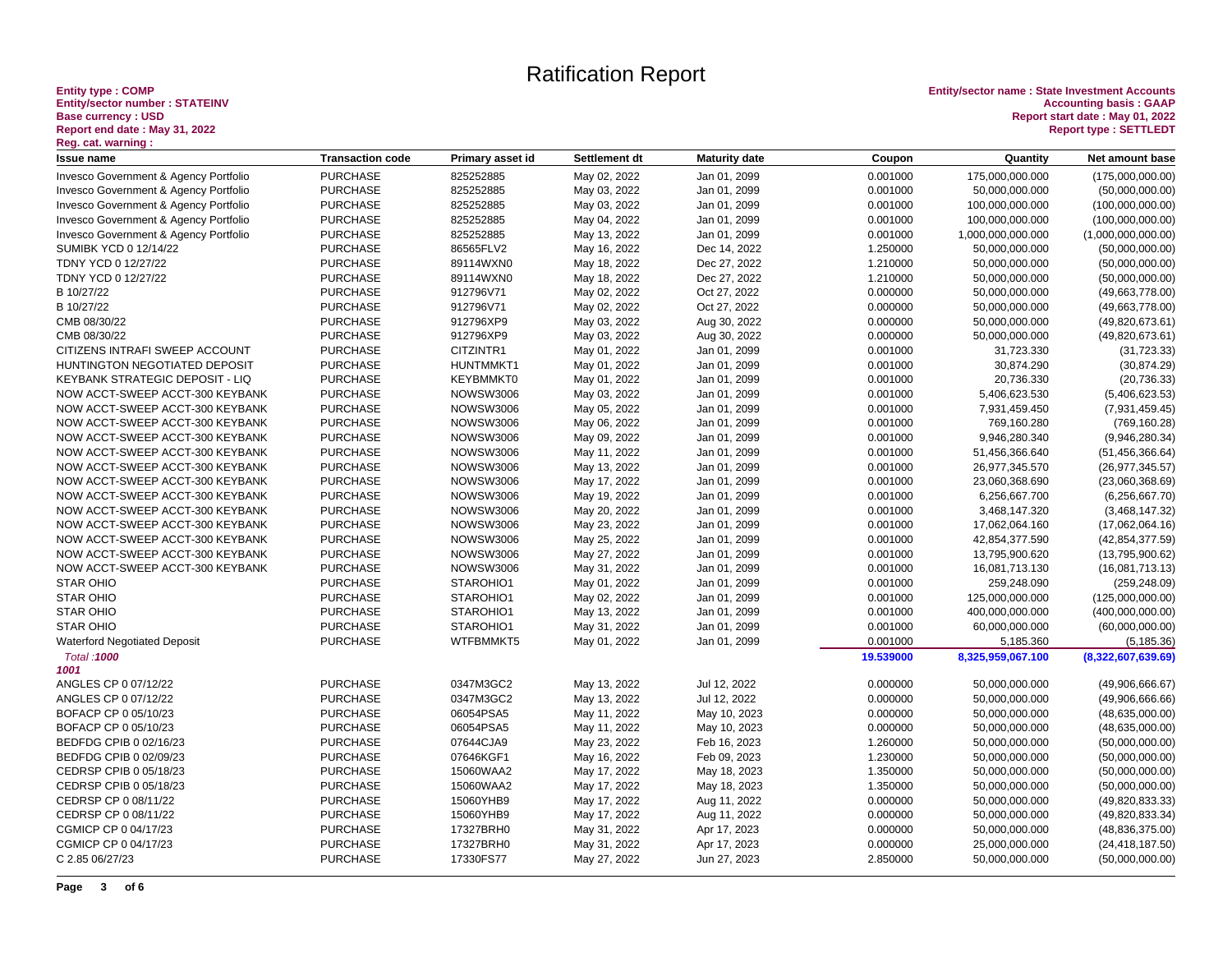# Entity type : COMP<br>Entity/sector number : STATEINV<br>Base currency : USD<br>Report end date : May 31, 2022<br><u>Reg.</u> cat. warning :

| <b>Issue name</b>                      | <b>Transaction code</b> | Primary asset id | Settlement dt | <b>Maturity date</b> | Coupon    | Quantity          | Net amount base    |
|----------------------------------------|-------------------------|------------------|---------------|----------------------|-----------|-------------------|--------------------|
| CCPFLX CPIB 0 12/01/22                 | <b>PURCHASE</b>         | 19423MDL1        | May 24, 2022  | Dec 01, 2022         | 1.230000  | 50,000,000.000    | (50,000,000.00)    |
| CCPV CPIB 0 02/02/23                   | <b>PURCHASE</b>         | 19424G5C2        | May 10, 2022  | Feb 02, 2023         | 1.270000  | 50,000,000.000    | (50,000,000.00)    |
| CCPV CPIB 0 02/02/23                   | <b>PURCHASE</b>         | 19424G5C2        | May 10, 2022  | Feb 02, 2023         | 1.270000  | 50,000,000.000    | (50,000,000.00)    |
| CCPV CPIB 0 12/12/22                   | <b>PURCHASE</b>         | 19424G5H1        | May 24, 2022  | Dec 12, 2022         | 1.230000  | 50,000,000.000    | (50,000,000.00)    |
| CCPV CP 0 10/18/22                     | <b>PURCHASE</b>         | 19424JKJ4        | May 20, 2022  | Oct 18, 2022         | 0.000000  | 50,000,000.000    | (49,591,041.67)    |
| CCPV CP 0 10/18/22                     | <b>PURCHASE</b>         | 19424JKJ4        | May 20, 2022  | Oct 18, 2022         | 0.000000  | 50,000,000.000    | (49,591,041.66)    |
| RABONY CP 0 05/10/22                   | <b>PURCHASE</b>         | 21687BEA5        | May 09, 2022  | May 10, 2022         | 0.000000  | 44,000,000.000    | (43,998,997.78)    |
| CPSERA CP 0 05/18/23                   | <b>PURCHASE</b>         | 2284K1SJ3        | May 19, 2022  | May 18, 2023         | 0.000000  | 50,000,000.000    | (48, 549, 055.55)  |
| CPSERA CP 0 05/18/23                   | <b>PURCHASE</b>         | 2284K1SJ3        | May 19, 2022  | May 18, 2023         | 0.000000  | 50,000,000.000    | (48, 549, 055.56)  |
| GLNCVE CP 0 09/19/22                   | <b>PURCHASE</b>         | 37828XJK6        | May 18, 2022  | Sep 19, 2022         | 0.000000  | 50,000,000.000    | (49,710,666.67)    |
| GLNCVE CP 0 09/19/22                   | <b>PURCHASE</b>         | 37828XJK6        | May 18, 2022  | Sep 19, 2022         | 0.000000  | 50,000,000.000    | (49,710,666.66)    |
| JPMSCC CP 0 08/03/22                   | <b>PURCHASE</b>         | 46640QH38        | May 26, 2022  | Aug 03, 2022         | 0.000000  | 50,000,000.000    | (49, 865, 833.33)  |
| JPMSCP CPIB 0 10/03/22                 | <b>PURCHASE</b>         | 46650WAX3        | May 26, 2022  | Oct 03, 2022         | 1.120000  | 50,000,000.000    | (50,000,000.00)    |
| JPMSCP CPIB 0 10/03/22                 | <b>PURCHASE</b>         | 46650WAX3        | May 26, 2022  | Oct 03, 2022         | 1.120000  | 50,000,000.000    | (50,000,000.00)    |
| LLOYDS Float 03/10/23                  | <b>PURCHASE</b>         | 53947BH37        | May 11, 2022  | Mar 10, 2023         | 1.280000  | 50,000,000.000    | (50,000,000.00)    |
| LLOYDS Float 03/10/23                  | <b>PURCHASE</b>         | 53947BH37        | May 11, 2022  | Mar 10, 2023         | 1.280000  | 50,000,000.000    | (50,000,000.00)    |
| MIZBNK YCD 1.5000 09/06/22             | <b>PURCHASE</b>         | 60710RW76        | May 23, 2022  | Sep 06, 2022         | 1.500000  | 50,000,000.000    | (50,000,000.00)    |
| MIZBNK YCD 1.5000 09/06/22             | <b>PURCHASE</b>         | 60710RW76        | May 23, 2022  | Sep 06, 2022         | 1.500000  | 50,000,000.000    | (50,000,000.00)    |
| NABNY YCD 2.4000 01/20/23              | <b>PURCHASE</b>         | 63253T2L1        | May 10, 2022  | Jan 20, 2023         | 2.400000  | 50,000,000.000    | (50,000,000.00)    |
| NABNY YCD 2.4000 01/20/23              | <b>PURCHASE</b>         | 63253T2L1        | May 10, 2022  | Jan 20, 2023         | 2.400000  | 50,000,000.000    | (50,000,000.00)    |
| RFAONE CP 0 08/16/22                   | <b>PURCHASE</b>         | 76582KHG9        | May 23, 2022  | Aug 16, 2022         | 0.000000  | 50,000,000.000    | (49, 822, 916.67)  |
| STANLN Float 12/27/22                  | <b>PURCHASE</b>         | 85325VAC4        | May 24, 2022  | Dec 27, 2022         | 1.240000  | 50,000,000.000    | (50,000,000.00)    |
| STANNY YCD 2.6000 03/27/23             | <b>PURCHASE</b>         | 85325VAF7        | May 25, 2022  | Mar 27, 2023         | 2.600000  | 50,000,000.000    | (50,000,000.00)    |
| STANLN Float 02/14/23                  | <b>PURCHASE</b>         | 85325VZX1        | May 20, 2022  | Feb 14, 2023         | 1.280000  | 50,000,000.000    | (50,000,000.00)    |
| SUMIBK Float 05/03/23                  | <b>PURCHASE</b>         | 86565FLC4        | May 03, 2022  | May 03, 2023         | 1.370000  | 50,000,000.000    | (50,000,000.00)    |
| SUMIBK Float 05/03/23                  | <b>PURCHASE</b>         | 86565FLC4        | May 03, 2022  | May 03, 2023         | 1.370000  | 50,000,000.000    | (50,000,000.00)    |
| SUMIBK Float 06/09/23                  | <b>PURCHASE</b>         | 86565FLK6        | May 10, 2022  | Jun 09, 2023         | 1.440000  | 50,000,000.000    | (50,000,000.00)    |
| SUMIBK Float 06/09/23                  | <b>PURCHASE</b>         | 86565FLK6        | May 10, 2022  | Jun 09, 2023         | 1.440000  | 50,000,000.000    | (50,000,000.00)    |
|                                        |                         |                  |               |                      |           |                   |                    |
| Total: 1001<br>1010                    |                         |                  |               |                      | 36.380000 | 2,019,000,000.000 | (2,009,368,838.05) |
| FHLB 1.1 08/20/26                      | <b>PURCHASE</b>         | 3130ANMH0        | May 31, 2022  | Aug 20, 2026         | 1.100000  | 15,000,000.000    | (13,952,746.67)    |
| FHLB 2 3/4 03/25/27                    | <b>PURCHASE</b>         | 3130ARAB7        | May 25, 2022  | Mar 25, 2027         | 2.750000  | 15,000,000.000    | (14, 729, 742.10)  |
| FFCB 3.09 10/20/25                     | <b>PURCHASE</b>         | 3133ENUZ1        | May 11, 2022  | Oct 20, 2025         | 3.090000  | 10,000,000.000    | (9,968,025.00)     |
| FHLMC 4 05/17/27                       | <b>PURCHASE</b>         | 3134GXSH8        | May 17, 2022  | May 17, 2027         | 4.000000  | 20,000,000.000    | (20,000,000.00)    |
| FHLMC 3 1/8 05/17/24                   | <b>PURCHASE</b>         | 3134GXSK1        | May 17, 2022  | May 17, 2024         | 3.125000  | 15,000,000.000    | (15,000,000.00)    |
| FHLMC 3 5/8 05/16/25                   | <b>PURCHASE</b>         | 3134GXSP0        | May 20, 2022  | May 16, 2025         | 3.625000  | 15,000,000.000    | (15,000,000.00)    |
| FHLMC 3 1/4 05/17/24                   | <b>PURCHASE</b>         | 3134GXSR6        | May 17, 2022  | May 17, 2024         | 3.250000  | 15,000,000.000    | (15,000,000.00)    |
| FNMA 0 7/8 12/18/26                    | <b>PURCHASE</b>         | 3135G06L2        | May 13, 2022  | Dec 18, 2026         | 0.875000  | 10,000,000.000    | (9, 120, 543.06)   |
|                                        |                         |                  |               |                      |           |                   |                    |
| Total: 1010<br>1020                    |                         |                  |               |                      | 21.815000 | 115,000,000.000   | (112, 771, 056.83) |
| T 3 10/31/25                           | <b>PURCHASE</b>         | 9128285J5        | May 09, 2022  | Oct 31, 2025         | 3.000000  | 15,000,000.000    | (15,011,005.43)    |
|                                        |                         |                  |               |                      |           |                   |                    |
| T 2 7/8 11/30/25                       | <b>PURCHASE</b>         | 9128285N6        | May 03, 2022  | Nov 30, 2025         | 2.875000  | 15,000,000.000    | (15, 125, 030.05)  |
| T 2 7/8 11/30/25                       | <b>PURCHASE</b>         | 9128285N6        | May 18, 2022  | Nov 30, 2025         | 2.875000  | 25,000,000.000    | (25, 314, 174.11)  |
| T 2 11/15/26                           | <b>PURCHASE</b>         | 912828U24        | May 12, 2022  | Nov 15, 2026         | 2.000000  | 25,000,000.000    | (24, 206, 793.85)  |
| T 2 11/15/26                           | <b>PURCHASE</b>         | 912828U24        | May 18, 2022  | Nov 15, 2026         | 2.000000  | 25,000,000.000    | (23,984,544.84)    |
| T 2 3/4 04/30/27                       | <b>PURCHASE</b>         | 91282CEN7        | May 09, 2022  | Apr 30, 2027         | 2.750000  | 15,000,000.000    | (14, 797, 978.95)  |
| T 2 3/4 05/15/25                       | <b>PURCHASE</b>         | 91282CEQ0        | May 18, 2022  | May 15, 2025         | 2.750000  | 25,000,000.000    | (24, 934, 315.56)  |
| <b>KEYBANK - INVESTMENT MATURITIES</b> | <b>PURCHASE</b>         | MMNOW0170        | May 01, 2022  | Jan 01, 2099         | 0.001000  | 52.600            | (52.60)            |
|                                        |                         |                  |               |                      |           |                   |                    |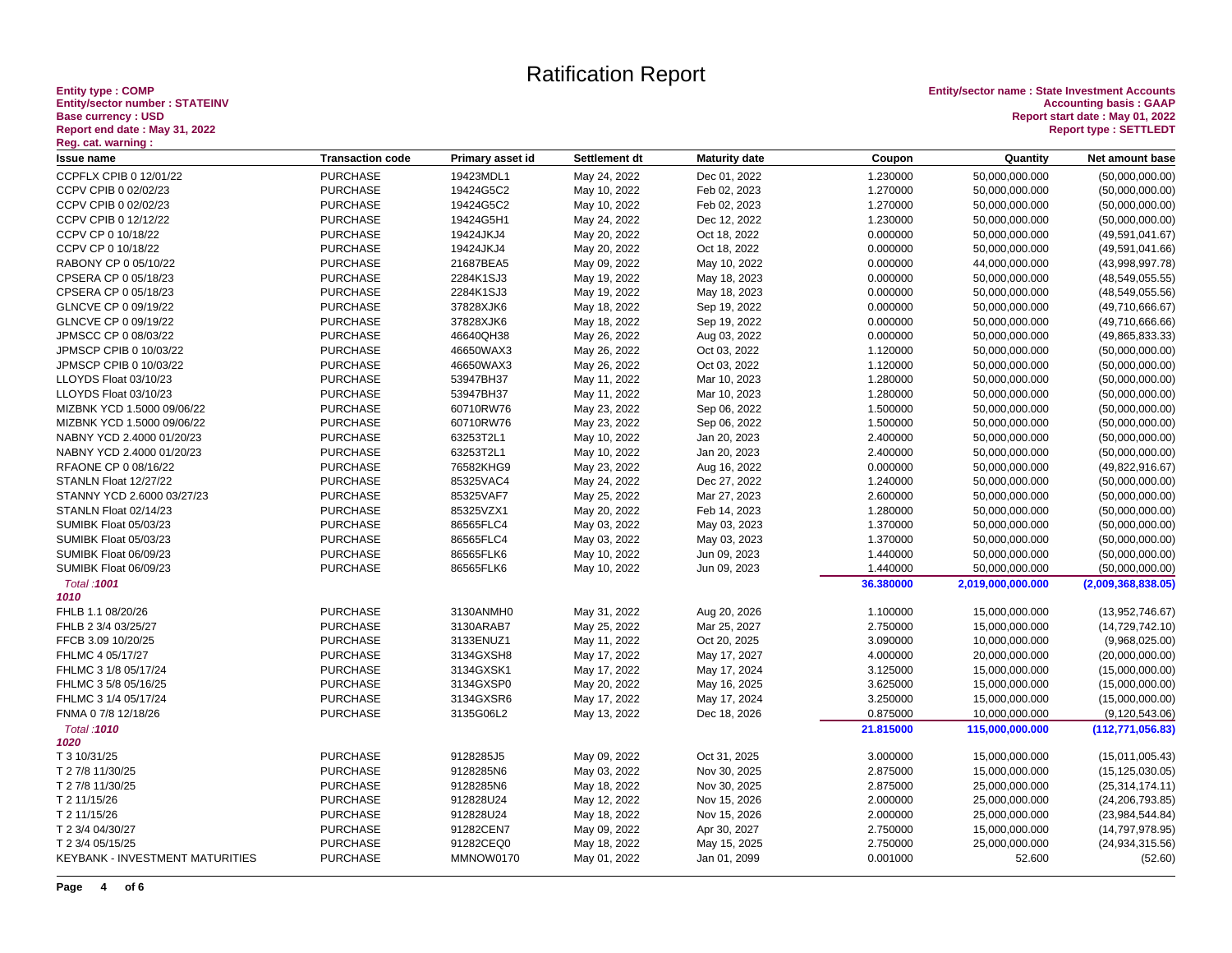# Entity type : COMP<br>Entity/sector number : STATEINV<br>Base currency : USD<br>Report end date : May 31, 2022<br><u>Reg. cat. warning :</u>

**Entity type : COMP Entity/sector name : State Investment Accounts Entity/sector number : STATEINV Accounting basis : GAAP Base currency : USD Report start date : May 01, 2022 Report end date : May 31, 2022 Report type : SETTLEDT**

| nog. oan warning .<br><b>Issue name</b> | <b>Transaction code</b> | Primary asset id | Settlement dt | <b>Maturity date</b> | Coupon    | Quantity        | Net amount base    |
|-----------------------------------------|-------------------------|------------------|---------------|----------------------|-----------|-----------------|--------------------|
| KEYBANK - INVESTMENT MATURITIES         | <b>PURCHASE</b>         | MMNOW0170        | May 2,20      | Jan 1,20             | 0.001000  | 29.000          | 0.00               |
| <b>KEYBANK - INVESTMENT MATURITIES</b>  | <b>PURCHASE</b>         | MMNOW0170        | May 04, 2022  | Jan 01, 2099         | 0.001000  | 22,000.000      | (22,000.00)        |
| <b>KEYBANK - INVESTMENT MATURITIES</b>  | <b>PURCHASE</b>         | MMNOW0170        | May 06, 2022  | Jan 01, 2099         | 0.001000  | 175,043.750     | (175, 043.75)      |
| <b>KEYBANK - INVESTMENT MATURITIES</b>  | <b>PURCHASE</b>         | MMNOW0170        | May 10, 2022  | Jan 01, 2099         | 0.001000  | 24,269.350      | (24, 269.35)       |
| <b>KEYBANK - INVESTMENT MATURITIES</b>  | <b>PURCHASE</b>         | MMNOW0170        | May 13, 2022  | Jan 01, 2099         | 0.001000  | 227,547.610     | (227, 547.61)      |
| KEYBANK - INVESTMENT MATURITIES         | <b>PURCHASE</b>         | MMNOW0170        | May 16, 2022  | Jan 01, 2099         | 0.001000  | 2,198,253.000   | (2, 198, 253.00)   |
| KEYBANK - INVESTMENT MATURITIES         | <b>PURCHASE</b>         | MMNOW0170        | May 17, 2022  | Jan 01, 2099         | 0.001000  | 405,734.470     | (405, 734.47)      |
| KEYBANK - INVESTMENT MATURITIES         | <b>PURCHASE</b>         | MMNOW0170        | May 18, 2022  | Jan 01, 2099         | 0.001000  | 1,679,741.100   | (1,679,741.10)     |
| KEYBANK - INVESTMENT MATURITIES         | <b>PURCHASE</b>         | MMNOW0170        | May 20, 2022  | Jan 01, 2099         | 0.001000  | 318,994.400     | (318, 994.40)      |
| KEYBANK - INVESTMENT MATURITIES         | <b>PURCHASE</b>         | MMNOW0170        | May 23, 2022  | Jan 01, 2099         | 0.001000  | 340,962.500     | (340, 962.50)      |
| KEYBANK - INVESTMENT MATURITIES         | <b>PURCHASE</b>         | MMNOW0170        | May 25, 2022  | Jan 01, 2099         | 0.001000  | 315,257.900     | (315, 257.90)      |
| <b>KEYBANK - INVESTMENT MATURITIES</b>  | <b>PURCHASE</b>         | MMNOW0170        | May 26, 2022  | Jan 01, 2099         | 0.001000  | 266,000.000     | (266,000.00)       |
| KEYBANK - INVESTMENT MATURITIES         | <b>PURCHASE</b>         | MMNOW0170        | May 27, 2022  | Jan 01, 2099         | 0.001000  | 127,750.000     | (127, 750.00)      |
| <b>STAR OHIO</b>                        | <b>PURCHASE</b>         | STAROHIO1        | May 01, 2022  | Jan 01, 2099         | 0.001000  | 6,764.940       | (6,764.94)         |
| <b>STAR OHIO</b>                        | <b>PURCHASE</b>         | STAROHIO1        | May 31, 2022  | Jan 01, 2099         | 0.001000  | 34,000,000.000  | (34,000,000.00)    |
| Total: 1020                             |                         |                  |               |                      | 18.266000 | 214,786,408.960 | (213, 160, 251.75) |
| 1030                                    |                         |                  |               |                      |           |                 |                    |
| CVX 1.995 05/11/27                      | <b>PURCHASE</b>         | 166764BX7        | May 11, 2022  | May 11, 2027         | 1.995000  | 6,462,000.000   | (5,985,653.67)     |
| INTC 3.7 07/29/25                       | <b>PURCHASE</b>         | 458140AS9        | May 12, 2022  | Jul 29, 2025         | 3.700000  | 11,788,000.000  | (12,064,854.28)    |
| INTC 3.7 07/29/25                       | <b>PURCHASE</b>         | 458140AS9        | May 19, 2022  | Jul 29, 2025         | 3.700000  | 10,000,000.000  | (10, 225, 055.56)  |
| INTC 3.15 05/11/27                      | <b>PURCHASE</b>         | 458140AX8        | May 19, 2022  | May 11, 2027         | 3.150000  | 5,000,000.000   | (4,950,736.85)     |
| INTC 3.15 05/11/27                      | <b>PURCHASE</b>         | 458140AX8        | May 19, 2022  | May 11, 2027         | 3.150000  | 5,000,000.000   | (4,946,220.60)     |
| MSFT 3.3 02/06/27                       | <b>PURCHASE</b>         | 594918BY9        | May 19, 2022  | Feb 06, 2027         | 3.300000  | 10,000,000.000  | (10, 127, 116.67)  |
| PNC 3.15 05/19/27                       | <b>PURCHASE</b>         | 693475AT2        | May 20, 2022  | May 19, 2027         | 3.150000  | 10,000,000.000  | (9,729,755.60)     |
| PEP 3 1/2 07/17/25                      | <b>PURCHASE</b>         | 713448CY2        | May 19, 2022  | Jul 17, 2025         | 3.500000  | 5,000,000.000   | (5, 110, 005.56)   |
| Total: <b>1030</b><br>1070              |                         |                  |               |                      | 25.645000 | 63,250,000.000  | (63, 139, 398.79)  |
| 12TH JUBILEE FIX 5Y 3.44 2027/05/01     | <b>PURCHASE</b>         | 46514VDH3        | May 02, 2022  | May 01, 2027         | 3.440000  | 22,500,000.000  | (22,500,000.00)    |
| Total: 1070                             |                         |                  |               |                      | 3.440000  | 22,500,000.000  | (22,500,000.00)    |
| 2000                                    |                         |                  |               |                      |           |                 |                    |
| S 0 02/15/32                            | <b>PURCHASE</b>         | 9128334T4        | May 02, 2022  | Feb 15, 2032         | 0.000000  | 365,000.000     | (275, 691.80)      |
| S 0 02/15/33                            | <b>PURCHASE</b>         | 9128334V9        | May 02, 2022  | Feb 15, 2033         | 0.000000  | 365,000.000     | (266, 676.30)      |
| S 0 02/15/34                            | <b>PURCHASE</b>         | 9128334X5        | May 02, 2022  | Feb 15, 2034         | 0.000000  | 365,000.000     | (258, 493.00)      |
| S 0 02/15/35                            | <b>PURCHASE</b>         | 9128334Z0        | May 02, 2022  | Feb 15, 2035         | 0.000000  | 365,000.000     | (250, 342.55)      |
| S 0 02/15/36                            | <b>PURCHASE</b>         | 9128335B2        | May 02, 2022  | Feb 15, 2036         | 0.000000  | 365,000.000     | (243, 133.80)      |
| S 0 02/15/37                            | <b>PURCHASE</b>         | 9128337F1        | May 02, 2022  | Feb 15, 2037         | 0.000000  | 365,000.000     | (234, 600.10)      |
| S 0 02/15/23                            | <b>PURCHASE</b>         | 912833LL2        | May 02, 2022  | Feb 15, 2023         | 0.000000  | 365,000.000     | (360, 218.50)      |
| S 0 02/15/24                            | <b>PURCHASE</b>         | 912833LQ1        | May 02, 2022  | Feb 15, 2024         | 0.000000  | 365,000.000     | (349.637.15)       |
| S 0 02/15/25                            | <b>PURCHASE</b>         | 912833LU2        | May 02, 2022  | Feb 15, 2025         | 0.000000  | 365,000.000     | (339, 468.25)      |
| S 0 02/15/26                            | <b>PURCHASE</b>         | 912833LY4        | May 02, 2022  | Feb 15, 2026         | 0.000000  | 365,000.000     | (329, 489.15)      |
| S 0 02/15/27                            | <b>PURCHASE</b>         | 912833PC8        | May 02, 2022  | Feb 15, 2027         | 0.000000  | 365,000.000     | (319, 302.00)      |
| S 0 02/15/28                            | <b>PURCHASE</b>         | 912833RY8        | May 02, 2022  | Feb 15, 2028         | 0.000000  | 365,000.000     | (310, 315.70)      |
| S 0 02/15/29                            | <b>PURCHASE</b>         | 912833XN5        | May 02, 2022  | Feb 15, 2029         | 0.000000  | 365,000.000     | (301, 475.40)      |
| S 0 02/15/30                            | <b>PURCHASE</b>         | 912833XX3        | May 02, 2022  | Feb 15, 2030         | 0.000000  | 365,000.000     | (292, 901.55)      |
| S 0 02/15/31                            | <b>PURCHASE</b>         | 912833XZ8        | May 02, 2022  | Feb 15, 2031         | 0.000000  | 365,000.000     | (283, 929.85)      |
| S 0 02/15/38                            | <b>PURCHASE</b>         | 912833Z60        | May 02, 2022  | Feb 15, 2038         | 0.000000  | 365,000.000     | (226, 475.20)      |
| S 0 02/15/39                            | <b>PURCHASE</b>         | 912834AU2        | May 02, 2022  | Feb 15, 2039         | 0.000000  | 365,000.000     | (218, 733.55)      |
| S 0 02/15/52                            | <b>PURCHASE</b>         | 912834B56        | May 02, 2022  | Feb 15, 2052         | 0.000000  | 730,000.000     | (322, 587.00)      |
| S 0 02/15/40                            | <b>PURCHASE</b>         | 912834FB9        | May 02, 2022  | Feb 15, 2040         | 0.000000  | 365,000,000     | (210.959.05)       |